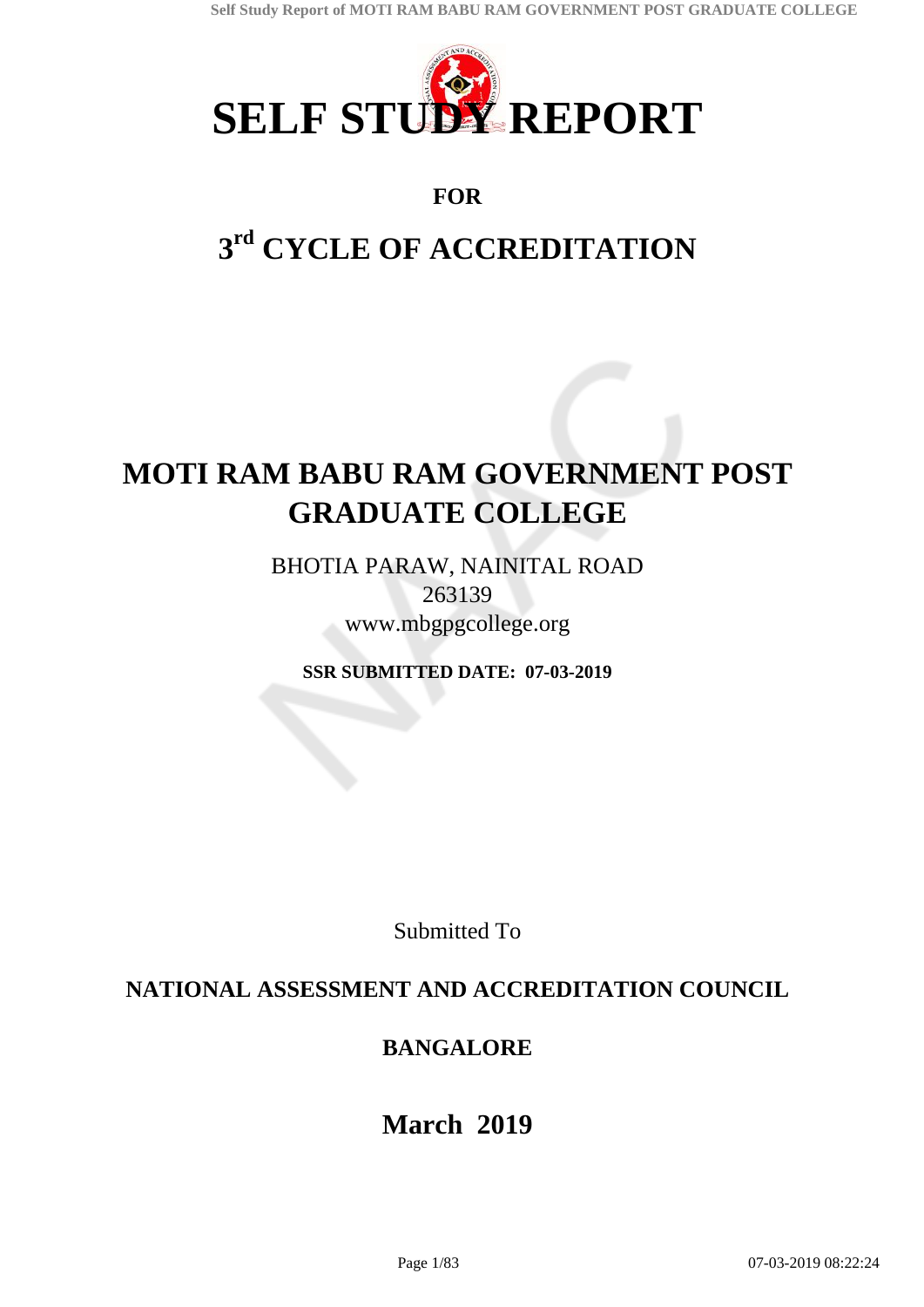# **1. EXECUTIVE SUMMARY**

# **1.1 INTRODUCTION**

Moti Ram Babu Ram Government Post Graduate College is a constituent college of Kumaun University, Nainital. Established in the year 1960 by the two luminaries whose name gets a mention in its nomenclature, the college has a rich past to scaffold its vision, virtues, objectives and mission. Moti Ram Babu Ram Govt. P.G. College, Haldwani (Nainital) is a leading institution of higher education in the Kumaun region. The college is located in the foothills of the Shivaliks and upholds the largest catchment area of the State of Uttarakhand, feeding more than 50 intermediate colleges of this area in Nainital district. The College was established on 25th July 1960 as a private institution run by the Management of Moti Ram Babu Ram Education Trust and was affiliated with the Agra University till 1973.

 Later on, with the establishment of Kumaon University, Nainital in 1973, it was affiliated to kumaun University. It was provincialized by the Govt. of U.P. in 1982 in public interest. The college is situated at Bhotia Parao, Nainital Road, Haldwani (Nainital).

- It was started with few subjects of Arts faculty in 1960 while B.Sc. with Physics, Maths, and Chemistry was started in 1963.
- Post Graduation in Maths was started in 1970. B.Ed. classes were started in 1973.
- After provincialization, U.G. and P.G. in Commerce were also started in 1985 & 1993 respectively.
- For Vocational/ Professional Courses, study centers of IGNOU & UOU were established in 1987 & 2010 respectively.
- Professional Courses in Yoga, Interior & Exterior Decoration, and Biotechnology Courses were started in 2004-05 under self-financial mode.
- In order to bring qualitative and applied reforms in Higher Education, the College was recognized as Model College in 2004-05.
- At present, College has 04 faculties namely Arts, Science, Commerce, & Education.
- There are 20 departments at Undergraduate level.

The institution is recognized under section  $2(f) \& 12(B)$  of UGC Act, 1956 and the College is receiving development grants regularly from UGC since July 1966.

## **Vision**

The vision of the institution is creating the institution as the nodal center of learning and research where an overall development of personality, sense of morality, and value education may be inculcated among the students.

#### **Mission**

The mission of the institution is creating the college as an academic center of Higher Education of National and International standards and infusing among the youths an insight, a combination of traditional knowledge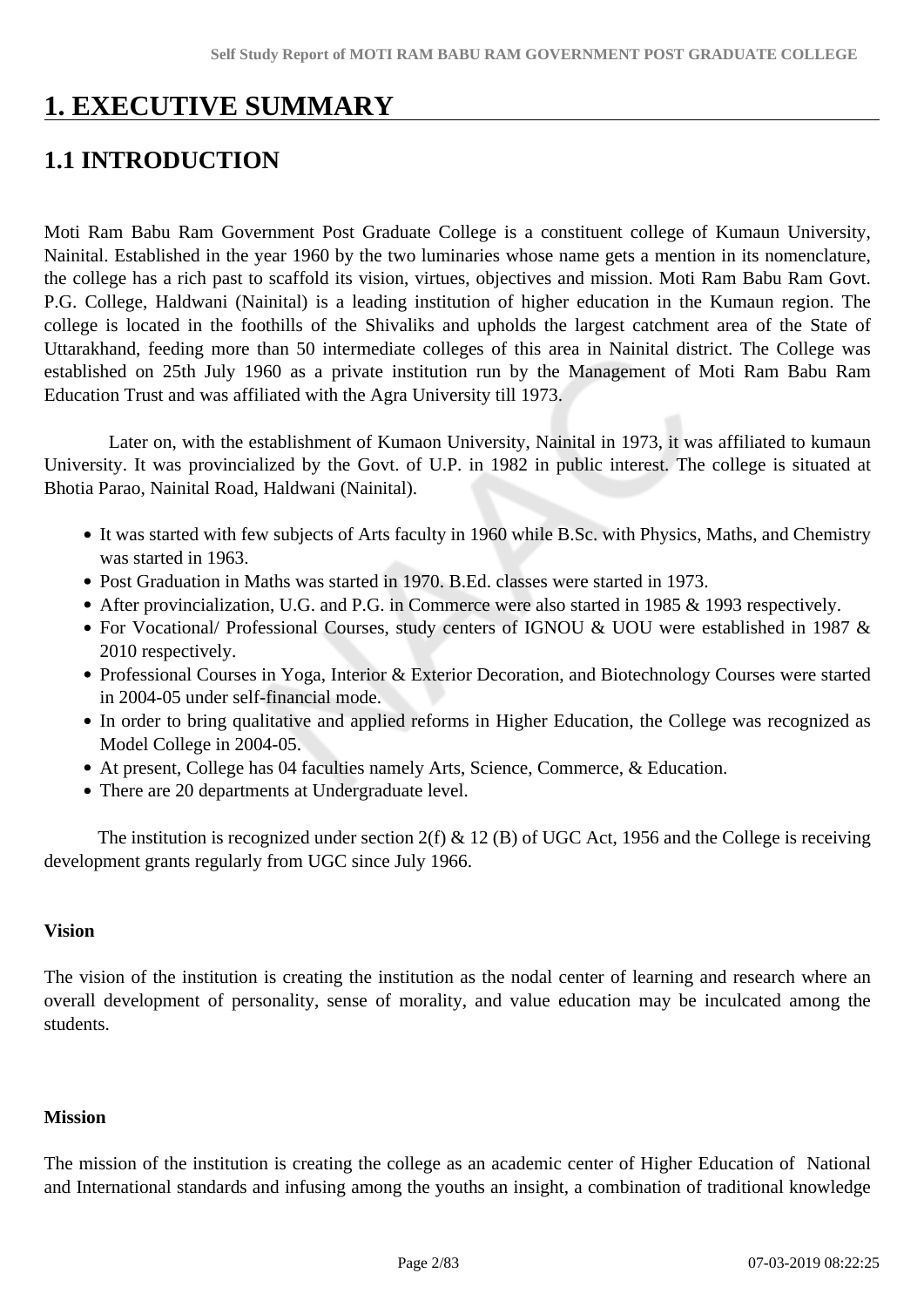and modern technology besides inculcating in them higher moral and ethical values. Also preparing the students academically, socially, psychologically, and spiritually to face global challenges. Implementation of best practices of National and International progress in education. The College works in missionary mode to provide the best academic atmosphere to students, to make them professionally competent, where they could attain the highest standards of education besides their personality development. The College works hard to make them ideal citizens for the country and society.

# **1.2 Strength, Weakness, Opportunity and Challenges(SWOC)**

## **Institutional Strength**

- Campus
	- Located in the heart of the city
	- Well establish campus facilities and infrastructure
	- Environment-friendly
- High-quality academic programmes and well-qualified and dedicated faculty for student welfare
- Maintaining the caring, supportive and nurturing learning environment by dedicated and knowledgeable faculty and staff.
- Strong commitment to community service, social justice, empowerment of women
- Disbursed scholarships to students from SC/ST/ and OBC
- Good Laboratory and library facilities
- An extremely condusive and supportive atmosphere to enhance sportive potential of the students is created and maintained within the institute.
- Associations of the departments indulge in activities for helping in improving students' writing and oratorical skills.
- CTE- A centre for teacher education has been established in the college premises wherein through different activities like workshops, lectures and training, young teachers are given exposure to newly invited techniques and methods of teaching.
- The wall of valour (shaurya Deewar)- The institution has formed a wall of volour in the college premises to acknowledge and honour the war heroes who have instilled the values of courage, pride and freedom in the young minds by sacrificing their lives for the cause of safety and security of our nation. Their photos along with their brief bio-data and feats have occupied a pride of place within the college campus.

#### **Institutional Weakness**

- The limited number of job oriented Certificate Courses
- Slow progress in identifying funding agencies for research projects
- Less number of high speed internet connections.
- For some of sports activities like hockey, football etc our college playground is not sufficient.
- Hostel and Cafeteria facilities is not available in our college.
- Transfer of faculty members from one College to another in compliance to state policy.
- A lack of parking space within campus.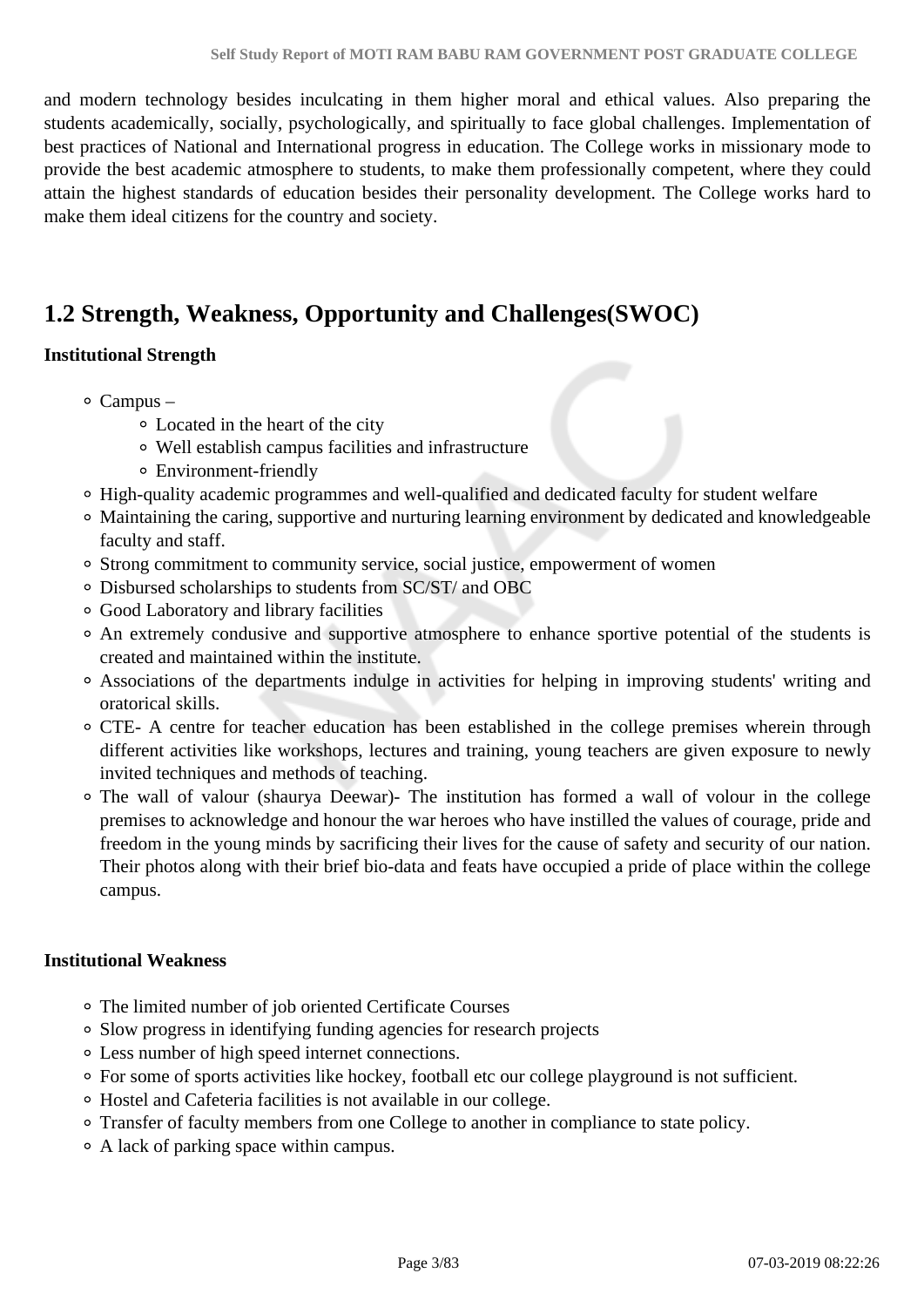#### **Institutional Opportunity**

- Students can be effectively molded to learn new things along with studies and young, energetic and dynamic faculty also get motivated to learn new techniques for teaching and learning.
- Remedial classes for SC/ST and academically poor students are available within the campus but needs improvement.
- Students' strength is a strong opportunity.
- Industries and employable assets are available in nearby places like Rudrapur, Sitarganj, etc.
- Faculty members are keeping themselves updated with the latest developments in their subjects through attending and participating in National, International conferences and seminars.

#### **Institutional Challenge**

- Drop-out rate in First year is very high.
- Insufficient staff to conduct various extra activities even for semester exams and semester system.
- Students' Chronic absenteeism from the classes remains a constant problem.
- Aptitude of the students for quality research needs to be improved.
- Difficulties to get funding from higher education/agencies.

# **1.3 CRITERIA WISE SUMMARY**

#### **Curricular Aspects**

The Heads of different departments of the institution attend various statutory bodies such as Executive Council, Academic Council, Examination Committee from time to time, whereas faculty members also provide valuable suggestions through personal interaction with leading members of Board of Studies. Feedback on syllabus, session, examination schedule etc. are taken from students and faculty members from time to time and conveyed to the affiliating Kumaun University, Nainital. The curriculum is adopted in such a way so as to provide access to disadvantaged students who are differently abled, poor and coming from backward rural backgrounds, thus giving equal opportunities to educate and empower themselves, provides opportunities for self-empowerment along with the development of community and nation, also makes aware the students and society at large of the need of ecology and environment through the compulsory courses on environmental studies and NSS comps at graduate level, makes the students value-oriented and encourage the use of ICT techniques. The institution has range of courses to offer, e.g., B.A., B.Com., B.Sc. , B.Ed., B.Sc. (Biotechnology), M.A., M.Com., M.Sc., Research in all faculties, P.G. course in Yoga and Diploma in Interior & Exterior Decoration. Besides these courses the students have option to do various Certificate/Diploma/Degree and P.G. courses of Uttarakhand Open University and IGNOU through distant education mode. The College is of the strong view that cross cutting issues relevant to Gender, Environment and Sustainability, Human Values and Professional Ethics are important and crucial to be imparted to the students to sensitize about their Societal Commitment and accountability. Some chapters relating to Gender Sensitization, Human Rights, Human Values etc. are prescribed in the syllabus of Sociology, Education and Political Science. The regular classes has ensured to conduct at the institution. To supplement this, the institute conducts several awareness sessions and related activities. The cross cutting issues-mentioned above such as Gender, Human Rights, Human Values etc. are put on to the surface by organizing essay, debate, lecture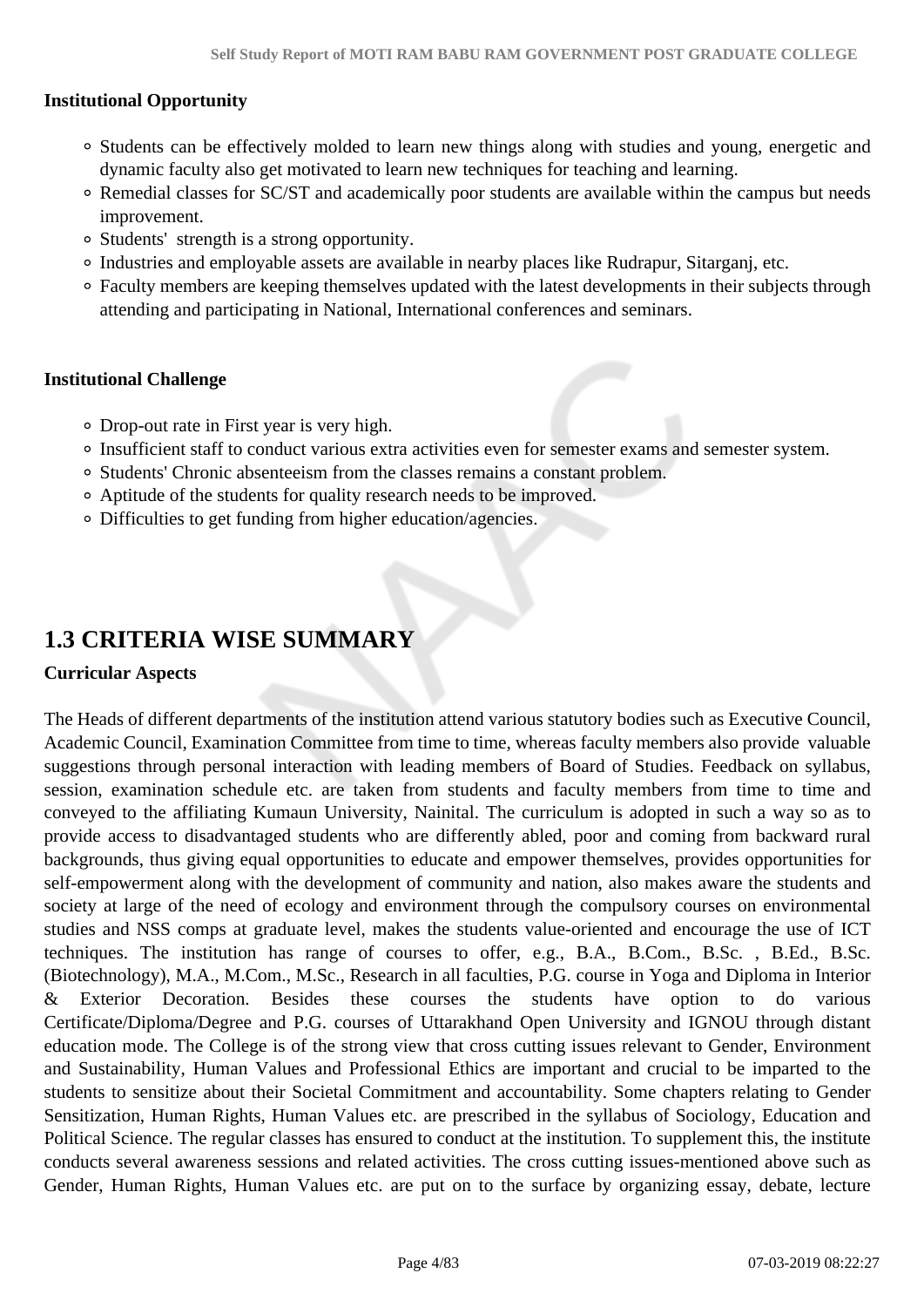competitions etc. through extra-curricular activities with the help of N.S.S., Department Councils (Arts/Science/Commerce), and Cultural Councils, etc.

#### **Teaching-learning and Evaluation**

In beginning of the session, the senior faculty members under the guidance of the principal chalk out the academic calendar, teaching plan, faculty-wise time table, evaluation blue print keeping in view the academic schedule of the university. Academic Calendar and Schedule for regular, practical classes, environment science classes etc. are prepared in advance at the beginning of the academic session and strict adherence to the calendar is ascertained. The faculty members use various teaching-learning methods as per need of the lecture viz. traditional class-room lecture method, teaching through questioning, quiz, chart/poster presentations, mock lecture by students. Class-room seminars, symposia and assignments are other methods used to diversify students' thought process.

Every effort is made to make the learning student-centric and to make them more scientific and analytic. Student centric methods like experiential learning, participative learning and problem solving methodologies are definitely used according to the needs of the students.

The institution also tries to provide innovative methods for enriching the learning experience. These innovative methods include project-based methods, experimental methods, case-studies, field survey, special lectures, group learning etc. The faculty members foster learning environment by engaging in rich experiential content of teaching through experimentation, demonstration, visual aids, organizing exhibitions as well as presenting papers. For enhancing the innovative aptitude and creativity of the teachers and the students in teachinglearning process, this institution M.B. Govt. P.G. College has organized Seminars and Workshops.

Earlier, there was annual system in which students appeared only once for examination and the marks obtained were only means to assess the performance of the student. But now there is reform in evaluation process. Now the students have to go through Continuous Internal Evaluation (CIS). Presently, there is semester system at Graduation and Post Graduation Level. The examination process has been divided into two parts-Internal Examination and External Examination. This Continuous Internal Evaluation coupled with the external exams has proved to be immensely beneficial for both the teachers and the students. The College prepares its own academic calendar conforming to affiliating University's academic calendar and carrying out effective planning strictly sticking to it throughout the year.

#### **Research, Innovations and Extension**

The institution has definitely tried to create an ecosystem for innovations by bringing about many initiatives for creation and transfer of knowledge. Significant innovations in teaching, learning and evaluation have been introduced by different departments and their respective faculty members of the institution through preparatory assignments, practical(s), group discussions, quizzes, poster/chart presentations, preparation of modals, class tests, demonstrations of yogic asanas and other activities by yoga trainees, department level symposia and seminars, guest lectures, ICT based lectures, institutional visits, field surveys, field visits/ excursions, awareness camps, etc. which have helped in developing the students' skills. For developing innovative mind set of the students, the teachers also need to cope up with the way of the modern world.

The bodies of the institution namely N.S.S., Red Ribbon Club within N.S.S. and Rowers & Rangers are playing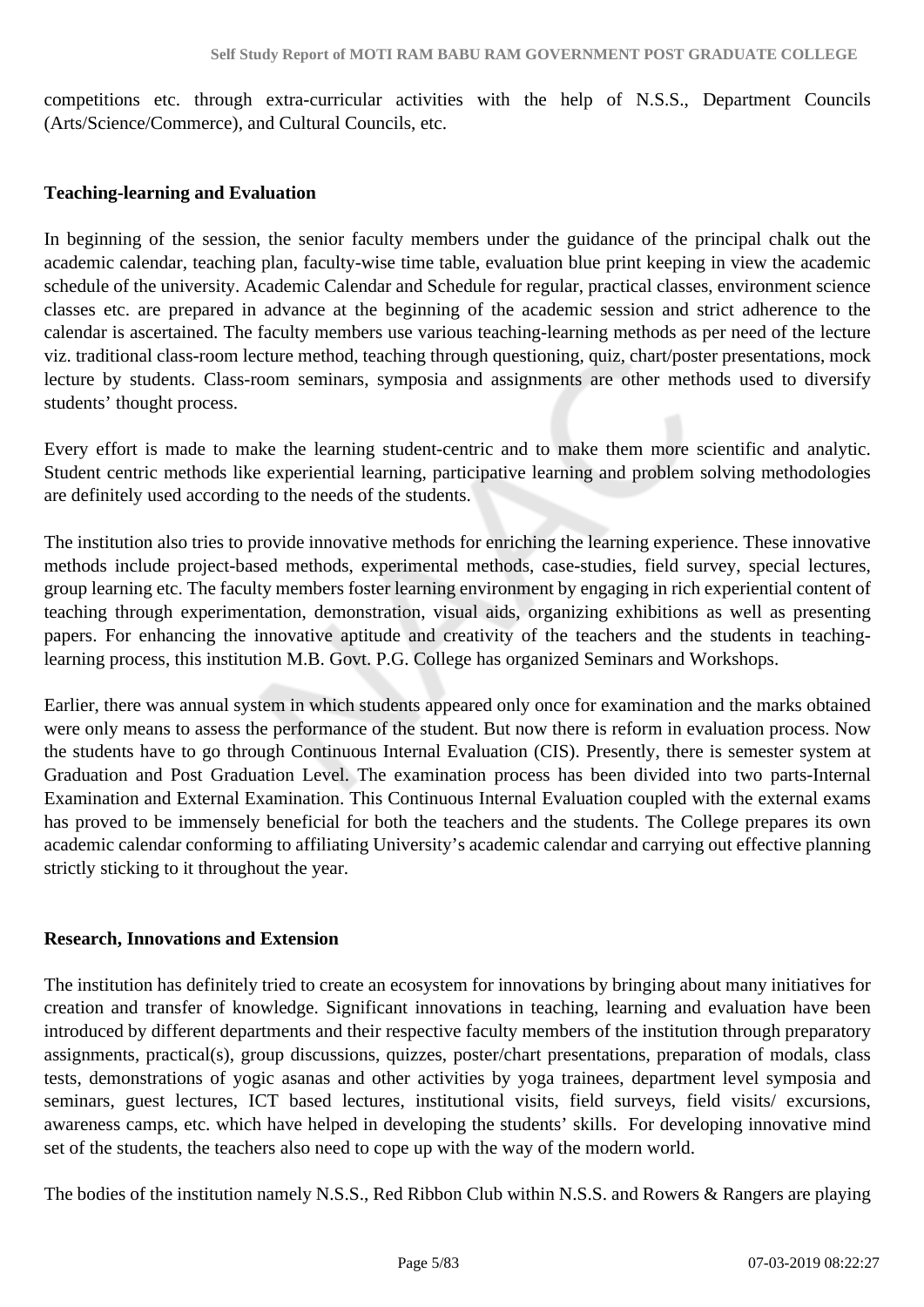very commendable role in extension activities in the neighborhood community for instilling vital morals in all students in terms of impact and sensitizing students to social issues like the importance of cleanliness, the protection of environment, the issue of gender equality, aids awareness, and holistic development like improvement in mental and physical strength for the last five years since 2013**.** 

Rovers & Rangers body of the institution has been contributing to the development of the students in achieving their full physical, intellectual, social and spiritual potentials as individuals, as responsible citizens and as members of the local, national and international communities.

### **Infrastructure and Learning Resources**

The institution has always taken care of providing facilities to the teachers and students for teaching-learning process. As a result, the institution has adequate number of fully-furnished class rooms, air-conditioned seminar halls, computer centre and well-equipped laboratories. The College has always taken it as a challenge to keep providing facilities, coping up with the requirements of modern world, to more than 13,000 admitted students for smooth functioning of teaching-learning process**.**

 The College provides adequate facilities for sports, games, gymnasium, yoga centre, etc. and cultural activities in best possible way. There is more than 3 acre built up area out of total 05 acre campus area. The playground has sports facilities for outdoor games like Volley ball, Hand Ball, kho-kho, kabaddi, Cricket (cemented pitch for only net practice), athletics related events like long jump, high jump, discus throw, shot put, javelin throw, etc. and indoor games like badminton, table tennis, carom, chess, etc. The institution has always taken care of providing facilities to the teachers and students for teaching-learning process. As a result, the institution has adequate number of fully-furnished class rooms, air-conditioned seminar halls, computer centre and wellequipped laboratories. The College has always taken it as a challenge to keep providing facilities, coping up with the requirements of modern world, to more than 13,000 admitted students for smooth functioning of teaching-learning process. That's why, the College not only keeps trying to build new infrastructure but maintain, renovate and augment the existing ones. The institution provides IT facilities to the students and teachers who are utilizing these resources getting immensely benefited. The College keeps updating IT facilities for the benefit of the concerned ones. The College got internet connectivity under NME (Network Management Ethernet) scheme for the first time in 2010. The things have drastically changed in this regard since NAAC Peer Team's last visit in the month of March, 2013. Since then, the college has procured many computers and LCD projectors equipped with audio visual aids.

The EDU-SAT facility is available where students get opportunity to listen to the quality lectures on various topics.

#### **Student Support and Progression**

The College has constituted "College Development Committee", "Purchase Committee", "Library Advisory Committee", "Instrument Maintenance and Networking Committee", and "Cleanliness, Drinking Water Committee" which are accountable for beatification, development and maintenance of College infrastructure.

Presently multi-purpose auditorium is under construction with the allocated budget of 05 Crores**.** By the time NAAC PEER TEAM visits the institution; hopefully**,** it will be fully-functional carrying out academic and cultural activities, fulfilling the aspirations of its stakeholders. The college has Student Council having mainly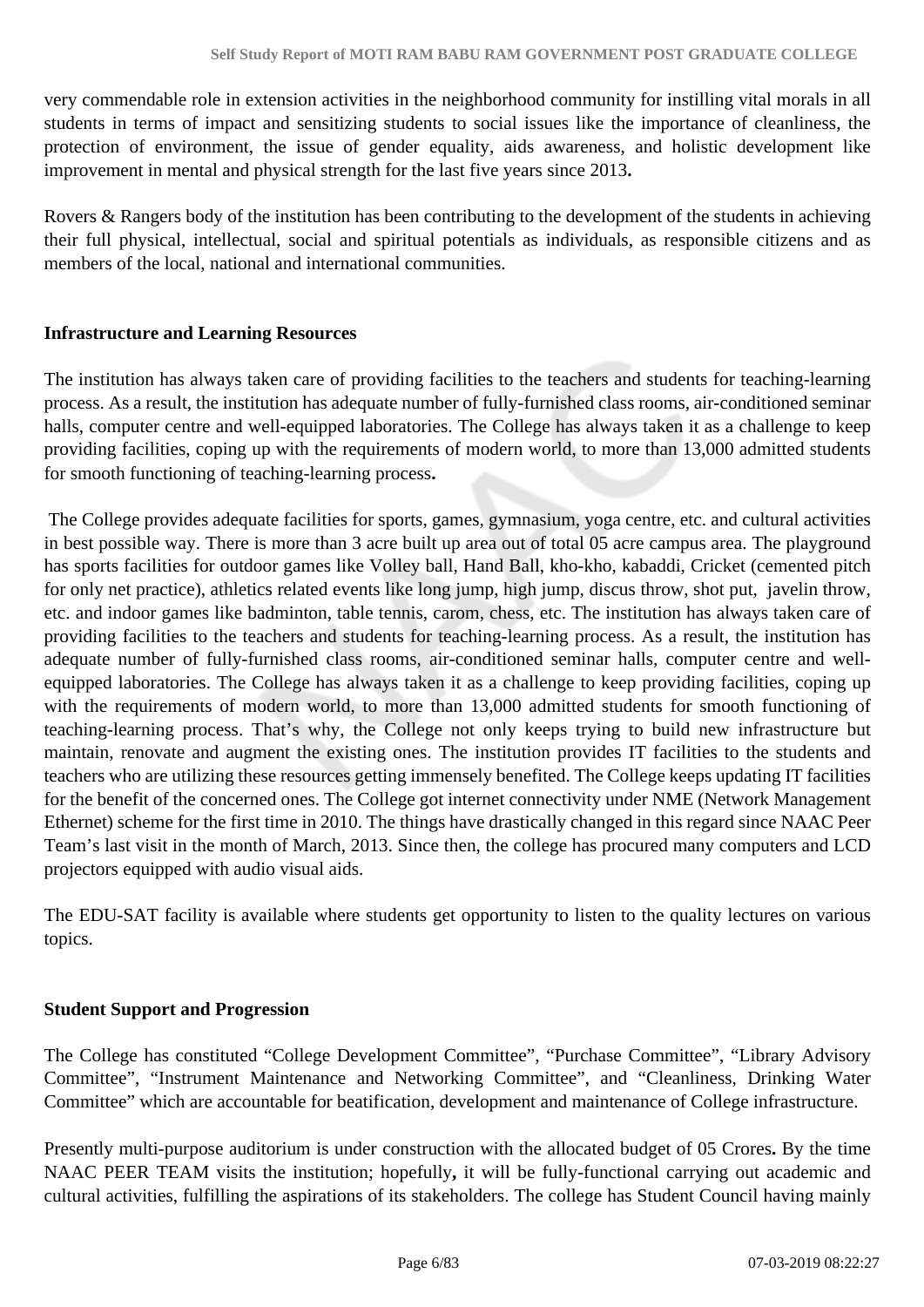06 office bearers which are elected, as the title suggests, from students, following the constitution as laid down by Kumaun University and strictly adhering to the recommendations of Lyngdoh Committee. Presently, office bearers of the Student Council include President, Vice President representing both Girls and Boys, Secretary, Joint Secretary, treasurer along with representatives of all faculties, e.g., Arts, Commerce and Science. The student council is expected to be working as a link between college authority and students, give expression to students' constructive aspirations, help them by sorting out their problems, give suggestions and extend support for the betterment of the college**.** 

#### **Governance, Leadership and Management**

The emblem of the college speaks volumes for itself as the Sanskrit phrase *'swakarm niratah siddhi* 'translates into English as- 'Persistence yields to success'. The illustrations of hills and habitat within the emblem are manifestations of a pristine natural bounty of the college and a rich natural diversity of the state . The vision of the college as depicted earlier is to develop itself as a nodal centre of higher education and research where an overall development of personality, sense of morality, and value education may be inculcated among the students.

 The mission of the college is to meet quality levels of National and International standards and infusing among the students an insight which can be cultivated as a result of a combination of traditional knowledge and modern technology besides inculcating in them higher moral and ethical values.

Thus , the principal along with his concerted committee is in regular touch with the students, alumni, industrialists, employers and the parents. Meetings with elected student representatives are conducted from time to time to get update of student's issues and problems. Such meetings serve as a galore for student union post holders to come with suggestions related to infrastructure and academics.

#### **Institutional Values and Best Practices**

A Women's grievance cell within the college has been constituted under the sexual harassment of women at workplace (prevention, protection and redressal) act, 2013. Through NSS awareness camps, people in general and students in particular are made aware of issues of female feticide, dowry menace and AIDS. To facilitate girl students the college has established a girls common room which caters to the need of girl-students where they can relax, study and have informal discussions in spare time. Proper care is maintained to see the decomposition of the waste matter though segregation biodegradable and non- biodegradable matter. Biodegradable matter is then, decomposed and compost manure is created out of waste. The college can boast of being a no-polythene zone reflecting the spirit of the city which itself is a striving to be a polythene-free zone. Drinking water with RO facility is arranged in every block of the college campus. An ECO CLUB has been formed to spread awareness against dumping electronic waste all around and also about its health hazards.

The college can boast of having a clean and green campus. A tree census that is counting of old and new trees is done and any accidental /natural damage or cutting or uprooting is replaced instantly thereby maintaining the ecological balance. The college has initiated *Vriksharopana Diwas , a plantation drive* dedicated to plantation of trees .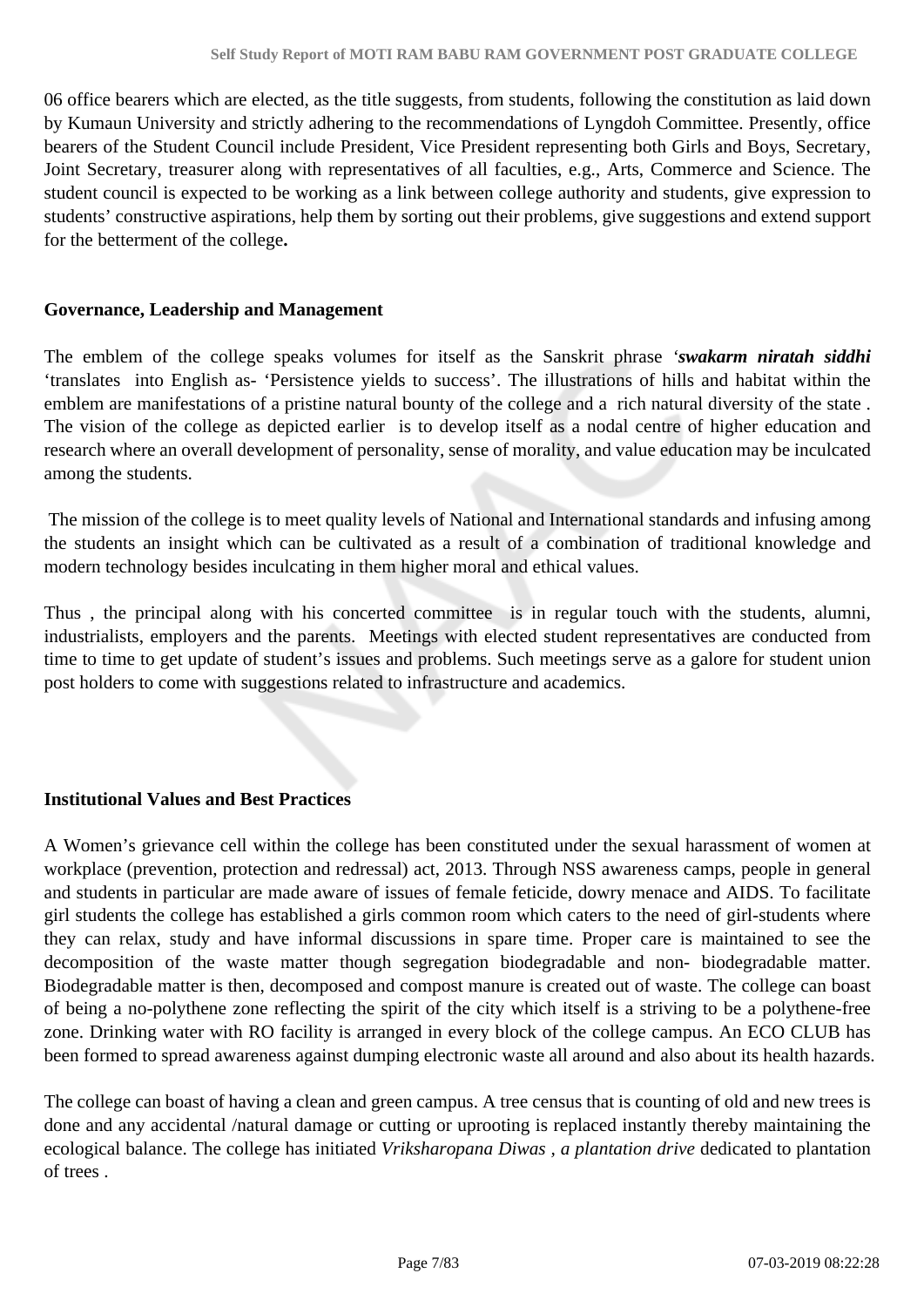Quality education with a multitude of courses has benefited the students living in and around the city of Haldwani. The college serves as a premier institute of higher education and has a good reputation of carrying the spirit of its emblematic words of perseverance and success into the teaching –learning process that formulates its body. In the realm of higher education, the college has stood up to its distinct place as an abode of teaching –learning, expanding the horizons of innovative practices and research, and providing a platform for the social cause which is evident in its popularity among the staff and students alike.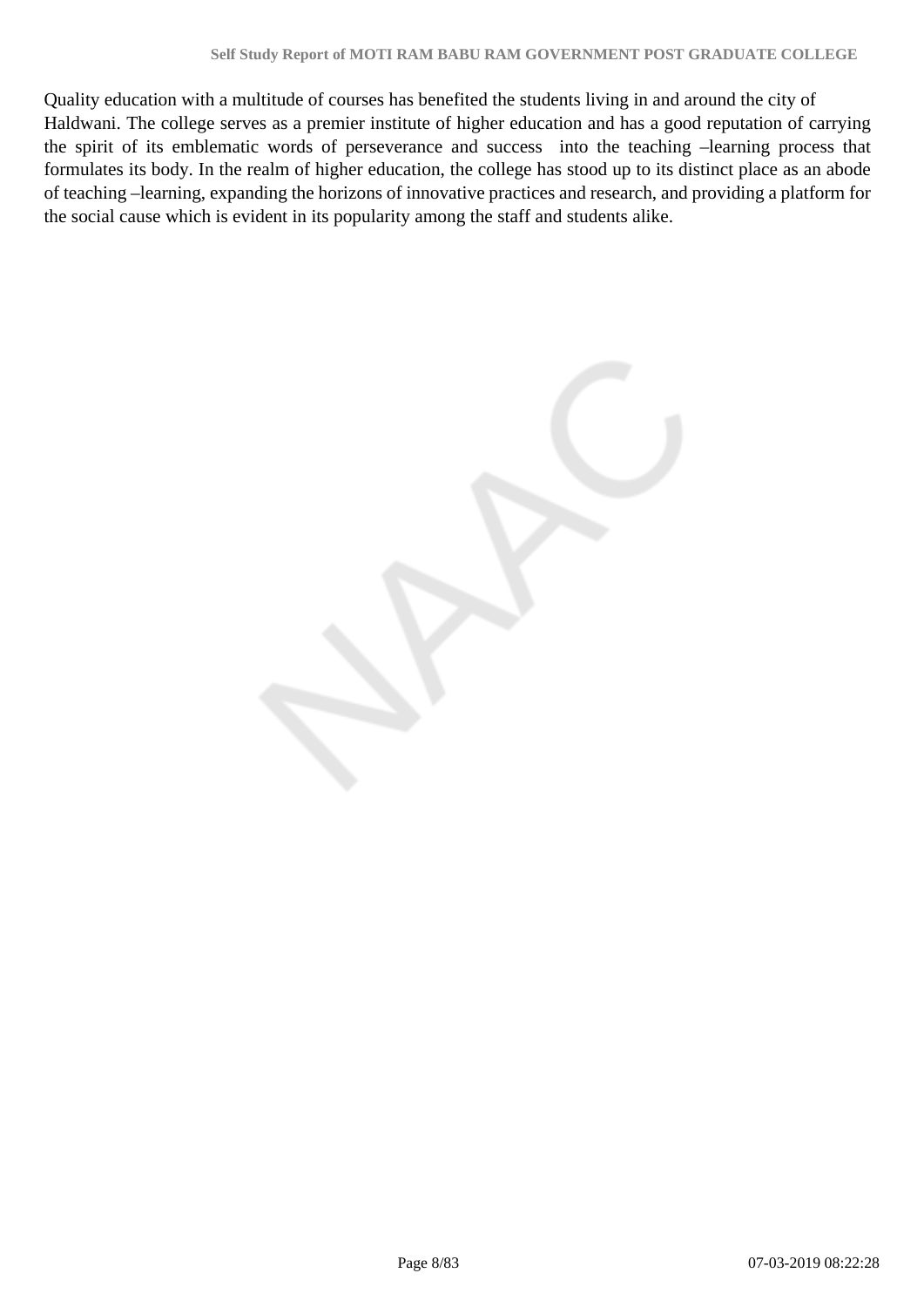# **2. PROFILE**

# **2.1 BASIC INFORMATION**

| Name and Address of the College |                                                              |  |
|---------------------------------|--------------------------------------------------------------|--|
| Name                            | MOTI RAM BABU RAM GOVERNMENT POST<br><b>GRADUATE COLLEGE</b> |  |
| Address                         | Bhotia Paraw, Nainital Road                                  |  |
| City                            | <b>HALDWANI</b>                                              |  |
| <b>State</b>                    | <b>Uttarakhand</b>                                           |  |
| Pin                             | 263139                                                       |  |
| Website                         | www.mbgpgcollege.org                                         |  |

| <b>Contacts for Communication</b> |                 |                                          |               |                   |                                |
|-----------------------------------|-----------------|------------------------------------------|---------------|-------------------|--------------------------------|
| <b>Designation</b>                | <b>Name</b>     | <b>Telephone with</b><br><b>STD Code</b> | <b>Mobile</b> | Fax               | <b>Email</b>                   |
| Principal                         | Rekha<br>Pandey | 05946-285042                             | 9412983162    | 05946-22201       | principal@mbgpgc<br>ollege.org |
| IQAC<br>Coordinator               | B. R. Pant      | 05946-222225                             | 9412958119    | 05946-22201<br>70 | brpant1962 $@$ gmail<br>.com   |

| <b>Status of the Institution</b> |            |
|----------------------------------|------------|
| <b>Institution Status</b>        | Government |

| Type of Institution |                |  |
|---------------------|----------------|--|
| By Gender           | Co-education   |  |
| By Shift            | Regular<br>Day |  |

| <b>Recognized Minority institution</b>     |    |
|--------------------------------------------|----|
| If it is a recognized minroity institution | No |
|                                            |    |

| <b>Establishment Details</b>         |              |
|--------------------------------------|--------------|
| Date of establishment of the college | $25-07-1960$ |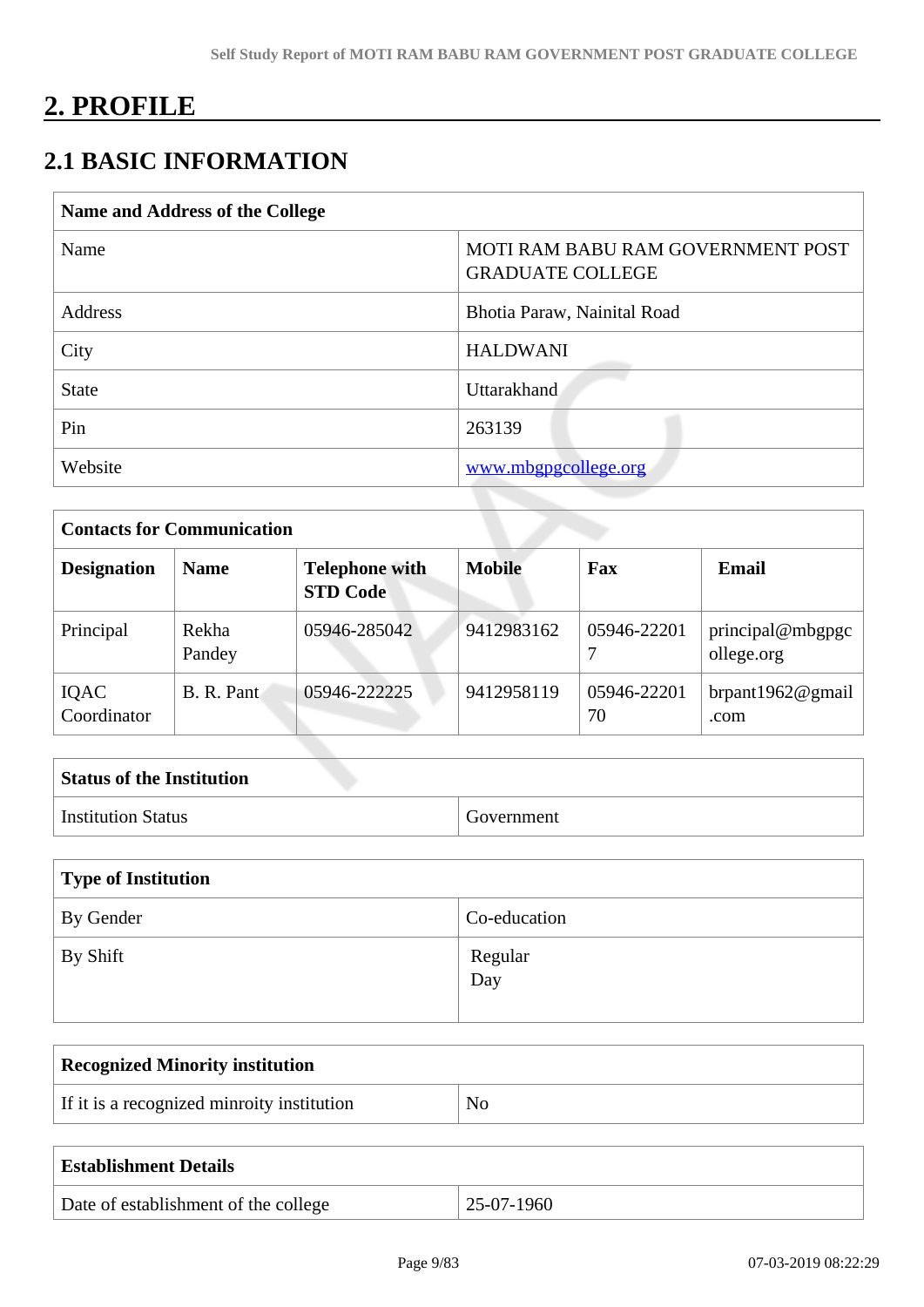| University to which the college is affiliated/ or which governs the college (if it is a constituent<br>  college) |
|-------------------------------------------------------------------------------------------------------------------|
|                                                                                                                   |

| State       | <b>University name</b>   | <b>Document</b>      |  |
|-------------|--------------------------|----------------------|--|
| Uttarakhand | <b>Kumaun University</b> | <b>View Document</b> |  |

#### **Details of UGC recognition**

| <b>Under Section</b> | Date       | <b>View Document</b> |
|----------------------|------------|----------------------|
| 2f of UGC            | 09-03-1968 | <b>View Document</b> |
| 12B of UGC           | 17-06-1972 | <b>View Document</b> |

#### **Details of recognition/approval by stationary/regulatory bodies like AICTE,NCTE,MCI,DCI,PCI,RCI etc(other than UGC) Statutory Regulatory Authority Recognition/App roval details Inst itution/Departme nt programme Day,Month and year(dd-mmyyyy) Validity in months Remarks** NCTE [View Document](https://assessmentonline.naac.gov.in/storage/app/hei/iiqa/sradocuments/102560_2616_4_1547548577.pdf) 26-08-2015 240 NCTE got one time approval with ever lasting validity

| <b>Details of autonomy</b>                                                                                                           |    |
|--------------------------------------------------------------------------------------------------------------------------------------|----|
| Does the affiliating university Act provide for<br>conferment of autonomy (as recognized by the<br>UGC), on its affiliated colleges? | No |

| <b>Recognitions</b>                                                                  |    |  |
|--------------------------------------------------------------------------------------|----|--|
| Is the College recognized by UGC as a College<br>with Potential for Excellence(CPE)? | No |  |
| Is the College recognized for its performance by<br>any other governmental agency?   | No |  |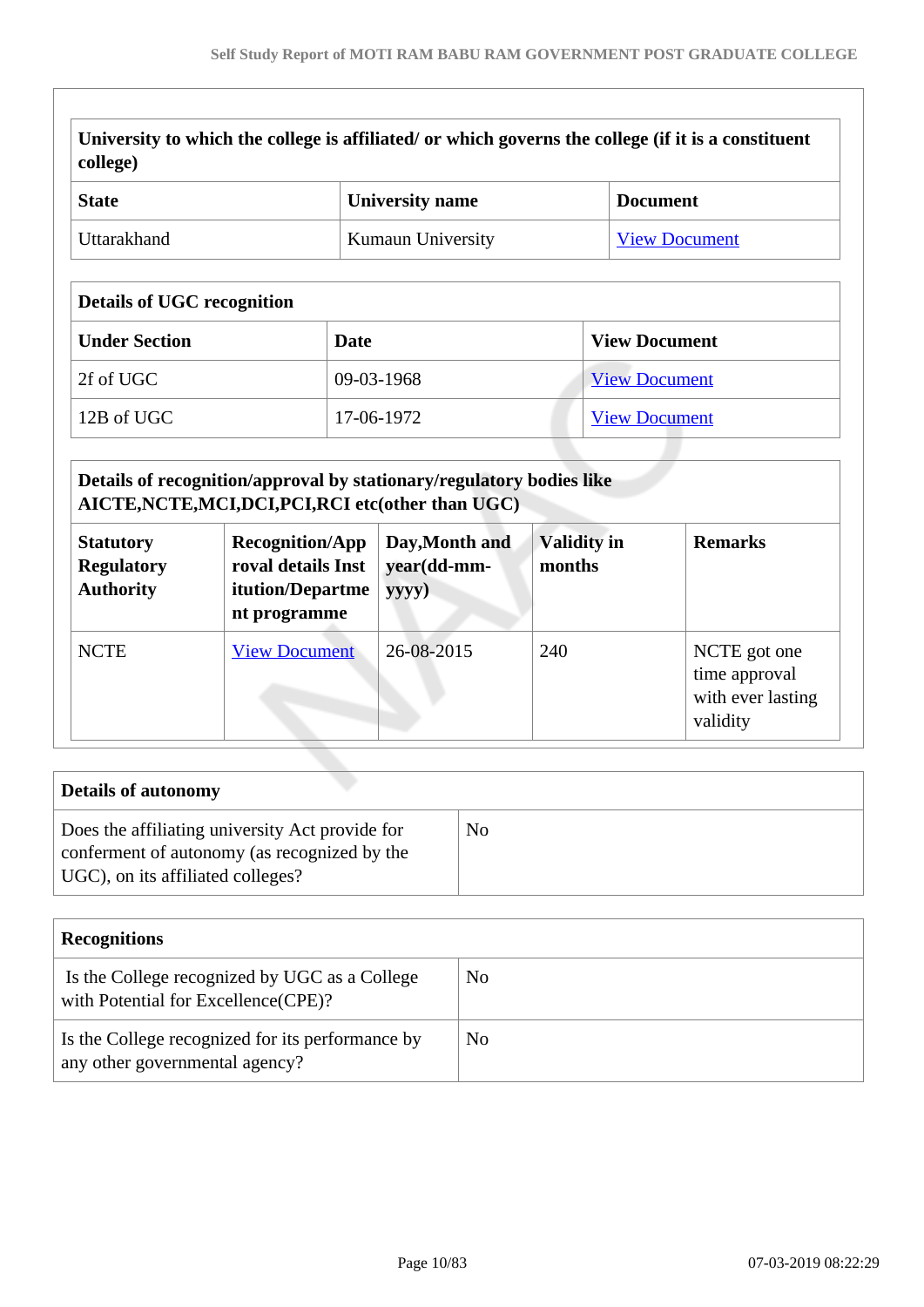|                     | <b>Location and Area of Campus</b> |       |                                |                             |  |
|---------------------|------------------------------------|-------|--------------------------------|-----------------------------|--|
| <b>Campus Type</b>  | Location*<br><b>Address</b>        |       | <b>Campus Area</b><br>in Acres | Built up Area in<br>sq.mts. |  |
| Main campus<br>area | Bhotia Paraw, Nainital Road        | Urban |                                | 16187.43                    |  |

# **2.2 ACADEMIC INFORMATION**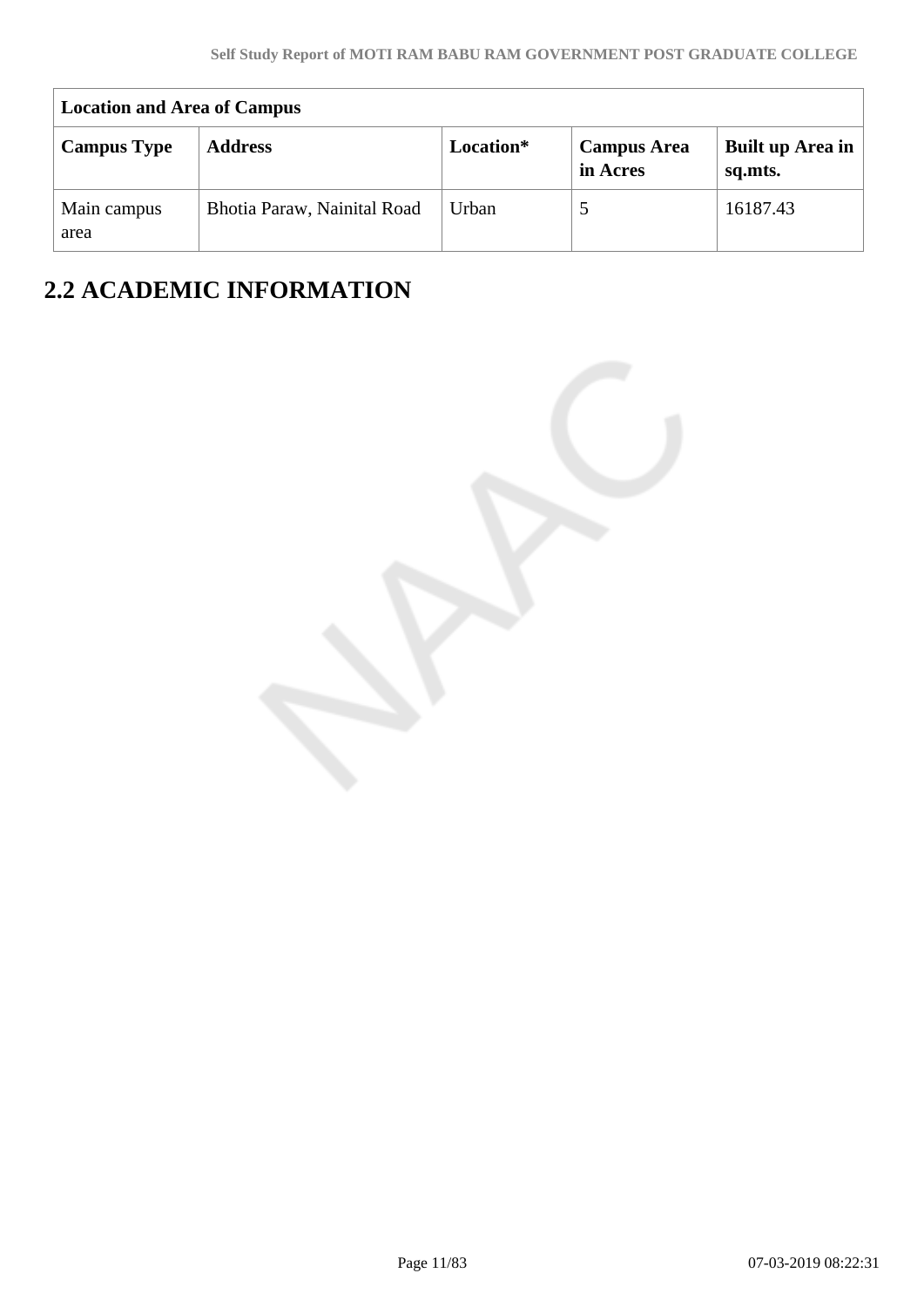| Details of Programmes Offered by the College (Give Data for Current Academic year) |                                         |                                     |                                             |                                        |                                      |                                             |  |  |  |  |
|------------------------------------------------------------------------------------|-----------------------------------------|-------------------------------------|---------------------------------------------|----------------------------------------|--------------------------------------|---------------------------------------------|--|--|--|--|
| Programme<br><b>Level</b>                                                          | <b>Name of Pr</b><br>ogramme/C<br>ourse | <b>Duration</b> in<br><b>Months</b> | <b>Entry</b><br>Qualificatio<br>$\mathbf n$ | <b>Medium of</b><br><b>Instruction</b> | <b>Sanctioned</b><br><b>Strength</b> | No.of<br><b>Students</b><br><b>Admitted</b> |  |  |  |  |
| <b>UG</b>                                                                          | BSc, Biotech                            | 36                                  | <b>INTERMED</b><br><b>IATE</b>              | English                                | 40                                   | 27                                          |  |  |  |  |
| $\rm U G$                                                                          | BEd, B Ed                               | 24                                  | <b>GRADUATI</b><br>ON                       | $English +$<br>Hindi                   | 50                                   | 50                                          |  |  |  |  |
| <b>UG</b>                                                                          | <b>BSc, Physics</b>                     | 36                                  | <b>INTERMED</b><br><b>IATE</b>              | English $+$<br>Hindi                   | 1008                                 | 752                                         |  |  |  |  |
| <b>UG</b>                                                                          | <b>BSc,Mathem</b><br>atics              | 36                                  | <b>INTERMED</b><br><b>IATE</b>              | $English +$<br>Hindi                   | 1008                                 | 752                                         |  |  |  |  |
| UG                                                                                 | <b>BSc, Chemist</b><br>ry               | 36                                  | <b>INTERMED</b><br><b>IATE</b>              | $English +$<br>Hindi                   | 1220                                 | 1220                                        |  |  |  |  |
| <b>UG</b>                                                                          | <b>BSc,Comput</b><br>er Science         | 36                                  | <b>INTERMED</b><br><b>IATE</b>              | English                                | 44                                   | 44                                          |  |  |  |  |
| <b>UG</b>                                                                          | BA, Hindi                               | 36                                  | <b>INTERMED</b><br><b>IATE</b>              | Hindi                                  | 550                                  | 533                                         |  |  |  |  |
| <b>UG</b>                                                                          | BA, English                             | 36                                  | <b>INTERMED</b><br><b>IATE</b>              | English                                | 550                                  | 535                                         |  |  |  |  |
| <b>UG</b>                                                                          | <b>BA,Sanskrit</b>                      | 36                                  | <b>INTERMED</b><br><b>IATE</b>              | Hindi                                  | 320                                  | 44                                          |  |  |  |  |
| $\rm U G$                                                                          | BA,Pol<br>Science                       | 36                                  | <b>INTERMED</b><br><b>IATE</b>              | $English +$<br>Hindi                   | 1200                                 | 1132                                        |  |  |  |  |
| <b>UG</b>                                                                          | <b>BA, History</b>                      | 36                                  | <b>INTERMED</b><br><b>IATE</b>              | $English +$<br>Hindi                   | 1200                                 | 1000                                        |  |  |  |  |
| ${\rm U}{\rm G}$                                                                   | BA, Economi<br>$\mathbf{c}\mathbf{s}$   | 36                                  | <b>INTERMED</b><br><b>IATE</b>              | English $+$<br>Hindi                   | 400                                  | 318                                         |  |  |  |  |
| ${\rm U}{\rm G}$                                                                   | BA, Sociolog<br>y                       | 36                                  | <b>INTERMED</b><br><b>IATE</b>              | English $+$<br>Hindi                   | 1200                                 | 1010                                        |  |  |  |  |
| <b>UG</b>                                                                          | BA, Psycholo<br>gy                      | 36                                  | <b>INTERMED</b><br><b>IATE</b>              | $English +$<br>Hindi                   | 80                                   | 60                                          |  |  |  |  |
| ${\rm U}{\rm G}$                                                                   | BA, Home<br>Science                     | 36                                  | <b>INTERMED</b><br><b>IATE</b>              | English $+$<br>Hindi                   | 80                                   | 53                                          |  |  |  |  |
| <b>UG</b>                                                                          | BA, Geograp<br>hy                       | 36                                  | <b>INTERMED</b><br><b>IATE</b>              | $English +$<br>Hindi                   | 320                                  | 244                                         |  |  |  |  |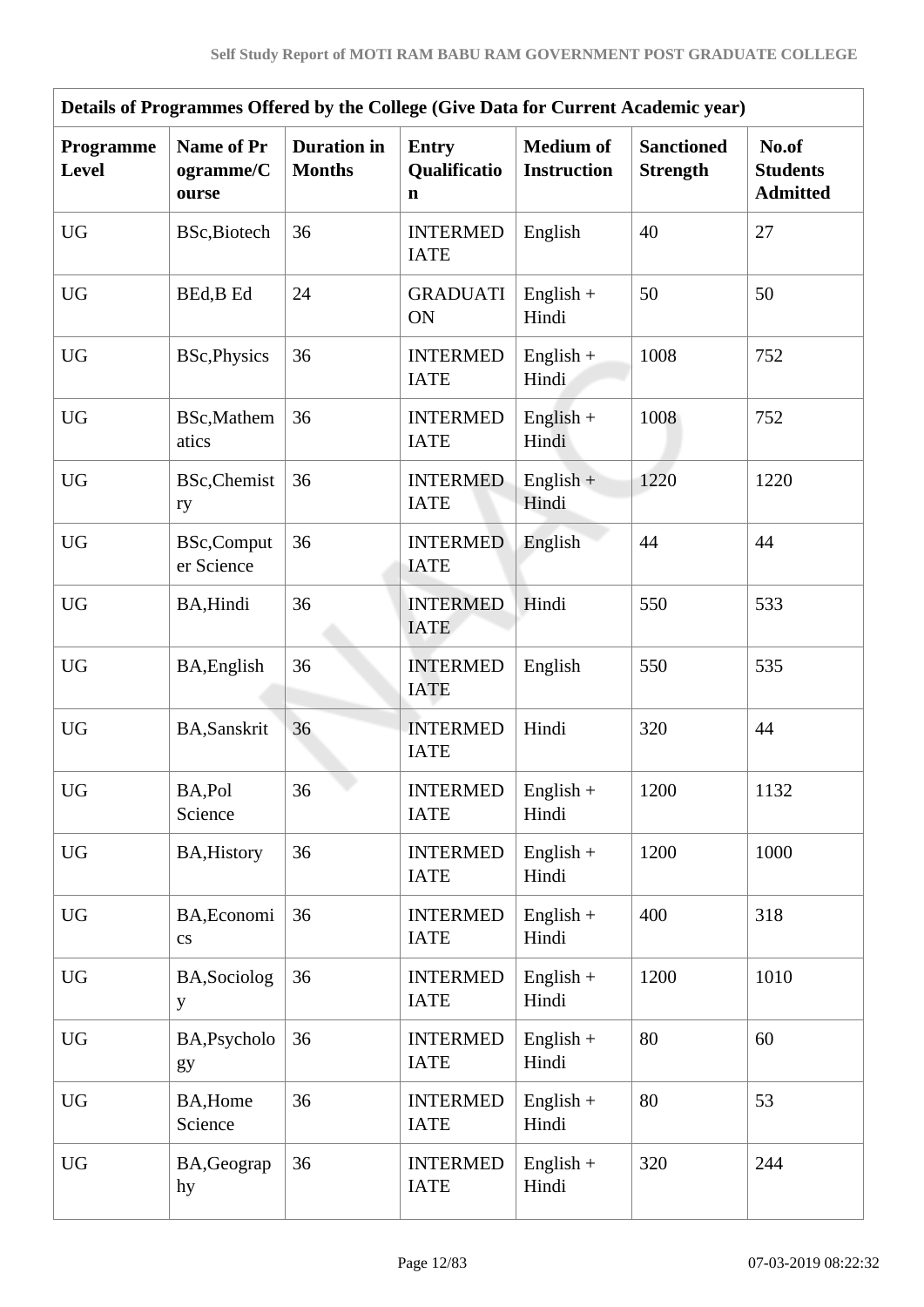| <b>UG</b>              | BA, Music               | 36 | <b>INTERMED</b><br><b>IATE</b> | Hindi                | 80   | 36  |
|------------------------|-------------------------|----|--------------------------------|----------------------|------|-----|
| <b>UG</b>              | BA, Educatio<br>n       | 36 | <b>INTERMED</b><br><b>IATE</b> | $English +$<br>Hindi | 640  | 476 |
| <b>UG</b>              | <b>BA, Maths</b>        | 36 | <b>INTERMED</b><br><b>IATE</b> | $English +$<br>Hindi | 80   | 64  |
| ${\rm U}{\rm G}$       | BSc,Zoology             | 36 | <b>INTERMED</b><br><b>IATE</b> | $English +$<br>Hindi | 1008 | 560 |
| <b>UG</b>              | <b>BSc, Botany</b>      | 36 | <b>INTERMED</b><br><b>IATE</b> | English $+$<br>Hindi | 1008 | 560 |
| <b>UG</b>              | BCom,Com<br>merce       | 36 | <b>INTERMED</b><br><b>IATE</b> | $English +$<br>Hindi | 1200 | 889 |
| $\mathbf{U}\mathbf{G}$ | BEd, B Ed<br><b>Sfs</b> | 24 | <b>GRADUATI</b><br>ON          | $English +$<br>Hindi | 50   | 50  |
| PG                     | MA, Yoga                | 24 | <b>GRADUATI</b><br>ON          | English $+$<br>Hindi | 60   | 60  |
| PG                     | MSc, Biotech            | 24 | <b>GRADUATI</b><br>ON          | English $+$<br>Hindi | 20   | 12  |
| PG                     | MSc, Physics            | 24 | <b>GRADUATI</b><br>ON          | English              | 50   | 48  |
| PG                     | MSc, Mathe<br>matics    | 24 | <b>GRADUATI</b><br>ON          | English              | 100  | 100 |
| PG                     | MSc, Chemis<br>try      | 24 | <b>GRADUATI</b><br>ON          | English              | 50   | 50  |
| PG                     | MA, Hindi               | 24 | <b>GRADUATI</b><br>ON          | Hindi                | 88   | 87  |
| $\mathbf{P}\mathbf{G}$ | MA, English             | 24 | <b>GRADUATI</b><br>ON          | English              | 90   | 89  |
| PG                     | MA, Sanskrit            | 24 | <b>GRADUATI</b><br>ON          | Hindi                | 88   | 24  |
| $\mathbf{P}\mathbf{G}$ | MA,Pol<br>Science       | 24 | <b>GRADUATI</b><br>ON          | $English +$<br>Hindi | 90   | 89  |
| $\mathbf{P}\mathbf{G}$ | MA, History             | 24 | <b>GRADUATI</b><br>ON          | $English +$<br>Hindi | 88   | 77  |
| PG                     | MA, Econom<br>ics       | 24 | <b>GADUATIO</b><br>N           | English $+$<br>Hindi | 90   | 90  |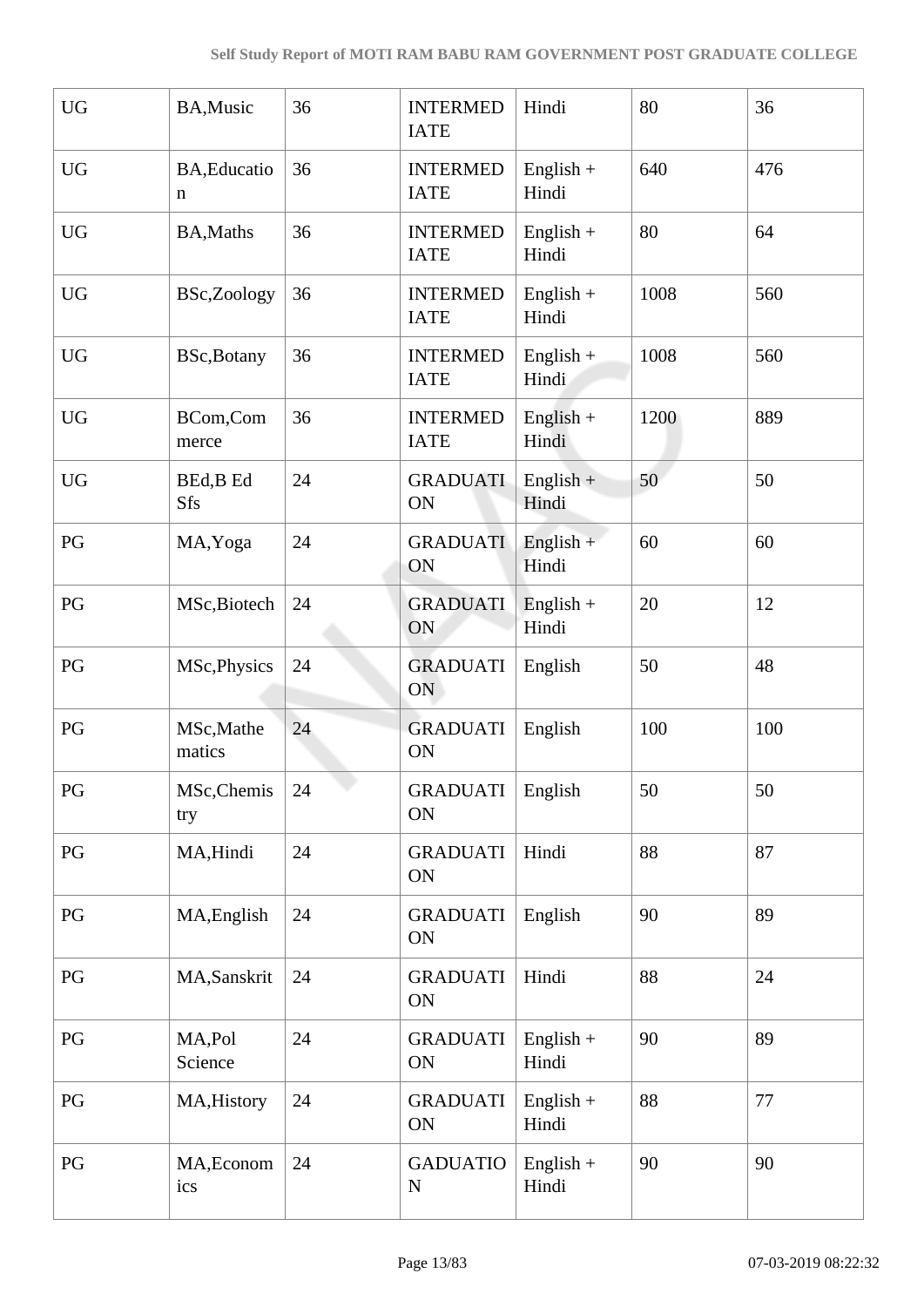| PG                                                                               | MA, Sociolo<br>gy                                            | 24 | <b>GRADUATI</b><br>ON          | English $+$<br>Hindi | 88  | 88 |
|----------------------------------------------------------------------------------|--------------------------------------------------------------|----|--------------------------------|----------------------|-----|----|
| PG                                                                               | MA, Psychol<br>ogy                                           | 24 | <b>GRADUATI</b><br>ON          | $English +$<br>Hindi | 88  | 49 |
| $\mathbf{P}\mathbf{G}$                                                           | MA, Home<br>Science                                          | 24 | <b>GRADUATI</b><br>ON          | $English +$<br>Hindi | 66  | 36 |
| PG                                                                               | MA, Geograp<br>hy                                            | 24 | <b>GRADUATI</b><br>ON          | $English +$<br>Hindi | 22  | 22 |
| PG                                                                               | MA, Music                                                    | 24 | <b>GRADUATI</b><br>ON          | English $+$<br>Hindi | 33  | 10 |
| $\mathbf{P}\mathbf{G}$                                                           | MA, Educati<br>on                                            | 24 | <b>GRADUATI</b><br>ON          | $English +$<br>Hindi | 55  | 49 |
| PG                                                                               | MA, Maths                                                    | 24 | <b>GRADUATI</b><br>ON          | English              | 11  | 5  |
| PG                                                                               | MSc,Zoolog<br>y                                              | 24 | <b>GRADUATI</b><br>ON          | English              | 50  | 46 |
| PG                                                                               | MSc, Botany                                                  | 24 | <b>GRADUATI</b><br>ON          | English              | 50  | 50 |
| PG                                                                               | MCom,Com<br>merce                                            | 24 | <b>GRADUATI</b><br>ON          | English +<br>Hindi   | 110 | 99 |
| PG Diploma<br>recognised<br>by statutory<br>authority<br>including<br>university | PG Diploma,<br>Yoga                                          | 12 | <b>GRADUATI</b><br>ON          | $English +$<br>Hindi | 60  | 60 |
| PG Diploma<br>recognised<br>by statutory<br>authority<br>including<br>university | PG Diploma,<br><b>Interior And</b><br>Exterior<br>Department | 12 | <b>INTERMED</b><br><b>IATE</b> | English $+$<br>Hindi | 25  | 25 |

**Position Details of Faculty & Staff in the College**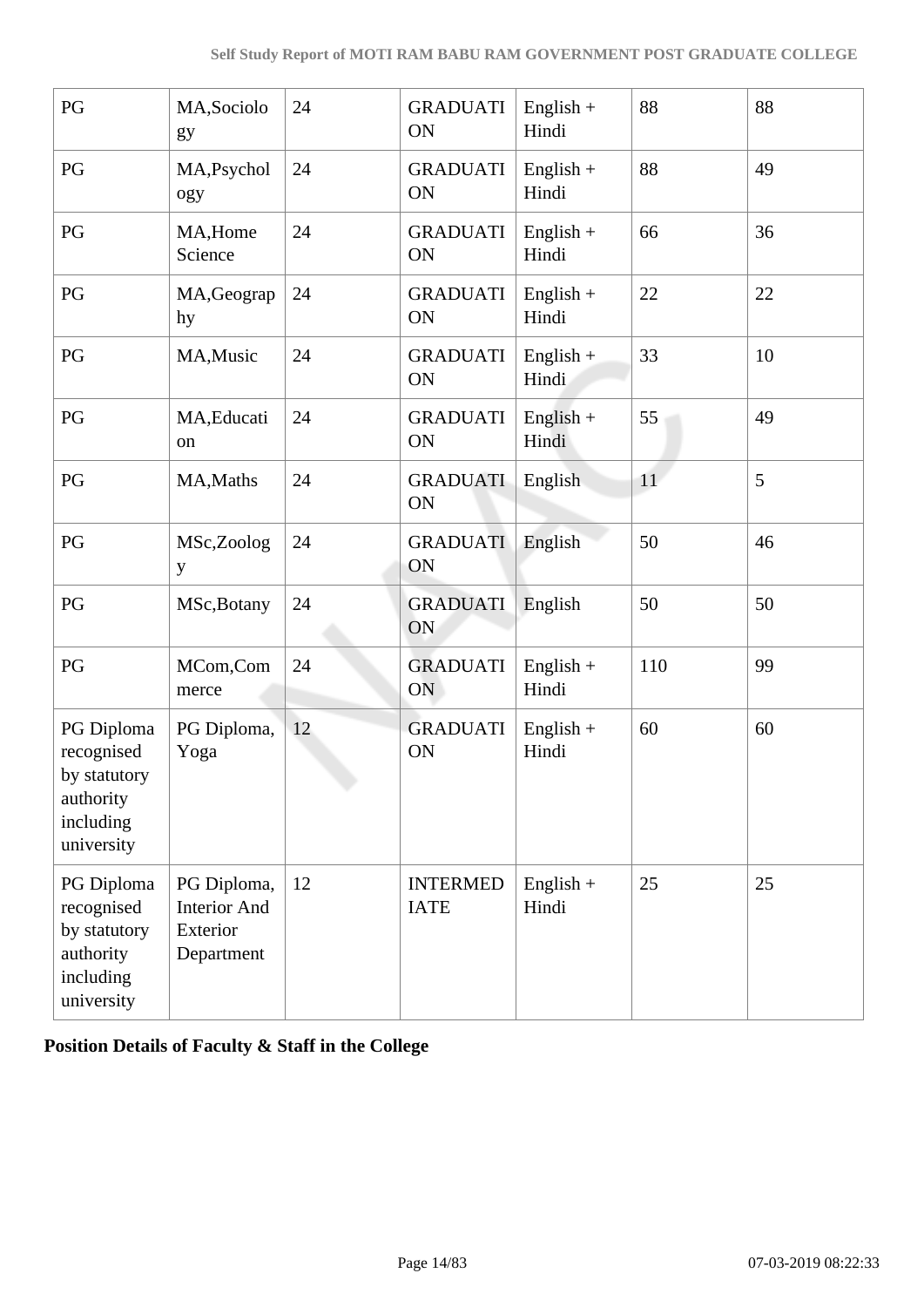| <b>Teaching Faculty</b>                                                             |                  |                  |                  |                  |                  |                            |                  |                         |                            |                  |                  |                  |
|-------------------------------------------------------------------------------------|------------------|------------------|------------------|------------------|------------------|----------------------------|------------------|-------------------------|----------------------------|------------------|------------------|------------------|
|                                                                                     |                  | <b>Professor</b> |                  |                  |                  | <b>Associate Professor</b> |                  |                         | <b>Assistant Professor</b> |                  |                  |                  |
|                                                                                     | Male             | Female           | Others           | Total            | Male             | Female                     | Others           | Total                   | Male                       | Female           | Others           | Total            |
| Sanctioned by the<br>UGC /University<br><b>State</b><br>Government                  |                  |                  |                  | $\boldsymbol{0}$ |                  |                            |                  | 39                      |                            |                  |                  | 143              |
| Recruited                                                                           | $\boldsymbol{0}$ | $\overline{0}$   | $\overline{0}$   | $\overline{0}$   | 21               | 18                         | $\overline{0}$   | 39                      | 27                         | 34               | $\overline{0}$   | 61               |
| Yet to Recruit                                                                      |                  |                  |                  | $\overline{0}$   |                  |                            |                  | $\boldsymbol{0}$        |                            |                  |                  | 82               |
| Sanctioned by the<br>Management/Soci<br>ety or Other<br>Authorized<br><b>Bodies</b> |                  |                  |                  | $\overline{0}$   |                  |                            |                  | $\overline{0}$          |                            |                  |                  | $\theta$         |
| Recruited                                                                           | $\overline{0}$   | $\boldsymbol{0}$ | $\boldsymbol{0}$ | $\boldsymbol{0}$ | $\boldsymbol{0}$ | $\overline{0}$             | $\boldsymbol{0}$ | $\boldsymbol{0}$        | $\boldsymbol{0}$           | $\boldsymbol{0}$ | $\boldsymbol{0}$ | $\boldsymbol{0}$ |
| Yet to Recruit                                                                      |                  |                  |                  | $\mathbf{0}$     |                  |                            |                  | a a<br>$\boldsymbol{0}$ |                            |                  |                  | $\theta$         |
|                                                                                     |                  |                  |                  |                  |                  |                            |                  |                         |                            |                  |                  |                  |

|                                                                                 | <b>Non-Teaching Staff</b> |                |                  |                |  |  |  |  |  |  |  |
|---------------------------------------------------------------------------------|---------------------------|----------------|------------------|----------------|--|--|--|--|--|--|--|
|                                                                                 | <b>Male</b>               | <b>Female</b>  | <b>Others</b>    | <b>Total</b>   |  |  |  |  |  |  |  |
| Sanctioned by the<br><b>UGC</b> / University State<br>Government                |                           |                |                  | 85             |  |  |  |  |  |  |  |
| Recruited                                                                       | 49                        | 6              | $\theta$         | 55             |  |  |  |  |  |  |  |
| Yet to Recruit                                                                  |                           |                |                  | 30             |  |  |  |  |  |  |  |
| Sanctioned by the<br>Management/Society<br>or Other Authorized<br><b>Bodies</b> |                           |                |                  | $\theta$       |  |  |  |  |  |  |  |
| Recruited                                                                       | $\overline{0}$            | $\overline{0}$ | $\boldsymbol{0}$ | $\overline{0}$ |  |  |  |  |  |  |  |
| Yet to Recruit                                                                  |                           |                |                  | $\overline{0}$ |  |  |  |  |  |  |  |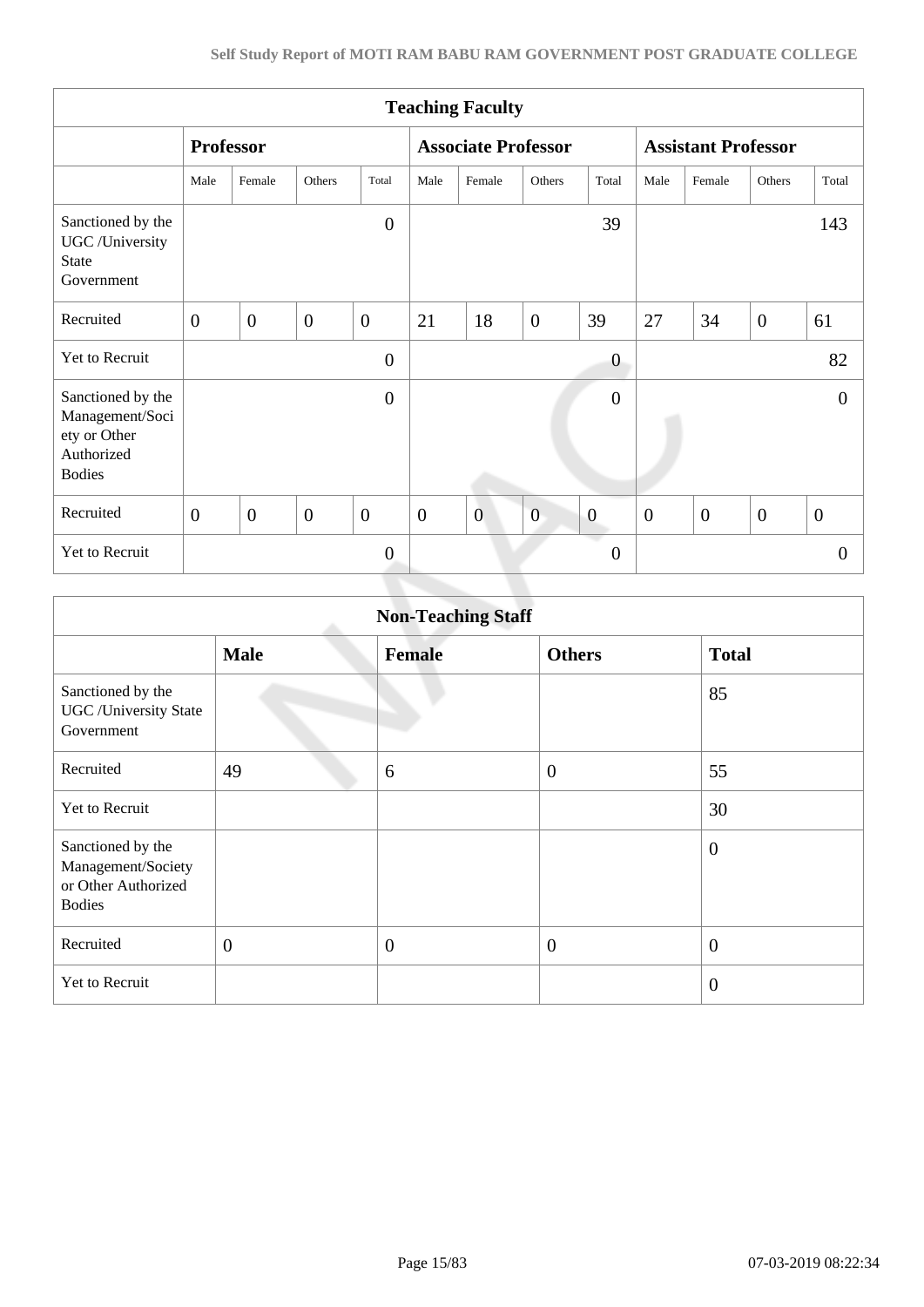| <b>Technical Staff</b>                                                          |                |                |                |                |  |  |  |  |  |  |
|---------------------------------------------------------------------------------|----------------|----------------|----------------|----------------|--|--|--|--|--|--|
|                                                                                 | <b>Male</b>    | <b>Female</b>  | <b>Others</b>  | <b>Total</b>   |  |  |  |  |  |  |
| Sanctioned by the<br><b>UGC</b> / University State<br>Government                |                |                |                | 20             |  |  |  |  |  |  |
| Recruited                                                                       | 7              | 3              | $\overline{0}$ | 10             |  |  |  |  |  |  |
| Yet to Recruit                                                                  |                |                |                | 10             |  |  |  |  |  |  |
| Sanctioned by the<br>Management/Society<br>or Other Authorized<br><b>Bodies</b> |                |                |                | $\theta$       |  |  |  |  |  |  |
| Recruited                                                                       | $\overline{0}$ | $\overline{0}$ | $\overline{0}$ | $\overline{0}$ |  |  |  |  |  |  |
| Yet to Recruit                                                                  |                |                |                | $\overline{0}$ |  |  |  |  |  |  |

# **Qualification Details of the Teaching Staff**

|                                     | <b>Permanent Teachers</b> |                |                |                            |                  |                |                            |              |                |              |  |
|-------------------------------------|---------------------------|----------------|----------------|----------------------------|------------------|----------------|----------------------------|--------------|----------------|--------------|--|
| <b>Highest</b><br>Qualificatio<br>n | <b>Professor</b>          |                |                | <b>Associate Professor</b> |                  |                | <b>Assistant Professor</b> |              |                |              |  |
|                                     | Male                      | Female         | <b>Others</b>  | Male                       | Female           | Others         | Male                       | Female       | Others         | Total        |  |
| D.sc/D.Litt.                        | $\mathbf{0}$              | $\mathbf{0}$   | $\overline{0}$ | $\theta$                   | $\boldsymbol{0}$ | $\overline{0}$ | 1                          | $\mathbf{0}$ | $\mathbf{0}$   | $\mathbf{1}$ |  |
| Ph.D.                               | $\overline{0}$            | $\mathbf{0}$   | $\overline{0}$ | 21                         | 16               | $\overline{0}$ | 26                         | 34           | $\theta$       | 97           |  |
| M.Phil.                             | $\theta$                  | $\mathbf{0}$   | $\overline{0}$ | $\overline{2}$             | $\mathbf{1}$     | $\overline{0}$ | $\overline{0}$             | $\theta$     | $\overline{0}$ | 3            |  |
| PG                                  | $\overline{0}$            | $\overline{0}$ | $\overline{0}$ | 21                         | 18               | $\overline{0}$ | 27                         | 34           | $\theta$       | 100          |  |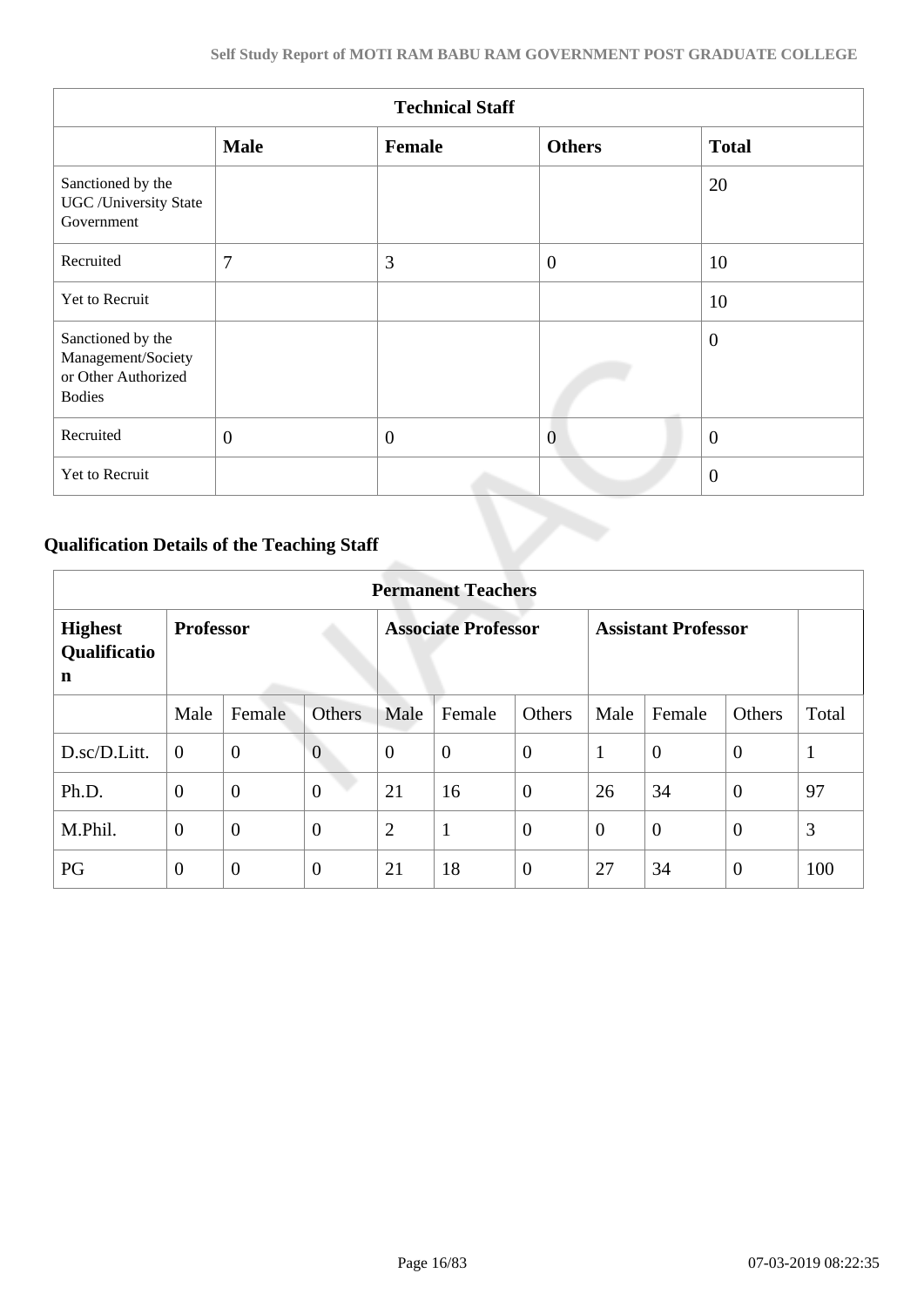| <b>Temporary Teachers</b>           |                  |                |                  |                            |                  |                |                            |                |                |                |  |  |
|-------------------------------------|------------------|----------------|------------------|----------------------------|------------------|----------------|----------------------------|----------------|----------------|----------------|--|--|
| <b>Highest</b><br>Qualificatio<br>n | <b>Professor</b> |                |                  | <b>Associate Professor</b> |                  |                | <b>Assistant Professor</b> |                |                |                |  |  |
|                                     | Male             | Female         | Others           | Male                       | Female           | Others         | Male                       | Female         | Others         | Total          |  |  |
| D.sc/D.Litt.                        | $\overline{0}$   | $\overline{0}$ | $\overline{0}$   | $\overline{0}$             | $\boldsymbol{0}$ | $\overline{0}$ | $\overline{0}$             | $\overline{0}$ | $\overline{0}$ | $\mathbf{0}$   |  |  |
| Ph.D.                               | $\overline{0}$   | $\overline{0}$ | $\overline{0}$   | $\overline{0}$             | $\overline{0}$   | $\overline{0}$ | 3                          | 7              | $\overline{0}$ | 10             |  |  |
| M.Phil.                             | $\overline{0}$   | $\overline{0}$ | $\overline{0}$   | $\overline{0}$             | $\overline{0}$   | $\overline{0}$ | $\overline{0}$             | $\overline{0}$ | $\theta$       | $\overline{0}$ |  |  |
| PG                                  | $\overline{0}$   | $\overline{0}$ | $\boldsymbol{0}$ | $\theta$                   | $\overline{0}$   | $\overline{0}$ | 10                         | 11             | $\theta$       | 21             |  |  |

|                                     | <b>Part Time Teachers</b> |                |                  |                            |                |                  |                            |                |                |              |  |  |
|-------------------------------------|---------------------------|----------------|------------------|----------------------------|----------------|------------------|----------------------------|----------------|----------------|--------------|--|--|
| <b>Highest</b><br>Qualificatio<br>n | <b>Professor</b>          |                |                  | <b>Associate Professor</b> |                |                  | <b>Assistant Professor</b> |                |                |              |  |  |
|                                     | Male                      | Female         | Others           | Male                       | Female         | Others           | Male                       | Female         | Others         | Total        |  |  |
| D.sc/D.Litt.                        | $\overline{0}$            | $\overline{0}$ | $\overline{0}$   | $\overline{0}$             | $\overline{0}$ | $\boldsymbol{0}$ | $\theta$                   | $\overline{0}$ | $\mathbf{0}$   | $\mathbf{0}$ |  |  |
| Ph.D.                               | $\mathbf{0}$              | $\overline{0}$ | $\boldsymbol{0}$ | $\overline{0}$             | $\overline{0}$ | $\mathbf{0}$     | $\overline{0}$             | $\overline{0}$ | $\overline{0}$ | $\theta$     |  |  |
| M.Phil.                             | $\theta$                  | $\overline{0}$ | $\overline{0}$   | $\overline{0}$             | $\overline{0}$ | $\mathbf{0}$     | $\theta$                   | $\overline{0}$ | $\mathbf{0}$   | $\theta$     |  |  |
| PG                                  | $\theta$                  | $\mathbf{0}$   | $\overline{0}$   | $\overline{0}$             | $\overline{0}$ | $\theta$         | 11                         | 12             | $\overline{0}$ | 23           |  |  |

| <b>Details of Visting/Guest Faculties</b> |             |               |               |              |  |  |  |  |
|-------------------------------------------|-------------|---------------|---------------|--------------|--|--|--|--|
| <b>Number of Visiting/Guest Faculty</b>   | <b>Male</b> | <b>Female</b> | <b>Others</b> | <b>Total</b> |  |  |  |  |
| engaged with the college?                 |             |               |               |              |  |  |  |  |

**Provide the Following Details of Students Enrolled in the College During the Current Academic Year**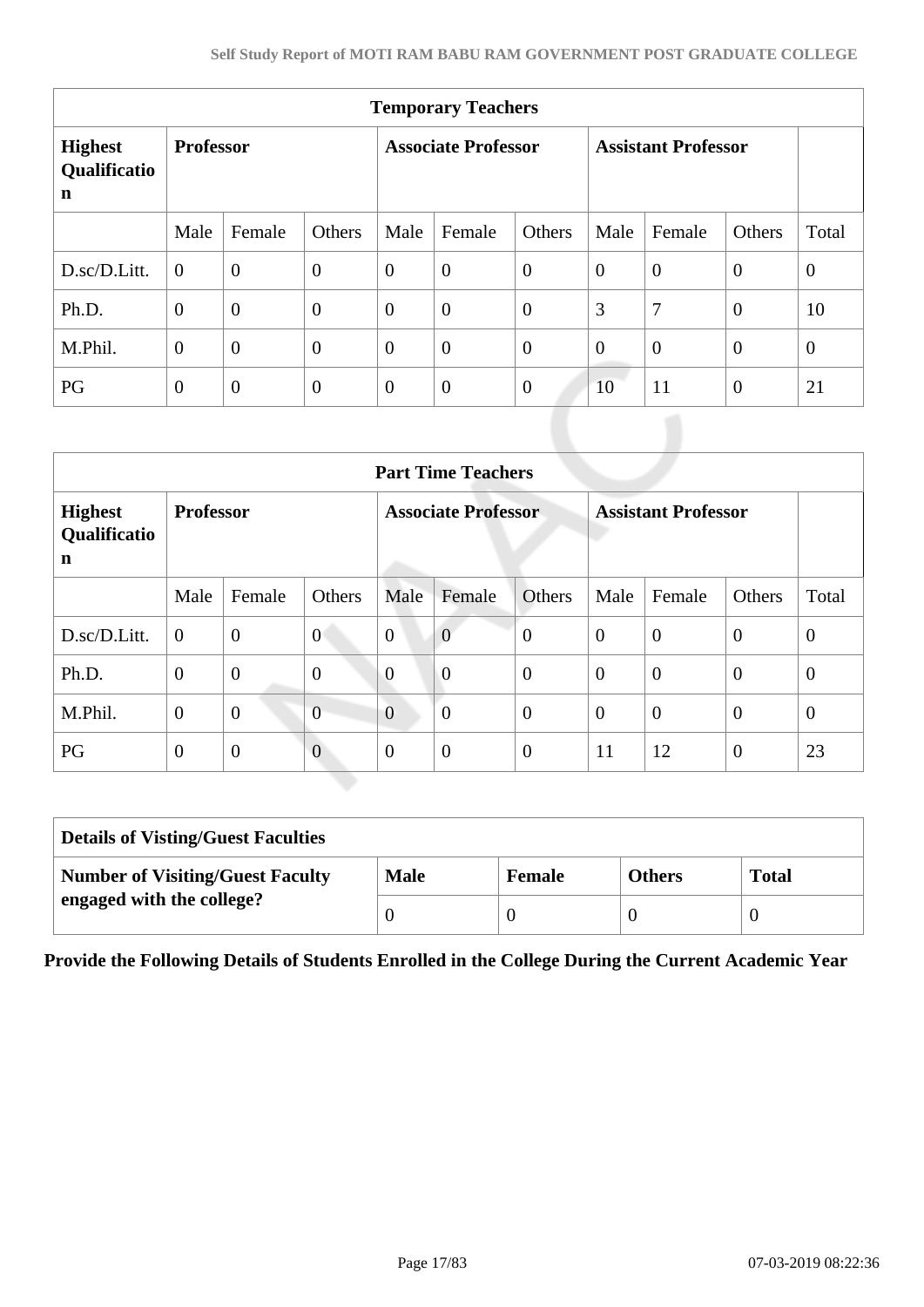| Programme                                                          |        | <b>From the State</b><br><b>Where College</b><br>is Located | <b>From Other</b><br><b>States of India</b> | <b>NRI Students</b> | Foreign<br><b>Students</b> | <b>Total</b>   |
|--------------------------------------------------------------------|--------|-------------------------------------------------------------|---------------------------------------------|---------------------|----------------------------|----------------|
| PG Diploma                                                         | Male   | 38                                                          | $\boldsymbol{0}$                            | $\overline{0}$      | $\overline{0}$             | 38             |
| recognised by<br>statutory<br>authority<br>including<br>university | Female | 47                                                          | $\mathbf{0}$                                | $\overline{0}$      | $\overline{0}$             | 47             |
|                                                                    | Others | $\boldsymbol{0}$                                            | $\mathbf{0}$                                | $\boldsymbol{0}$    | $\boldsymbol{0}$           | $\mathbf{0}$   |
| PG                                                                 | Male   | 460                                                         | 9                                           | $\overline{0}$      | $\overline{0}$             | 469            |
|                                                                    | Female | 1408                                                        | 18                                          | $\overline{0}$      | $\overline{0}$             | 1426           |
|                                                                    | Others | $\overline{0}$                                              | $\overline{0}$                              | $\overline{0}$      | $\overline{0}$             | $\overline{0}$ |
| <b>UG</b>                                                          | Male   | 5372                                                        | 9                                           | $\overline{0}$      | $\overline{0}$             | 5381           |
|                                                                    | Female | 5512                                                        | 16                                          | $\overline{0}$      | $\overline{0}$             | 5528           |
|                                                                    | Others | $\theta$                                                    | $\overline{0}$                              | $\overline{0}$      | $\overline{0}$             | $\mathbf{0}$   |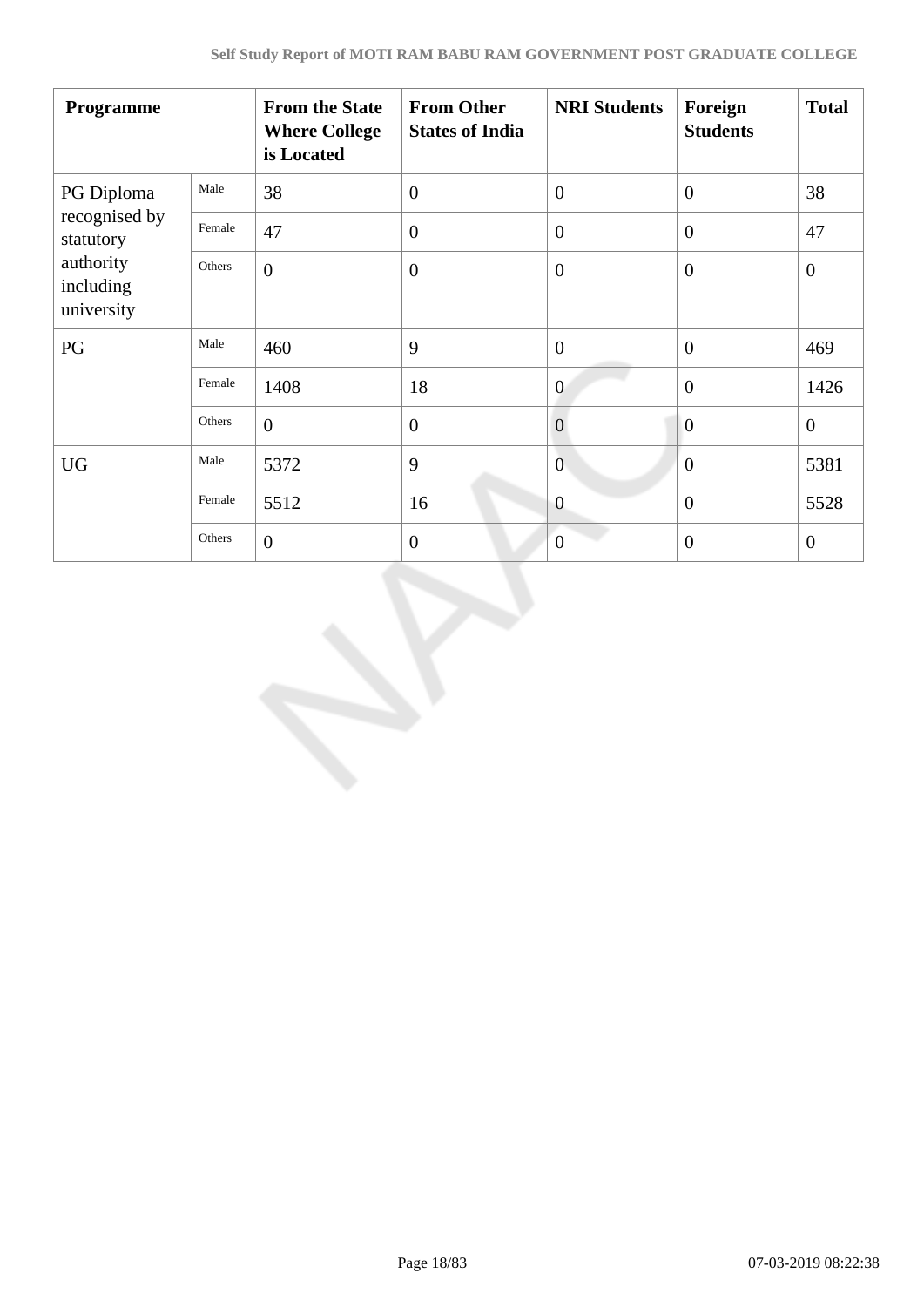| Years      |        |                |                  |                  |                |
|------------|--------|----------------|------------------|------------------|----------------|
| Programme  |        | Year 1         | Year 2           | Year 3           | Year 4         |
| <b>SC</b>  | Male   | 537            | 654              | 669              | 745            |
|            | Female | 852            | 860              | 934              | 959            |
|            | Others | $\overline{0}$ | $\boldsymbol{0}$ | $\mathbf{0}$     | $\overline{0}$ |
| <b>ST</b>  | Male   | 127            | 108              | 133              | 139            |
|            | Female | 204            | 189              | 172              | 128            |
|            | Others | $\overline{0}$ | $\mathbf{0}$     | $\overline{0}$   | $\mathbf{0}$   |
| <b>OBC</b> | Male   | 631            | 540              | 610              | 505            |
|            | Female | 183            | 398              | 570              | 508            |
|            | Others | $\overline{0}$ | $\overline{0}$   | $\mathbf{0}$     | $\overline{0}$ |
| General    | Male   | 4325           | 3965             | 4327             | 5582           |
|            | Female | 5899           | 5381             | 5715             | 5464           |
|            | Others | $\overline{0}$ | $\overline{0}$   | $\boldsymbol{0}$ | $\overline{0}$ |
| Others     | Male   | $\overline{2}$ | $\theta$         | $\boldsymbol{0}$ | $\overline{0}$ |
|            | Female | $\overline{0}$ | $\boldsymbol{0}$ | $\overline{0}$   | $\mathbf{0}$   |
|            | Others | $\overline{0}$ | $\boldsymbol{0}$ | $\mathbf{0}$     | $\overline{0}$ |
| Total      |        | 12760          | 12095            | 13130            | 14030          |

**Provide the Following Details of Students admitted to the College During the last four Academic**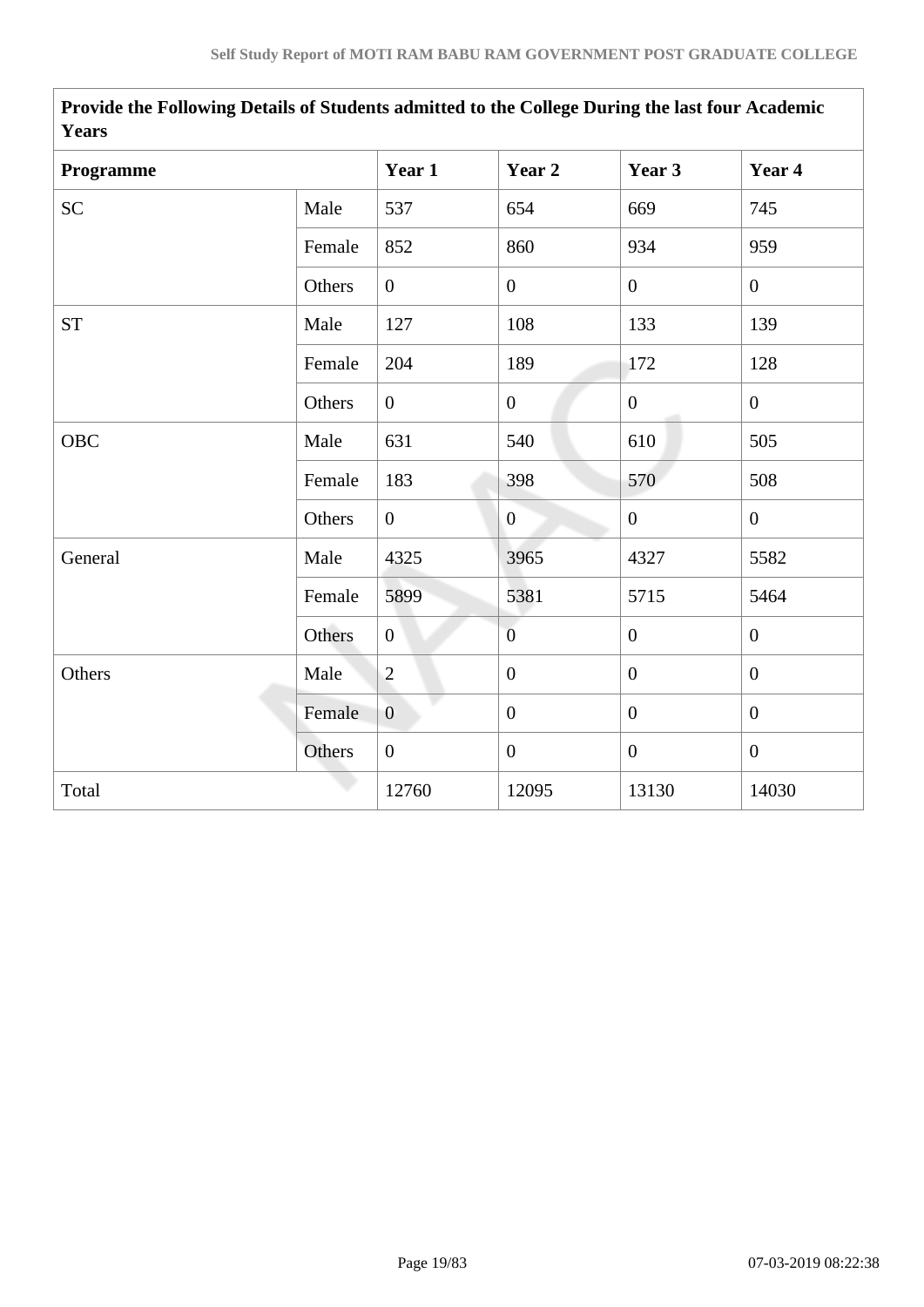# **3. Extended Profile**

# **3.1 Program**

#### **Number of courses offered by the institution across all programs during the last five years**

| <b>Response:</b> $5$ File Description   | Document             |
|-----------------------------------------|----------------------|
| Institutional Data in Prescribed Format | <b>View Document</b> |

#### **Number of programs offered year-wise for last five years**

| 2017-18 | 2016-17 | 2015-16 | 2014-15 | 2013-14 |
|---------|---------|---------|---------|---------|
| 46      | 46      | 46      | 46      | 42      |

# **3.2 Students**

#### **Number of students year-wise during the last five years**

| 2017-18                                 | 2016-17 | $2015 - 16$ |  | 2014-15              | 2013-14 |  |
|-----------------------------------------|---------|-------------|--|----------------------|---------|--|
| 12868                                   | 14030   | 13130       |  | 12095                | 12760   |  |
| <b>File Description</b>                 |         | Document    |  |                      |         |  |
| Institutional Data in Prescribed Format |         |             |  | <b>View Document</b> |         |  |

## **Number of seats earmarked for reserved category as per GOI/State Govt rule year-wise during the last five years**

| 2017-18                                 | 2016-17 | 2015-16  |                      | 2014-15 | 2013-14 |  |
|-----------------------------------------|---------|----------|----------------------|---------|---------|--|
| 4761                                    | 5191    | 4858     |                      | 4475    | 4721    |  |
| <b>File Description</b>                 |         | Document |                      |         |         |  |
| Institutional data in prescribed format |         |          | <b>View Document</b> |         |         |  |

#### **Number of outgoing / final year students year-wise during the last five years**

| 2017-18 | 2016-17 | 2015-16 | 2014-15 | 2013-14 |
|---------|---------|---------|---------|---------|
| 9074    | 8603    | 7845    | 5168    | 4876    |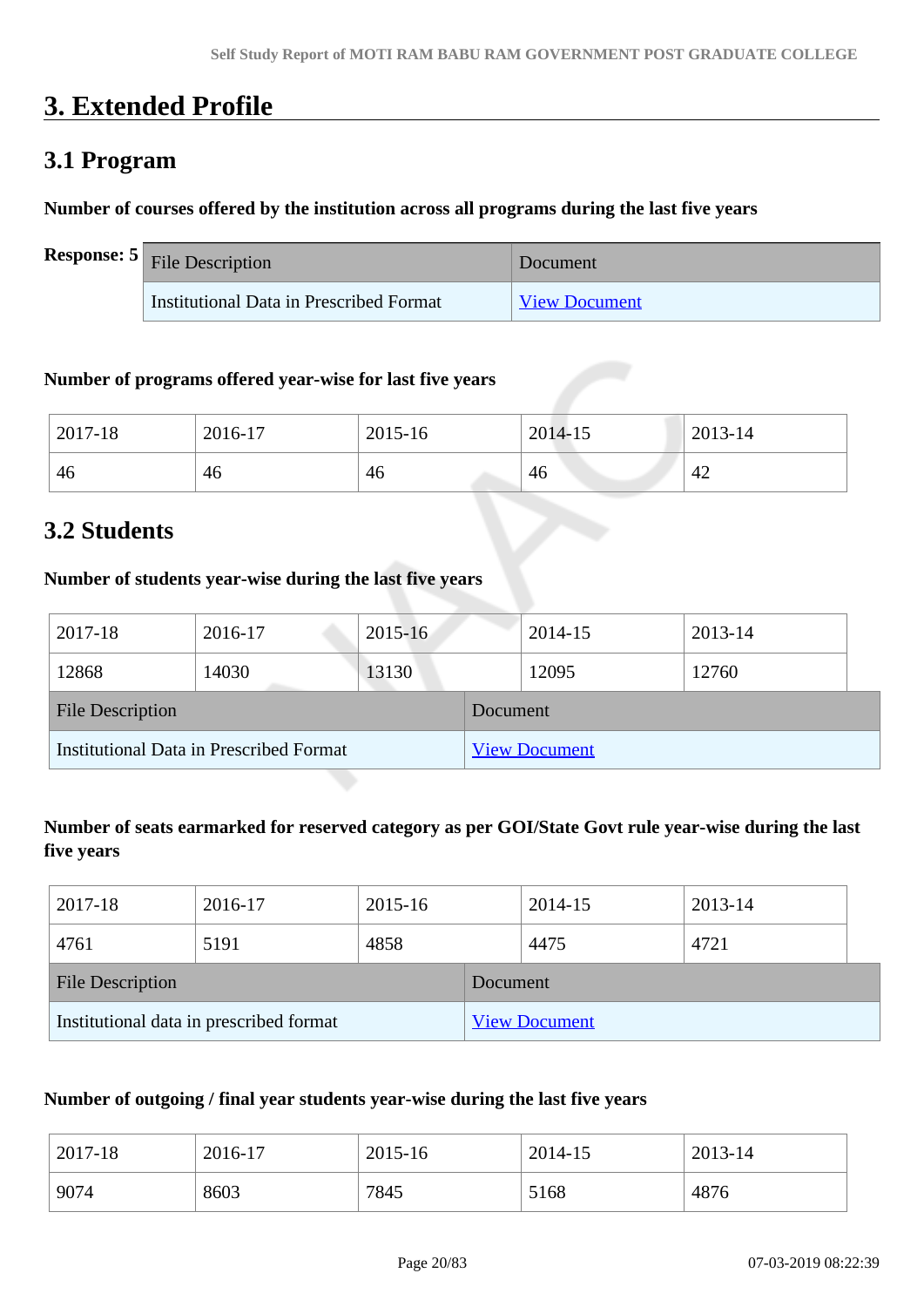| <b>File Description</b>                 | Document             |
|-----------------------------------------|----------------------|
| Institutional Data in Prescribed Format | <b>View Document</b> |

# **3.3 Teachers**

## **Number of full time teachers year-wise during the last five years**

| 2017-18                                 | 2016-17 | 2015-16 |          | 2014-15              | 2013-14 |  |
|-----------------------------------------|---------|---------|----------|----------------------|---------|--|
| 101                                     | 101     | 90      |          | 90                   | 90      |  |
| <b>File Description</b>                 |         |         | Document |                      |         |  |
| Institutional Data in Prescribed Format |         |         |          | <b>View Document</b> |         |  |

### **Number of sanctioned posts year-wise during the last five years**

| 2017-18                                 | 2016-17 | 2015-16 |          | $2014 - 15$          | 2013-14 |
|-----------------------------------------|---------|---------|----------|----------------------|---------|
| 182                                     | 182     | 97      |          | 97                   | 97      |
| <b>File Description</b>                 |         |         | Document |                      |         |
| Institutional data in prescribed format |         |         |          | <b>View Document</b> |         |

# **3.4 Institution**

#### **Total number of classrooms and seminar halls**

#### **Response: 75**

#### **Total Expenditure excluding salary year-wise during the last five years ( INR in Lakhs)**

| 2017-18 | 2016-17 | 2015-16 | 2014-15 | 2013-14 |
|---------|---------|---------|---------|---------|
| 1935723 | 2700756 | 4465726 | 1874926 | 1505756 |

#### **Number of computers**

#### **Response: 110**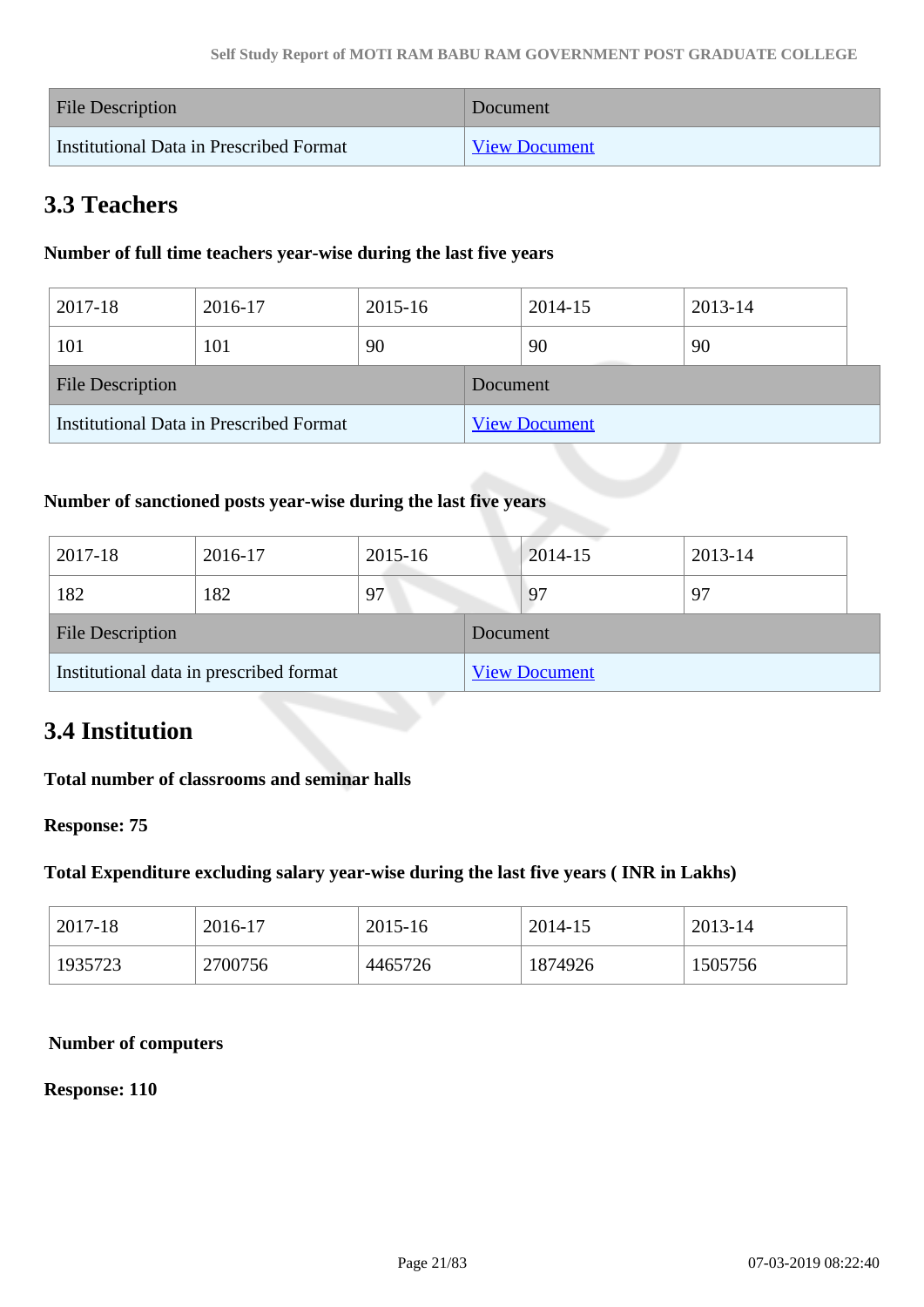# **4. Quality Indicator Framework(QIF)**

# **Criterion 1 - Curricular Aspects**

# **1.1 Curricular Planning and Implementation**

 **1.1.1 The institution ensures effective curriculum delivery through a well planned and documented process** 

### **Response:**

The syllabi is according to the Kumaun University, Nainital and most of the subjects and courses include the state level issues so as to cater to the need of newly emerged human resource can effectively, and build up a cohesive and conducive infrastructure for the development of Uttarakhand.

The curriculum is adopted in such a way that it provides access to disadvantaged students who are differently abled, poor and coming from backward rural backgrounds, thus giving equal opportunities to not only educate but also empower themselves, provides opportunities for self-empowerment along with the development of community and nation, makes aware the students and society at large of the need of ecological and environment al consciousness through the compulsory courses on environmental studies and NSS camps at graduate level, makes the students value-oriented. It also encourages and enables them to the use of ICT techniques.

Lectures on curriculum are regularly delivered to students through LCD projector, Overhead Projector and other new technological gadgets. The students are encouraged to join computer courses running in the college.

The Heads of different departments of the institution attend the meetings of various statutory bodies such as Executive Council, Academic Council, Examination Committee from time to time, whereas faculty members also provide valuable suggestions through personal interaction with leading members of Board of Studies. Feedback on syllabus, session, examination schedule etc. are taken from students and faculty members from time to time and conveyed to the affiliating Kumaun University, Nainital.

The institution has a range of courses/programs i.e., B.A., B.Com., B.Sc. , B.Ed., B.Sc. (Biotechnology), M.A., M.Com., M.Sc., Ph.D programmes in all departments, P.G. course in Yoga and Diploma in Interior & Exterior Decoration. Besides these courses, the college has IGNOU and UOU centers wherein students can opt for Certificate/Diploma/Degree and P.G. courses through distant education mode.

The college has implemented the curriculum designed and prescribed by Kumaun University, Nainital is well-within its gamut implemented by ensuring regular classes, run strictly in adherence to time schedule. The University's periodic revision of the syllabi with changes is inadvertently updated and implemented by the college. Efforts are being made to get maximum attendance of students in classrooms. The directorate of higher education is informed and updated of vacancies for the post of the post of teaching and non-teaching staff for better functioning of the classes.

The faculty members are exerting their best efforts by incorporating, planning and implementing a number of practices in Curricular Aspect. Since knowledge doesn't confine itself to books, its end is not to produce bookworms but enlightened and progressive individuals. Various departments of the College have planned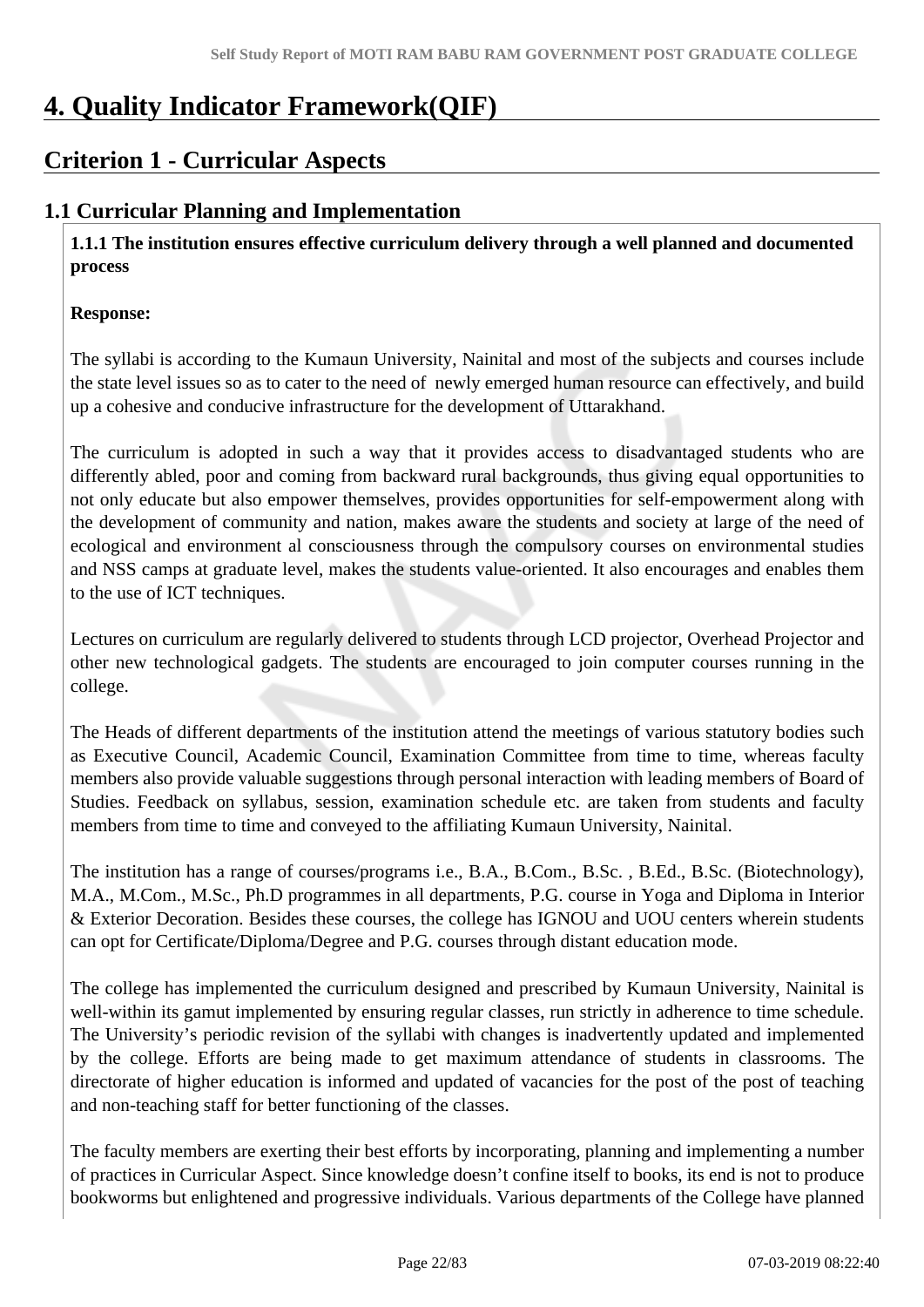and implemented the programmes to promote general, transferable skills among the students through use of modern aids like LCD projectors, Excursion, Field Trips, Paper Reading, Debates, Class-room Seminars, Quiz Competitions and Chart/Poster presentations, etc.

| <b>File Description</b>    | <b>Document</b>      |
|----------------------------|----------------------|
| Any additional information | <b>View Document</b> |

#### **1.1.2 Number of certificate/diploma program introduced during the last five years**

#### **Response:** 2

#### 1.1.2.1 **Number of certificate/diploma programs introduced year-wise during the last five years**

| 2017-18 | 2016-17 | 2015-16 | 2014-15                 | $2013 - 14$ |
|---------|---------|---------|-------------------------|-------------|
|         |         |         | <b>The Common State</b> |             |

| <b>File Description</b>                     | <b>Document</b>      |
|---------------------------------------------|----------------------|
| Details of the certificate/Diploma programs | <b>View Document</b> |

#### **1.1.3 Percentage of participation of full time teachers in various bodies of the Universities/ Autonomous Colleges/ Other Colleges, such as BoS and Academic Council during the last five years**

**Response:** 137.71

1.1.3.1 Number of teachers participating in various bodies of the Institution, such as BoS and Academic Council year-wise during the last five years

| 2017-18                 | 2016-17 | 2015-16 |                 | 2014-15 | 2013-14 |
|-------------------------|---------|---------|-----------------|---------|---------|
| 28                      | 27      | 26      |                 | 25      | 24      |
|                         |         |         |                 |         |         |
| <b>File Description</b> |         |         |                 |         |         |
|                         |         |         | <b>Document</b> |         |         |

#### **1.2 Academic Flexibility**

 **1.2.1 Percentage of new Courses introduced out of the total number of courses across all Programs offered during last five years**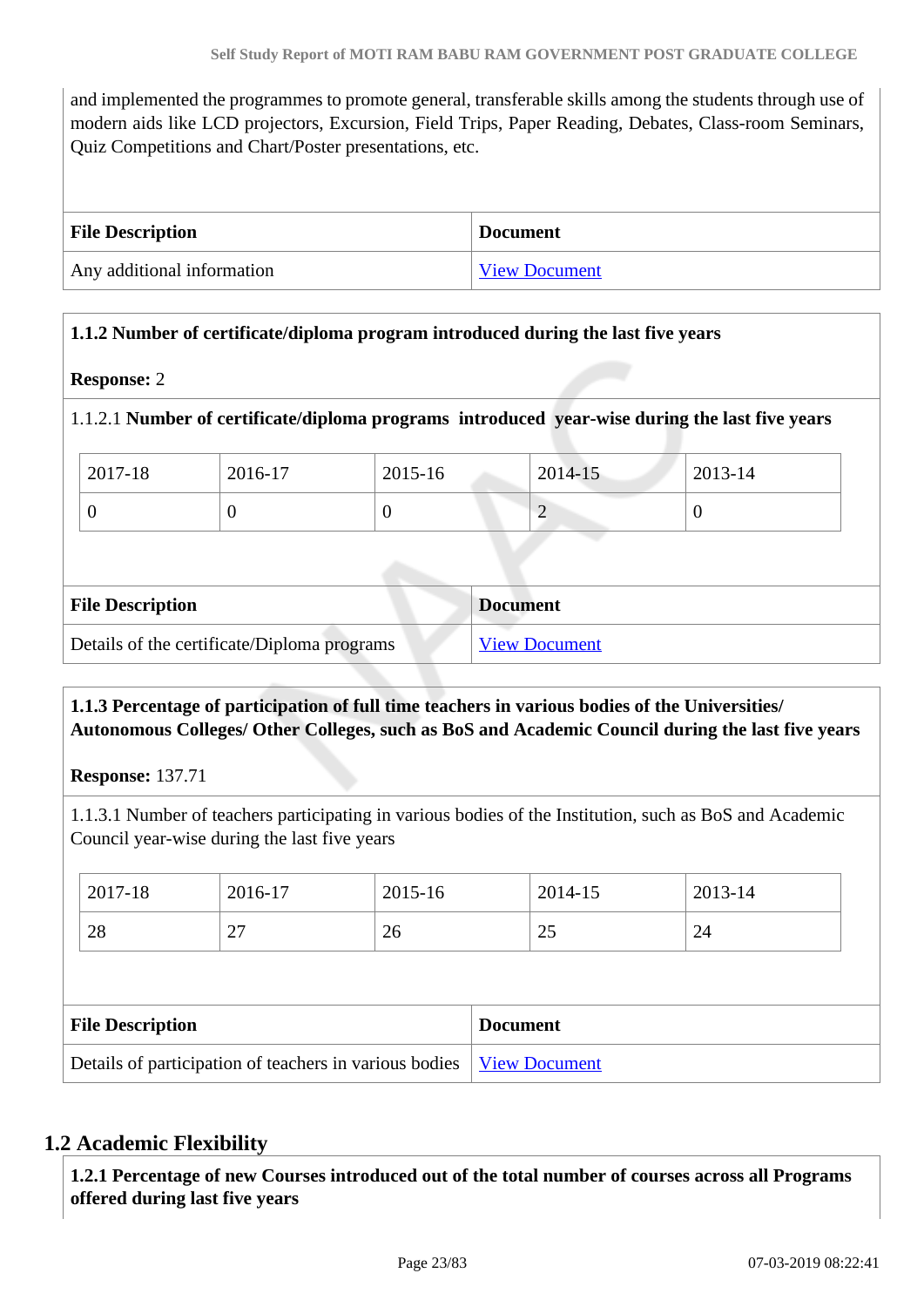### **Response:** 20

| 1.2.1.1 How many new courses are introduced within the last five years |  |  |  |  |
|------------------------------------------------------------------------|--|--|--|--|
| Response: 1                                                            |  |  |  |  |
| <b>File Description</b><br><b>Document</b>                             |  |  |  |  |
| Details of the new courses introduced<br><b>View Document</b>          |  |  |  |  |

## **1.2.2 Percentage of programs in which Choice Based Credit System (CBCS)/Elective course system has been implemented**

#### **Response:** 0

1.2.2.1 Number of programs in which CBCS/ Elective course system implemented.

| <b>File Description</b>                              | <b>Document</b>      |
|------------------------------------------------------|----------------------|
| Name of the programs in which CBCS is<br>implemented | <b>View Document</b> |

### **1.2.3 Average percentage of students enrolled in subject related Certificate/ Diploma programs/Addon programs as against the total number of students during the last five years**

**Response:** 0.56

1.2.3.1 Number of students enrolled in subject related Certificate or Diploma or Add-on programs yearwise during the last five years

| 2017-18 | 2016-17 | 2015-16 | 2014-15            | 2013-14                         |
|---------|---------|---------|--------------------|---------------------------------|
| 85      | 89      | 84      | $E_{\Omega}$<br>υo | $\sim$<br>$\tilde{\phantom{a}}$ |

| <b>File Description</b>                                                                        | <b>Document</b>      |
|------------------------------------------------------------------------------------------------|----------------------|
| Details of the students enrolled in Subjects related<br>to certificate/Diploma/Add-on programs | <b>View Document</b> |

## **1.3 Curriculum Enrichment**

 **1.3.1 Institution integrates cross- cutting issues relevant to Gender, Environment and Sustainability, Human Values and Professional Ethics into the Curriculum**

**Response:**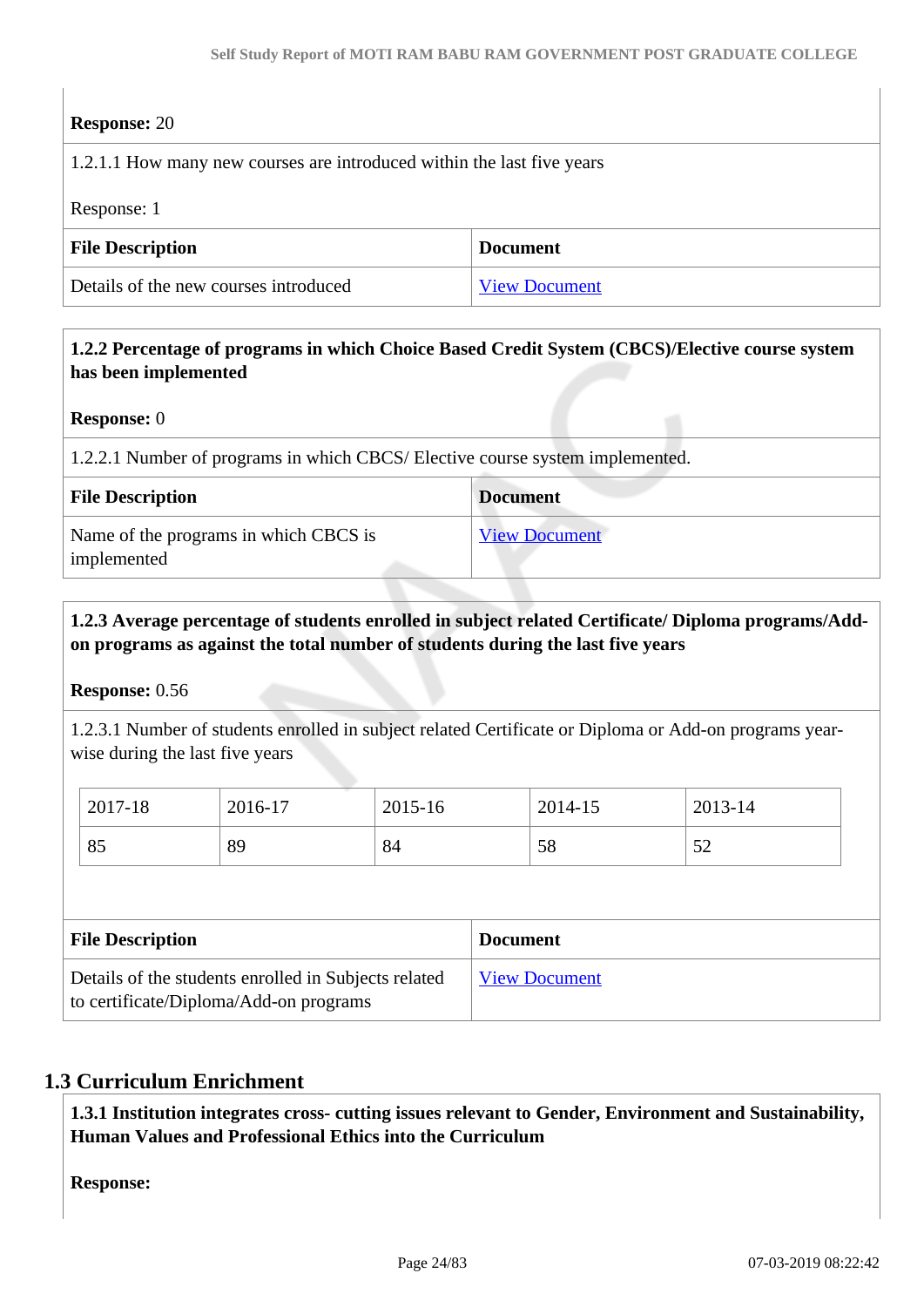The College stands for that cross cutting issues relevant to Gender, Environment and Sustainability, Human Values and Professional Ethics which are relevant and quintessential and thus be shared amongst students to sensitise them about their social commitment and accountability. Some chapters relating to Gender Sensitization, Human Rights, Human Values etc. are prescribed in the syllabus of Sociology, Education, Political Science, Hindi and English. The regular classes of which are ensured by the institution.

The issue related to Gender sensitization has been prescribed at Graduation and P.G. level in Sociology. The detail is as follows:

B.A. III Sociology-Paper II - Applied Sociology

Unit V:

A. Social Inequality: Caste, Class and Gender.

B. Family Disharmony: Domestic Violence, Dowry.

M.A. IV Sem. (Sociology)

Paper III - Gender and Society

Unit I Social Construction of Gender: Gender *vs.* Biology

Unit II Approaches to the Study of Women: Marxian and Feminist

Unit III The Changing Status of Women in India: Pre-Colonial, Colonial and Post-Colonial

Unit IV The Status of health and Education among Women in India

Unit V Development of Women: Economic and Political participation of women

MA ENGLISH Semester4- Paper 1

1)Post –Colonial Theory

2) Feminist Literary Theory

B.A. Political Science Semester three

Paper- Two-Introduction to Major Political Ideologies

1. Feminism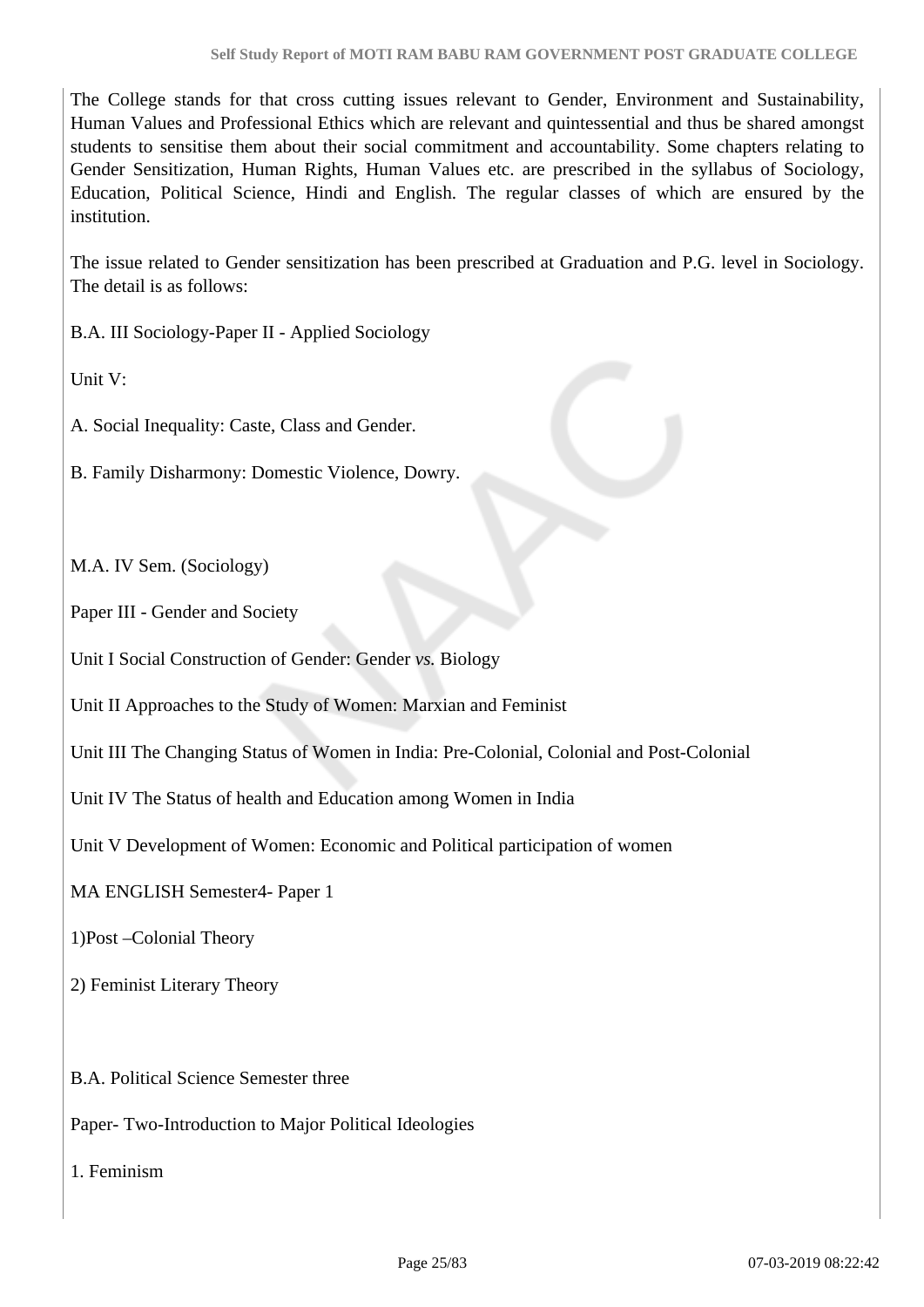2. Environmentalism

B.A. Political Science Semester Four

Paper- Two-Indian Government and Politics

1.Issues: Caste, Class, Gender, Region in Indian Politics

Geography-SEMESTER–I-Natural Resource Management-Paper-II

Unit-IV: Management of Natural Resources:

Concept and Approaches of natural resource management, People's participation and shared decision making in natural resource management, Gender issue and livelihood issues in natural resource management; Sustainable Resource Development; Community Based Natural Resource Management.

- Environmental Science is a compulsory subject and already prescribed in the curriculum devised by the affiliating university at the graduation level in the semester 4 , hence run on a regular basis. Climate Change, biodiversity and other ecological concerns are also covered under this. Clearance of this paper is mandatory in order to earn a UG degree.
- To supplement this, the institute conducts several awareness sessions, programmes and related activities. The cross cutting issues-mentioned earlier viz., Gender, Human Rights, Ethics etc. are put on to the surface by organizing essay and debate competions, rallies and poster representations ,speech competitions etc. through extra-curricular activities with the help of N.S.S., Departmental Councils (Arts/Science/Commerce), and Cultural Councils, etc.

#### **1.3.2 Number of value added courses imparting transferable and life skills offered during the last five years**

#### **Response:** 0

1.3.2.1 Number of value-added courses imparting transferable and life skills offered during the last five years

| <b>File Description</b>                                                      | <b>Document</b>      |
|------------------------------------------------------------------------------|----------------------|
| Details of the value-added courses imparting<br>transferable and life skills | <b>View Document</b> |

#### **1.3.3 Percentage of students undertaking field projects / internships**

#### **Response:** 0.19

1.3.3.1 Number of students undertaking field projects or internships

#### Response: 25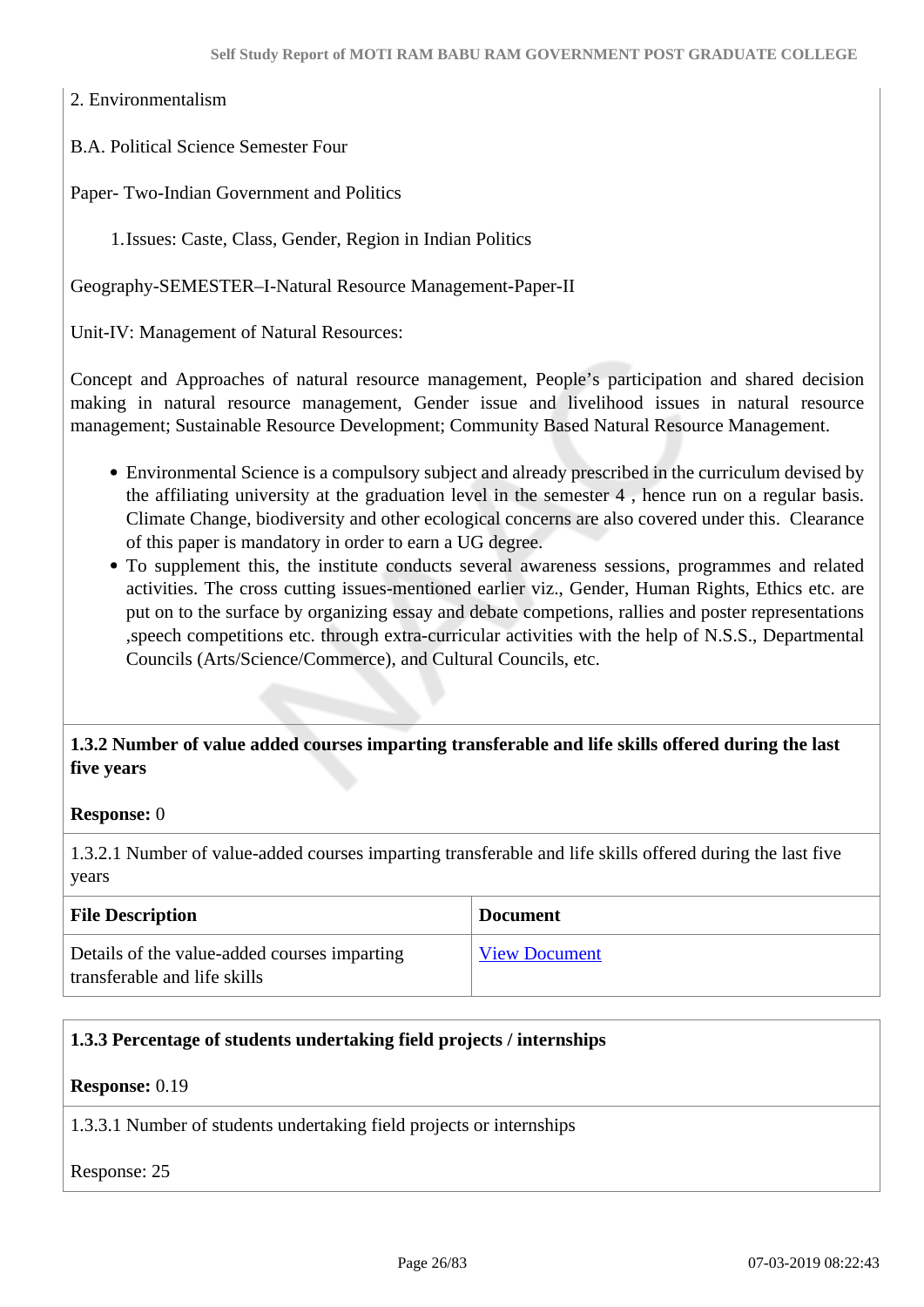| <b>File Description</b>                 | <b>Document</b>      |
|-----------------------------------------|----------------------|
| Institutional data in prescribed format | <b>View Document</b> |

## **1.4 Feedback System**

| 1.4.1 Structured feedback received from 1) Students, 2) Teachers, 3) Employers, 4) Alumni and<br>5) Parents for design and review of syllabus-Semester wise/ year-wise<br>A.Any 4 of the above |                      |  |
|------------------------------------------------------------------------------------------------------------------------------------------------------------------------------------------------|----------------------|--|
| <b>B.Any 3 of the above</b>                                                                                                                                                                    |                      |  |
| C. Any 2 of the above                                                                                                                                                                          |                      |  |
| D. Any 1 of the above                                                                                                                                                                          |                      |  |
|                                                                                                                                                                                                |                      |  |
| <b>Response:</b> B.Any 3 of the above                                                                                                                                                          |                      |  |
| <b>File Description</b>                                                                                                                                                                        | <b>Document</b>      |  |
| URL for stakeholder feedback report                                                                                                                                                            | <b>View Document</b> |  |
|                                                                                                                                                                                                |                      |  |

 **1.4.2 Feedback processes of the institution may be classified as follows: A. Feedback collected, analysed and action taken and feedback available on website B. Feedback collected, analysed and action has been taken C. Feedback collected and analysed D. Feedback collected Response:** A. Feedback collected, analysed and action taken and feedback available on website **File Description Document** 

URL for feedback report [View Document](www.mbgpgcollege.org)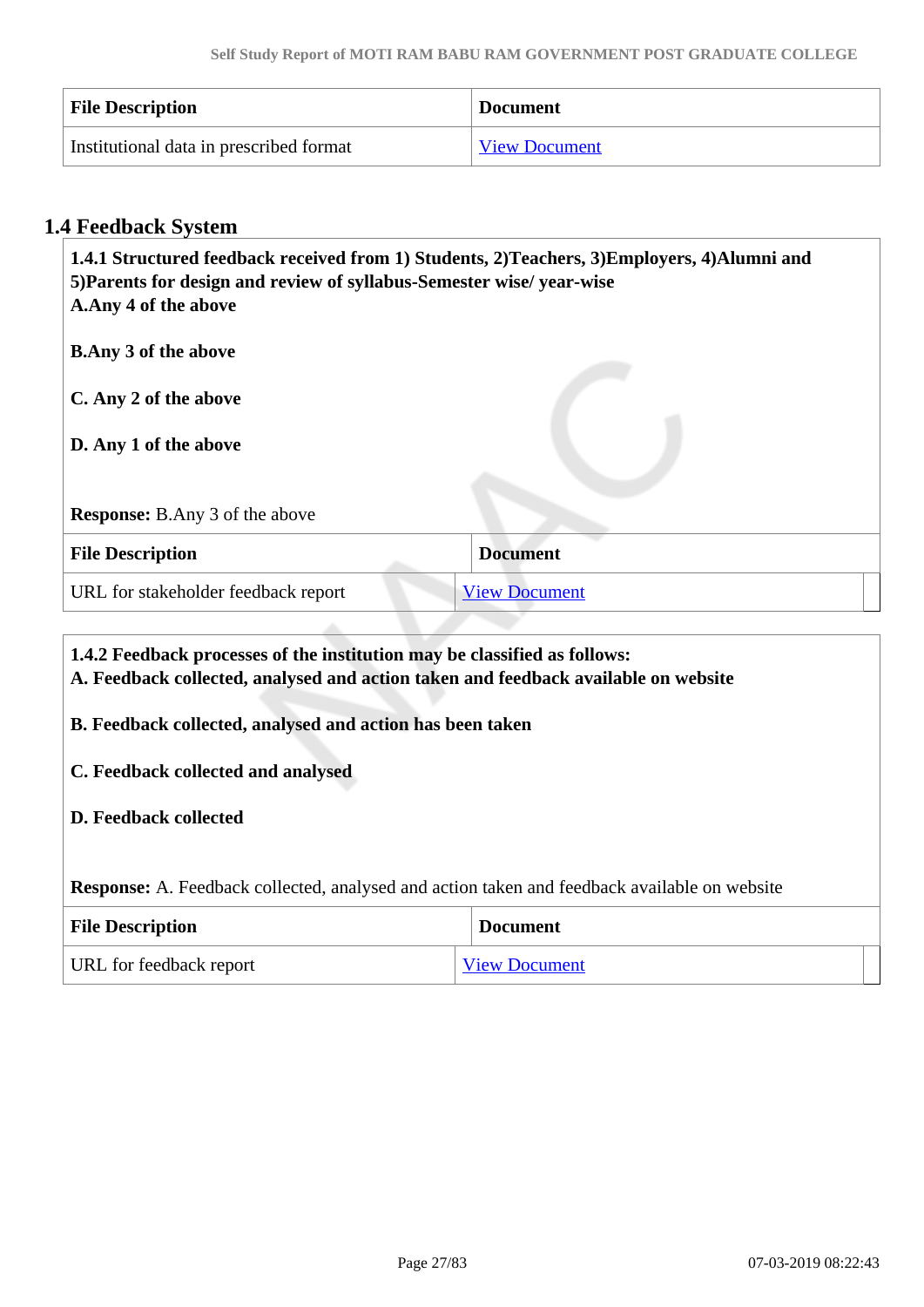# **Criterion 2 - Teaching-learning and Evaluation**

### **2.1 Student Enrollment and Profile**

**2.1.1 Average percentage of students from other States and Countries during the last five years**

#### **Response:** 0.37

2.1.1.1 Number of students from other states and countries year-wise during the last five years

| 2017-18       | 2016-17 | 2015-16 | 2014-15                         | 2013-14 |
|---------------|---------|---------|---------------------------------|---------|
| $\sim$<br>ے ر | 45      | 45      | $\overline{\phantom{a}}$<br>ے ر | 45      |

| <b>File Description</b>                       | <b>Document</b>      |
|-----------------------------------------------|----------------------|
| List of students (other states and countries) | <b>View Document</b> |
| Institutional data in prescribed format       | <b>View Document</b> |

#### **2.1.2 Average Enrollment percentage (Average of last five years)**

#### **Response:** 97.44

2.1.2.1 Number of students admitted year-wise during the last five years

| 2017-18 | 2016-17 | 2015-16 | 2014-15 | 2013-14 |
|---------|---------|---------|---------|---------|
| 12868   | 14030   | 13130   | 12095   | 12760   |

2.1.2.2 Number of sanctioned seats year-wise during the last five years

| 2017-18 | 2016-17 | 2015-16 | 2014-15 | 2013-14 |
|---------|---------|---------|---------|---------|
| 13000   | 14500   | 13500   | 12800   | 12800   |

| <b>File Description</b>                 | <b>Document</b>      |
|-----------------------------------------|----------------------|
| Institutional data in prescribed format | <b>View Document</b> |

### **2.1.3 Average percentage of seats filled against seats reserved for various categories as per applicable reservation policy during the last five years**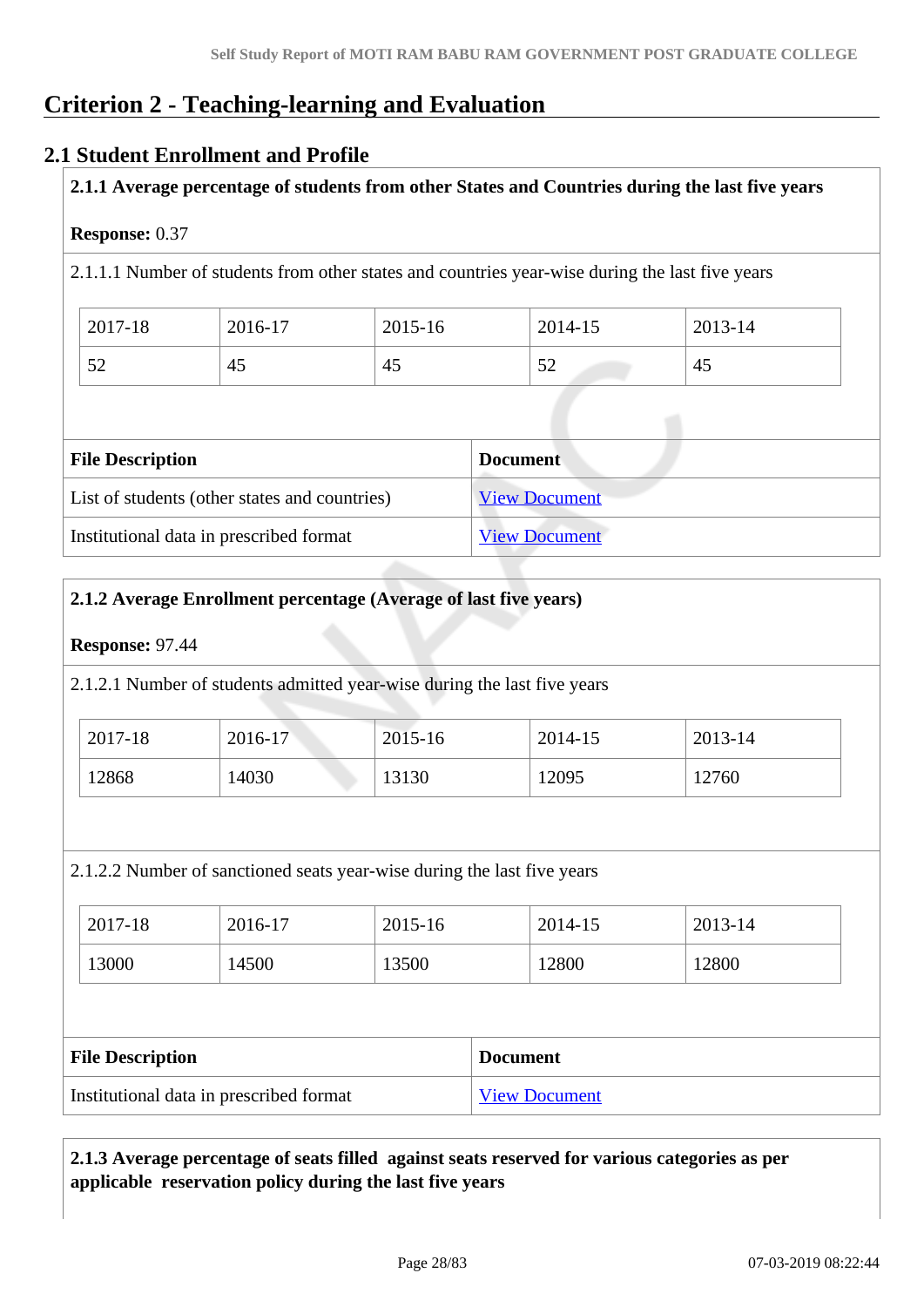#### **Response:** 61.51

2.1.3.1 Number of actual students admitted from the reserved categories year-wise during the last five years

| 2017-18                 | 2016-17 | 2015-16 | 2014-15         | 2013-14 |  |
|-------------------------|---------|---------|-----------------|---------|--|
| 3398                    | 2984    | 3088    | 2749            | 2536    |  |
|                         |         |         |                 |         |  |
| <b>File Description</b> |         |         |                 |         |  |
|                         |         |         | <b>Document</b> |         |  |

## **2.2 Catering to Student Diversity**

 **2.2.1 The institution assesses the learning levels of the students, after admission and organises special programs for advanced learners and slow learners**

#### **Response:**

Before the commencement of any given session ,a team of peers consisting of the senior faculty members under the guidance of the principal chalk out the academic calendar, teaching plan, faculty-wise time table, evaluation blue print keeping in view the academic schedule of the university. Academic Calendar and Schedule for teaching, learning by doing classes, environment science classes etc. are prepared in advance at the beginning of the academic session and strict adherence to the calendar is ascertained.

 Teachers are motivated to take part in career advancement schemes like workshops, orientation programmes and refresher courses, conferences, seminars, etc. to make themselves updated with modern trends in interactive , collaborative , and independent learning. Despite scarcity of means and resources, teachers have been provided with L.C.D. Projectors, library with quality books, journals, and magazines and other modern scientific tools to use these for the benefit of the students. The faculty members use various pedagogical methods as per need of the lecture viz. traditional class-room lecture method, teaching through questioning, quiz, chart/poster presentations, mock lecture by students. Students are taught and supervised to prepare micro & macro projects in various subjects. They are also motivated to use computers for making their projects and presentation. Class-room seminars, symposia and assignments are other methods used to diversify students' thought process.

Better learners are identified based on the assessments by individual teachers, previous academic credentials and personal interviews. Initially the percentage of marks obtained by the students in their intermediate examinations is taken into consideration. The class room performance of each student is then individually noted to assess their capabilities through a wide spectrum of internal assessments, quizzes and group discussions. Through this process, the faculty accurately identifies the advanced learners. The college allows such students to attend several technical/skill based/value added workshops and national conferences which enables them to gain knowledge beyond their curriculum. The slow learners are grouped into separate sections to achieve uniformity of perception and response rates. The slow learners are given special attention by their respective teachers. SC/ST and economically weak students who are at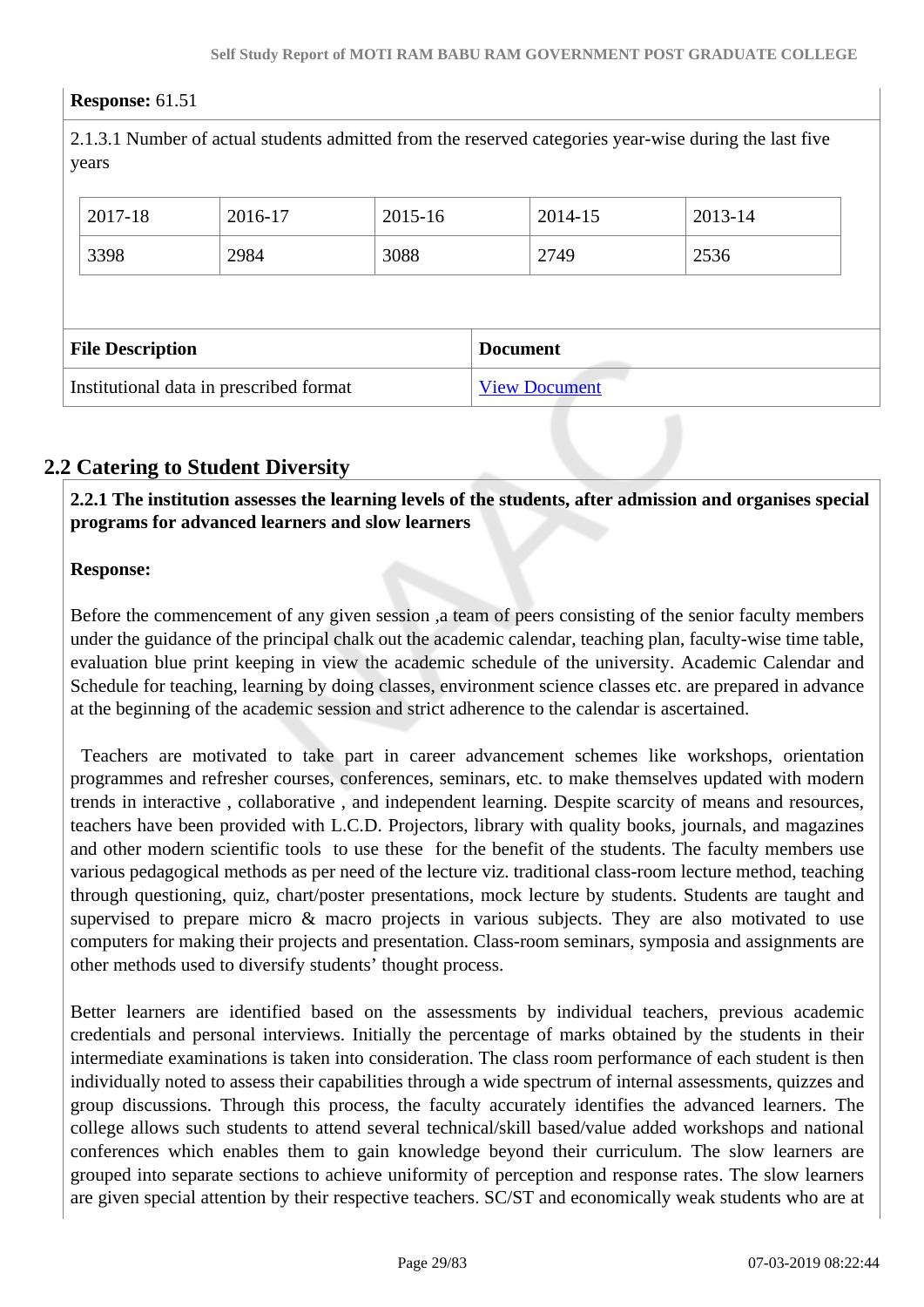loss to find themselves in the main stream education are helped by the arrangement of remedial classes; such remedial classes are not merely confined to the students on the margins. Any willing student can attend these classes.

#### **2.2.2 Student - Full time teacher ratio**

**Response:** 127.41

#### **2.2.3 Percentage of differently abled students (Divyangjan) on rolls**

#### **Response:** 0.03

| 2.2.3.1 Number of differently abled students on rolls |                      |  |
|-------------------------------------------------------|----------------------|--|
| Response: 4                                           |                      |  |
| <b>File Description</b>                               | <b>Document</b>      |  |
| Institutional data in prescribed format               | <b>View Document</b> |  |

## **2.3 Teaching- Learning Process**

 **2.3.1 Student centric methods, such as experiential learning, participative learning and problem solving methodologies are used for enhancing learning experiences**

#### **Response:**

Every effort is made to make the teaching-learning more student-centric which will in turn build up analytical and scientific temperament in them as individuals. Student centric methods like experiential learning, participative learning and problem solving methodologies are adeptly used according to the needs of the students. They are motivated to prepare mock lectures and presentations. Field surveys are arranged and excursions are carried out to other institutions to expose the students to the latest and the modern techniques and equipments.

Besides regular classes, students are motivated to participate in extra-curricular activities wherein quiz, painting (on given topic), essay, debate, extempore competitions, etc. are organized by department councils, N.S.S etc. They are also motivated to make maximum use of magazines, newspapers, and journals.

The institution also tries to provide innovative methods for enriching the learning experience. These innovative methods include project-based methods, experimental methods, case-studies, field survey, special lectures, group learning etc.

The students are taught to practically check the concepts that they learn theoretically in the classroom. This enhances their practical knowledge as well as tests the concepts acquired by them. The Faculty and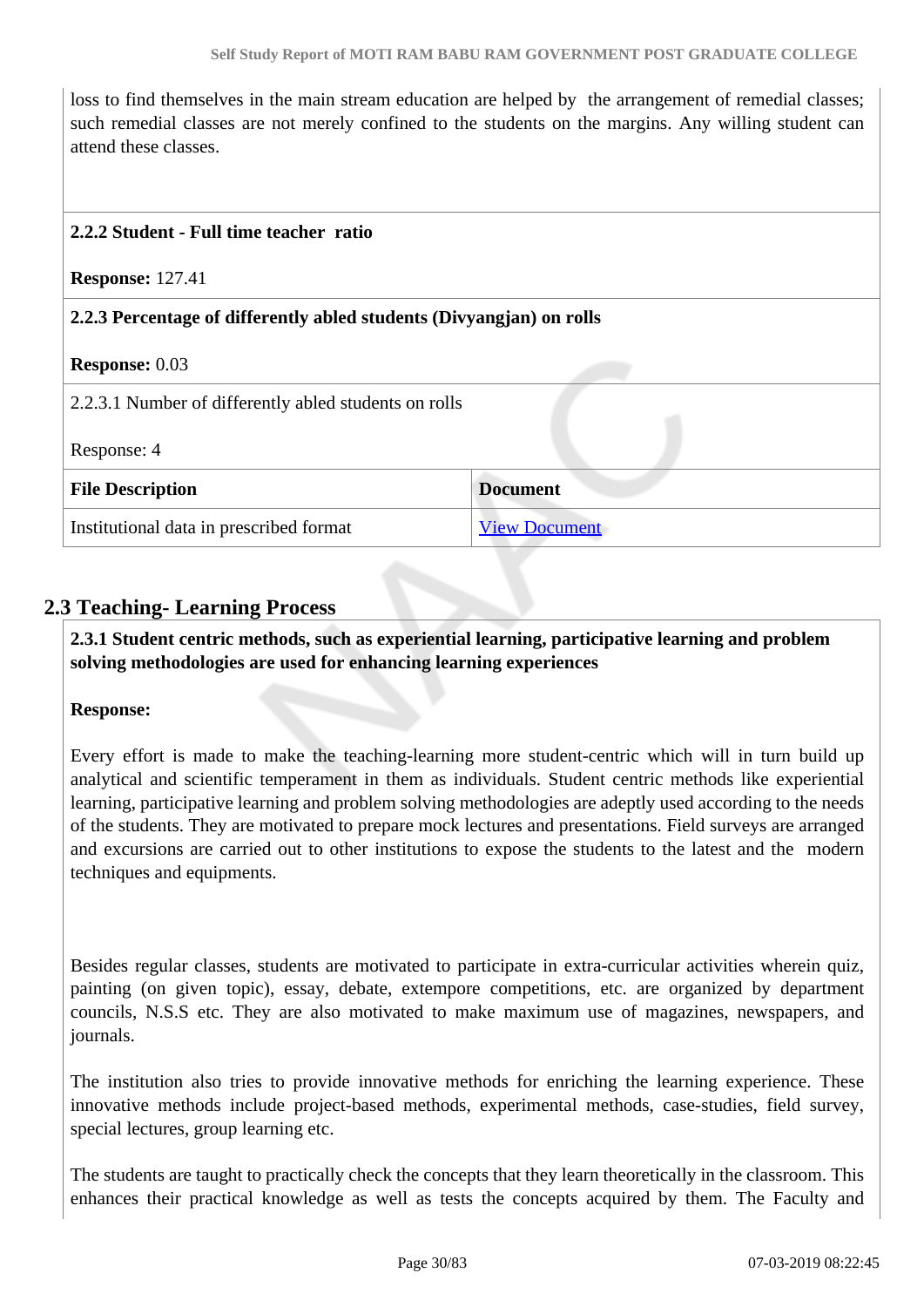competent Technical Staff help the students to conduct experiments. Students are given time slots to do additional and riveting experimental work with the assistance of the highly qualified staff. The faculty members foster learning environment by engaging in rich experiential content of teaching through experimentation, demonstration, visual aids, organizing exhibitions as well as presenting papers

Cooperative, Collaborative, Project Based and Problem Based methodologies are used to accelerate the learning process. Through these assignments that include intensive interaction and participation, students are seen to grasp concepts better and faster. The relationship between a student and a teacher strengthens through this teaching tool as the teacher includes the student in his/her teaching module. This allows the student to feel like he/she is an integral part of the class. Consequently , their participation leads to better results and motivates others to give their best shots.

#### **2.3.2 Percentage of teachers using ICT for effective teaching with Learning Management Systems (LMS), E-learning resources etc.**

**Response:** 79.21

2.3.2.1 Number of teachers using ICT

Response: 80

| <b>File Description</b>                   | <b>Document</b>      |
|-------------------------------------------|----------------------|
| List of teachers (using ICT for teaching) | <b>View Document</b> |

#### **2.3.3 Ratio of students to mentor for academic and stress related issues**

**Response:** 127.41

2.3.3.1 Number of mentors

Response: 101

#### **2.3.4 Innovation and creativity in teaching-learning**

#### **Response:**

Faculty members are keeping themselves updated with the latest developments in their subjects through attending and participating in National, International conferences and seminars and also through participation in UGC sponsored Refresher and Orientation programmes of the concerned subjects . The faculty members share their knowledge and exposure to their students who are thus better equipped and enriched by their teaching.

For enhancing the innovative aptitude and creativity of the teachers and the students in teaching-learning process, this institution M.B. Govt. P.G. College has organized Seminars and Workshops from time to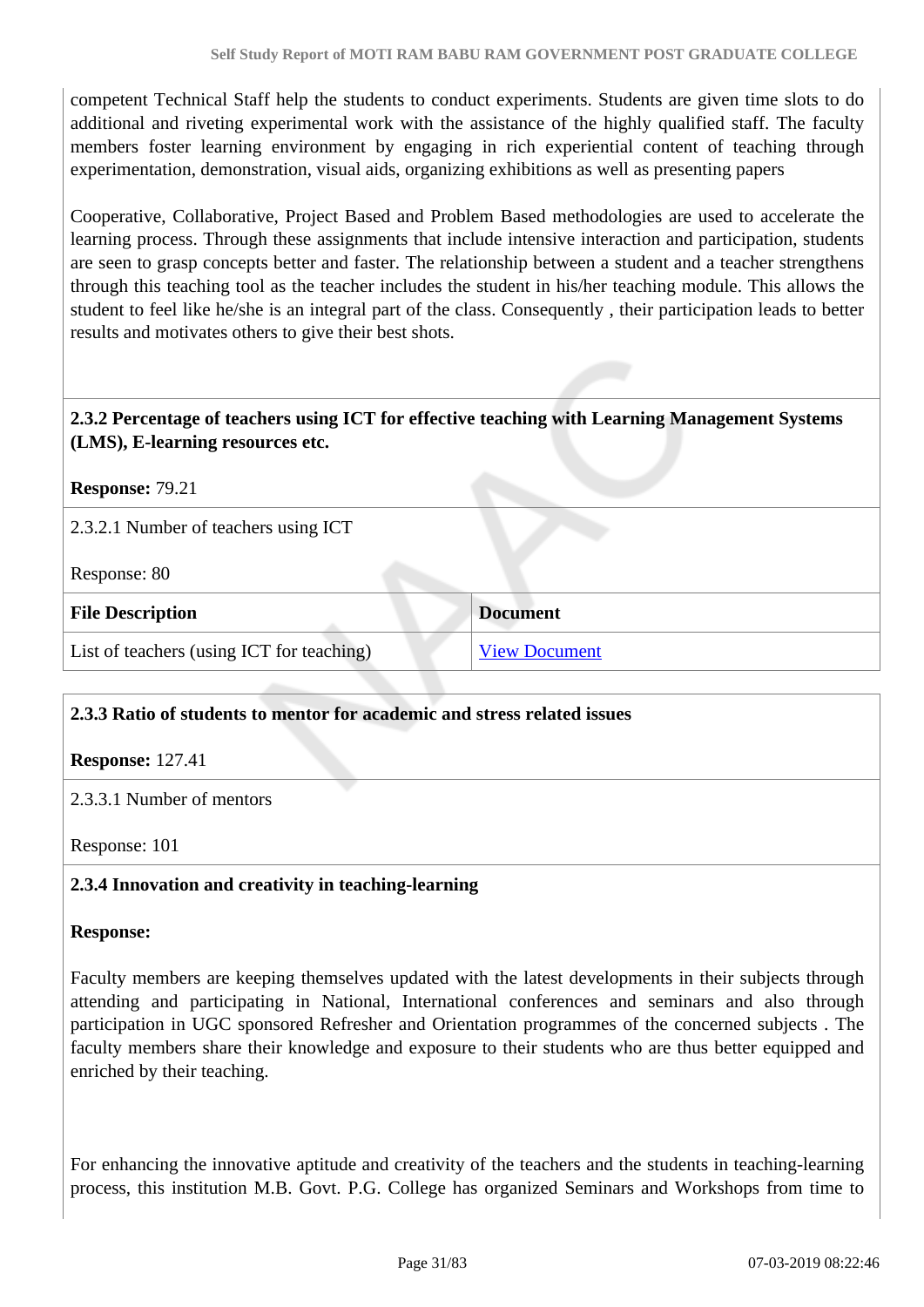time. The teachers and the students of not only this college but that of other Colleges and Universities also got immensely benefitted by these Seminars and Workshops.

T**he importance of e-learning is now a given fact. Hence,** the College in collaboration with Department of higher Education, Govt. of Uttarakhand organized 02 Days International Seminar on "Role of e-Learning in Quality Education" during Feb. 22-23, 2015. The Seminar provided ample opportunity particularly to the students to understand that affordable e-learning solutions exist for both computers and internet; it only takes a good e-learning tool for education to be facilitated from virtually anywhere. In modern world, they cannot remain dependent on only conventional Class-room teaching-learning process. The role of teacher has shifted from being a sage on the stage to the guide by the side. Intellectual Property Rights Cell of the institution organized National Workshop on "Building Awareness on Intellectual Property Rights in Higher Education" on April 04, 2016. The institution also organized 07 Days National Workshop on "Developing Synergy between Information Communications Technology & Academics" during March 25-31, 2017. The institution also organizes "Research Methodology Workshop for Ph.D. Students" every year in the month of December. The duration of Workshop may vary from 01-03 weeks according to the existing situation, but one thing is for sure that it is organized once every year. The Students and the teachers gain knowledge and skill needed to effectively apply, use and manage technology while solving problems specifically related to information and communication. The EDU-SAT facility is available where students get opportunity to listen to the quality lectures on various topics. Presently, the students and faculty are exposed to advanced level of knowledge and skills through "EDU-SAT", Internet, quality journals, magazines, and books. The College keeps trying to maintain conducive atmosphere in the campus to develop innovative aptitude and creativity in teaching-learning process.

There is a big reading room in our college which is well equipped with newspapers, magazines, competative books etc. Students during the leisure time or free period use this facility to enhance their knowledge and make aware of themselves with current events.

# **2.4 Teacher Profile and Quality**

**2.4.1 Average percentage of full time teachers against sanctioned posts during the last five years**

#### **Response:** 77.87

| <b>File Description</b>                                          | <b>Document</b>      |
|------------------------------------------------------------------|----------------------|
| Year wise full time teachers and sanctioned posts<br>for 5 years | <b>View Document</b> |

#### **2.4.2 Average percentage of full time teachers with Ph.D. during the last five years**

#### **Response:** 83.74

2.4.2.1 Number of full time teachers with Ph.D. year-wise during the last five years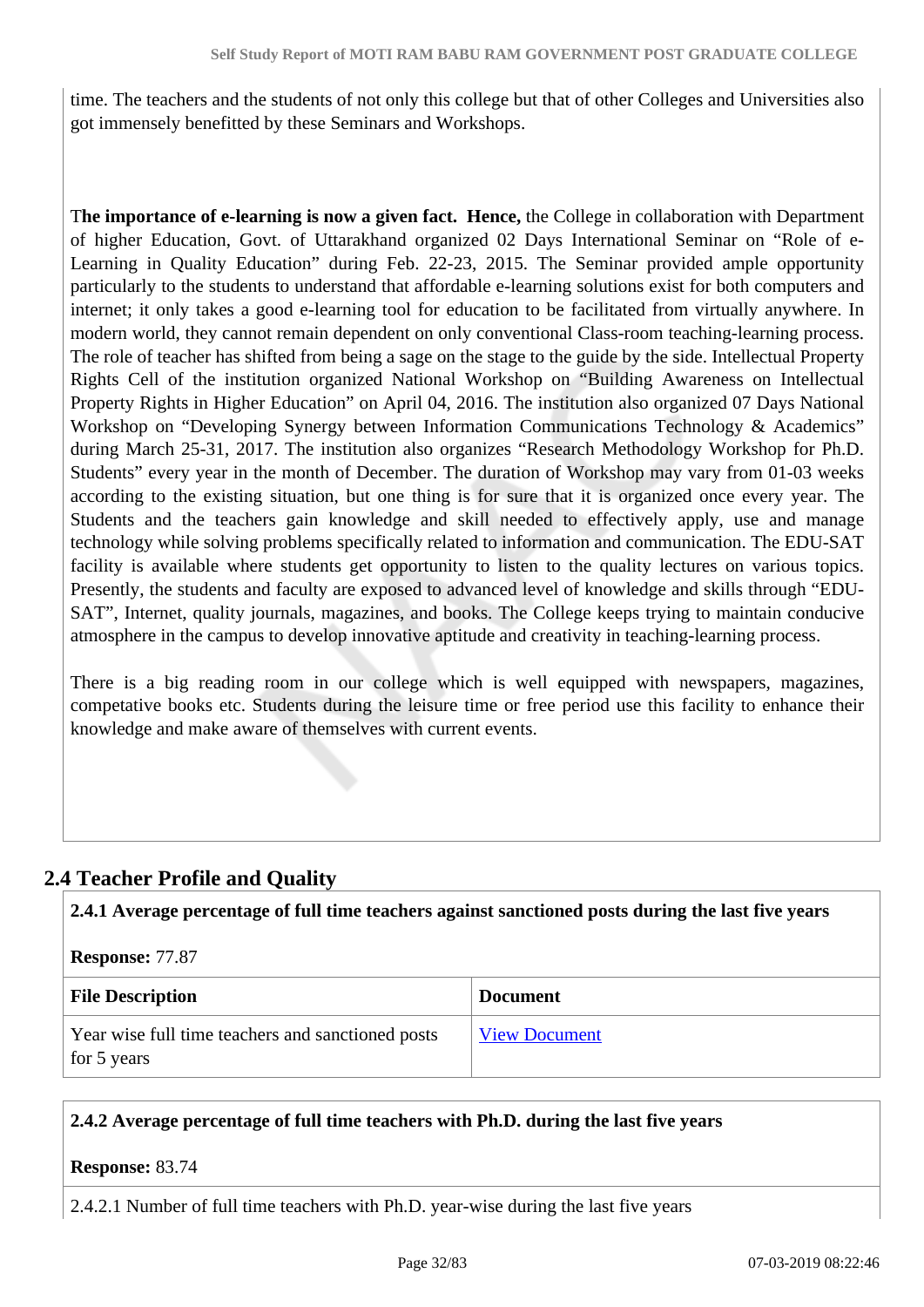| 2017-18                 | 2016-17 | 2015-16 | 2014-15         | 2013-14 |  |
|-------------------------|---------|---------|-----------------|---------|--|
| 85                      | 82      | 78      | 75              | 75      |  |
|                         |         |         |                 |         |  |
|                         |         |         |                 |         |  |
| <b>File Description</b> |         |         | <b>Document</b> |         |  |

## **2.4.3 Teaching experience per full time teacher in number of years**

#### **Response:** 14.85

2.4.3.1 Total experience of full-time teachers

Response: 1500

 **2.4.4 Percentage of full time teachers who received awards, recognition, fellowships at State, National, International level from Government, recognised bodies during the last five years**

#### **Response:** 7.42

2.4.4.1 Number of full time teachers receiving awards from state /national /international level from Government recognised bodies year-wise during the last five years

| 2017-18 | 2016-17 | 2015-16 | 2014-15 | 2013-14 |
|---------|---------|---------|---------|---------|
| ∼       | 0       | ∸       | . .     | -       |

| <b>File Description</b>                 | <b>Document</b>      |
|-----------------------------------------|----------------------|
| Institutional data in prescribed format | <b>View Document</b> |

### **2.4.5 Average percentage of full time teachers from other States against sanctioned posts during the last five years**

#### **Response:** 8.18

2.4.5.1 Number of full time teachers from other states year-wise during the last five years

| 2017-18 | 2016-17 | 2015-16 | 2014-15 | 2013-14 |
|---------|---------|---------|---------|---------|
| 19      | 10      |         | O       | O       |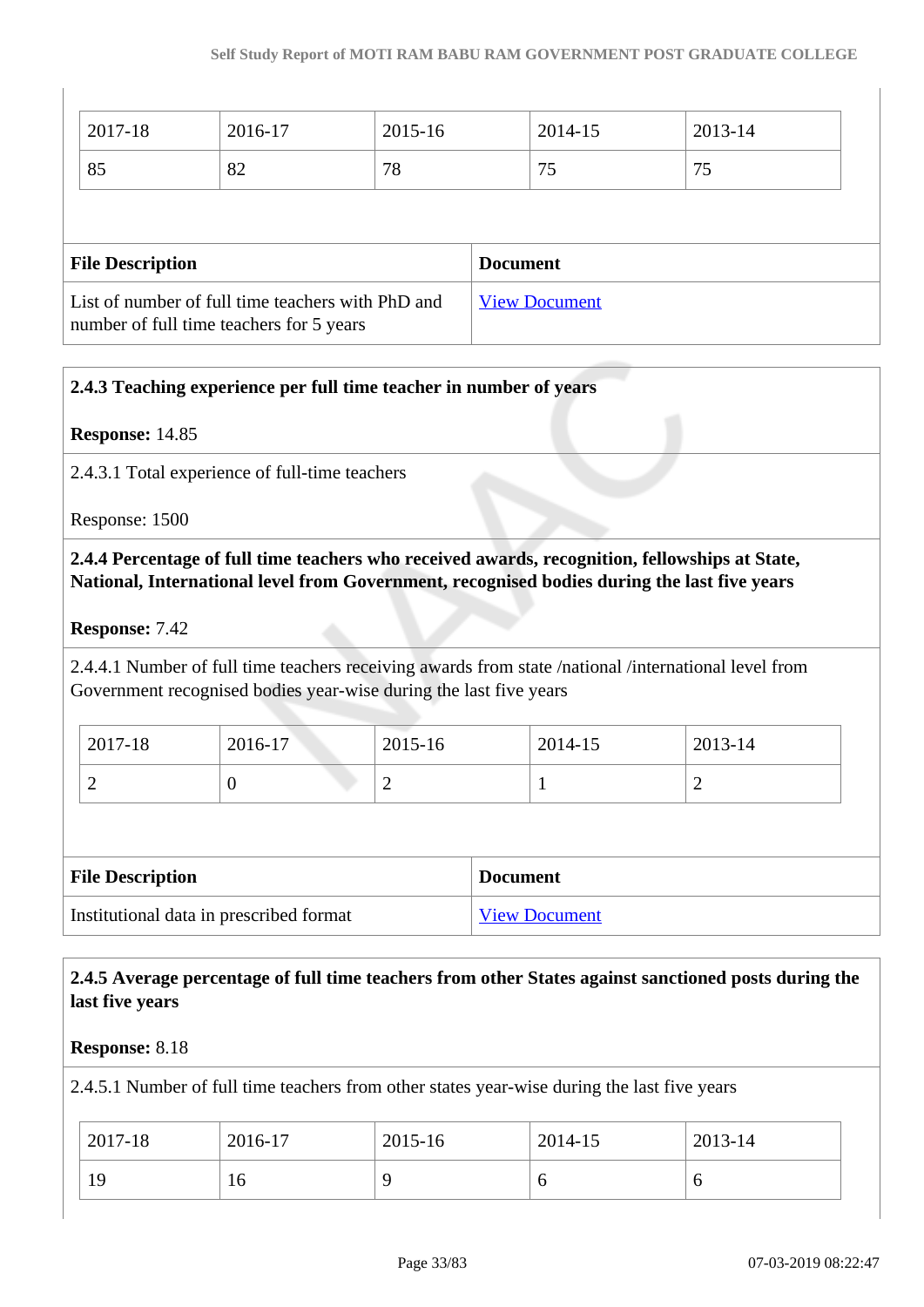| <b>File Description</b>                                                                            | <b>Document</b> |
|----------------------------------------------------------------------------------------------------|-----------------|
| List of full time teachers from other state and state<br>from which qualifying degree was obtained | View Document   |

# **2.5 Evaluation Process and Reforms**

#### **2.5.1 Reforms in Continuous Internal Evaluation(CIE) system at the institutional level**

#### **Response:**

Earlier, there was annual system in which students appeared only once for examination and the marks obtained were only means to assess the performance of the student. But now there is reform in evaluation process. Now the students have to go through Continuous Internal Evaluation (CIE). Presently, there is semester system at Graduation and Post Graduation Level. The examination process has been divided into two parts-Internal Examination and External Examination. For external examination, Students have to appear twice per year for main exam. For internal examination at the college level, the students are asked to appear for Class Test, Viva-voce, group discussion, mock lecture, presentation, quizzes etc. and submit preparatory assignments given to them. Number of actual regular classes, presence of the students in classes on regular basis, presence of students in EDU-SAT, Reading Room; class test results, preparatory assignment results and semester main exam results are some of the means to monitor and evaluate the quality of teaching-learning. Based on these criterions, the process of internal assessment is done and the students are provided marks which are sent to the university. Through the status of attendance and class tests, performance is communicated to the students and their parents as well. The university declares the semester exam results adding the marks of Internal and External Assessment and the same are communicated to the students and their parents through University/News Paper/University Website and Mark-sheets. This Continuous Internal Evaluation has proved to be immensely beneficial for both the teachers and the students. With the help of continuous assessment, the teachers come to know the present condition regarding the performance of the student. This assessment also gives the student opportunity to introspect about his/ her present status. It motivates the student to improve their performance. Due to this continuous evaluation, the student can't skip the classes. At PG level, 25 marks of internal assessment are divided as 10 marks for class test; 10 marks for viva- voce and 05 marks for attendance to take care of the chronic absenteeism in the classrooms.

#### **2.5.2 Mechanism of internal assessment is transparent and robust in terms of frequency and variety**

#### **Response:**

The institution's mechanism of internal assessment is definitely transparent and robust in terms of frequency and variety. As has already been stated that there is semester system at Graduation and Post Graduation level of which internal assessment is very crucial and integral part. For internal examination at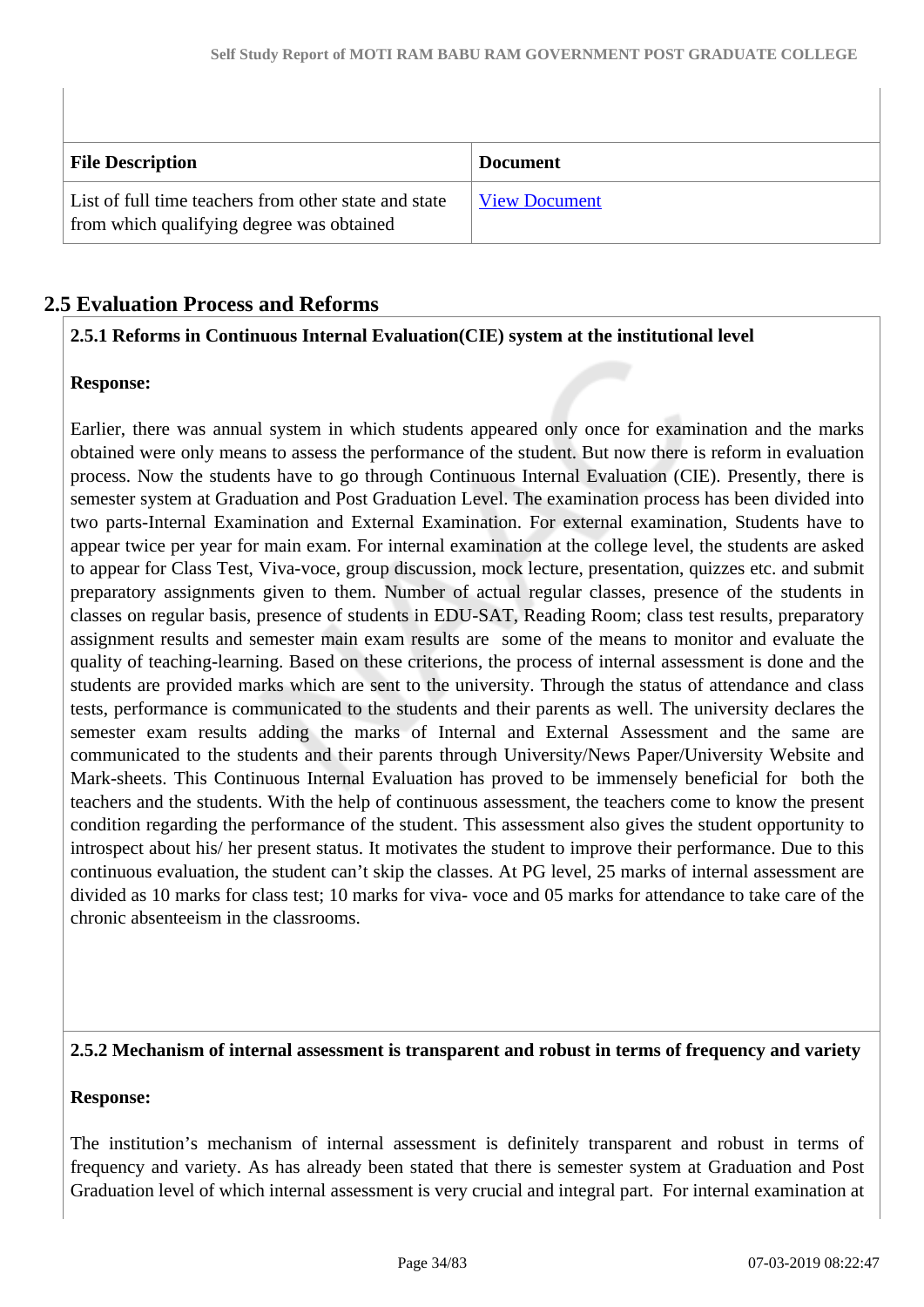the college level, the students are asked to appear for variety of the tests viz. Class Test, Viva-voce, group discussion, presentation, quizzes etc. and submit preparatory assignments given to them. Number of actual regular classes, presence of the students in classes on regular basis, presence of students in EDU-SAT, Reading Room; class test results, preparatory assignment results and semester main exam results are some of the means to monitor and evaluate the quality of teaching-learning. Based on these criterions, the process of internal assessment is done and the students are provided marks which are sent to the university by uploading the marks on the University's website. For Class test, the question papers are prepared by the respective faculty of the subject. After evaluation, the copies are shown to the students so that they can assess their performances. Preparatory assignments are also shown to the students after evaluation. The teachers make them acquainted with what needs to be improved which prove to be very useful for their preparation of External examination. In such a way, the students' performance is evaluated throughout the year with full transparency.

### **2.5.3 Mechanism to deal with examination related grievances is transparent, time-bound and efficient**

## **Response:**

The College has adopted semester system for all levels of all streams and subjects in which the performance of the student is evaluated on the basis of Internal Assessment and External Assessment. The Examination Committee of the College takes care of students' examination related grievances which are immediately addressed. If the student has any grievance regarding evaluation, the student/complainant can ask for the photocopy of the evaluated copy through RTI Act, 2005. This process is time-bound because the University has to respond within 30 days; otherwise the student is free to move to the higher authorities. The student can also approach the "University Redresses Cell" via the Exam In charge and the Principal of the College. The University provides the facility of scrutiny of marks awarded to the students and also the opportunity to appear in Improvement Examination on fulfilling certain conditions. On the request of the college, the affiliating University conducts special exam for the N.C.C./N.S.S. students who are selected for Republic Day Parade at New-Delhi. The whole process from admission to the uploading of the marks of Internal Assessment has been digitalized giving way to complete transparency and fairness. The student can download admit card from the university website. Any grievance related to the admit card and mark-sheet like misprinting of the names or figures etc. is well-addressed by the examination committee. The examination committee immediately looks into the matter and takes necessary actions. The Exam committee of the College is fully committed to solve any kind of examination related grievances of the students with utmost care and accountability making the mechanism fully transparent, time-bound and efficient.

## **2.5.4 The institution adheres to the academic calendar for the conduct of CIE**

## **Response:**

At the beginning of the academic session, the College prepares its own academic calendar in tandem with affiliating University's academic calendar and carries out effective planning strictly sticking to it throughout the year. The college's academic calendar is prepared keeping in mind University's declaration of the last date of admission in the first semester classes, the date of commencement of teaching, the last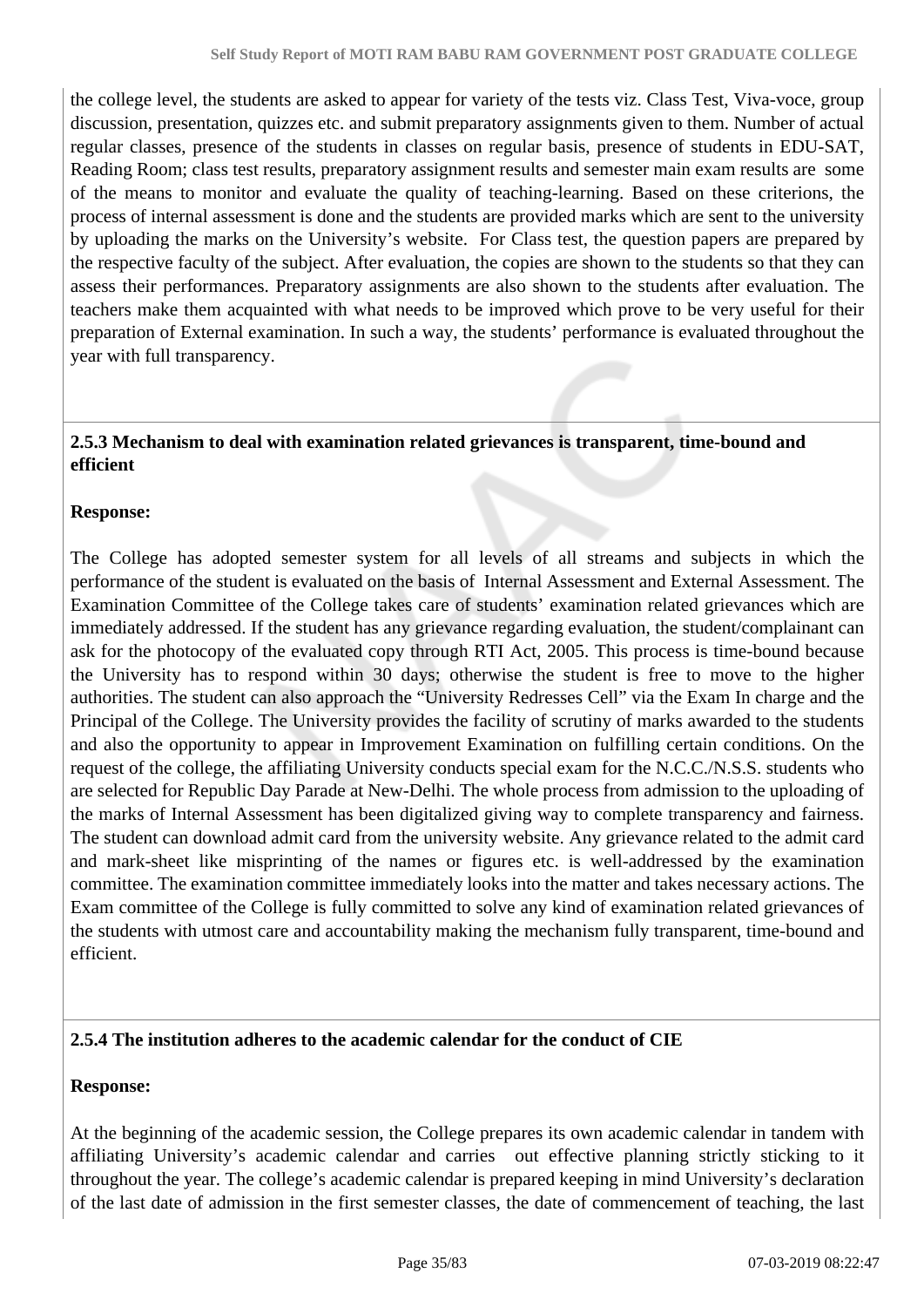date of admission for all classes except first semester, duration of Odd/Even semester exams etc. This allows the teachers to determine the dates of Continuous Internal Evaluation as it includes class test, vivavoce, presentations, preparatory assignments etc. Throughout the year, the student has to undergo continuous assessment process which keeps him/her motivated to lift his/her performance level. Apart from this, students' attendance, punctuality and regularity in the class, discipline are also taken into consideration during evaluation process that keeps the students alert and attentive. The evaluated copies and assignments are shown to the students so that they can find out the areas of betterment/ improvement. The marks of internal assessment obtained by the students are uploaded on the University's website. The Institution definitely adheres to the academic calendar for the conduct of CIE

## **2.6 Student Performance and Learning Outcomes**

 **2.6.1 Program outcomes, program specific outcomes and course outcomes for all programs offered by the Institution are stated and displayed on website and communicated to teachers and students**

#### **Response:**

The outcomes are displayed on notice board and communicated to the students through personal interaction. Programme Specific Outcomes of the students of Professional Courses like B.Sc. & M.Sc. in Bio-technology are evaluated on the basis of the fact whether they have succeeded in acquiring professional and entrepreneurial skills for economic empowerment of self in particular and community in general, in understanding sciences and technologies that enhance the quality of life of people, in taking science from laboratory to the people. At the end of the programme, the students of M.A. Yoga  $\&$  P.G. Diploma in Yoga's are checked whether they are capable enough to demonstrate knowledge and skills of yoga science necessary to become professional yoga trainer, integrate and apply knowledge of Yoga and spiritual evolution for the practice of yoga as healthcare therapy, instill the intellectual skills to analyze and solve healthcare disorders through designing specific yoga therapies. The institution offers B.Ed. which aims at producing team of well-trained individual knowledgeable in education and its various dimensions. This programme intends to provide learning-experiences, which will enable students to understand and appreciate knowledge structures and paradigms of education, develop professionals for effective participation in educational actions in different areas of education. The students of UG and PG level have to appear for class-test and viva-voce and submit the assignments. As has already been mentioned that evaluated copies are shared with them and their performance is discussed with personal interaction. PTM (Parents Teachers Meetings) and Alumni meets are conducted at least once a year. Towards this end an alumni account of the incumbents is maintained to extract maximum benefit of their position. Such meetings also serve as a platform to increase course outcomes and Programme Specific Outcomes through discussions and suggestions and are implemented in the interest of the students. The institution produces the toppers of all levels of all streams and subjects at University level every year. The college can boast of placements as varied as academics, industries and public/private sector units. A large number of students qualify NET/SLET exams every year with the help of erudite teaching of the faculty and diligent self study making success stories of the institution .

 **2.6.2 Attainment of program outcomes, program specific outcomes and course outcomes are evaluated by the institution**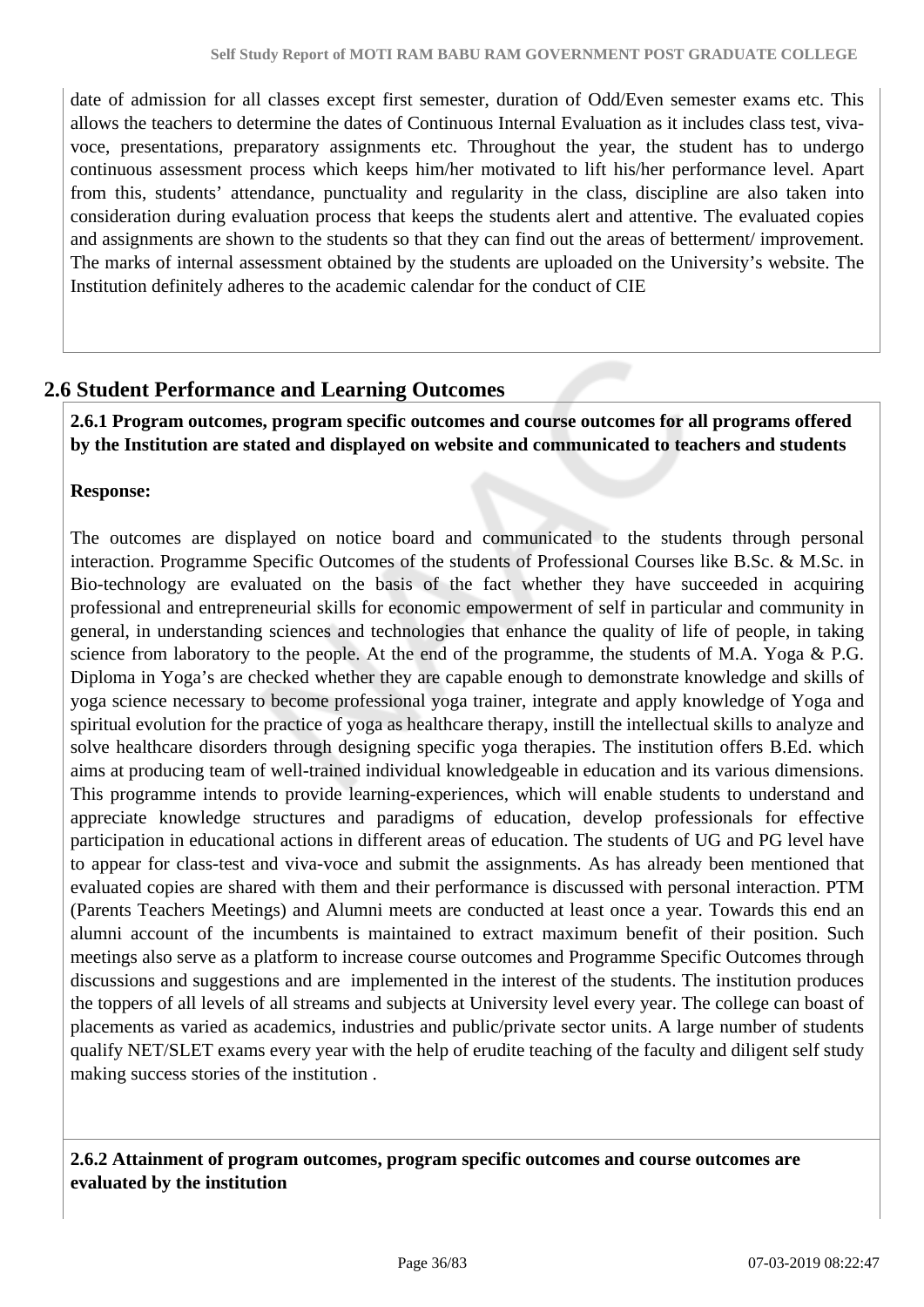### **Response:**

The marks obtained by the students of UG and PG level during internal & external assessment through Class-Test, preparatory assignments, practical examination, field works, semester examination etc. are reflective/ indicative of Programme/ Course outcomes. Besides this, each department organizes Presentations, Quizzes, Chart/ Poster competitions to motivate the students to exert a little bit extra efforts for improving their performance. The questions of preparatory assignment are set in such a way so as to give the students the opportunity to have creative freedom overlapping the limitation of the curriculum. A programme outcome is focused on learning outcomes. The students are evaluated on the basis of knowledge and skill acquired by them during teaching-learning process and proper care is taken whether he/she is skilled enough to demonstrate it at the end of the course/programme.

#### **2.6.3 Average pass percentage of Students**

**Response:** 94.34

2.6.3.1 Total number of final year students who passed the examination conducted by Institution.

Response: 6519

2.6.3.2 Total number of final year students who appeared for the examination conducted by the institution

Response: 6910

| <b>File Description</b>                 | <b>Document</b>      |
|-----------------------------------------|----------------------|
| Institutional data in prescribed format | <b>View Document</b> |

### **2.7 Student Satisfaction Survey**

**2.7.1 Online student satisfaction survey regarding teaching learning process**

**Response:**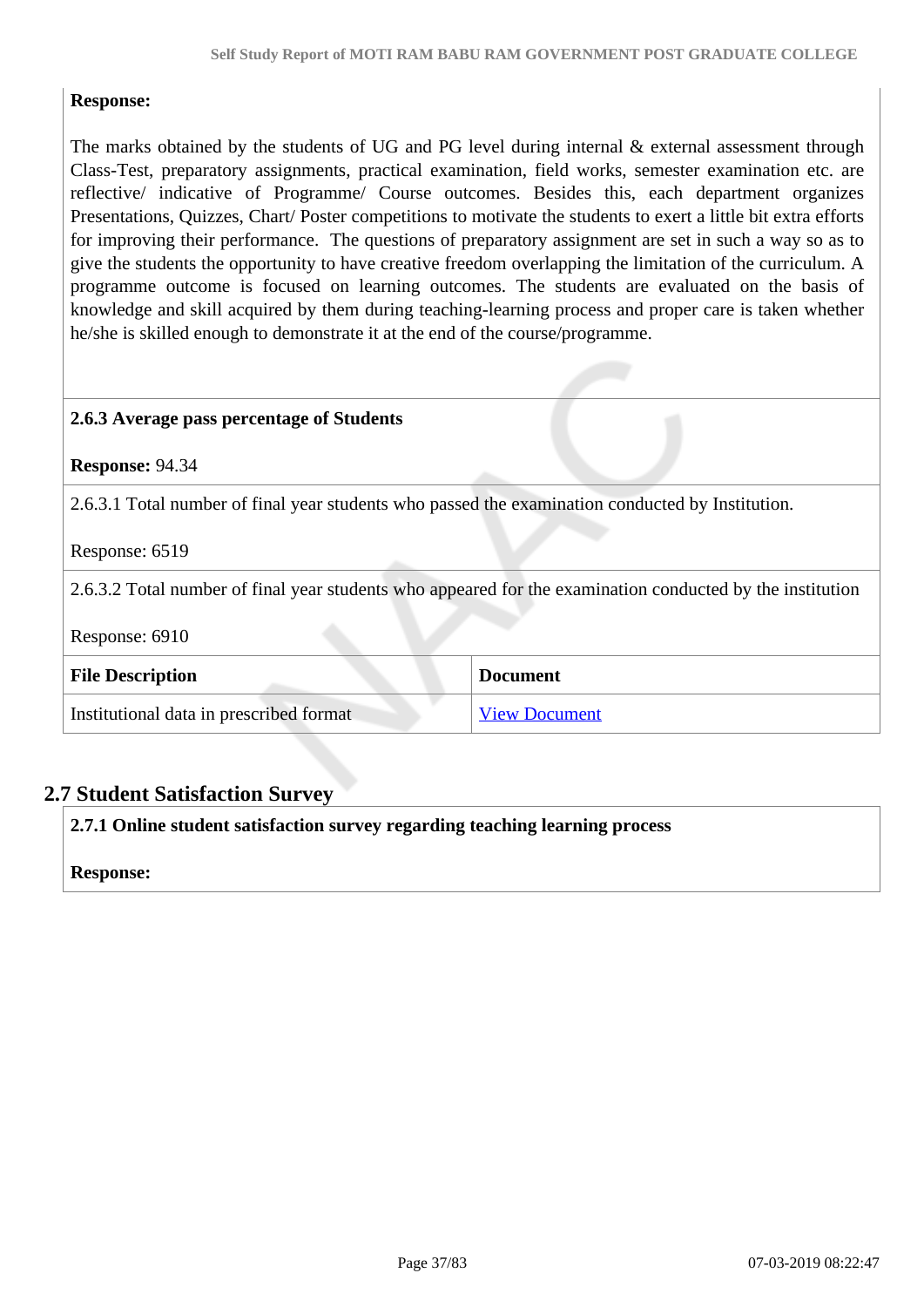# **Criterion 3 - Research, Innovations and Extension**

# **3.1 Resource Mobilization for Research**

 **3.1.1 Grants for research projects sponsored by government/non government sources such as industry ,corporate houses, international bodies, endowment, chairs in the institution during the last five years (INR in Lakhs)** 

### **Response:** 5

3.1.1.1 Total Grants for research projects sponsored by the non-government sources such as industry, corporate houses, international bodies, endowments, Chairs in the institution year-wise during the last five years(INR in Lakhs)

| 2017-18 | 2016-17 | 2015-16 | 2014-15 | 2013-14 |
|---------|---------|---------|---------|---------|
|         |         | ∼       | v       | -       |

| <b>File Description</b>           | <b>Document</b>      |
|-----------------------------------|----------------------|
| List of project and grant details | <b>View Document</b> |

### **3.1.2 Percentage of teachers recognised as research guides at present**

**Response:** 84.16

3.1.2.1 Number of teachers recognised as research guides

Response: 85

 **3.1.3 Number of research projects per teacher funded, by government and non-government agencies, during the last five year**

#### **Response:** 0.25

3.1.3.1 Number of research projects funded by government and non-government agencies during the last five years

Response: 5

3.1.3.2 Number of full time teachers worked in the institution during the last 5 years

Response: 101

### **3.2 Innovation Ecosystem**

 **3.2.1 Institution has created an ecosystem for innovations including incubation centre and other initiatives for creation and transfer of knowledge**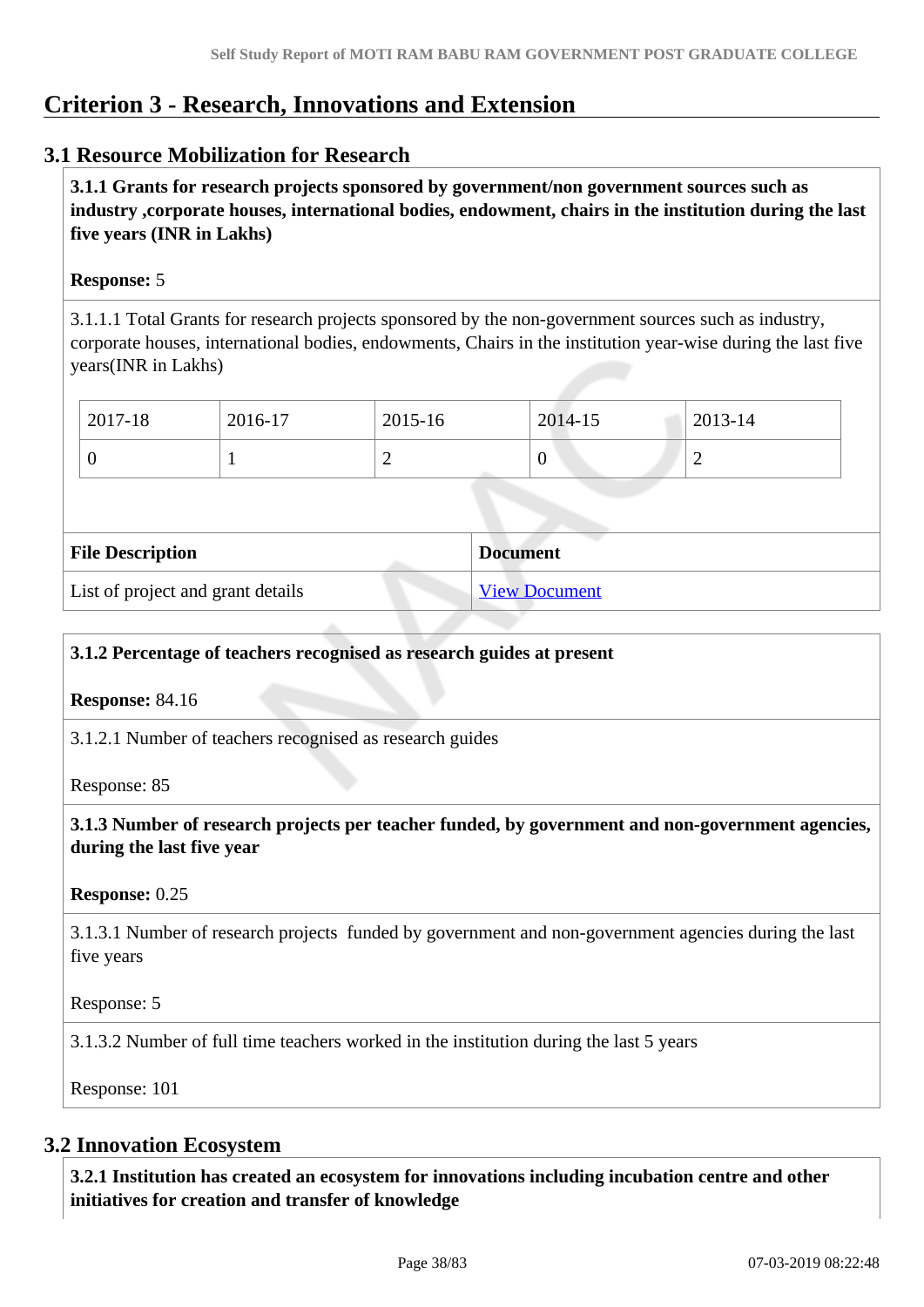# **Response:**

At UG and PG level, the College mostly offers conventional courses, e.g. , Hindi Lit., Sanskrit Lit., English Lit., Psychology, Geography, Sociology, Pol. Sc., Education, History, Music, Economics, Home Science, Physical Education, etc. in Arts faculty and Mathematics, Chemistry, Physics, Zoology, Botany in Science faculty and Commerce as well. Besides these, the student has the option to choose Computer Science at UG level which is proving to be very useful in giving them upper hand at the time of selection both in Govt. and private sector jobs. The College also offers professional courses such as B.Sc. & M.Sc. in Biotechnology, M.A./ P.G. Diploma in Yoga and Holistic Health, B.Ed. and Diploma in Interior and Exterior Decoration which are preparing the students for entrepreneurship and start ups. The institution has definitely tried to create an ecosystem for innovations by bringing about many initiatives for creation and transfer of knowledge. Significant innovations in teaching, learning and evaluation have been introduced by different departments and their respective faculty members of the institution through preparatory assignments, practical(s), group discussions, quizzes, poster/chart presentations, preparation of modals, class tests, demonstrations of yogic asanas and other activities by yoga trainees, department level symposia and seminars, guest lectures, ICT based lectures, institutional visits, field surveys, field visits/ excursions, awareness camps, etc. which have helped in developing the students' skills. For developing innovative mind set of the students, the teachers also need to cope up with the way of the modern world. Hence, they are also expected to keep themselves abreast/ updated with the latest research and development in their respective disciplines. For this, they are given 15 days of Special/Duty Leave to attend seminars, conferences, and workshops, etc. They are advised to make their respective subjects as interesting as possible with the help of surrounding examples and computer related techniques which automatically elicit due attention and response from the students. They are encouraged to make use of modern technologies including LCD projectors. Good quality infrastructure plays very crucial role in the creation of favourable atmosphere for innovations. Keeping this in mind, most of the Black boards have been replaced by Green boards with dustless chalk and White boards with marker, minimizing the allergic problems of both teachers and students from chalk dust. The institution has procured a huge generator of 120 KVA capacity for smooth and regular power supply to laboratories and class rooms. The college also provided internet facility to the departments for the benefit of both teachers and students. The laboratories have been made well-equipped with latest instruments. The library facilities have been upgraded by renovation of the building, increasing number of recent books and journals and by introducing new accession software, to name a few. Computer centre is also there with latest technology which facilitates the staff and students as per the demand of the time. The creation of better and conducive ecosystem for innovations is an ongoing process and it's certainly going on in the college.

# **3.2.2 Number of workshops/seminars conducted on Intellectual Property Rights (IPR) and Industry-Academia Innovative practices during the last five years**

### **Response:** 12

3.2.2.1 Total number of workshops/seminars conducted on Intellectual Property Rights (IPR) and Industry-Academia Innovative practices year-wise during the last five years

| 2017-18  | 2016-17 | 2015-16 | 2014-15 | 2013-14 |
|----------|---------|---------|---------|---------|
| <u>ب</u> |         |         |         |         |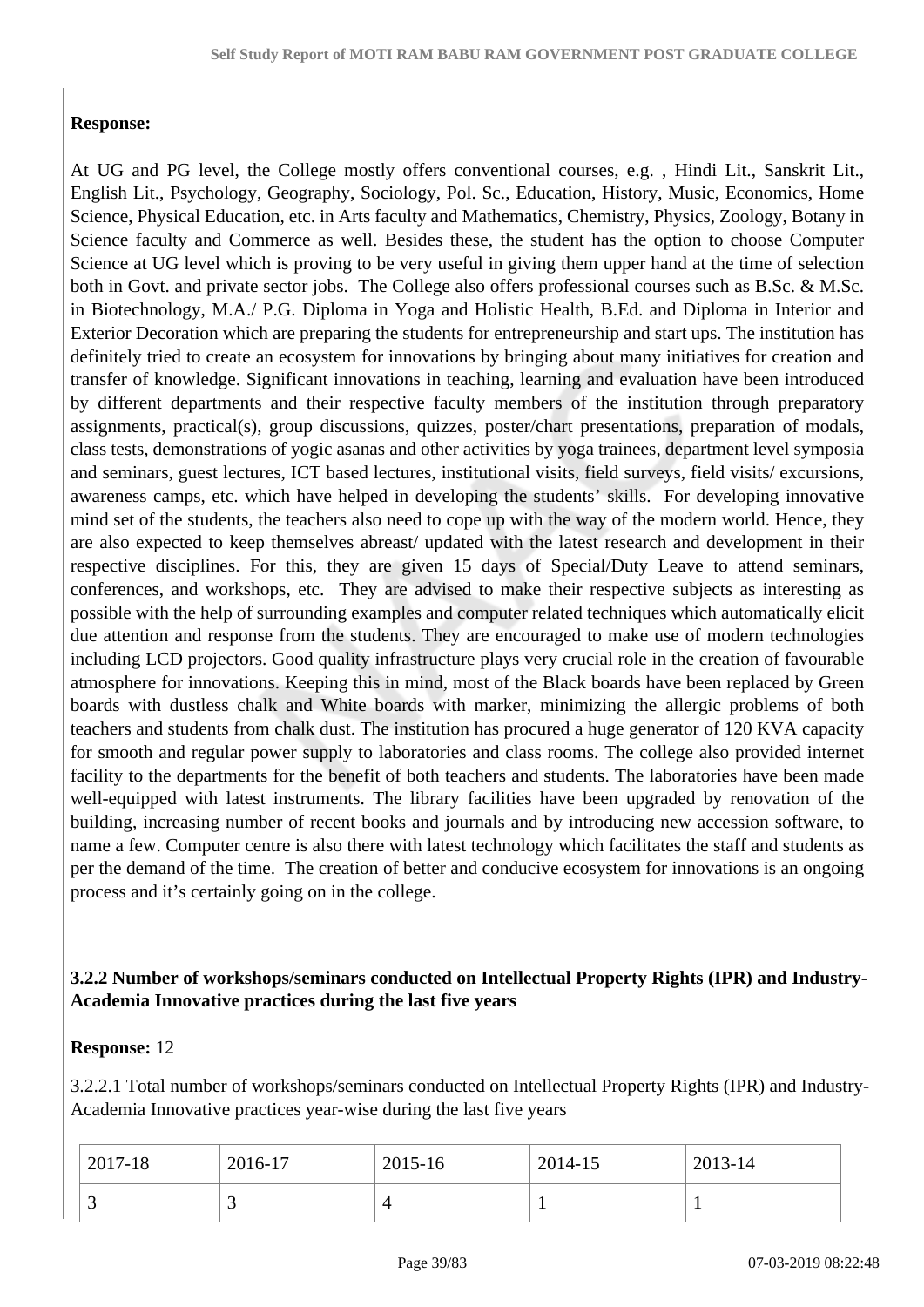| <b>File Description</b>                            | <b>Document</b>      |
|----------------------------------------------------|----------------------|
| List of workshops/seminars during the last 5 years | <u>View Document</u> |

# **3.3 Research Publications and Awards**

| <b>Response:</b> Yes                                                                                                                             |                      |
|--------------------------------------------------------------------------------------------------------------------------------------------------|----------------------|
| <b>File Description</b>                                                                                                                          | <b>Document</b>      |
| Institutional data in prescribed format                                                                                                          | <b>View Document</b> |
|                                                                                                                                                  |                      |
|                                                                                                                                                  |                      |
|                                                                                                                                                  |                      |
| 3.3.2 The institution provides incentives to teachers who receive state, national and international<br>recognition/awards<br><b>Response:</b> No |                      |

3.3.3.1 How many Ph.Ds awarded within last five years

Response: 55

3.3.3.2 Number of teachers recognized as guides during the last five years

Response: 85

| <b>File Description</b>                                                                              | <b>Document</b>      |
|------------------------------------------------------------------------------------------------------|----------------------|
| List of PhD scholars and their details like name of<br>the guide, title of thesis, year of award etc | <b>View Document</b> |

 **3.3.4 Number of research papers per teacher in the Journals notified on UGC website during the last five years**

**Response:** 2.86

3.3.4.1 Number of research papers in the Journals notified on UGC website during the last five years

| 2017-18 | 2016-17 | 2015-16 | 2014-15 | 2013-14            |
|---------|---------|---------|---------|--------------------|
| 87      | 63      | 49      | 39      | $2^{\circ}$<br>ے ر |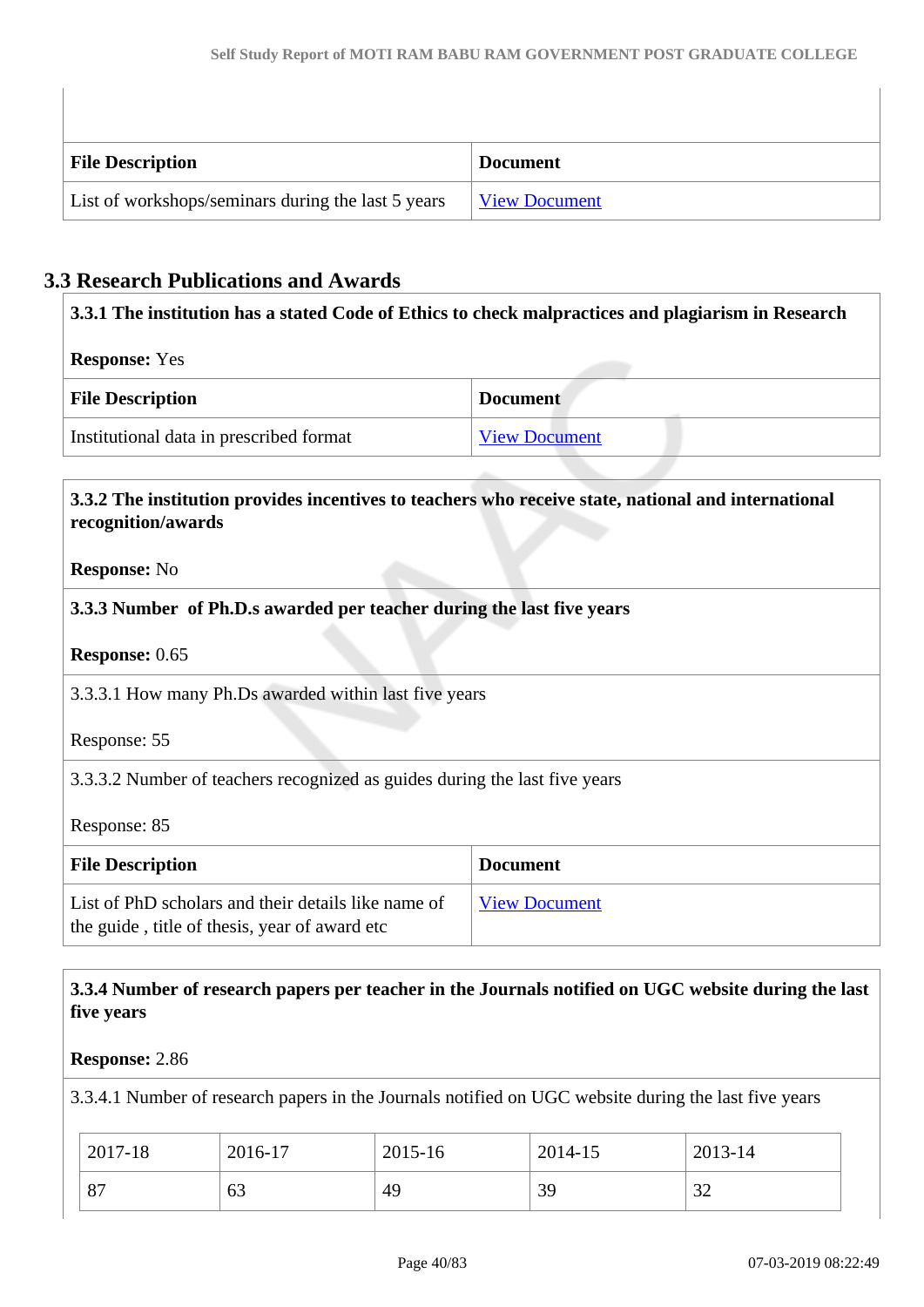| <b>File Description</b>                                                               | <b>Document</b>      |
|---------------------------------------------------------------------------------------|----------------------|
| List of research papers by title, author, department,<br>name and year of publication | <b>View Document</b> |

# **3.3.5 Number of books and chapters in edited volumes/books published and papers in national/international conference proceedings per teacher during the last five years**

# **Response:** 2.02

3.3.5.1 Total number of books and chapters in edited volumes / books published, and papers in national/international conference-proceedings year-wise during the last five years

| 2017-18 | 2016-17 | 2015-16     | 2014-15 | 2013-14 |
|---------|---------|-------------|---------|---------|
| 78      | 38      | $\sim$<br>ັ | 19      | 19      |

| <b>File Description</b>                                        | <b>Document</b>      |
|----------------------------------------------------------------|----------------------|
| List books and chapters in edited volumes / books<br>published | <b>View Document</b> |

# **3.4 Extension Activities**

 **3.4.1 Extension activities in the neighbourhood community in terms of impact and sensitising students to social issues and holistic development during the last five years**

### **Response:**

The bodies of the institution namely N.S.S., Red Ribbon Club within N.S.S. and Rowers & Rangers have been playing a commendable role in extension activities in the neighborhood community for instilling vital morals in all students in terms of impact; hence ,sensitizing students to social issues like the importance of cleanliness, the protection of environment, gender equality, AIDS awareness, and holistic development like improvement in mental and physical strength for the last five years. The N.S.S. through its regular activities and annual special camps sees the participation of its volunteers in various government led community service activities and programmes with its stated aim to provide hands on experience to young volunteers in delivering community service. Apart from working at institution and surrounding community level, many volunteers have taken part in National Integration Camps (NIC), NSS Republic Day Parade Camps, and National Youth Festivals during this period where they have had the opportunity to know history and rich cultural diversity of India; constitute the bond of patriotism, national integration, brotherhood and communal harmony; experience the tradition, custom, culture, language of all states of India. These camps have enabled them to interact with fellow members hailing from various parts of India; infuse the sense of love towards the various regions of India; enhance leadership qualities, fraternity, team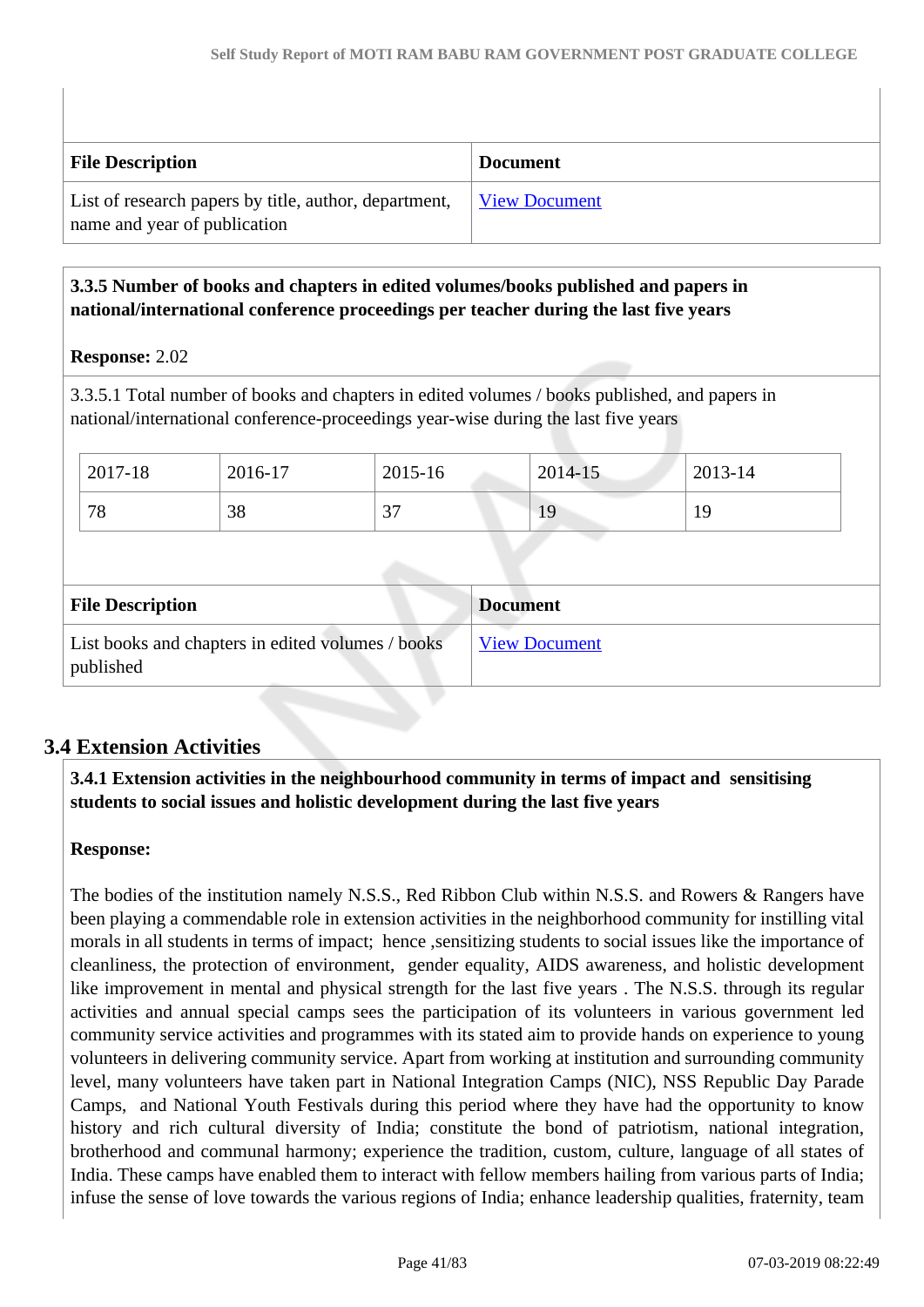spirit and risk taking capacity; improving their physical and mental strength and exposing them to new vocational possibilities. It's main focus has been on cleanliness and sanitation under "Swachcha Bharat Abhiyan" (Clean India Mission) with the volunteers working as "Swachhagrahis", or "ambassadors of cleanliness" particularly after 2014. N.S.S. unit of the College has been continuously organizing "Seven Days Special Camp" and 05 One Day camps every year in which volunteers and community members are sensitized to social issues, e.g., environment, immunization, preliminary health, gender equality, adult education through rallies, awareness campaign and intellectual session, etc. Under "Red Ribbon Club", the volunteers took up various activities such as awareness programmes on AIDS inviting doctors for NSS camps and voluntary blood donation during this period. They also took part in Skits, Essay writing/ Poster making/ Slogan writing competition, Quizzes, etc. on AIDS. Rowers & Rangers body of the institution has been contributing to the development of the students in achieving their full physical, intellectual, social and spiritual potentials as individuals, as responsible citizens and as members of the local, national and international communities. They wholeheartedly extended social service in Sinhastha Mahakumbh-2016 held in Ujjain (M.P.) . Both Rowers (Boys) and Rangers (Girls) have equally provided moments of pride to the institution during this time period. The Rovers & Rangers of the College, representing the state, won first prize in "Pioneering Section" at "Special National Camp" held at Mengalore (Karnataka) in Dec. 2017. They have also participated in many "National Adventure Camps"-be it at National Adventure Institute Panchmari (M.P.) or National Jamburi at Mysore (Karnataka) or National Trekking Camp, Har kee Dun (Uttarkashi), U.K., etc.

# **3.4.2 Number of awards and recognition received for extension activities from Government /recognised bodies during the last five years**

# **Response:** 0

3.4.2.1 Total number of awards and recognition received for extension activities from Government /recognised bodies year-wise during the last five years

| $2017-18$ | 2016-17 | 2015-16 | 2014-15 | 2013-14 |
|-----------|---------|---------|---------|---------|
|           |         |         | ◡       |         |

| <b>File Description</b>                                      | <b>Document</b>      |
|--------------------------------------------------------------|----------------------|
| Number of awards for extension activities in last 5<br>years | <b>View Document</b> |

 **3.4.3 Number of extension and outreach Programs conducted in collaboration with Industry, Community and Non- Government Organizations through NSS/ NCC/ Red Cross/ YRC etc., during the last five years** 

**Response:** 84

3.4.3.1 Number of extension and outreach Programs conducted in collaboration with Industry, Community and Non- Government Organizations through NSS/ NCC/ Red Cross/ YRC etc., year-wise during the last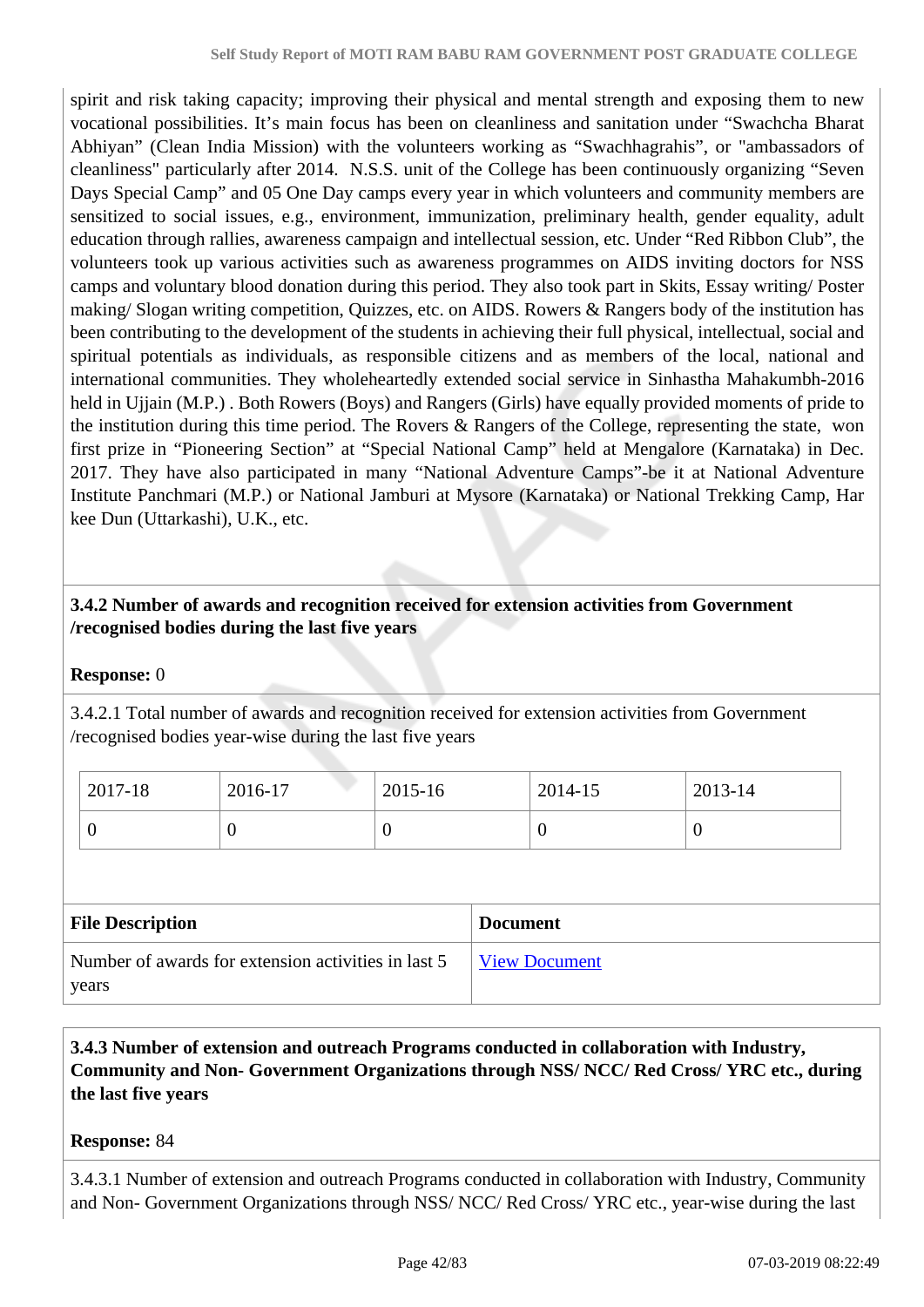### five years

| 2017-18                 | 2016-17 | 2015-16 | 2014-15         | 2013-14 |  |
|-------------------------|---------|---------|-----------------|---------|--|
| 26                      | 18      | 16      | 10              | 14      |  |
|                         |         |         |                 |         |  |
|                         |         |         |                 |         |  |
| <b>File Description</b> |         |         | <b>Document</b> |         |  |

# five years

# **3.4.4 Average percentage of students participating in extension activities with Government Organisations, Non-Government Organisations and programs such as Swachh Bharat, Aids Awareness, Gender Issue, etc. during the last five years**

### **Response:** 0.02

3.4.4.1 Total number of students participating in extension activities with Government Organisations, Non-Government Organisations and programs such as Swachh Bharat, Aids Awareness, Gender Issue, etc. yearwise during the last five years

| 2017-18 | 2016-17 | 2015-16                  | 2014-15 | 2013-14 |
|---------|---------|--------------------------|---------|---------|
|         | ້       | $\overline{\phantom{a}}$ |         | ∼       |

| <b>File Description</b>                                                                      | <b>Document</b>      |
|----------------------------------------------------------------------------------------------|----------------------|
| Average percentage of students participating in<br>extension activities with Govt or NGO etc | <b>View Document</b> |

# **3.5 Collaboration**

 **3.5.1 Number of linkages for faculty exchange, student exchange, internship, field trip, on-the-job training, research, etc during the last five years**

### **Response:** 6

3.5.1.1 Number of linkages for faculty exchange, student exchange, internship, field trip, on-the-job training, research, etc year-wise during the last five years

| 2017-18  | 2016-17 | $2015 - 16$ | 2014-15 | 2013-14 |
|----------|---------|-------------|---------|---------|
| <b>~</b> |         |             |         | ◡       |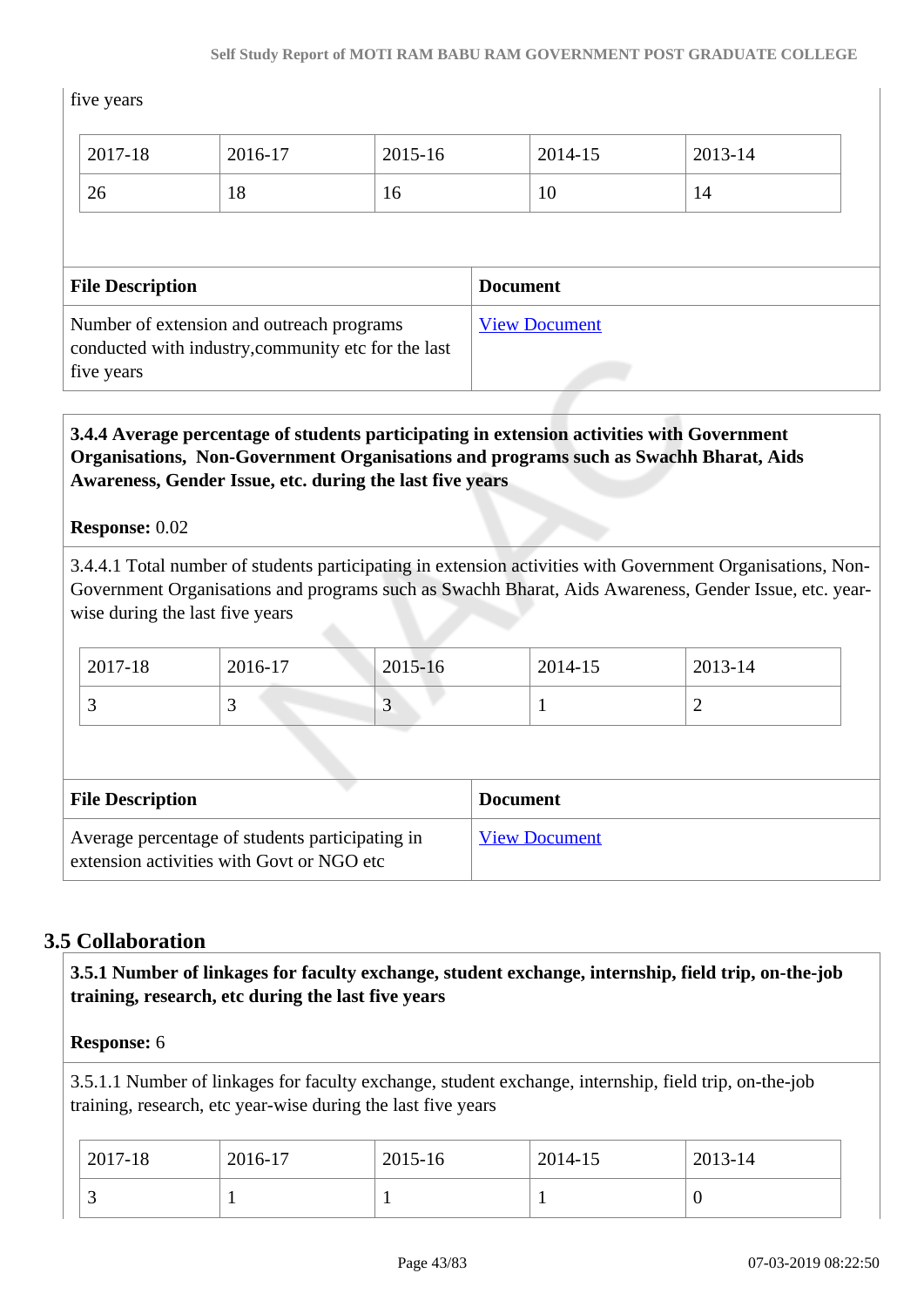| <b>File Description</b>                                         | <b>Document</b>      |
|-----------------------------------------------------------------|----------------------|
| Number of Collaborative activities for research,<br>faculty etc | <b>View Document</b> |

# **3.5.2 Number of functional MoUs with institutions of National/ International importance, Other Institutions, Industries, Corporate houses etc., during the last five years (only functional MoUs with ongoing activities to be considered)**

### **Response:** 5

3.5.2.1 Number of functional MoUs with institutions of national, international importance, other universities, industries, corporate houses etc. year-wise during the last five years (only functional MoUs with ongoing activities to be considered)

| 2017-18 | 2016-17 | 2015-16 | 2014-15 | 2013-14 |  |
|---------|---------|---------|---------|---------|--|
|         |         |         |         |         |  |
|         |         |         |         |         |  |

| <b>Document</b>      |
|----------------------|
| <b>View Document</b> |
|                      |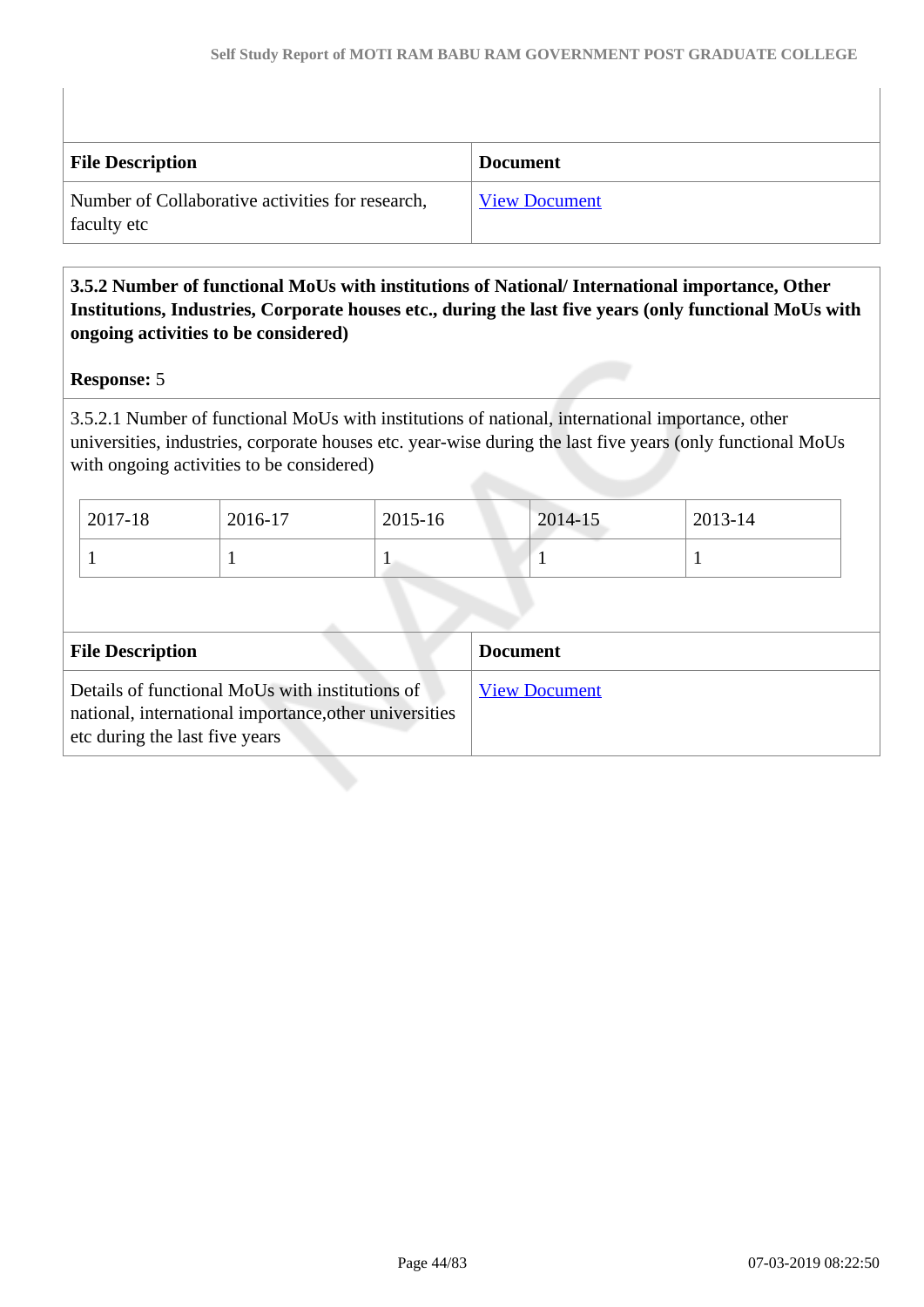# **Criterion 4 - Infrastructure and Learning Resources**

# **4.1 Physical Facilities**

 **4.1.1 The institution has adequate facilities for teaching- learning. viz., classrooms, laboratories, computing equipment, etc.**

# **Response:**

The institution has always been proactively involved in providing facilities to the teachers and students for teaching-learning process. As a result, the institution has adequate number of fully-furnished class rooms, air-conditioned seminar halls, computer centre and well-equipped laboratories. The College has always put up to the needs of its incumbants, coping with the requirements of modern world, to more than 13,000 enrolled students for smooth functioning of teaching-learning process. That's why, the College not only keeps trying to build new infrastructure but maintain, renovate and augment the existing ones. The college also provided internet facilities to all concerned ones through broad-band and Wi-Fi connections. There is more than 3 acre built-up area out of 05 acre College campus consisting of 67 well-furnished class-rooms, 19 well-equipped laboratories with latest instruments, 02 air-conditioned state-of -art Seminar/ Conference Halls with full facility for the inmates, 01 fully-facilitated Computer Centre, more than 100 computers installed in different departments, more than 19 LCD projectors, 01 smart class-room with LCD projector and touch-screen smart board, etc. The grants allocated to the College from time to time by UGC and other sources are being utilized well to increase the infrastructure and learning resources. The College has procured a huge generator of 120 KVA capacities for smooth and regular power supply to laboratories, class rooms, etc. Besides this, photo state machines, fax machines, etc. are readily available for the teachers and students. Presently multi-purpose auditorium is under construction with the budget allocation of 05 crore.

# **4.1.2 The institution has adequate facilities for sports, games (indoor, outdoor),gymnasium, yoga centre etc., and cultural activities**

### **Response:**

The College provides adequate facilities for sports, games, gymnasium, yoga centre, etc. and cultural activities in best possible way. There is more than 3 acre built up area out of total 05 acre campus area. The playground has sports facilities for outdoor games like Volley ball, Hand Ball, kho-kho, kabaddi, Cricket (cemented pitch for only net practice), athletics related events like long jump, high jump, discus throw, shot put, javelin throw, etc. and indoor games like badminton, table tennis, carom, chess, etc. For motivating the students to take up sports, the college has successfully organized many intercollegiate/university level sport events like basket ball, volley ball, hand ball, kho-kho, kabaddi, etc. in its campus playground. Keeping in view the constraints in regard to a proper playground, presently, Annual Sports Meet and outdoor games like cricket, hockey, and foot ball have been organized in FTI playground and Stadium of the city. The College has separate sports office for administrative work and store room for sports related equipments. The students are also given the facility of well-equipped Gymnasium which has many instruments for exercise such as Treadmill, Twister, Dumbbells, Cable Cross Wire, Bench Press and Chest Press equipments, etc. The college provides track suits, T-shirts, lowers for practice and special/separate uniforms for participation in different events like Inter-collegiate level competitions, etc. to the sportspersons who also get due TA/DA, refreshments for participation in tournaments/ sport events,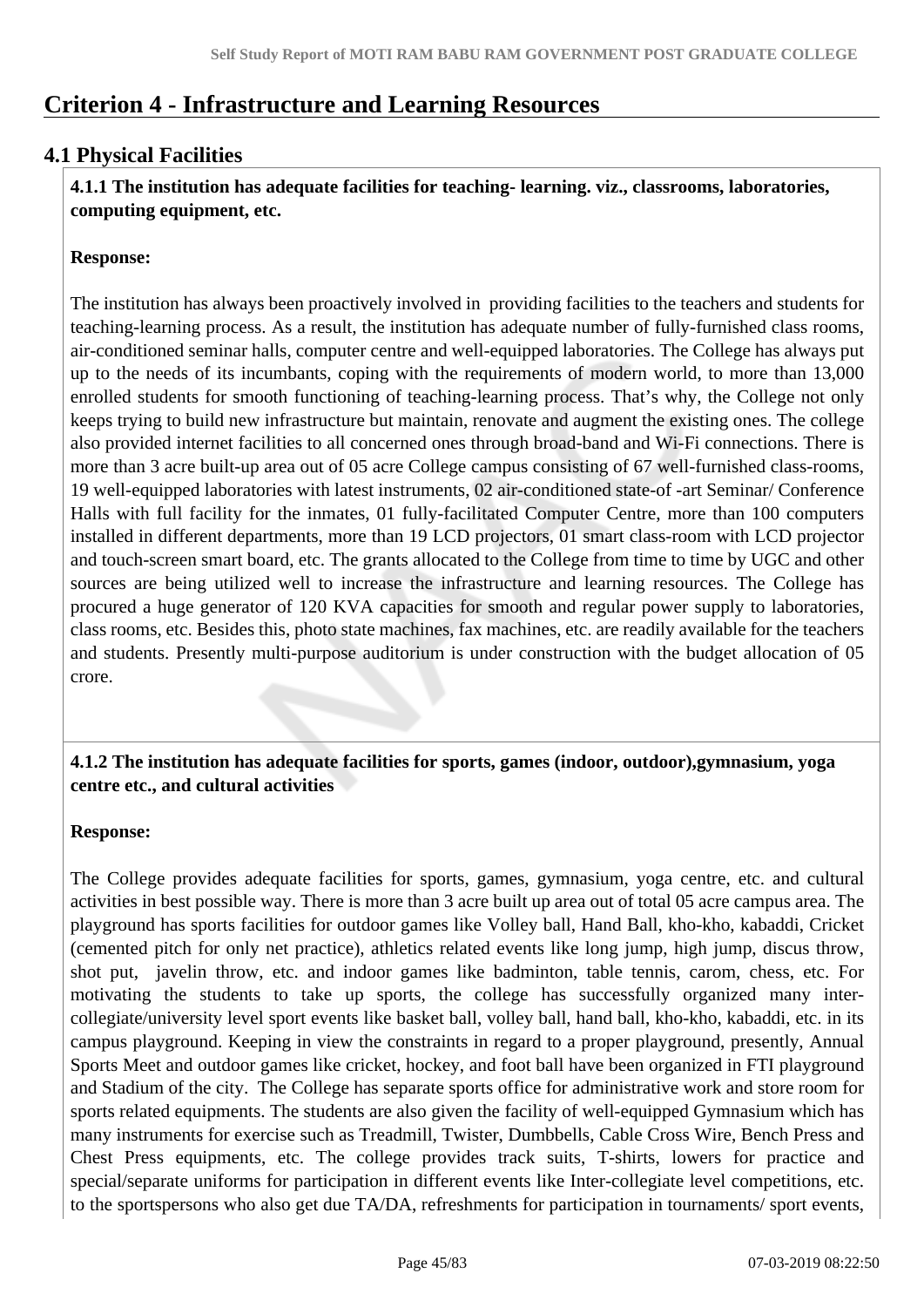the winners of which are separately felicitated with mementos, Trophies, Cups, etc at the College level. The College has Yoga department too which offers M.A. and P.G. Diploma in Yoga and Holistic Health. Presently, 157 students are enrolled in both the courses. The Yoga department has a Hall along with 03 small rooms in 65<sup>\*</sup>25 feet area and 03 rooms with the area of 35<sup>\*</sup>25 feet each for carrying out its everyday activities. For the benefit of its students, it has Acupressure Lab, Naturopathy Lab and Yoga/Ayurvedic Lab which have acupressure, naturopathy equipments, Yoga Bio-feed Back and Satkarma instruments, etc. The Yoga department has produced many proficient trainers who are serving the society working in Govt. Sector in general and Private Sector in particular. The Music department takes care of cultural activities. The department offers Music at both UG and PG level where students get to know North and South Indian Classical Raags/Taals, Time Signature (scale) in Western Music, Chord, Swar Saptak, Singing styles like Dhrupad, Dhamar, Khayal etc, which is rendered through their performances on different occasions. The students are encouraged to take part in other cultural activities like dance, acting etc. and provided with musical instruments and costumes as per the requirement of the occasion.

# **4.1.3 Percentage of classrooms and seminar halls with ICT - enabled facilities such as smart class, LMS, etc**

#### **Response:** 33.33

4.1.3.1 Number of classrooms and seminar halls with ICT facilities

Response: 25

| <b>File Description</b>                                               | <b>Document</b>      |
|-----------------------------------------------------------------------|----------------------|
| Number of classrooms and seminar halls with ICT<br>enabled facilities | <b>View Document</b> |

### **4.1.4 Average percentage of budget allocation, excluding salary for infrastructure augmentation during the last five years.**

**Response:** 1.99

4.1.4.1 Budget allocation for infrastructure augmentation, excluding salary year-wise during the last five years (INR in Lakhs)

| 2017-18 | 2016-17 | 2015-16 | 2014-15 | 2013-14 |
|---------|---------|---------|---------|---------|
|         |         |         |         | 50000   |

| <b>File Description</b>                                                                      | <b>Document</b> |
|----------------------------------------------------------------------------------------------|-----------------|
| Details of budget allocation, excluding salary during   View Document<br>the last five years |                 |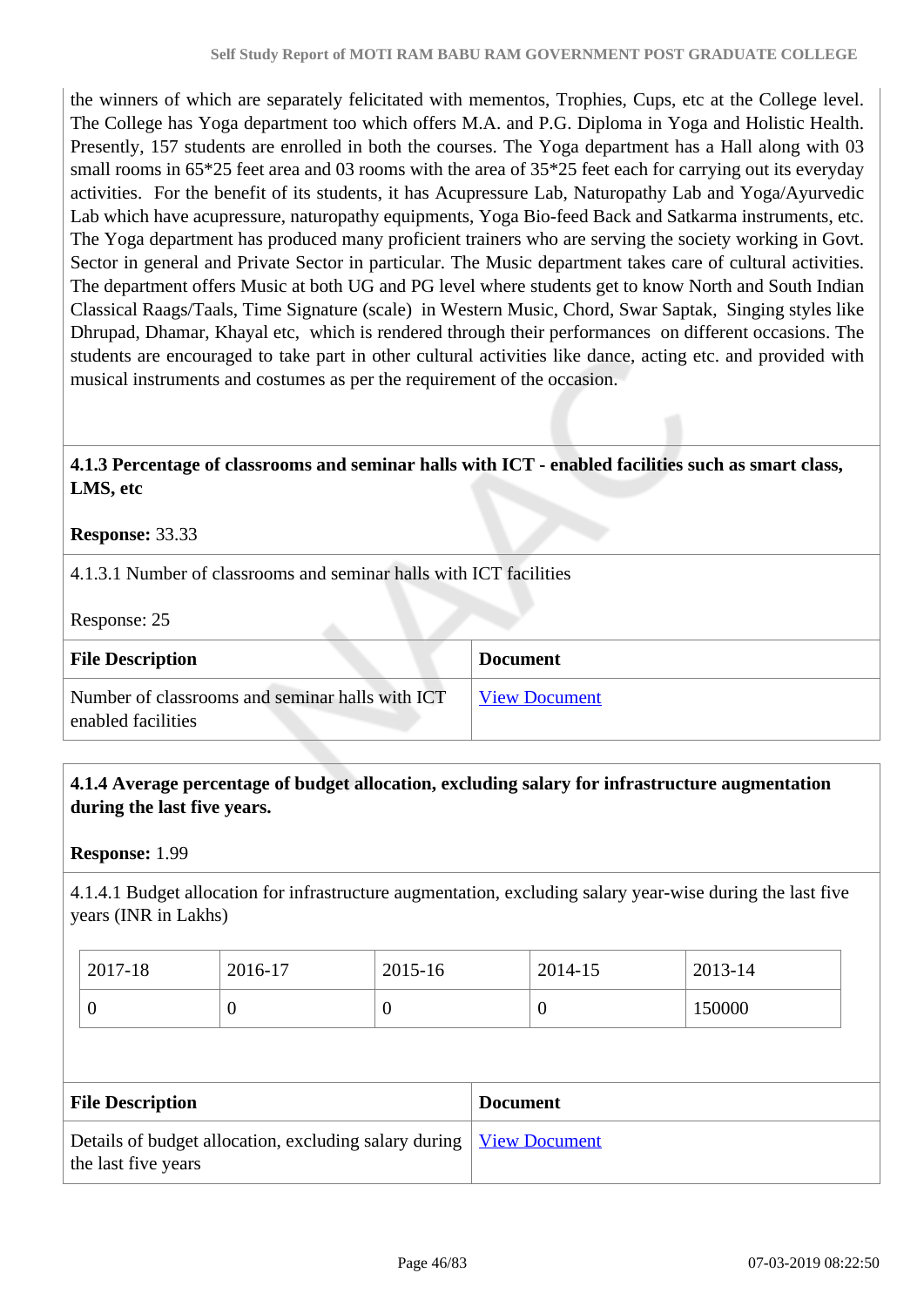# **4.2 Library as a Learning Resource**

# **4.2.1 Library is automated using Integrated Library Management System (ILMS)**

# **Response:**

The institution has well-furnished library with 02 reading room facilities for the faculty, research scholars and the students. Library is equipped with computers for book circulation, cataloging. Quality books, journals and magazines, etc. are regularly purchased. The library has the facility of INFLIBNET for accessing to e-books, e-journals, etc. The process of transforming the library to e-learning is going on. When these lines are being written, the College is in the process of procuring Integrated Library Management System (ILMS) that is LIBSYS software. BAR CODING facility also will be available in the library very soon.

### **4.2.2 Collection of rare books, manuscripts, special reports or any other knowledge resources for library enrichment**

### **Response:**

| Title of the Book                                    | Name of the Writer                                                                             | Publisher                            |  |
|------------------------------------------------------|------------------------------------------------------------------------------------------------|--------------------------------------|--|
| Oxford Companian to Classical Literature Paul Harvey |                                                                                                | Jullundur S. Nagin & $\mathbb{C}$ o. |  |
| <b>Chambers Compact English Dictionary</b>           | A. M. Macdonald                                                                                | N. M. Mc Graw Hill Book Co           |  |
| Lectures on English Comic Writers                    | W. Hazlitt                                                                                     | Allahabad Kitab Mahal                |  |
| <b>Politcal Characters of Shakespeare</b>            | <b>John Palmer</b>                                                                             | London, Addision Wesley Pu           |  |
| Thesaurus of English Words and Phrases               | D. C. Brewning                                                                                 | London, Mc Graw Hill Book            |  |
| Prasad Ke Natako Ka Shastriya Adhiyan                | <b>Jagnath Prasad Sharma</b>                                                                   | <b>Bombay Asia Pub. House</b>        |  |
| Deewan- E- Galib                                     | Galib                                                                                          | Bombay, Asia Pub. House              |  |
| The Wonderful World of Books                         | Alfred Steffenud                                                                               | Loudon, Method & Co. Ltd.            |  |
| United Nations and How it Works                      | David Custman Coycle                                                                           | Delhi, Hindustan Arb. corp.          |  |
| Key to Economic Proregess                            | D. G. Kousmeler                                                                                | Delhi, Atma Ram & Sons               |  |
|                                                      | Bhartiya Rajneeti Ka Vikas EwamChandra Kala Mittal & Nemi Saran MittalDelhi Rajkamal Prakashan |                                      |  |
| Sanwidhan                                            |                                                                                                |                                      |  |
| Lok Shabha Main Atal Ji                              | Atal Bihari Bajpayee                                                                           | Delhi, Atma Ram And Sons             |  |
| An Outline of Money                                  | Geofrey Crowtler                                                                               | By self                              |  |
| Exploration of Family & Other Essays                 | Narain, D.                                                                                     | Prakash                              |  |
| Process & Phenomna Of Social Change                  | Taltmann                                                                                       | Allen Lane The Penguin presi         |  |
| Sechedduled Caste and Higher Education Jacob Aikara  |                                                                                                | London, Weidenfiled & Nico           |  |
| Educational<br>Inequalities                          | Among Victors Dsoza                                                                            | Vikas Pub.                           |  |
| <b>Scheduled Caste</b>                               |                                                                                                |                                      |  |
| Manav Samaj                                          | Agarwal, G. K.                                                                                 | National Council of Educati          |  |
|                                                      |                                                                                                | Training                             |  |
| <b>Classical Complex Analysis</b>                    | Hahn, Epstein                                                                                  | Delhi Macmillion                     |  |
| Edible Wild Plants of the Himalayas                  | Badhawar Sarashri                                                                              | Meerut Kedar Nath                    |  |
| Gorkhyani - 1                                        | Dabral Shiv Prasad                                                                             | Meerut, Meenaxi                      |  |
| Uttarakhand Samagra Gyankosh                         | Balodi Rajendra Prasad                                                                         | N. Delhi S. Chand                    |  |
| Philip Larkin                                        | Lerner Lairence                                                                                | N. Delhi, S. Chand                   |  |
|                                                      |                                                                                                |                                      |  |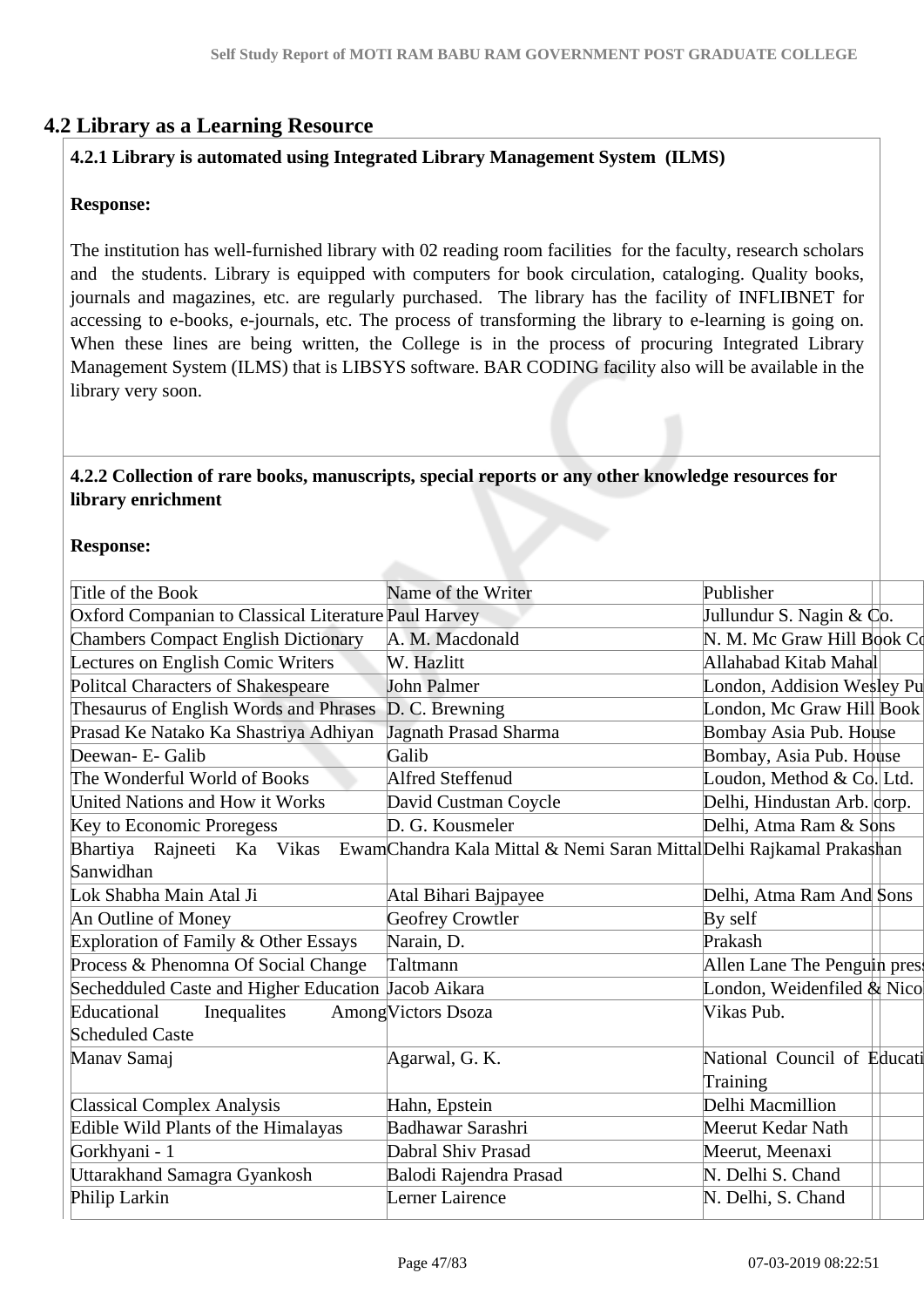| Language $&$ Linguistic                           | Riley B.                            | N. Delhi S. Chand & $\mathbb{C}$ <sub>0</sub> . |
|---------------------------------------------------|-------------------------------------|-------------------------------------------------|
| Library Administration                            | Dhima                               | Rastogi Pub.                                    |
| An Outline History of English Language            | Frederick T. Wood                   | Viva Delhi                                      |
| <b>History of English Literature</b>              | <b>Edward Albert</b>                | Rajpal Delhi                                    |
| Quintessence of Literary Essays                   | GOODMAN, W.R.                       | Anamika Publication and Di                      |
|                                                   |                                     | New Delhi                                       |
| The Rudiments of Criticism                        | Lamborn, E A Greening               | Jaipur, College                                 |
| Puritans and Pragmatists                          | Conkin, Paul K.                     | S.Chand & Compnay $L^{td}$ . No                 |
| American Folklore                                 | Ed. By. Coffin, Tristran            | Delhi Vivek                                     |
| Vivekanand Sahitya                                | Swami. Buddha Nand                  | Atma Ram & Sons Delhi                           |
| A Survey of Research in Psychology                | I C S S R, N. Delhi                 | S. Chand & Co. Delhi                            |
| Hints on the Art of English Composition A. Miller |                                     | Avadh Sahitya Bhawan Balra                      |
| in Prose and Verse                                |                                     |                                                 |
| <b>Report on General Education</b>                | Delhi. university Grants Commission | Pragati Prakashan                               |
| The Soul of India                                 | <b>Amuary De Rein Court</b>         | Hindi Samiti Suchana<br>V                       |
|                                                   |                                     | Pradesh                                         |

# **4.2.3 Does the institution have the following:**

**1.e-journals 2.e-ShodhSindhu 3.Shodhganga Membership 4.e-books 5.Databases A. Any 4 of the above B. Any 3 of the above C. Any 2 of the above D. Any 1 of the above Response:** A. Any 4 of the above **File Description Document** Details of subscriptions like e-journals,e-[View Document](https://assessmentonline.naac.gov.in/storage/app/hei/SSR/102560/4.2.3_1551247252_2616.xlsx)

ShodhSindhu,Shodhganga Membership etc

 **4.2.4 Average annual expenditure for purchase of books and journals during the last five years (INR in Lakhs)**

**Response:** 596639.6

4.2.4.1 Annual expenditure for purchase of books and journals year-wise during the last five years (INR in Lakhs)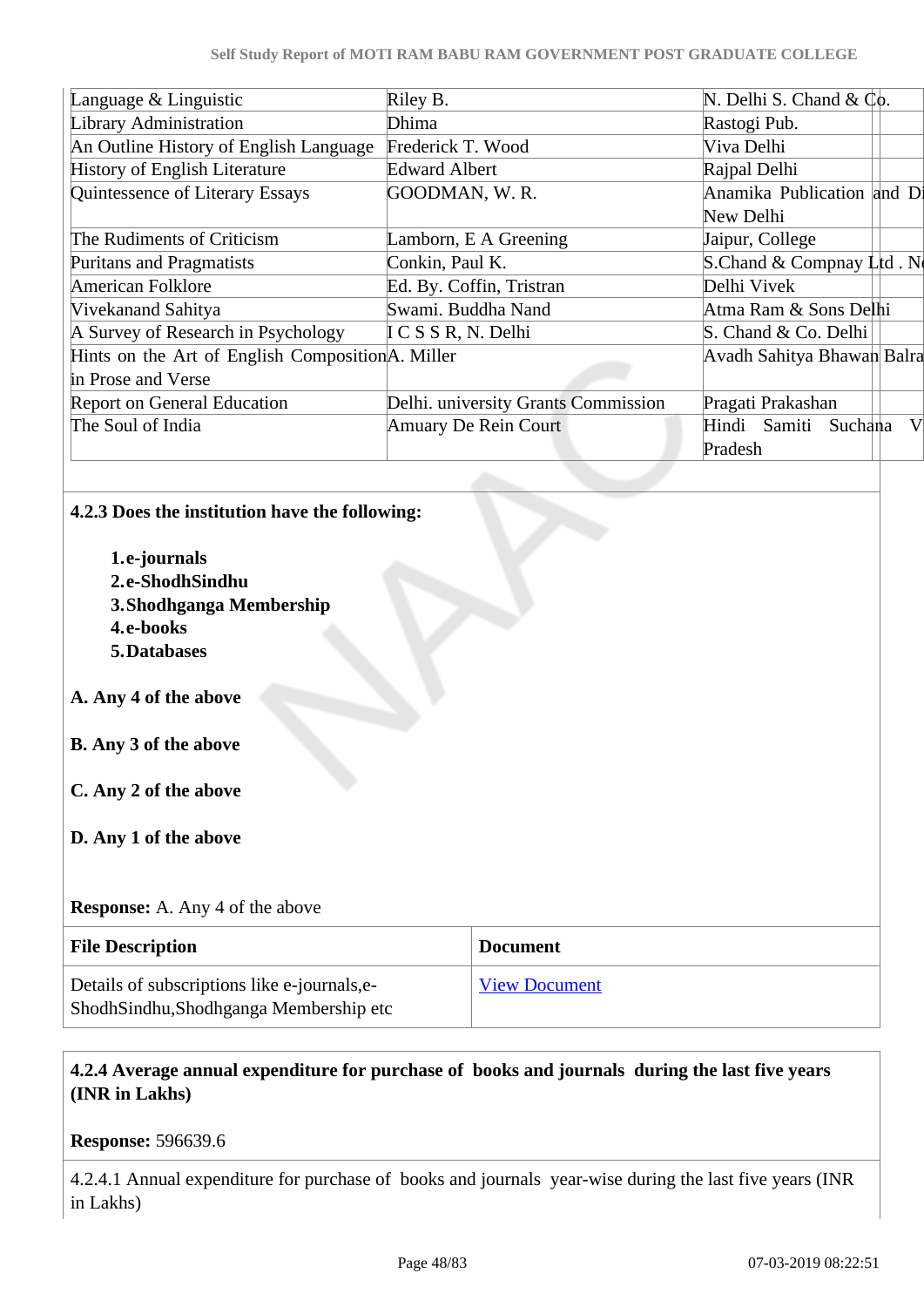| 2017-18                                                                                        | 2016-17         | 2015-16 |                      | 2014-15 |  | 2013-14 |  |
|------------------------------------------------------------------------------------------------|-----------------|---------|----------------------|---------|--|---------|--|
| 1000000                                                                                        | 506951          | 897261  |                      | 174203  |  | 404783  |  |
|                                                                                                |                 |         |                      |         |  |         |  |
| <b>File Description</b>                                                                        | <b>Document</b> |         |                      |         |  |         |  |
| Details of annual expenditure for purchase of books<br>and journals during the last five years |                 |         | <b>View Document</b> |         |  |         |  |

# **4.2.5 Availability of remote access to e-resources of the library**

| <b>Response:</b> No |  |
|---------------------|--|
|---------------------|--|

**4.2.6 Percentage per day usage of library by teachers and students**

### **Response:** 1.93

4.2.6.1 Average number of teachers and students using library per day over last one year

Response: 250

# **4.3 IT Infrastructure**

### **4.3.1 Institution frequently updates its IT facilities including Wi-Fi**

#### **Response:**

The institution provides IT facilities to the students and teachers who are utilizing these resources getting immensely benefitted. The College keeps updating IT facilities for the benefit of the concerned ones. The College got internet connectivity under NME (Network Management Ethernet) scheme for the first time in 2010. The things have drastically changed in this regard since NAAC Peer Team's last visit in the month of March, 2013. Since then, the college has procured many computers and LCD projectors equipped with audio-visual aids. Almost all departments of the College have been facilitated with the Internet connectivity through Broad Band connections, computer system, LCD projectors, printer, scanner, etc. The College has 02 computer labs with 20 and 10 systems respectively along with LCD Projector, Lap tops, Audi-visual aids, printer, scanner, etc. These computer labs are making use of latest softwares such as Turbo C, Netbeans, Oracle, SQL, Python, Unix and Linux., etc. The Computer Science department also takes its students to different educational institutions to keep them updated with the new trends. Recently, some of the students won prizes in ICT related competitions. The computer Science department is imparting quality education to the students by using web servers like Tom Cat. Wi-Fi facility provided by Reliance Geo is available in the College Campus with limited accessibility (100 MB) and with the speed of 2 mbps. The role of e-learning has become very important. **Keeping this fact in mind,** the College in collaboration with Department of higher Education, Govt. of Uttarakhand organized 02 Days International Seminar on "Role of e-Learning in Quality Education" during Feb. 22-23, 2015. The Seminar provided ample opportunity particularly to the students to understand that affordable e-learning solutions exist for both computers and internet; it only takes a good e-learning tool for education to be facilitated from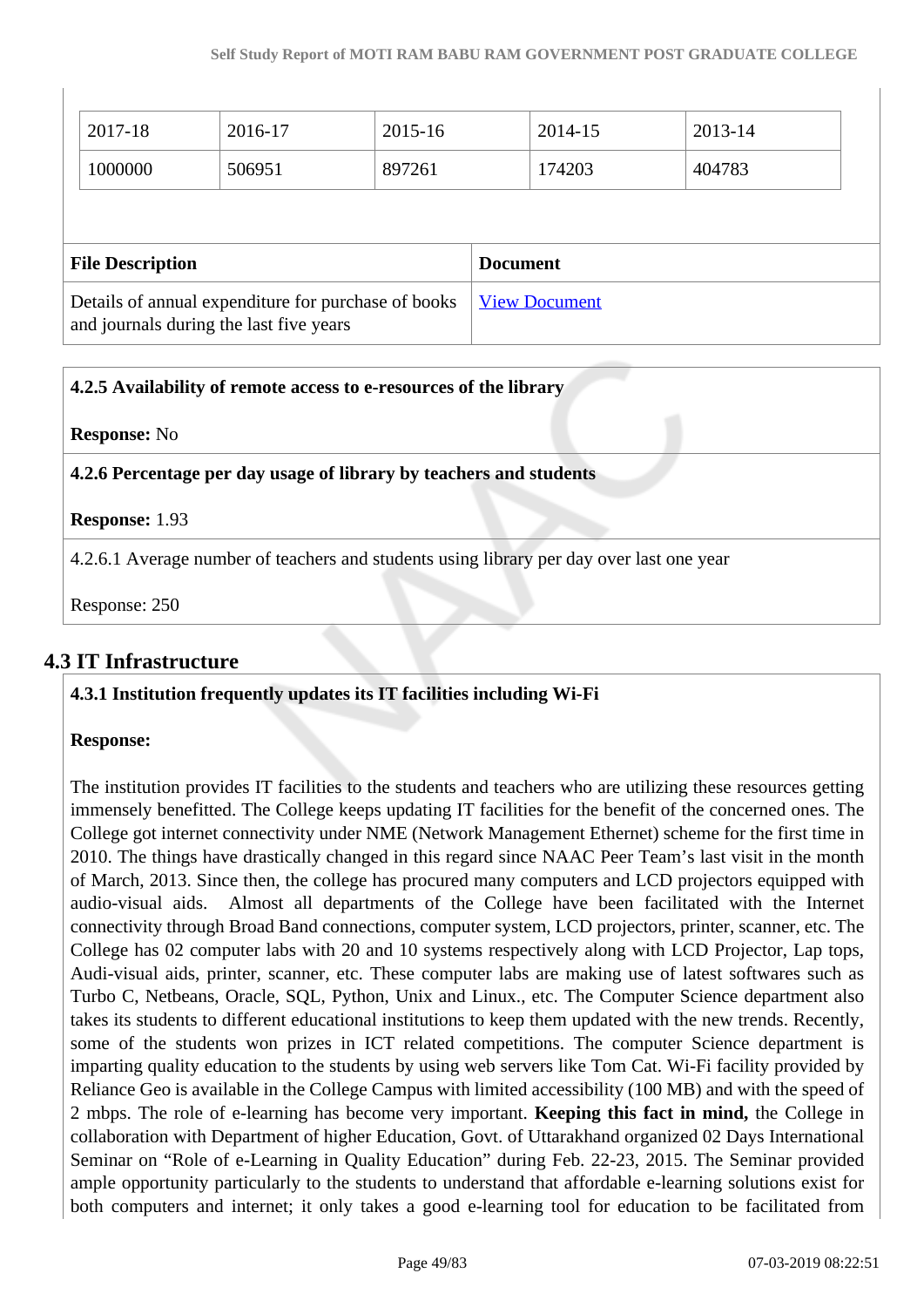virtually anywhere. In modern world, they can not remain dependent on only conventional Class-room teaching-learning process. The institutional organized 07 Days National Workshop on "Developing Synergy between Information Communications Technology & Academics" during March 25-31, 2017. The Students and the teachers as well gained knowledge and skills needed to effectively apply, use and manage technology when solving problems specifically related to information and communication through this workshop. The EDU-SAT facility is available where students get opportunity to listen to the quality lectures on various topics. Presently, the students and faculty are exposed to advanced level of knowledge and skills through "EDU-SAT". The college has 02 well-equipped, air-conditioned Conference/ Seminar Halls. One of the conference/ Seminar Halls located in Biotechnology has been updated with LCD projector with Smart Screen/ Touch Screen. The College has procured a huge generator of 120 KVA capacities for smooth and regular power supply to laboratories, class rooms, computer labs, seminar halls, etc. Besides this, photo state machines, fax machines, etc. are readily available for the teachers and students. The library facilities have also been upgraded by renovation of the building, increasing number of recent books and journals and by introducing new accession softwares, to name a few.

### **4.3.2 Student - Computer ratio**

**Response:** 116.98

 **4.3.3 Available bandwidth of internet connection in the Institution (Lease line) >=50 MBPS**

**35-50 MBPS**

**20-35 MBPS**

**5-20 MBPS**

**Response:** <5 MBPS

 **4.3.4 Facilities for e-content development such as Media Centre, Recording facility, Lecture Capturing System (LCS)**

**Response:** No

| <b>File Description</b>                                                               | <b>Document</b>      |
|---------------------------------------------------------------------------------------|----------------------|
| Facilities for e-content development such as Media<br>Centre, Recording facility, LCS | <b>View Document</b> |

# **4.4 Maintenance of Campus Infrastructure**

 **4.4.1 Average Expenditure incurred on maintenance of physical facilities and academic support facilities excluding salary component, as a percentage during the last five years**

**Response:** 37.03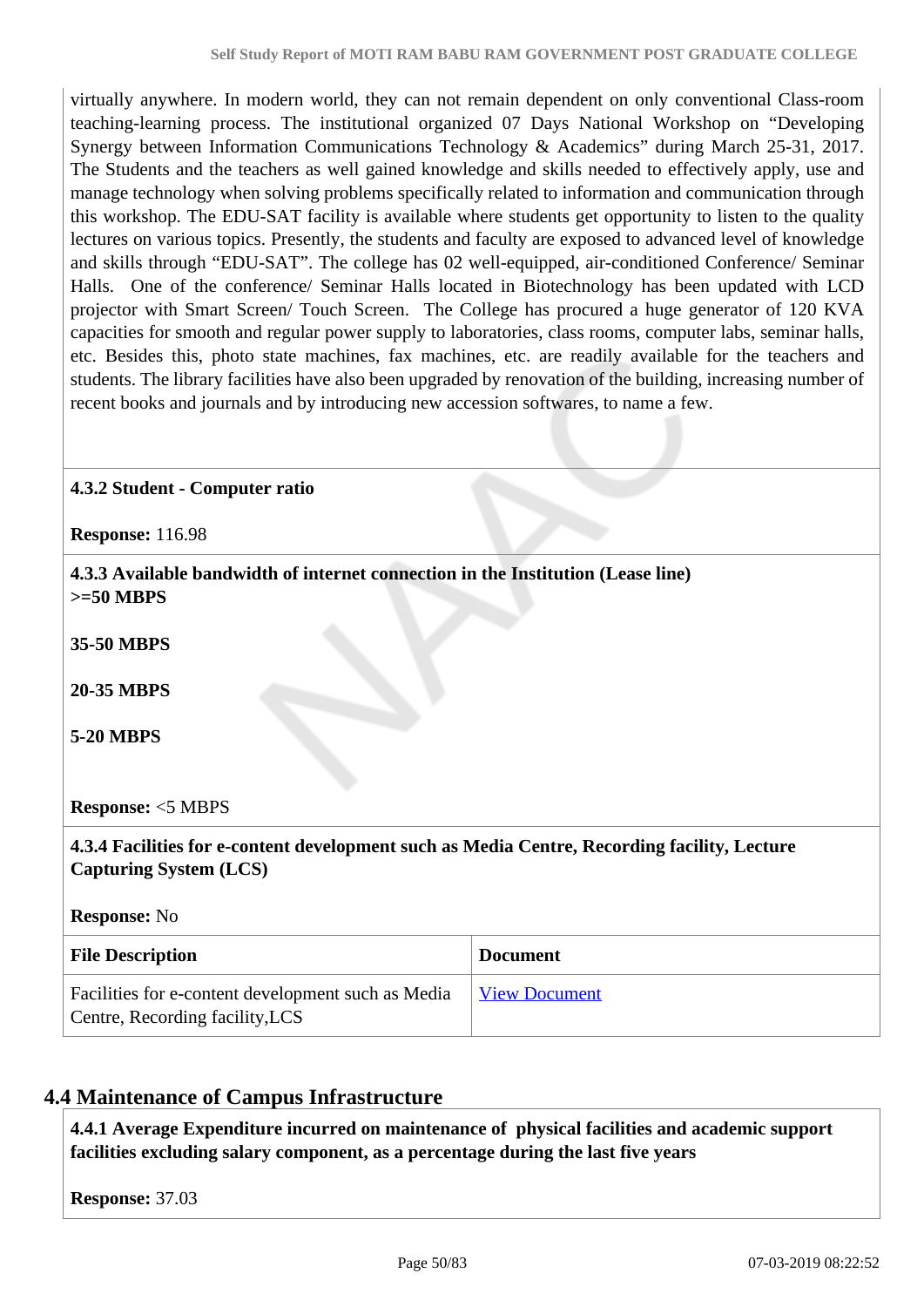4.4.1.1 Expenditure incurred on maintenance of physical facilities and academic support facilities excluding salary component year-wise during the last five years (INR in Lakhs)

| 2017-18                 | 2016-17 | 2015-16 | 2014-15         | 2013-14 |
|-------------------------|---------|---------|-----------------|---------|
| 922354                  | 1000000 | 1000000 | 729571          | 590161  |
|                         |         |         |                 |         |
|                         |         |         |                 |         |
| <b>File Description</b> |         |         | <b>Document</b> |         |

# **4.4.2 There are established systems and procedures for maintaining and utilizing physical, academic and support facilities - laboratory, library, sports complex, computers, classrooms etc.**

### **Response:**

The College has constituted "College Development Committee", "Purchase Committee", "Library Advisory Committee", "Instrument Maintenance and Networking Committee", and "Cleanliness, Drinking Water Committee" which are accountable for beatification, development and maintenance of College infrastructure.

Fully furnished class-rooms, lecture theatres, 02 Seminar Halls with one Seminar Hall having smart screen facility and well-equipped laboratories for different departments are available for carrying out academic activities. As has already been stated, the College has procured a huge generator of 120 KVA capacities for smooth and regular power supply to laboratories, class rooms, computer labs, seminar halls, etc. The College has 01 fully-facilitated Computer Centre, more than 100 computers installed in different departments, more than 19 LCD projectors, 01 smart class-room with LCD projector and touch-screen smart board, etc. Besides this, photo state machines, fax machines, etc. are readily available for the teachers and students. For carrying through Co-curricular activities to completion, the institution provides Reading Rooms, Girls Common Room, NSS Room, Sports Room, Yoga Rooms, Rovers & Rangers Rooms, NCC (Girls & Boys) Room and air conditioned Conference Halls. The institution also provides Kho-Kho court, Badminton Court, cemented pitch covered by net for cricket practice, small playground for jumps, throws, etc. Presently multi-purpose auditorium is under construction with the allocated budget of 05 Crore. By the time NAAC PEER TEAM visits the institution; hopefully, it will be fully-functional carrying out academic and cultural activities, fulfilling the aspirations of its stakeholders. Essential equipments and material are procured to deliver to the students the best standards of education. There is systematic process for procuring books, instruments, equipments including LCD projectors, computers etc. The "Purchase Committee" makes inquiry based on the requirement; quotations are invited, verified, compared and best suitable is given order keeping in mind government rules and regulations. The process of installation is done in the presence of experts of the institution. In this process, quality is never compromised. "Instrument Maintenance and Networking Committee" comprising members of teaching and non-teaching staff is functional in the institution to look after the maintenance and repair of the existing infrastructure which suggest corrective measures wherever required. The institution has constituted "Library Advisory Committee" comprising Librarian and other faculty members representing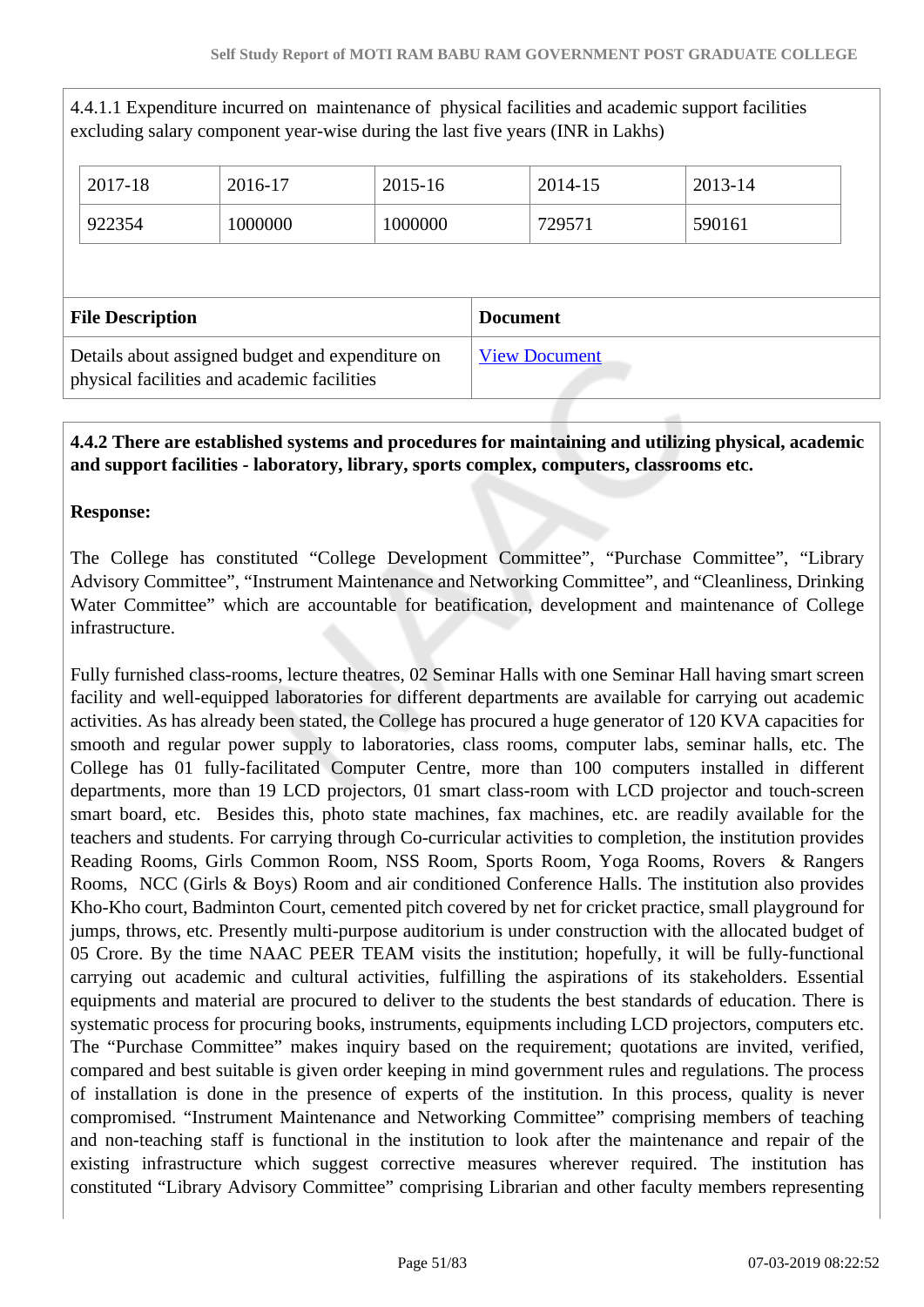Arts, Commerce and Science. The major responsibilities of the committee include the purchase of books, their proper maintenance along with maintaining the accession registers and distribution of the books among students. The students are made aware of these new books, journals by their teachers and library staff members.

Day to day activities of the institution are planned in such a way that the available infrastructure is optimally utilized. The institution ensures that the budget allocated under different heads is fully utilized by the end of the financial year, conforming to governmental financial rules and regulations under the supervision of the Principal of the College, keeping in the mind the maximum possible benefits of the college. Hence, there are definitely established systems and procedures for maintaining and utilizing physical, academic and support facilities.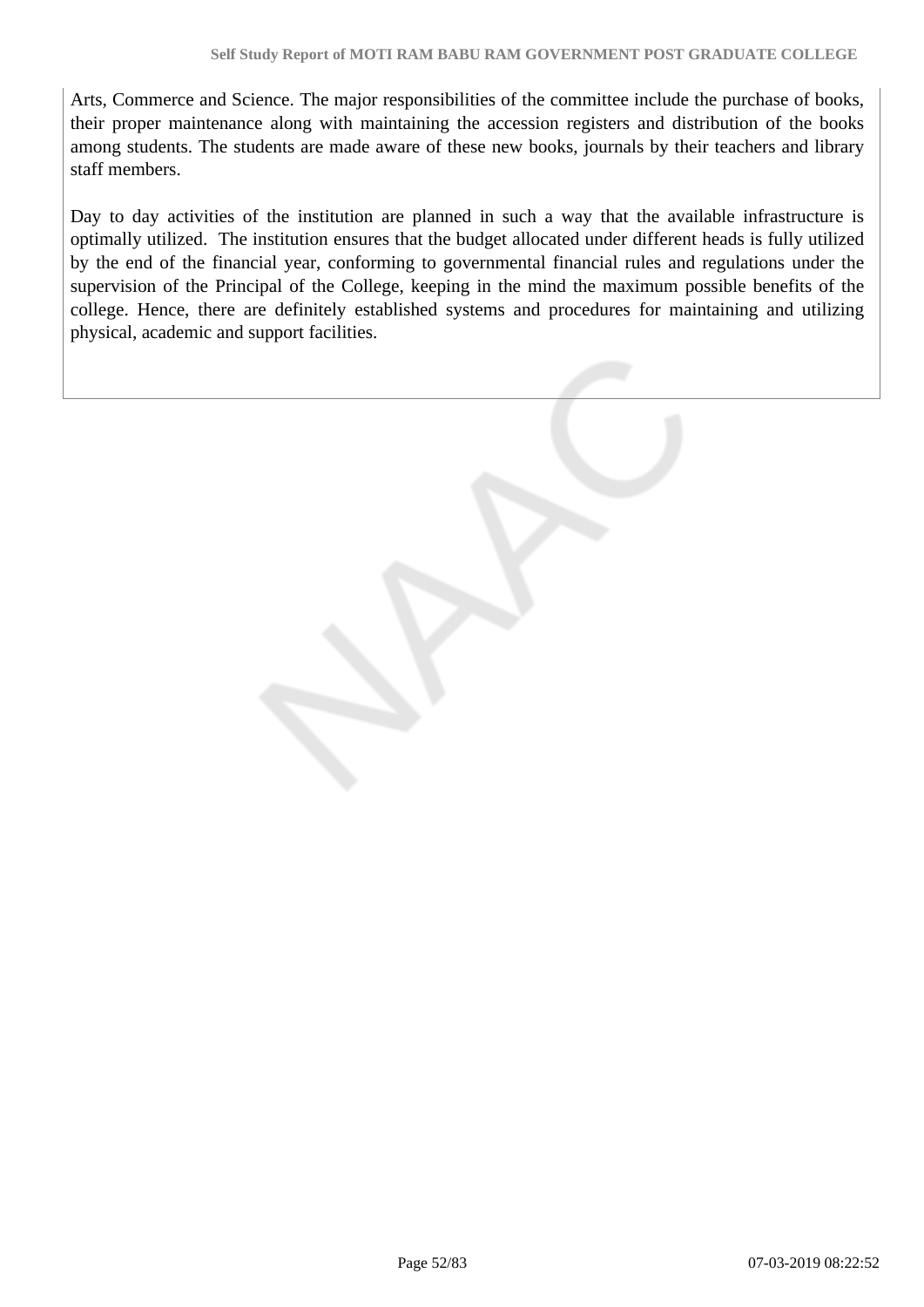# **Criterion 5 - Student Support and Progression**

# **5.1 Student Support**

### **5.1.1 Average percentage of students benefited by scholarships and freeships provided by the Government during the last five years**

### **Response:** 7.19

5.1.1.1 Number of students benefited by scholarships and freeships provided by the Government year-wise during the last five years

| $2017 - 18$ | 2016-17 | 2015-16 | 2014-15 | 2013-14 |
|-------------|---------|---------|---------|---------|
| 729         | 934     | 1084    | 953     | 954     |

| <b>File Description</b>                                                                                                            | <b>Document</b>      |
|------------------------------------------------------------------------------------------------------------------------------------|----------------------|
| Average percentage of students benefited by<br>scholarships and freeships provided by the<br>Government during the last five years | <b>View Document</b> |

# **5.1.2 Average percentage of students benefited by scholarships, freeships, etc. provided by the institution besides government schemes during the last five years**

#### **Response:** 0

5.1.2.1 Total number of students benefited by scholarships, freeships, etc provided by the institution besides government schemes year-wise during the last five years

| 2017-18 | 2016-17 | 2015-16 | 2014-15 | $2013 - 14$ |
|---------|---------|---------|---------|-------------|
|         |         | ν       |         | ν           |

**5.1.3 Number of capability enhancement and development schemes –**

- **1.For competitive examinations**
- **2.Career counselling**
- **3.Soft skill development**
- **4.Remedial coaching**
- **5.Language lab**
- **6.Bridge courses**
- **7.Yoga and meditation**
- **8.Personal Counselling**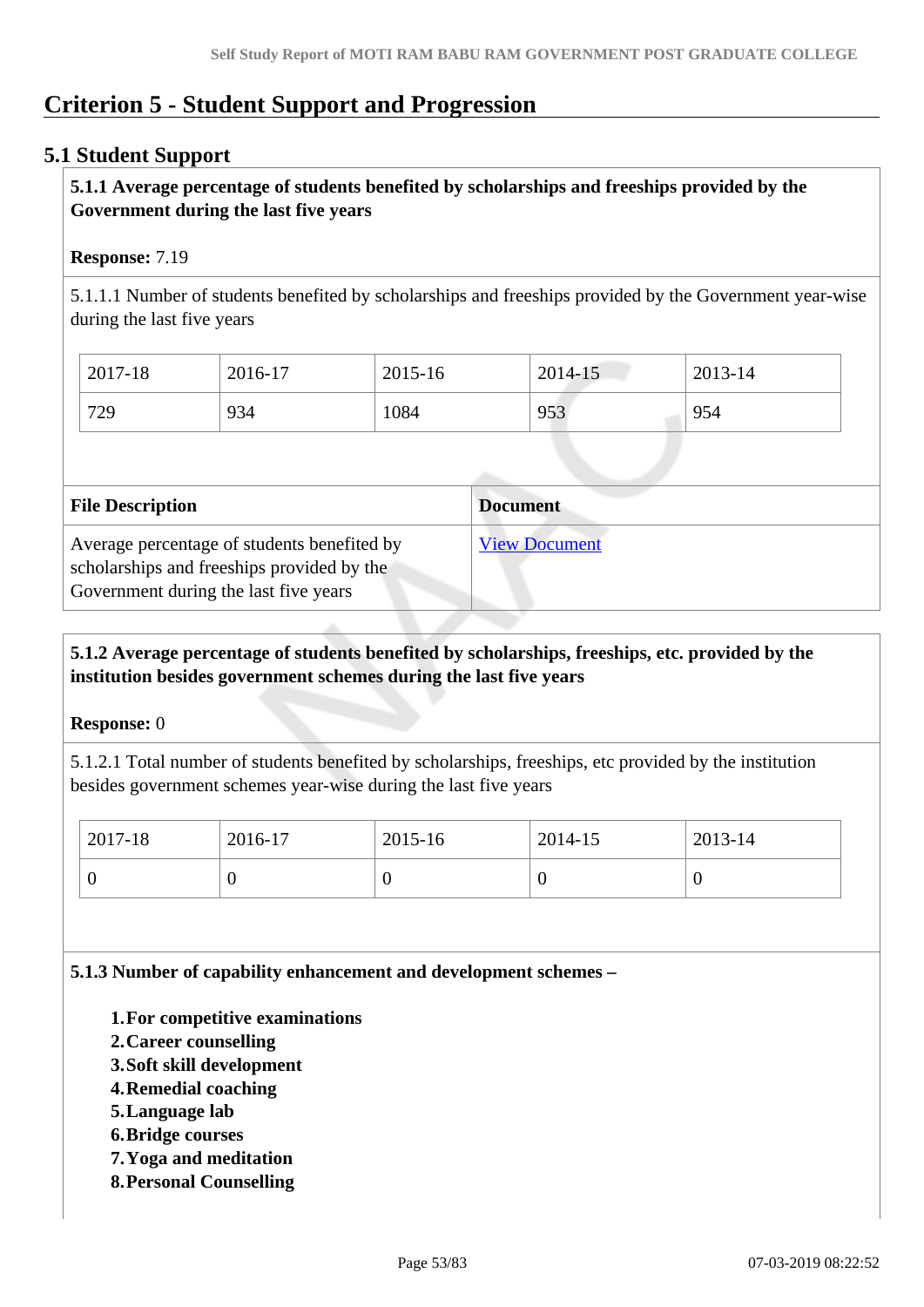| A. 7 or more of the above                                    |                                 |
|--------------------------------------------------------------|---------------------------------|
| <b>B.</b> Any 6 of the above                                 |                                 |
| C. Any 5 of the above                                        |                                 |
| D. Any 4 of the above                                        |                                 |
|                                                              |                                 |
| <b>Response:</b> B. Any 6 of the above                       |                                 |
| <b>File Description</b>                                      | <b>Document</b>                 |
| Details of capability enhancement and development<br>schemes | <b>View Document</b><br>التناول |

# **5.1.4 Average percentage of student benefited by guidance for competitive examinations and career counselling offered by the institution during the last five years**

#### **Response:** 3.16

5.1.4.1 Number of students benefited by guidance for competitive examinations and career counselling offered by the institution year-wise during the last five years

| 2017-18 | 2016-17    | 2015-16 | 2014-15 | 2013-14 |
|---------|------------|---------|---------|---------|
| 587     | 552<br>JJJ | 376     | 338     | 208     |

| <b>File Description</b>                                                                                                       | <b>Document</b>      |
|-------------------------------------------------------------------------------------------------------------------------------|----------------------|
| Number of students benefited by guidance for<br>competitive examinations and career counselling<br>during the last five years | <b>View Document</b> |

# **5.1.5 Average percentage of students benefited by Vocational Education and Training (VET) during the last five years**

#### **Response:** 0

5.1.5.1 Number of students attending VET year-wise during the last five years

| 2017-18 | 2016-17 | 2015-16 | 2014-15 | 2013-14 |
|---------|---------|---------|---------|---------|
|         |         |         | ν       | ◡       |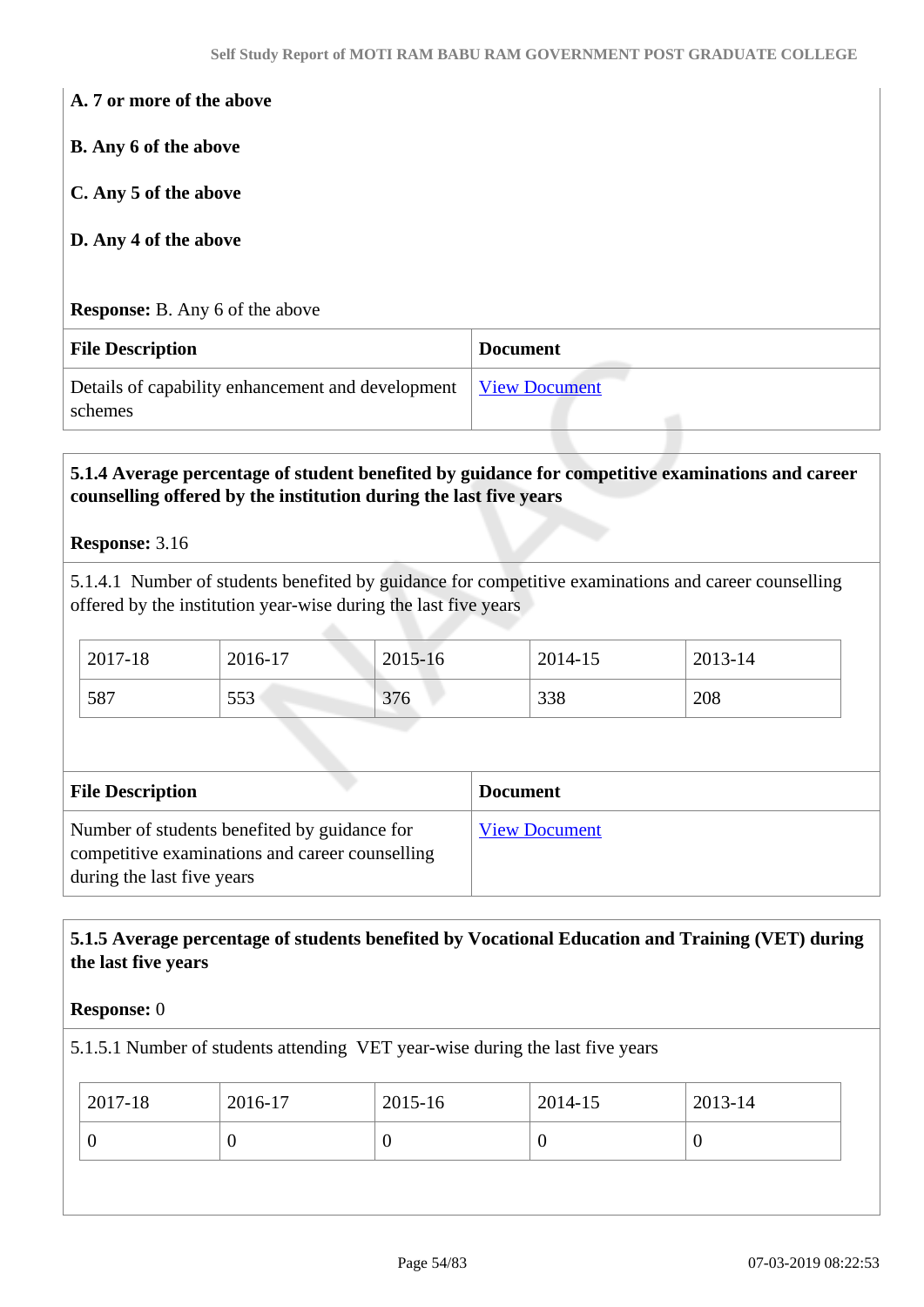| <b>File Description</b>                   | <b>Document</b>      |
|-------------------------------------------|----------------------|
| Details of the students benifitted by VET | <b>View Document</b> |

# **5.1.6 The institution has a transparent mechanism for timely redressal of student grievances including sexual harassment and ragging cases**

| <b>Response:</b> Yes                                                           |                      |  |
|--------------------------------------------------------------------------------|----------------------|--|
| <b>File Description</b>                                                        | <b>Document</b>      |  |
| Details of student grievances including sexual<br>harassment and ragging cases | <b>View Document</b> |  |

# **5.2 Student Progression**

|                                                     | 5.2.1 Average percentage of placement of outgoing students during the last five years |    |                 |                      |    |  |
|-----------------------------------------------------|---------------------------------------------------------------------------------------|----|-----------------|----------------------|----|--|
| <b>Response: 0.86</b>                               |                                                                                       |    |                 |                      |    |  |
|                                                     | 5.2.1.1 Number of outgoing students placed year-wise during the last five years       |    |                 |                      |    |  |
| 2017-18<br>2015-16<br>2014-15<br>2013-14<br>2016-17 |                                                                                       |    |                 |                      |    |  |
| 59                                                  | 65                                                                                    | 50 |                 | 44                   | 68 |  |
|                                                     |                                                                                       |    |                 |                      |    |  |
| <b>File Description</b>                             |                                                                                       |    | <b>Document</b> |                      |    |  |
| years                                               | Details of student placement during the last five                                     |    |                 | <b>View Document</b> |    |  |

### **5.2.2 Percentage of student progression to higher education (previous graduating batch)**

**Response:** 48.6

5.2.2.1 Number of outgoing students progressing to higher education

Response: 4410

| <b>File Description</b>                            | <b>Document</b>      |
|----------------------------------------------------|----------------------|
| Details of student progression to higher education | <b>View Document</b> |

 **5.2.3 Average percentage of students qualifying in State/ National/ International level examinations during the last five years (eg: NET/ SLET/ GATE/ GMAT/ CAT/ GRE/ TOEFL/ Civil Services/State government examinations)**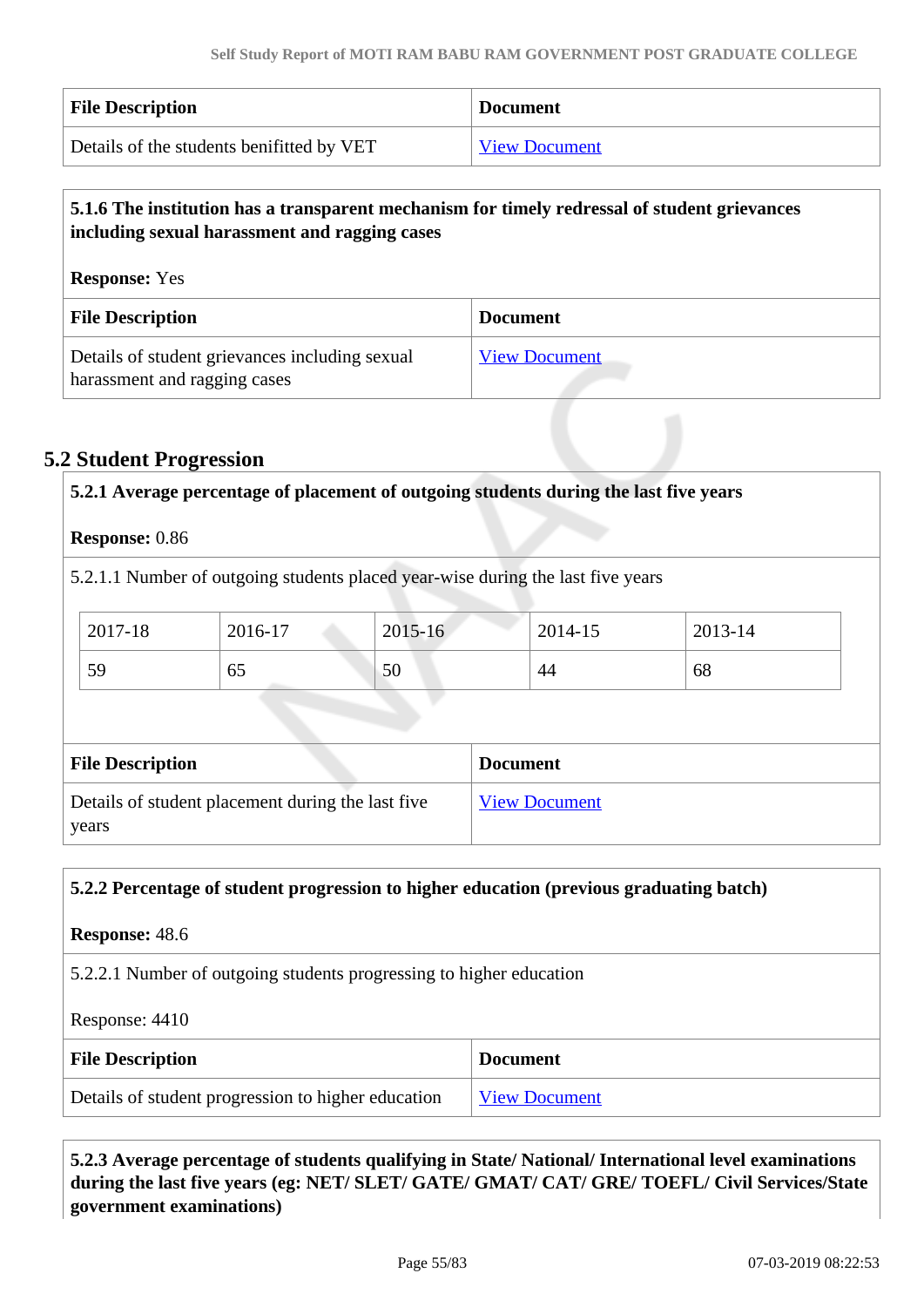# **Response:** 26.11

5.2.3.1 Number of students qualifying in state/ national/ international level examinations (eg: NET/ SLET/ GATE/ GMAT/ CAT/ GRE/ TOEFL/ Civil services/ State government examinations) year-wise during the last five years

| 2017-18 | 2016-17 | 2015-16 | 2014-15 | 2013-14 |
|---------|---------|---------|---------|---------|
| 62      | 54      | 50      | 39      | 50      |

5.2.3.2 Number of students who have appeared for the exams year-wise during the last five years

| 2017-18 | 2016-17 | 2015-16 | 2014-15 | 2013-14 |
|---------|---------|---------|---------|---------|
| 250     | 200     | 220     | 160     | 158     |

| <b>File Description</b>                                                                                            | <b>Document</b>      |
|--------------------------------------------------------------------------------------------------------------------|----------------------|
| Number of students qualifying in state/national/<br>international level examinations during the last five<br>years | <b>View Document</b> |

# **5.3 Student Participation and Activities**

 **5.3.1 Number of awards/medals for outstanding performance in sports/cultural activities at national / international level (award for a team event should be counted as one) during the last five years.**

#### **Response:** 5

5.3.1.1 Number of awards/medals for outstanding performance in sports/cultural activities at national/international level (award for a team event should be counted as one) year-wise during the last five years

| 2017-18  | 2016-17 | 2015-16                  | 2014-15 | 2013-14 |
|----------|---------|--------------------------|---------|---------|
| <b>.</b> | ∽       | $\overline{\phantom{0}}$ |         | ν       |

| <b>File Description</b>                                 | <b>Document</b>      |
|---------------------------------------------------------|----------------------|
| Number of awards/medals for outstanding                 | <b>View Document</b> |
| performance in sports/cultural activities at            |                      |
| national/international level during the last five years |                      |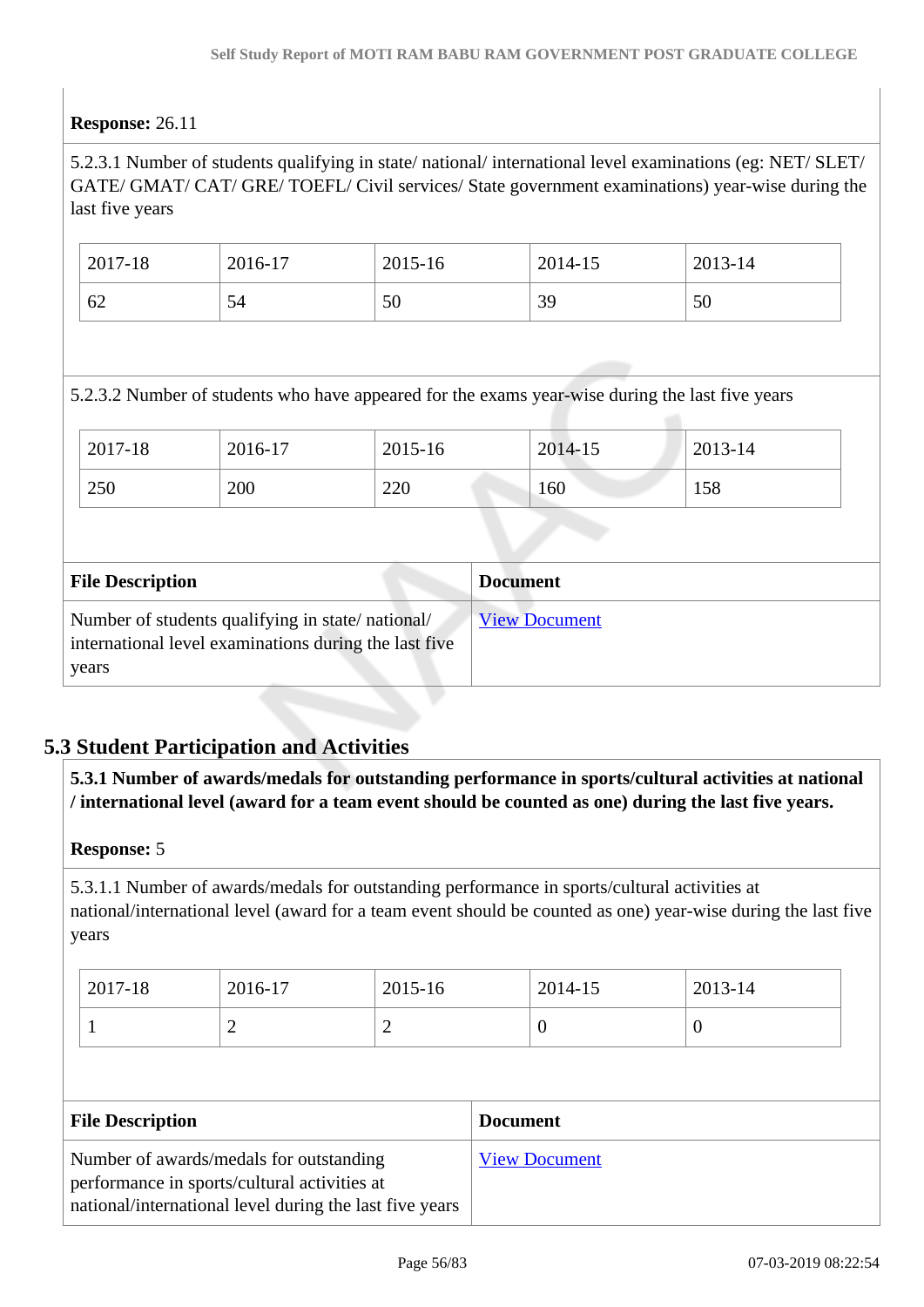# **5.3.2 Presence of an active Student Council & representation of students on academic & administrative bodies/committees of the institution**

### **Response:**

The college has Student Council having mainly 06 office bearers who are elected, as the title suggests, from students, following the constitution as laid down by Kumaun University and strictly adhering to the recommendations of Lyngadoh Committee. Presently, office bearers of the Student Council include President, Vice President representing both Girls and Boys, Secretary, Joint Secretary, treasurer along with representatives of all faculties, e.g., Arts, Commerce and Science. The students are informed well in advance about election schedule through notice board, newspapers, etc. The election is held annually by following due procedure such as filing of the nomination with required documents, withdrawal of names, general gathering, etc. A special "Grievance Redressal Cell" is set up for ruling out any kind of unwarranted incident. The college provides funds, created out of the fees from the students at the time of admission, to meet normal expenses essential for functioning of the student council. The student council is expected to be working as a link between college authority and students, give expression to students' constructive aspirations, help them by sorting out their problems, give suggestions and extend support for the betterment of the college, etc. Hence, it works for the welfare for the students and cooperates with College administration on various issues. It organizes various events for the all round personality development of the students. The students are mandatorily given representations in various committeessports committee, Anti-ragging committee, Cultural Council, different grievance redressal cells, etc. where their useful constructive suggestions are respected and implemented. The department councils are constituted with full representation of the students. The office bearers of these department councils are made accountable to carry out different academic activities like quiz, poster, debate competitions, etc.

### **5.3.3 Average number of sports and cultural activities/ competitions organised at the institution level per year**

#### **Response:** 24.4

5.3.3.1 Number of sports and cultural activities / competitions organised at the institution level year-wise during the last five years

| 2017-18                                                                       | 2016-17 | 2015-16 | 2014-15         | 2013-14 |  |
|-------------------------------------------------------------------------------|---------|---------|-----------------|---------|--|
| 28                                                                            | 25      | 23      | 24              | 22      |  |
|                                                                               |         |         |                 |         |  |
| <b>File Description</b>                                                       |         |         | <b>Document</b> |         |  |
| Number of sports and cultural activities /<br>competitions organised per year |         |         |                 |         |  |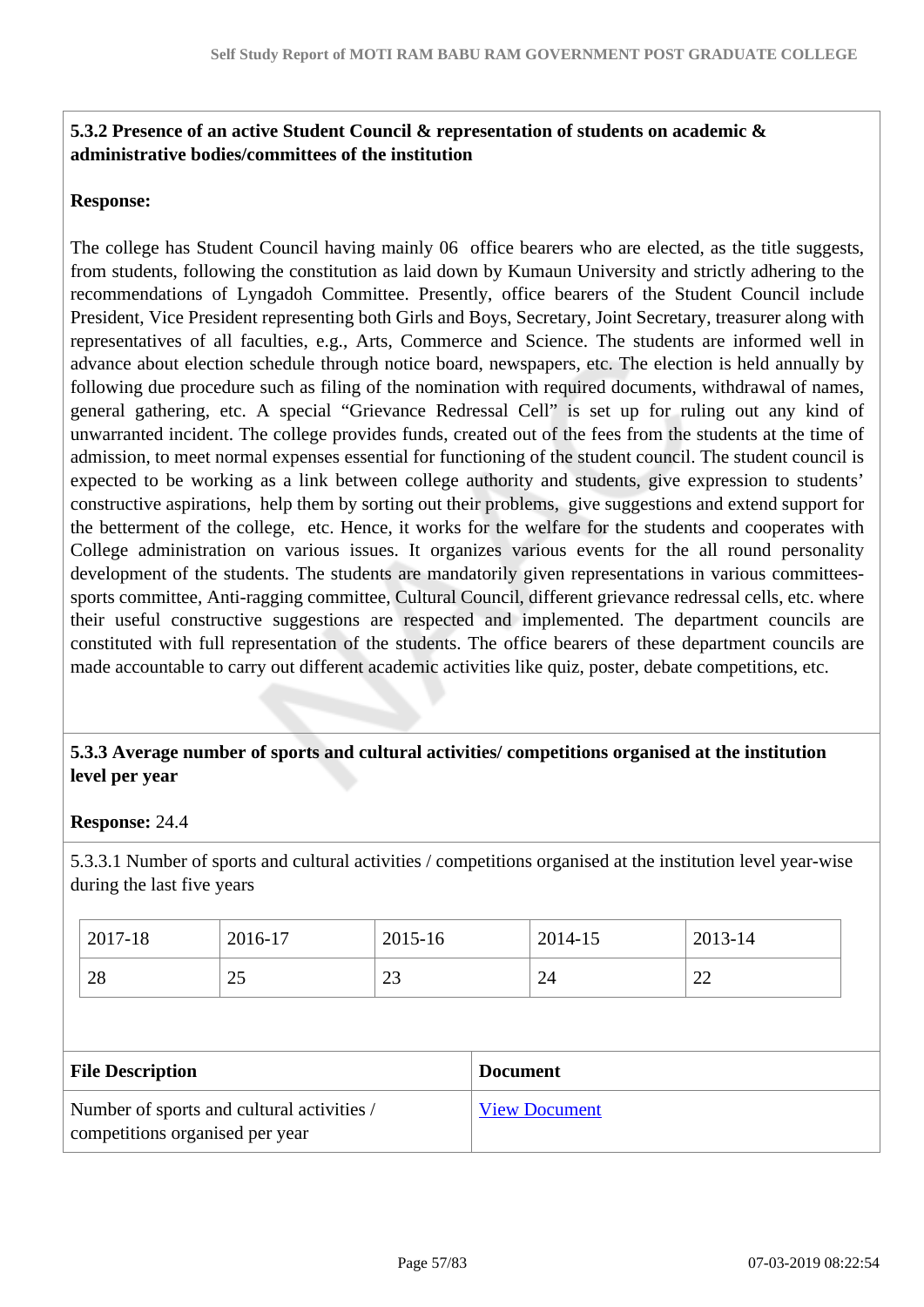# **5.4 Alumni Engagement**

 **5.4.1 The Alumni Association/Chapters (registered and functional) contributes significantly to the development of the institution through financial and non financial means during the last five years**

**Response:** 

**The institution has Alumni Association of its own. Alumni members give valuable suggestions which prove to be very crucial in the development of the College and placement of the students. The College has been holding the meeting of Alumni Association twice a year since the Educational Session: 2013-14. Senior alumni are regularly invited on the occasions of various functions, i.e., annual function, national festivals where the students get benefitted with the valuable interaction with them. Senior alumni also visit College from time to time to share their experiences and also lend support to placement activity. The college website displays the registration form for the membership of alumni in Alumni Association. The College has recently opened up the bank account of Alumni Association for seeking financial assistance from financially well off alumni of the College settled in various parts of not only India but the World also.**

 **5.4.2 Alumni contribution during the last five years(INR in Lakhs) ? 5 Lakhs**

**4 Lakhs - 5 Lakhs**

**3 Lakhs - 4 Lakhs**

**1 Lakh - 3 Lakhs**

**Response:** <1 Lakh

| <b>File Description</b>               | <b>Document</b>      |
|---------------------------------------|----------------------|
| Alumni association audited statements | <b>View Document</b> |

### **5.4.3 Number of Alumni Association / Chapters meetings held during the last five years**

#### **Response:** 10

5.4.3.1 Number of Alumni Association /Chapters meetings held year-wise during the last five years

| 2017-18 | 2016-17 | 2015-16 | 2014-15 | 2013-14 |
|---------|---------|---------|---------|---------|
| ∼       | ∼       | ∽       | ∼       | ∼       |
|         |         |         |         |         |
|         |         |         |         |         |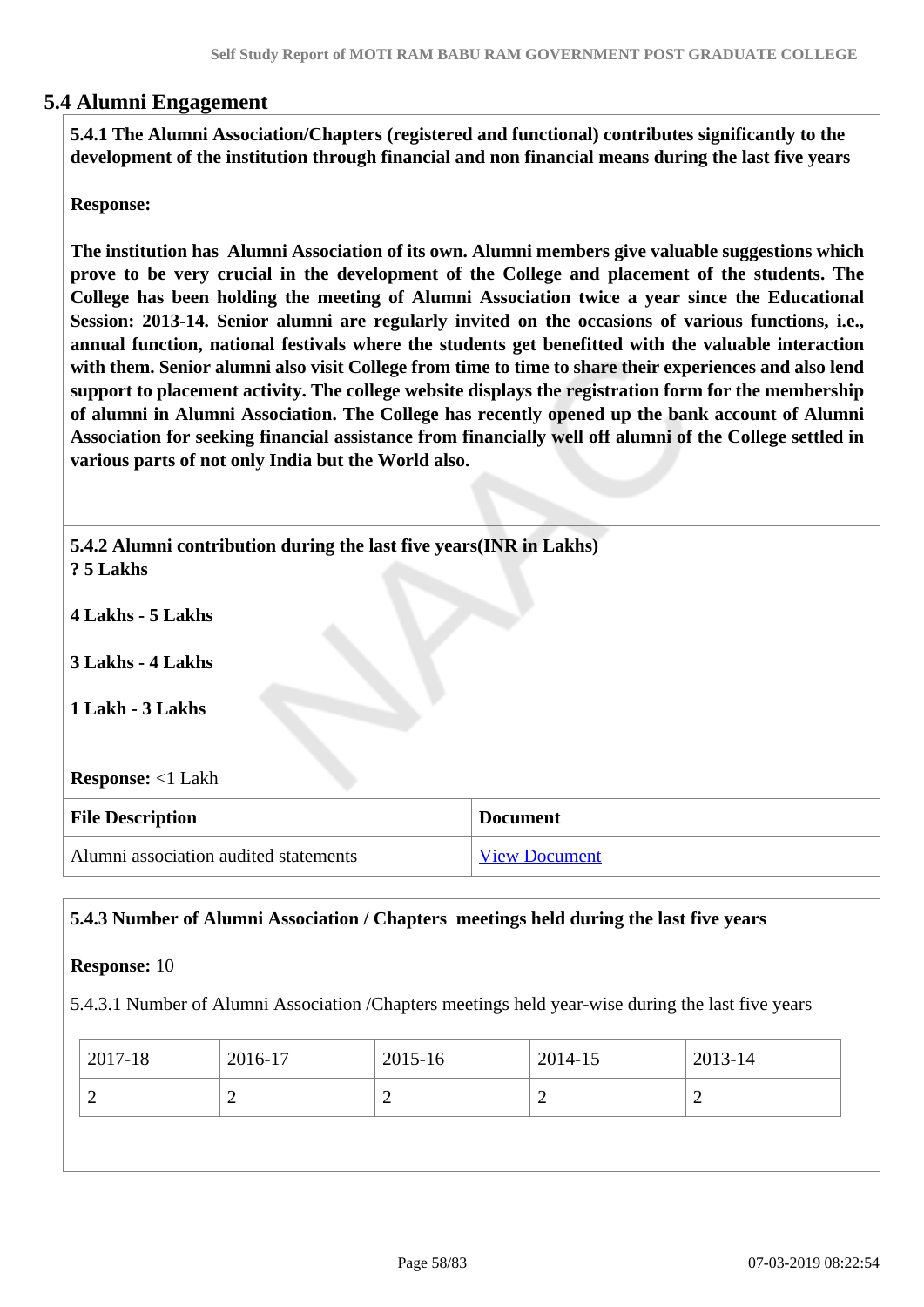| <b>File Description</b>                                                                                  | <b>Document</b> |
|----------------------------------------------------------------------------------------------------------|-----------------|
| Number of Alumni Association / Chapters meetings   View Document<br>conducted during the last five years |                 |

Page 59/83 07-03-2019 08:22:54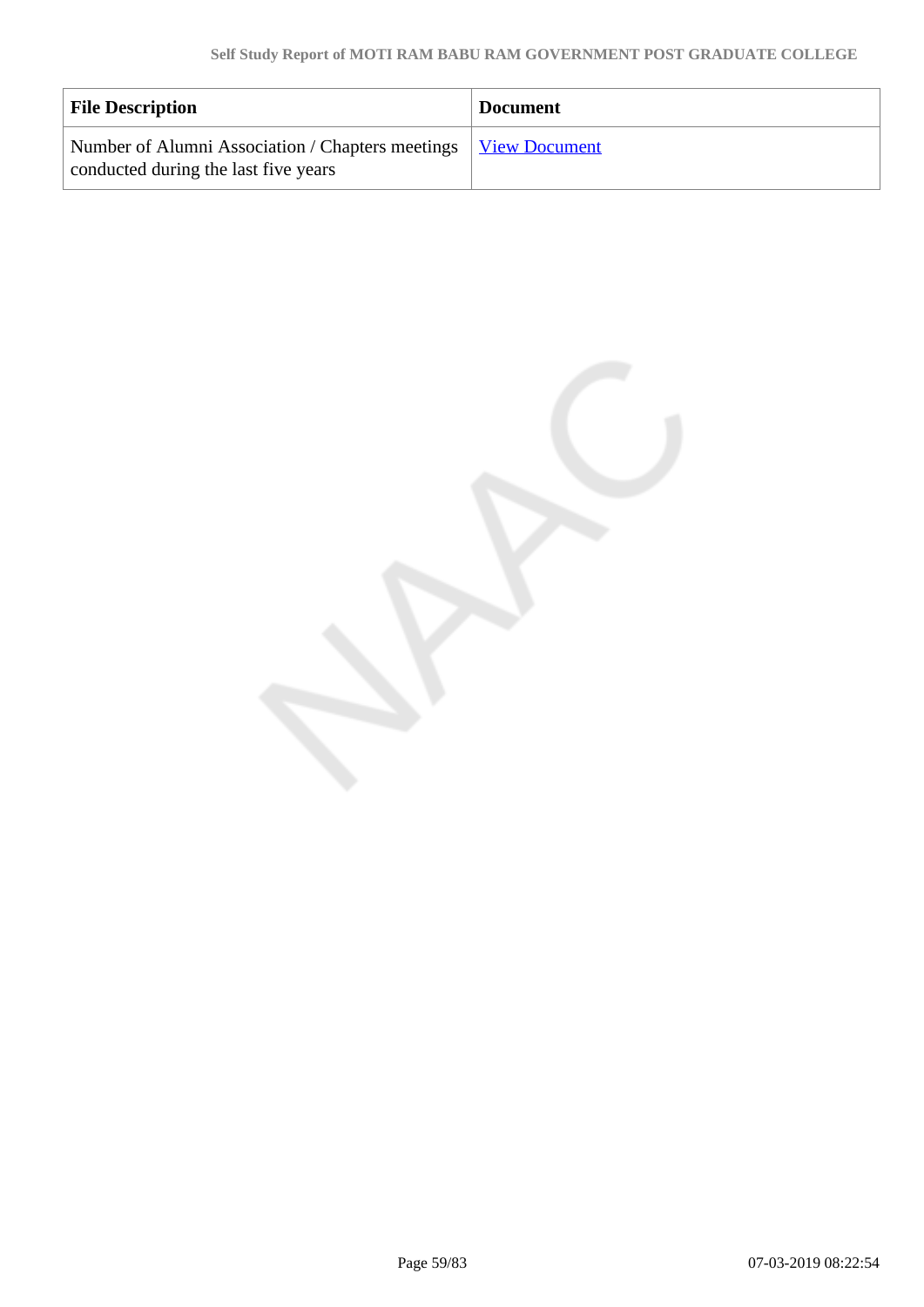# **Criterion 6 - Governance, Leadership and Management**

# **6.1 Institutional Vision and Leadership**

 **6.1.1 The governance of the institution is reflective of an effective leadership in tune with the vision and mission of the institution**

#### **Response:**

The emblem of the college speaks volumes for itself as the Sanskrit phrase *'swakarm niratah siddhi'* translates into English as- 'Persistence yields to success'. The illustrations of hills and habitat within the emblem are manifestations of a pristine natural bounty of the college and a rich natural diversity of the state. The vision of the college as depicted earlier is to develop itself as a nodal centre of higher education and research where an overall development of personality, sense of morality, and value education may be inculcated among the students.

The mission of the college is to meet quality levels of National and International standards and infusing among the students an insight which can be cultivated as result of a combination of traditional knowledge and modern technology besides inculcating in them higher moral and ethical values.

### **6.1.2 The institution practices decentralization and participative management**

#### **Response:**

The principal is the head of the institution who as per instructions and directions given by the director of higher education is responsible for proper running and functioning of the college. He is supported by his administrative and teaching staff to attain periodic goals set up within the institution. He provides-

- 1. necessary action plan and directives to execute those plans
- 2. financial planning in the form of budget
- 3. time to time monitoring to keep a tab on end results
- 4. assistance in coordinating all the matters related to policy making and concerting it for the final approval
- 5. motivation to the faculty members to proactively use the available assets and strive for excellence in teaching and research.Counseling for students concerning their career related apprehensions and doubts.
- 6.Besides this, the principal and Heads of departments meet periodically to discuss issues related to academics, students and faculty development concerns. Faculty members, in turn, keep updating the departmental and student's issues, if any.
- 7. And, the director and the principal meet regularly to review and monitor the overall functioning of the college.

Thus, the principal along with his concerted committee is in regular touch with the students, alumni, industrialists, employers and the parents. Meetings with elected student representatives are conducted from time to time to get update of student's issues and problems. Such meetings serve as a galore for student union office bearers to come up with suggestions related to infrastructure and academics. The principal and his concerted team not only encourage students to achieve academic excellence but also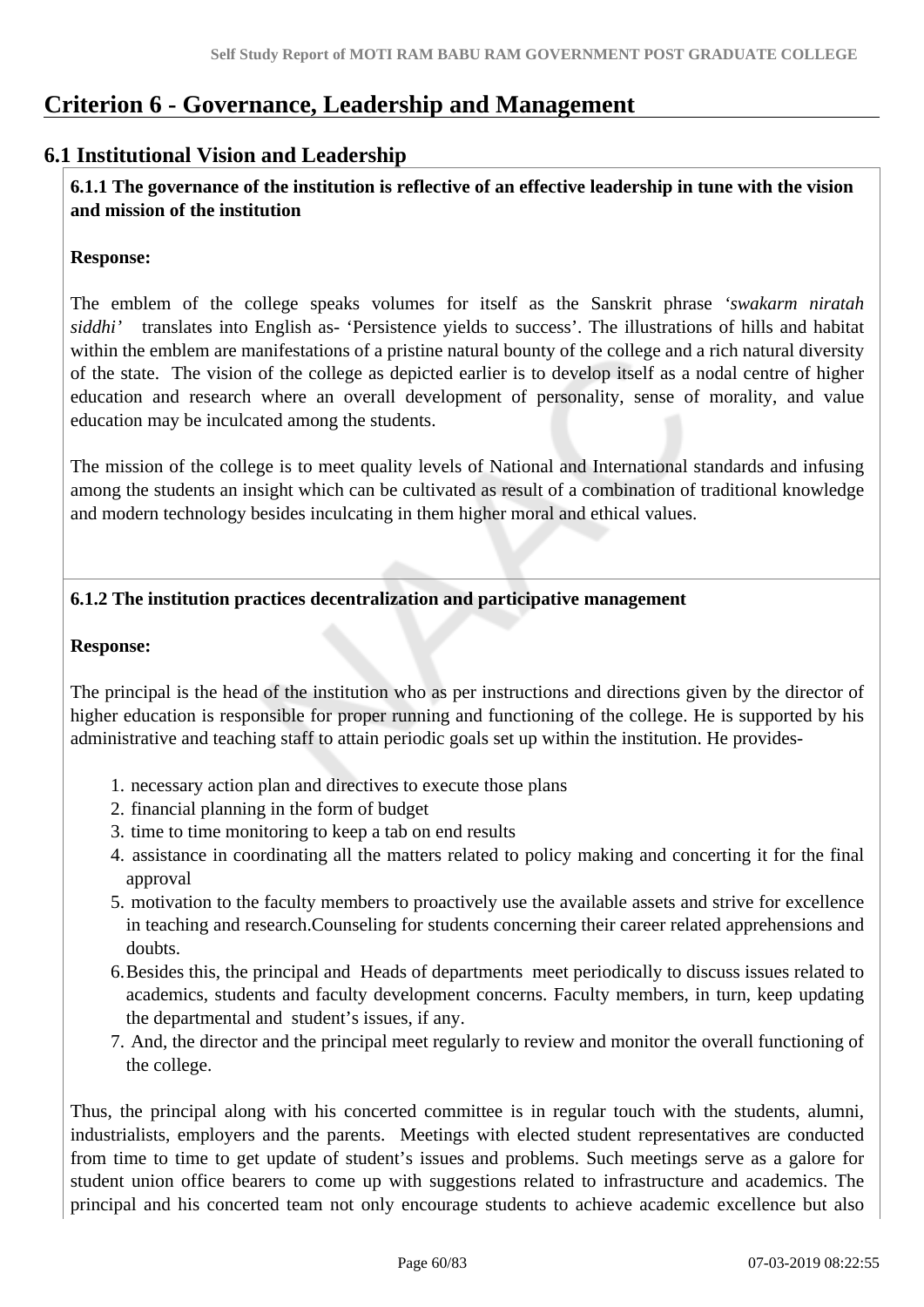facilitate their overall development as is defined by the college emblem. Students are provided with expert guidance and training to enhance their general English, quantitative aptitude, reasoning and problem solving capabilities. Leadership supports extracurricular activities like sports. The college has brought many laurels in various sports like kho kho, Table Tennis, Badminton, Cricket, volleyball and athletics, which hold a testimony to its glorious sporting history.

The leadership takes keen interest in concerting a team of seasoned editors to bring out the yearly *Prabodhini*. The college magazine also provides multifarious talents an opportunity to show up and helps in sprouting the budding columnists, writers and poets rendering them a free voice. Thus, the leadership takes up the responsibility of churning out result oriented performances from all quarters of the institution and in the effort brings out the best out of the available resources.

# **6.2 Strategy Development and Deployment**

**6.2.1 Perspective/Strategic plan and Deployment documents are available in the institution**

# **Response:**

The institution takes into account the UGC norms and State Government's guidelines while preparing its perspective/strategic plans. Faculty members, students and administrators of public works departments are also involved in the planning process through their valuable suggestions, feedbacks, estimates and discussions. Allotted tasks are performed by the members within stipulated time. Objectives are communicated and deployed to all levels through notices, circulars, discussions and routine meetings. The feedback mechanism has been developed in the institution. Useful suggestions are studied carefully and relevant aspects are incorporated in future planning, decision making and performance improvement of the institution. The college carries out its objective, vision, and mission with the help of various committees, councils, and advisory committees to the maximum possible benefit of it and its students, conforming to Govt., University, U.G.C. rules and regulations.

One example may be given here. Firstly, "College Development Council" of the institution was made responsible and accountable for making plan, proposals, and strategies for development of college in consultation with other committees, if required. The plans for the development of the college were discussed, i.e., beautification of the campus, changing of the electricity facilities in the College with LED bulbs, improvement of infrastructural facilities for campus, classrooms and laboratories, procurement of high capacity generator, etc. Suggestions in this regard were invited in brainstorming session. Action plan was chalked out respecting, taking into account best suggestions. The tasks were divided and assigned to some individuals to complete the work within stipulated time period. The result was very fruitful as quality works were completed within stipulated time period.

 **6.2.2 Organizational structure of the institution including governing body, administrative setup, and functions of various bodies, service rules, procedures, recruitment, promotional policies as well as grievance redressal mechanism**

**Response:**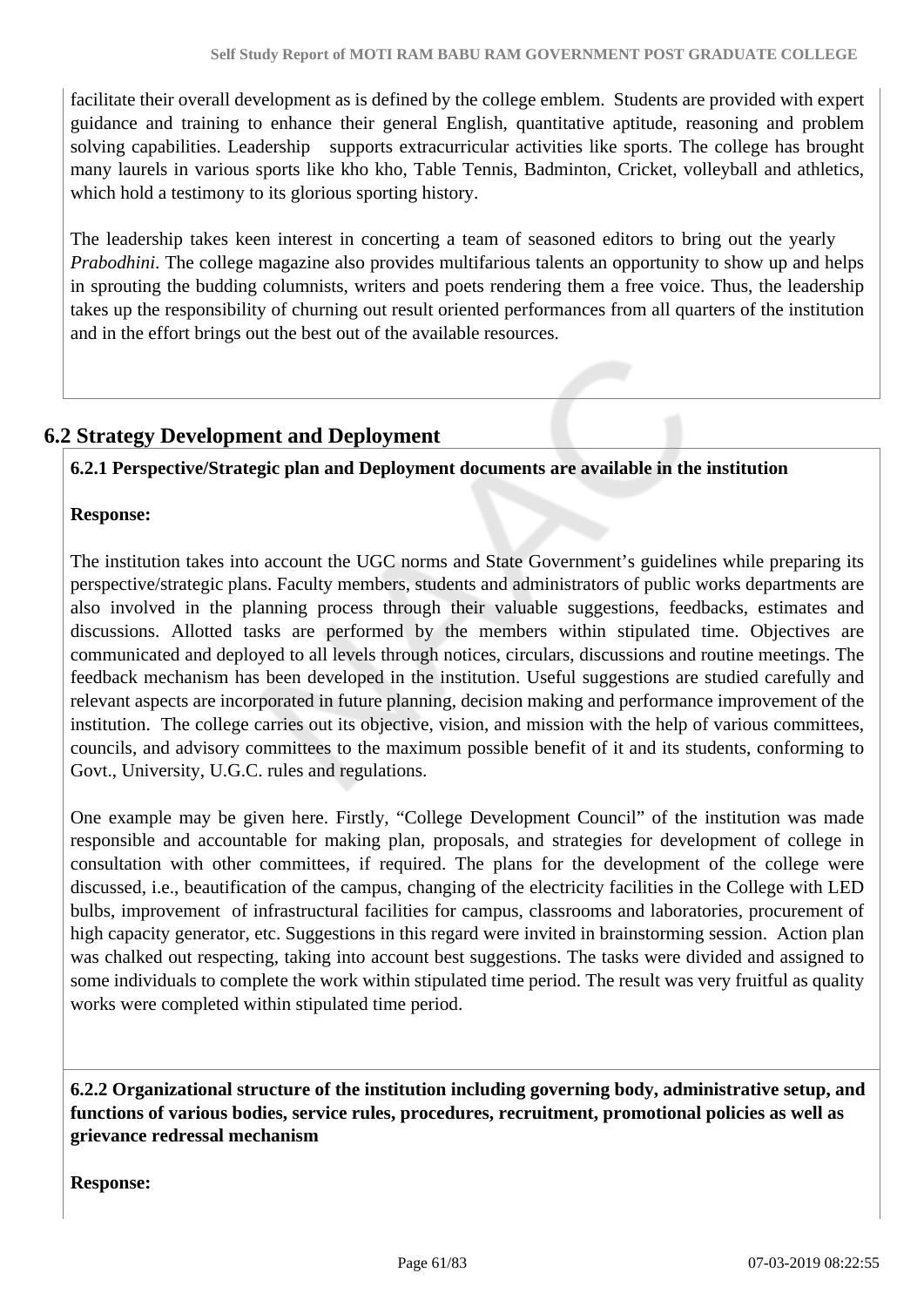The college consists of the principal, teaching staff-Associate & Assistant Professors and non-teaching staff members-Group 'C' & Group 'D' employees (Governmental, UPNL, P.R.D.). The Principal, the supreme authority at college level, works with the help of different committees which are responsible and accountable for recommending their collective decision. The last decision is solely dependent on the discretion of the principal. The Principal heads the institution and is assisted by teaching and non-teaching staff in all activities. He/She administers the institution with the help of Senior Administrative Officer, Administrative officers, Accountant, Principal Assistant, Senior Assistants, Junior Assistants, Librarian, Laboratory Assistants, etc. strictly conforming to the rules and regulations laid down by UGC, State Government of Uttarakhand and affiliated University with full transparency and affirmative commitment.

There are approximately two dozen academic and administrative committees working in the institution. Major decisions taken in the meetings of the committees are implemented to conduct smooth functioning of admission process, to prepare proper time-table for classes, to carry out student union election, examination, etc. keeping in tune with University Academic Calendar as well. In the meetings, purchasing of books & necessary equipments; the functioning of Vocational Courses, cultural committee, N.S.S., N.C.C., Rovers & Rangers, UGC, NAAC, Career Counseling Cell, Sports Committee, etc. are reviewed. Administration is decentralized to the extent that various departments are allowed a degree of freedom in conduction the routine jobs. Different departments and personnel are involved in decision making process. Institution from time to time reviews the demands and necessity of different departments and tries to fulfill them in the sincerest way. The efficient internal coordination and monitoring is done through the participation of faculty members, non-teaching employees as well as students. The teachers and employees are recruited as per government rules through Public Service Commission and Directorate of Higher Education, Uttarakhand respectively. The teachers become eligible for promotion under CAS (Career Advancement Scheme). For getting promotion teachers have to undergo "Annual Performance Based Appraisal" with API (Academic Performance Indicator) scores based on PBAS (Performance Based Appraisal System) as per UGC Regulations, 2010. The Group "C" and "D" employees are promoted as per State Government rules.

The institution being a Govt. body, there is no provision for Grievance Redressel Cell for teachers and employees at the level of institution. Though, the minor disputes, if any, of the teachers and employees are eased out by the special committee set up on the consent of the Principal.

### **6.2.3 Implementation of e-governance in areas of operation**

- **1.Planning and Development**
- **2.Administration**
- **3.Finance and Accounts**
- **4.Student Admission and Support**
- **5.Examination**
- **A. All 5 of the above**
- **B. Any 4 of the above**
- **C. Any 3 of the above**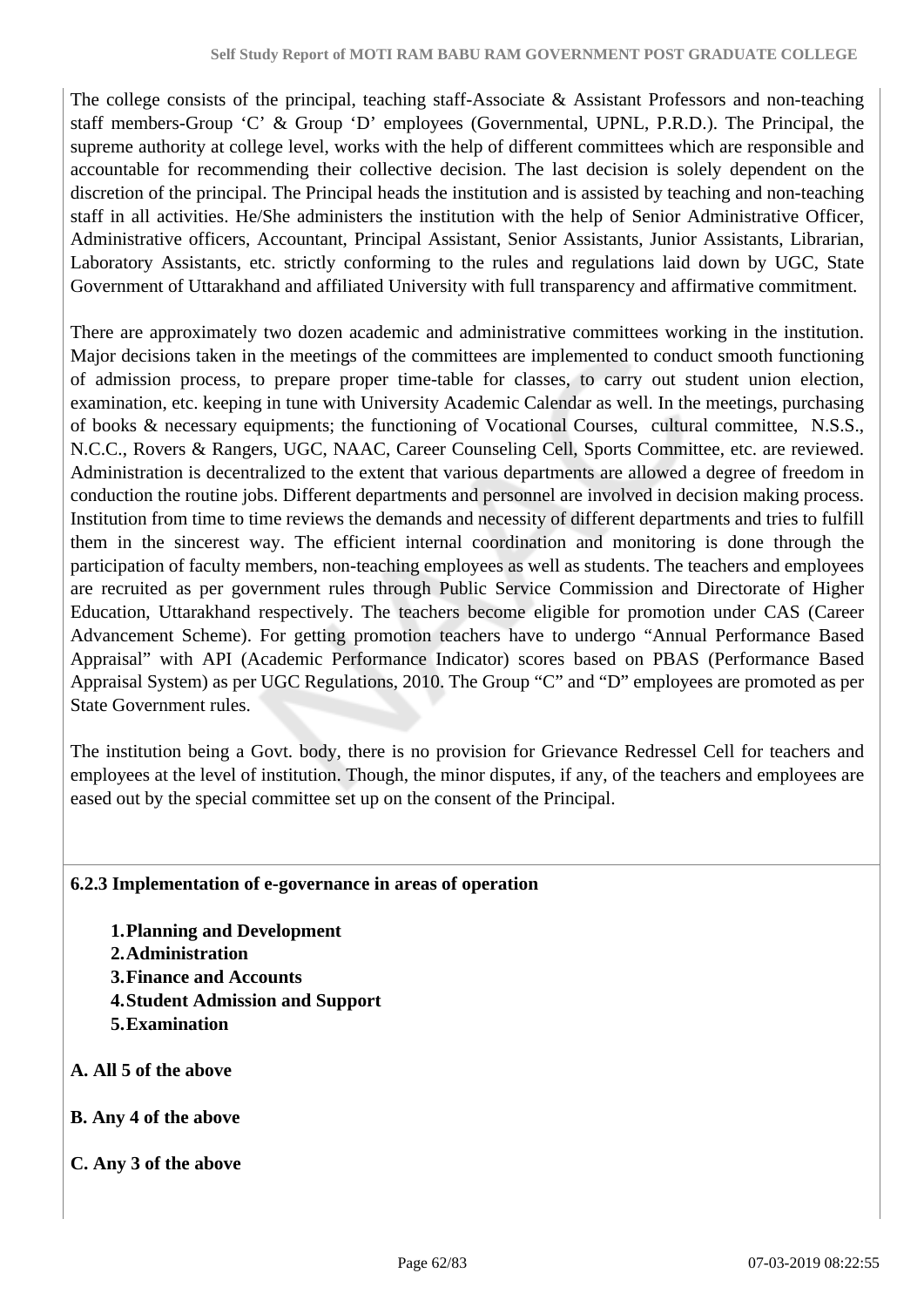### **D. Any 2 of the above**

**Response:** A. All 5 of the above

| <b>File Description</b>                                                                                            | <b>Document</b>      |
|--------------------------------------------------------------------------------------------------------------------|----------------------|
| Details of implementation of e-governance in areas<br>of operation Planning and<br>Development, Administration etc | <b>View Document</b> |

### **6.2.4 Effectiveness of various bodies/cells/committees is evident through minutes of meetings and implementation of their resolutions**

**Response:** 

The college carries out its objective, vision, and mission with the help of various committees, councils, and advisory committees to the maximum possible benefit of it and its students, conforming to Govt., University, U.G.C. rules and regulations. A number of committees are constituted as per the norms or necessity to supervise academic and administrative operations at the institutional level for effective implementation of institutional plans and activities. Various bodies/ Cells/Committees include IQAC, Admission, Proctorial Board, Examination, Student Union, Sports, NAAC, UGC, Library Advisory, Reading Room, NSS, Rovers & Rangers, Purchase, Cultural, Co-curricular activities, Maintenance and Repair committees, etc. Major decisions taken in these meetings include: fair and transparent admission, fair and non-controversial elections, fair and smooth conduct of examinations, effective organization of annual sports, annual function, cultural competitions; reviewing of progress of vocational courses, working of extension activities viz. NSS, Rovers & Rangers, Red Ribbon Club and regarding the purchase of equipments and books, etc. The meeting of the staff members is called where they are encouraged to give their constructive suggestions to improve the effectiveness and efficiency of the institutional processes, which are included, if found to be appropriate, after proper consideration, before reaching to final decision. In this way their involvement is ensured. Hence, The meetings are called; constructive suggestions are considered objectively; collective decision is prioritized keeping in Mind College's welfare and only then decisions are implemented in accordance with the set rules and regulations. Official record of the proceedings of the meetings of various bodies/Cells/Committees is maintained. Suggestions given by different members are documented and collectively determined resolutions are well-implemented. It's sole prerogative of the Principal to call for meeting of any committee at any time based on the need of the hour.

# **6.3 Faculty Empowerment Strategies**

#### **6.3.1 The institution has effective welfare measures for teaching and non-teaching staff**

#### **Response:**

Vehicle and home loan facilities are provided by Department of Higher Education, Uttarakhand to the staff members-both Teaching and Non-teaching. There is also provision of reimbursement of medical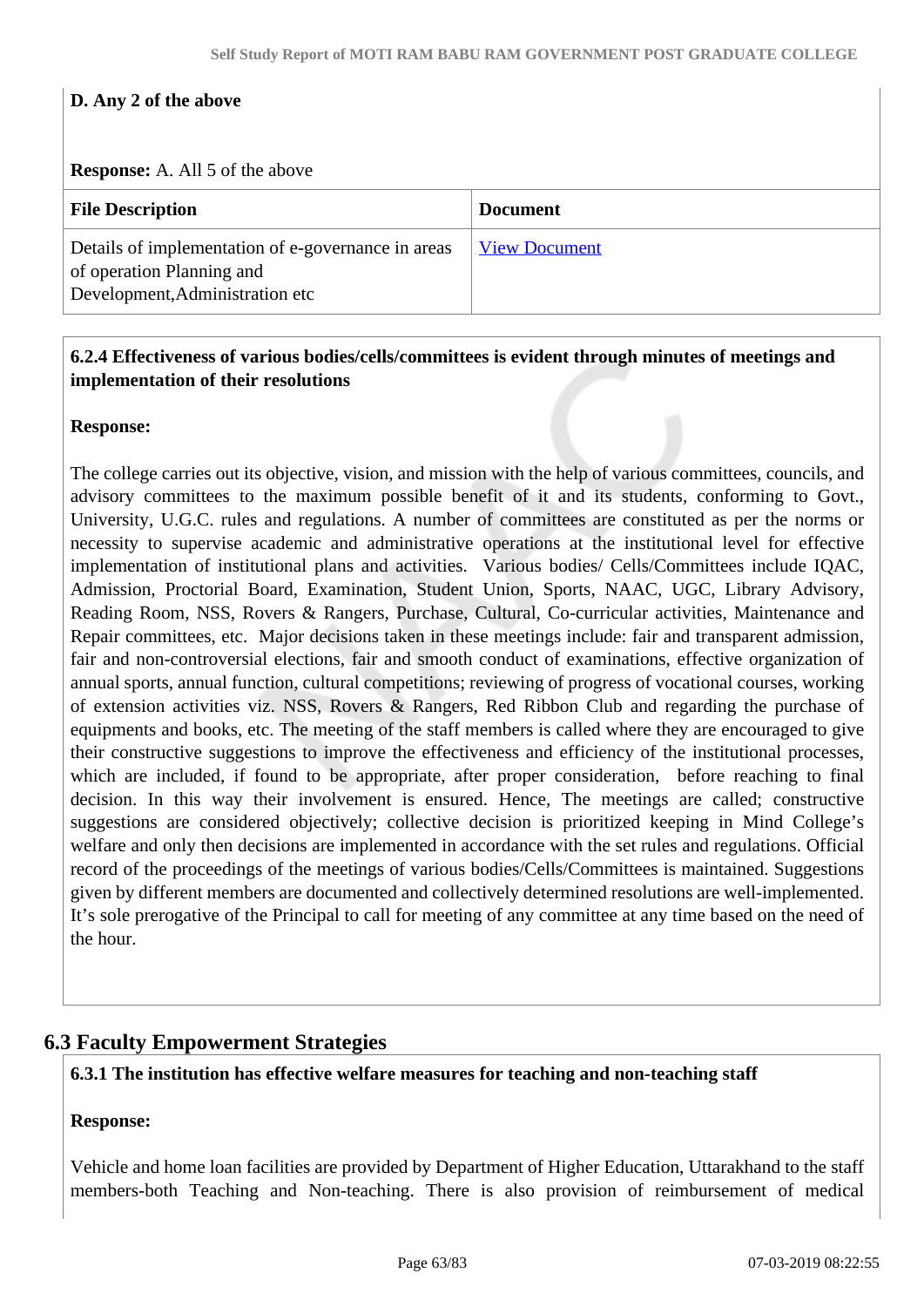expenditures for Group "C" and "D" employees. The institution is providing the residential facilities to some staff members. Regular rounds within the campus by the Head of the institution boosts the morale of the staff members during various extension activities like NCC, NSS, Rovers & Rangers, Sports, Cultural and Yoga camps. The institution always supports the professional and academic development of the faculty. It gives 15 days special leave to attend conferences and seminars. There are also provisions for attending conferences, workshops and Refresher Courses and Orientation Programmes as per the UGC norms. In case of availability of U.G.C. Grants, they are financially assisted under PTAC (Participation of Teachers in Academic Conferences) to take part in such kinds of the programmes for attaining new proficiency and enhancing professional development so that they become more dexterous and advantageous for the college. There is also a provision for Study Leaves for the faculty members to do research. The institution provides the facilities of computers with printers and scanners, LCD projectors, well-equipped laboratory, etc. for the faculty members to carry out their teaching and research work efficiently and effectively. Summer, Winter and others vacations are given to both teachers and employees to keep them refreshed, energetic, rejuvenated, recharged so that they can be prove to be more capable, proficient, accomplished for the benefit of the institution. The Teacher's Association of the College also plays very crucial role in addressing the grievances of the staff members as it provides a very powerful platform to address their grievances. There is also a staff club to bring to the fore the aesthetic and artistic caliber of the faculty members.

# **6.3.2 Average percentage of teachers provided with financial support to attend conferences/workshops and towards membership fee of professional bodies during the last five years**

### **Response:** 0

6.3.2.1 Number of teachers provided with financial support to attend conferences / workshops and towards membership fee of professional bodies year-wise during the last five years

| 2017-18 | 2016-17 | 2015-16 | 2014-15        | 2013-14 |
|---------|---------|---------|----------------|---------|
|         | U       |         | $\overline{0}$ | ◡       |

| <b>File Description</b>                                                                                                   | <b>Document</b>      |
|---------------------------------------------------------------------------------------------------------------------------|----------------------|
| Details of teachers provided with financial support<br>to attend conferences, workshops etc during the last<br>five years | <b>View Document</b> |

# **6.3.3 Average number of professional development /administrative training programs organized by the institution for teaching and non teaching staff during the last five years**

### **Response:** 0.6

6.3.3.1 Total number of professional development / administrative training programs organized by the Institution for teaching and non teaching staff year-wise during the last five years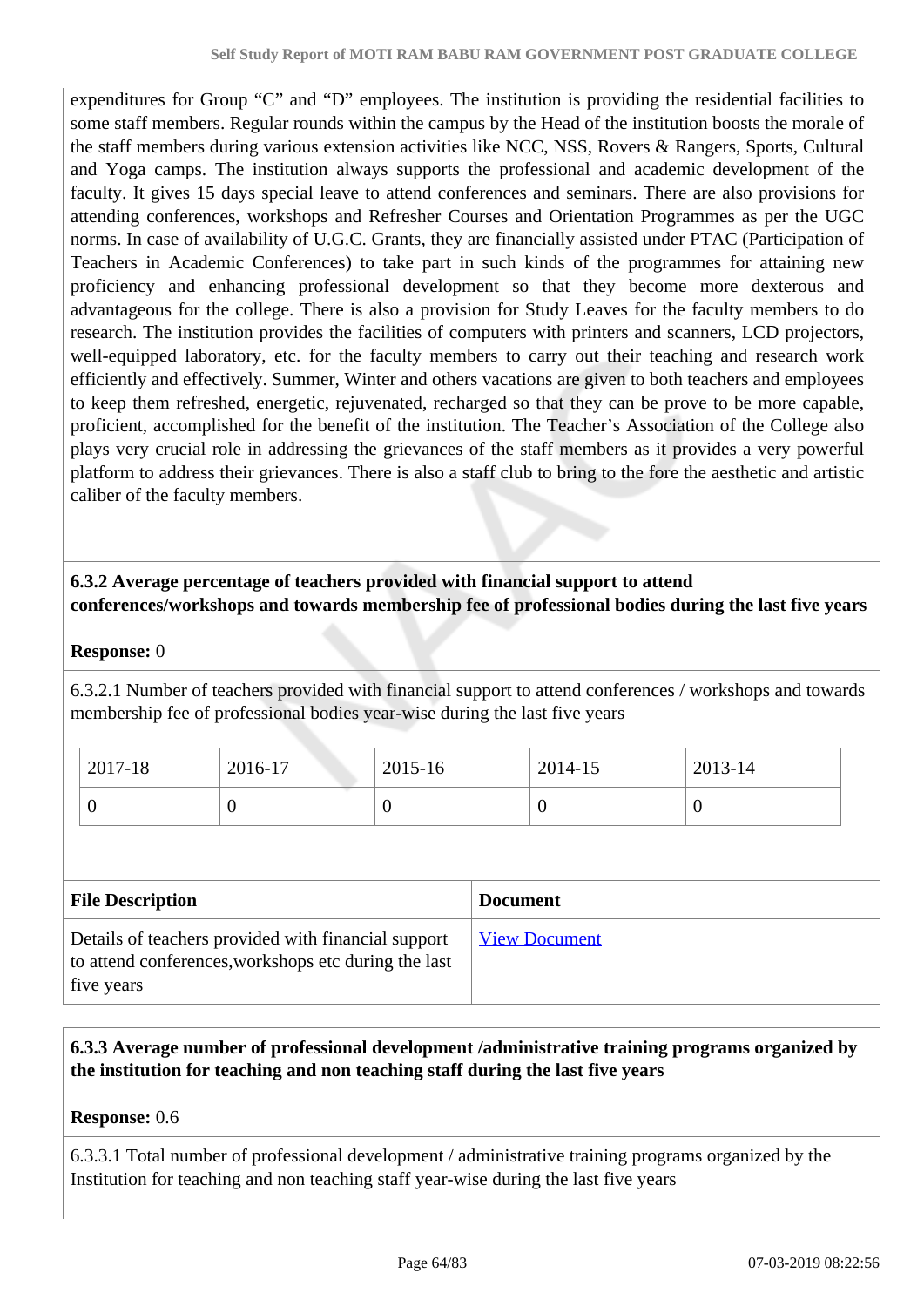| 2017-18                                              | 2016-17        | 2015-16         |                      | 2014-15  | 2013-14  |  |
|------------------------------------------------------|----------------|-----------------|----------------------|----------|----------|--|
|                                                      |                |                 |                      |          |          |  |
|                                                      | $\overline{2}$ | $\cup$          |                      | $\theta$ | $\theta$ |  |
|                                                      |                |                 |                      |          |          |  |
|                                                      |                |                 |                      |          |          |  |
| <b>File Description</b>                              |                | <b>Document</b> |                      |          |          |  |
| Details of professional development / administrative |                |                 | <b>View Document</b> |          |          |  |
| training programs organized by the Institution for   |                |                 |                      |          |          |  |
| teaching and non teaching staff                      |                |                 |                      |          |          |  |

 **6.3.4 Average percentage of teachers attending professional development programs viz., Orientation Program, Refresher Course, Short Term Course, Faculty Development Program during the last five years**

**Response:** 28.44

6.3.4.1 Total number of teachers attending professional development programs, viz., Orientation Program, Refresher Course, Short Term Course, Faculty Development Programs year-wise during the last five years

| 2017-18  | 2016-17                         | 2015-16 | 2014-15 | 2013-14                        |
|----------|---------------------------------|---------|---------|--------------------------------|
| $\sim$ 1 | $\sim$ 1<br>a sa san an an an S |         | 1 J     | nη<br>$\overline{\phantom{m}}$ |

| <b>File Description</b>                                                                       | <b>Document</b>      |
|-----------------------------------------------------------------------------------------------|----------------------|
| Details of teachers attending professional<br>development programs during the last five years | <b>View Document</b> |

### **6.3.5 Institution has Performance Appraisal System for teaching and non-teaching staff**

### **Response:**

The staff members are required to fill "Confidential Report Performa" annually where they self-evaluate themselves. Then, the principal evaluates the performance of each and every individual staff member; remarks, comments and submits "Confidential Report" (C.R.) of staff members to the Directorate. The evaluation of C.R. is not communicated to the staff members but in case of adverse entry, it is communicated to the concerned one so that he/ she can improve his/her performance and more than that attitude. "Confidential Report" (C.R.) is very crucial for career progression as it is taken into consideration at the time of promotion. The principal keeps close watch on the capability and performance of the teachers and employees. Based on the individual's proficiency and dedication, they are rewarded with the works assigned to them in different committees.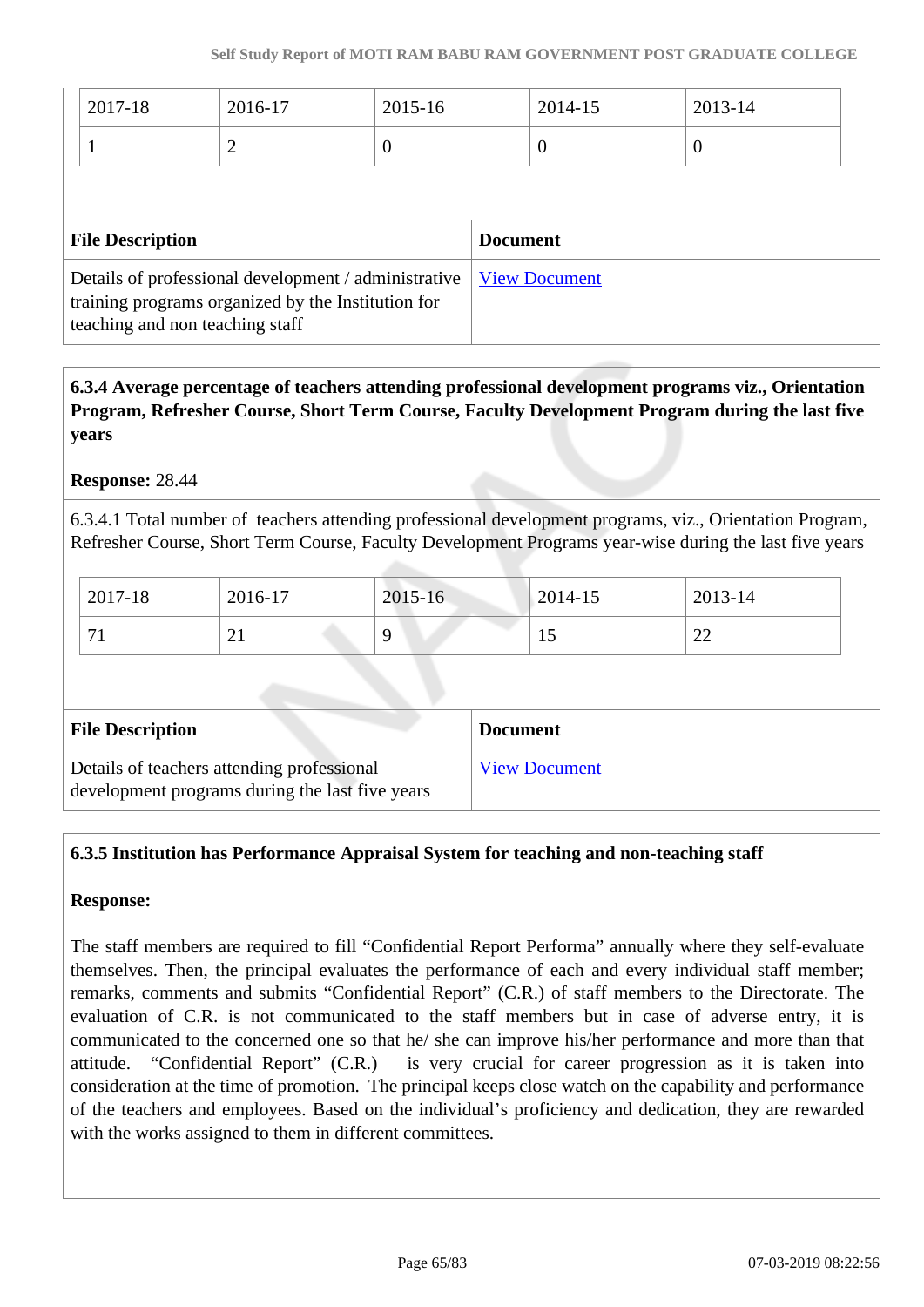# **6.4 Financial Management and Resource Mobilization**

#### **6.4.1 Institution conducts internal and external financial audits regularly**

### **Response:**

The College maintains the system of internal and external financial audits regularly. All account books are maintained by the accountant office of the College which is verified by the accountant on every day basis. Errors found are analyzed and fixed instantly. For financial matters, the college refers and strictly adheres to the following Govt. guidelines-

- Financial Hand Book, Section-2, Part 2 to 4
- Financial Hand Book, Section-3
- Financial Hand Book, Section-5, Part-1
- Civil Service Regulations
- Budget Manual
- Uttaranchal General Provident Fund Rules and Regulations-2006
- Uttaranchal Rules and Regulations-2005
- Uttarakhand Procurement Rules and Regulations-2008

External auditors appointed by Accountants General Uttarakhand verify all the account books including financial ledger, cash book, guard files, etc. on regular basis and provide inputs to incorporate the required changes, if any, as per the statutory requirements. Sometimes, the audit team appointed by Directorate of Higher Education, Uttarakhand also looks into the accounts maintained by the College.

When these lines are being written, a special audit team from Accountants General Uttarakhand, Dehradun in compliance of the secretary, finance, Govt. of Uttarakhand's letter no.: 329/XXVII (148)/ 2019 dated: 24.01.19 is on the visit of the College to check purchase, construction, etc. related accounts from Financial Session: 2008-09 to 2017-18.

The College ensures the maintenance of the accounts in very transparent and robust way strictly conforming to financial rules and regulations of the state government.

 **6.4.2 Funds / Grants received from non-government bodies, individuals, Philanthropists during the last five years (not covered in Criterion III) (INR in Lakhs)**

#### **Response:** 200000

6.4.2.1 Total Grants received from non-government bodies, individuals, philanthropists year-wise during the last five years (INR in Lakhs)

| 2017-18 | 2016-17 | 2015-16 | 2014-15 | 2013-14 |
|---------|---------|---------|---------|---------|
|         |         | ν       | 100000  | 100000  |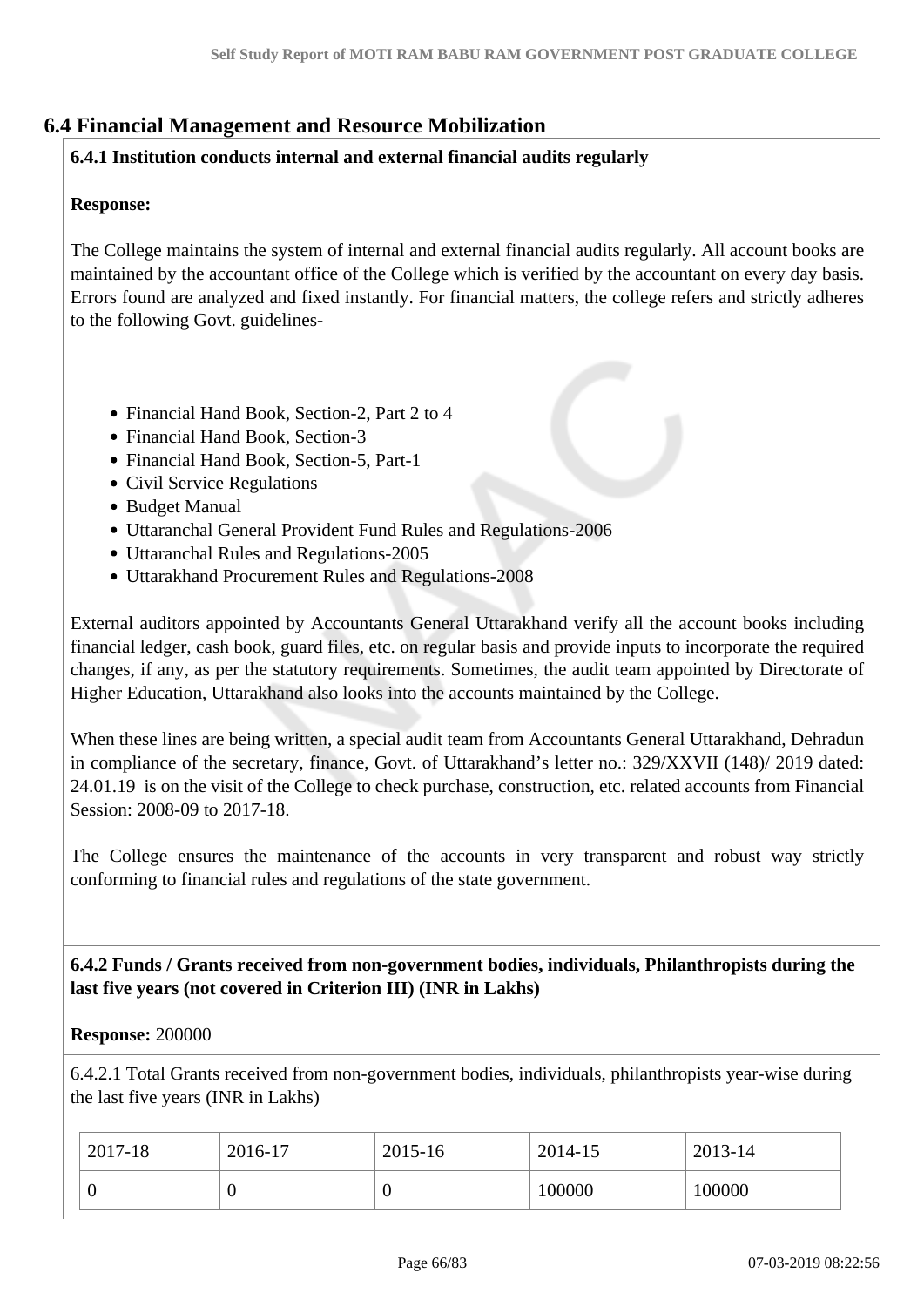| <b>File Description</b>                                                                      | <b>Document</b>      |
|----------------------------------------------------------------------------------------------|----------------------|
| Details of Funds / Grants received from non-<br>government bodies during the last five years | <b>View Document</b> |

### **6.4.3 Institutional strategies for mobilisation of funds and the optimal utilisation of resources**

### **Response:**

The College receives financial assistance/ support from the state government in different heads, e.g., salary, contingency, T.A., Office Furniture, purchase of books and equipments, maintenance, chemicals, computer purchase, computer maintenance, small construction, scholarship, machine decoration, telephone, electricity related expenditures, miscellaneous, etc. The institution has sufficient budget to cover day to day expenses. However, the institution is quite free to use non-governmental fees taken under different heads from the students to meet out the requirements. The College collects fees from the students out of which tution fees, admission fees, dearness fees, fan fees, development fees and library fees are deposited to the treasury of the government. The College generates financial sources to cover day to day expenses in the form of very nominal student fees for different heads, i.e., Sports fees, laboratory fees (for practical subjects only), Reading Room fees, college magazine fees, student union fees, cultural council fees, identity card fees, caution money (at the time of the first admission), practical/ viva-voce fees per subject, exam fees, council fees, rovers & rangers fees, electricity fees, campus development and beautification fees, career counseling cell fees, generator fees, computer maintenance and internet fees, laboratory equipments fees, and miscellaneous fees. Due to limited financial resources, the faculty members are encouraged and prompted to send proposals to various funding agencies like U.G.C., D.S.T., etc., to mobilize the required funds for undertaking minor/major research projects. The College offers professional courses being run in self finance mode such as B.Sc. & M.Sc. in Biotechnology, M.A./ P.G. Diploma in Yoga and Holistic Health, B.Ed. and Diploma in Interior and Exterior Decoration which are preparing the students for entrepreneurship and start ups. These departments generate/ mobilize funds from student fees. They generate their own financial resources to meet out regular expenses for providing salaries to its teaching and non-teaching staff members; purchasing of essential equipments, instruments; carrying out day to day expenses, etc. The College also receives financial assistance from M.L.A. and M.P. of the region which is spent on the development of the infrastructural facilities. The College has also opened up a bank account of "Alumni Association" in the located in its campus for seeking financial assistance from its alumni for the development of its infrastructural facilities.

# **6.5 Internal Quality Assurance System**

 **6.5.1 Internal Quality Assurance Cell (IQAC) has contributed significantly for institutionalizing the quality assurance strategies and processes**

**Response:**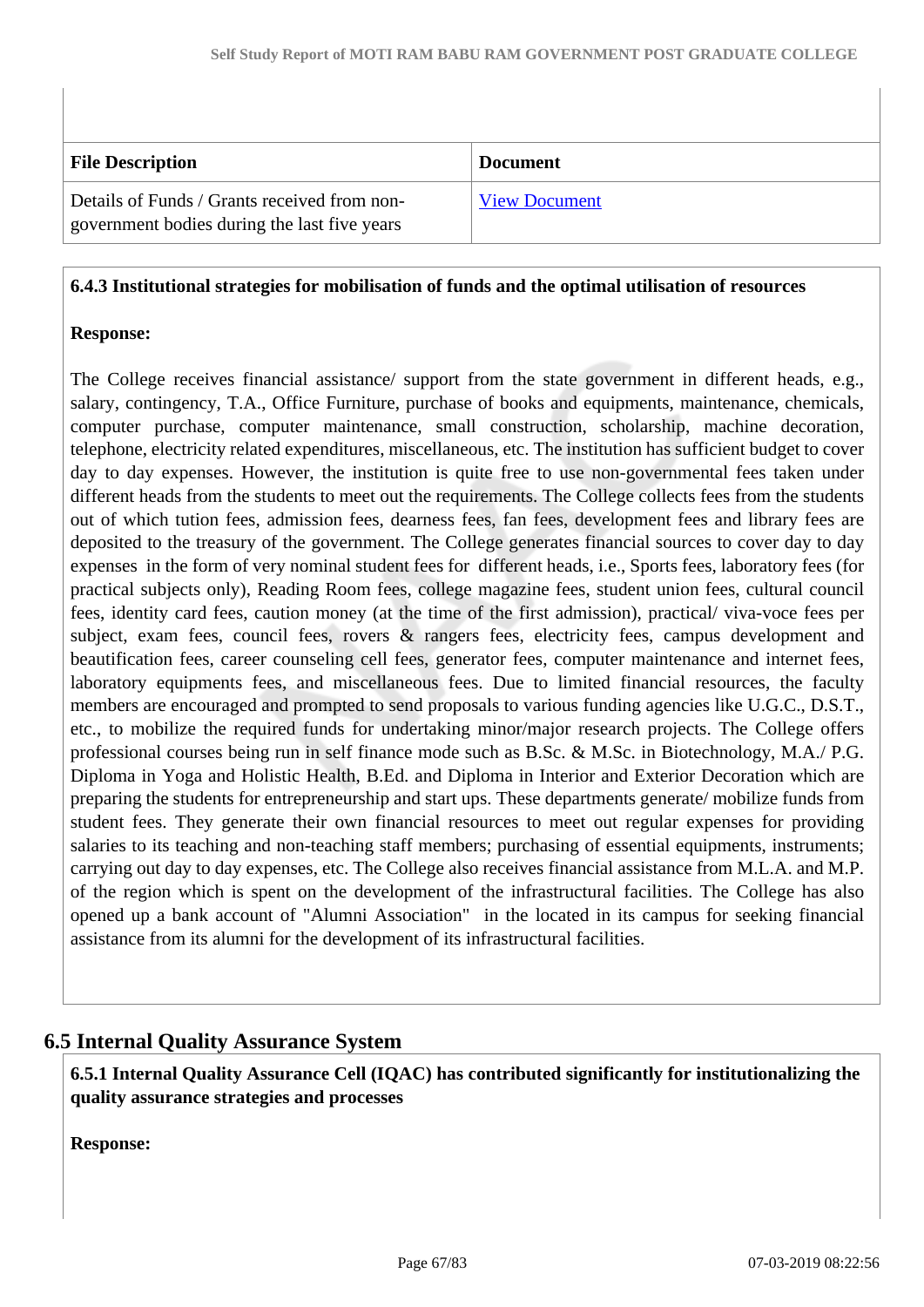IQAC of the institution takes care of quality assurance strategies and processes. Quality enhancement is prioritized in the institution. The institution, at the suggestion of IQAC, ensures the healthy and transparent academic and administrative environment keeping in view the norms of admission, examination, timely completion of curriculum, extension activities, and faculty development within the existing resources. For the smooth functioning of academic and administrative activities different committees are constituted which execute and also sustain quality in their respective tasks completed within the stipulated time period.

On the suggestion of IQAC, the institution focused on two activities: improvement in the infrastructural facilities and enhancement of the teachers and students' competencies. As a result of that, many lightstructured classrooms were constructed/ added on the third/ fourth floors of the buildings available to meet the challenge of increasing strength of the students in the last 05 years. A new laboratory with required infrastructural facilities has been added for the benefit of research students of zoology department. Music department has been shifted to another building to facilitate the students with all required amenities including establishment of new musical laboratory available in larger area. A multi-purpose auditorium with the allocated budget of 05 crore is under construction and by the NAAC Peer Team visits, it will start catering to the needs and aspiration of all stakeholders. A Shredder Machine has been purchased to neutralize the waste papers, thus, managing the carbon emission. New academic equipments like LCD projectors, computers, etc. have been purchased to enhance the quality of teaching-learning process. The teachers are constantly encouraged to take part in academic conferences, seminars, workshops, Refresher Courses, Orientation Programmes, etc. for enhancing their competence so that they can be more beneficial to the students. For increasing the competence of both faculty members and students, the institutional also organized 07 Days National Workshop on "Developing Synergy between Information Communications Technology & Academics" during March 25-31, 2017. The institution also organizes "Research Methodology Workshop for Ph.D. Students" every year in the month of December. The duration of Workshop may vary, 03 weeks, 02weeks or 01 week according to the existing situation, but one thing is for sure that it is organized once every year. As t**he importance of e-learning is now a given fact. Hence,** the College in collaboration with Department of higher Education, Govt. of Uttarakhand organized 02 Days International Seminar on "Role of e-Learning in Quality Education" during Feb. 22-23, 2015. The Seminar provided ample opportunity particularly to the students to understand that affordable e-learning solutions exist for both computers and internet; it only takes a good e-learning tool for education to be facilitated from virtually anywhere. In modern world, they can not remain dependent on only conventional Class-room teaching-learning process.

# **6.5.2 The institution reviews its teaching learning process, structures & methodologies of operations and learning outcomes at periodic intervals through IQAC set up as per norms**

# **Response:**

The institution reviews and implements teaching learning reforms facilitated by the IQAC. Two examples, as required, are interwoven here. Based on the marks obtained by students the result is analyzed to judge their performances. All deviations are closely studied by the IQAC which come up with an action plan to close short falls and improve the efficiency of teaching-learning process. Presently, there is semester system at Graduation and Post Graduation Level. The examination process has been divided into two parts-Internal Examination and External Examination. For external examination, Students have to appear twice per year. For internal examination at the college level, the students are asked to appear for Class Test, Vivavoce, group discussion, mock lecture, presentation, quizzes etc. and submit preparatory assignments given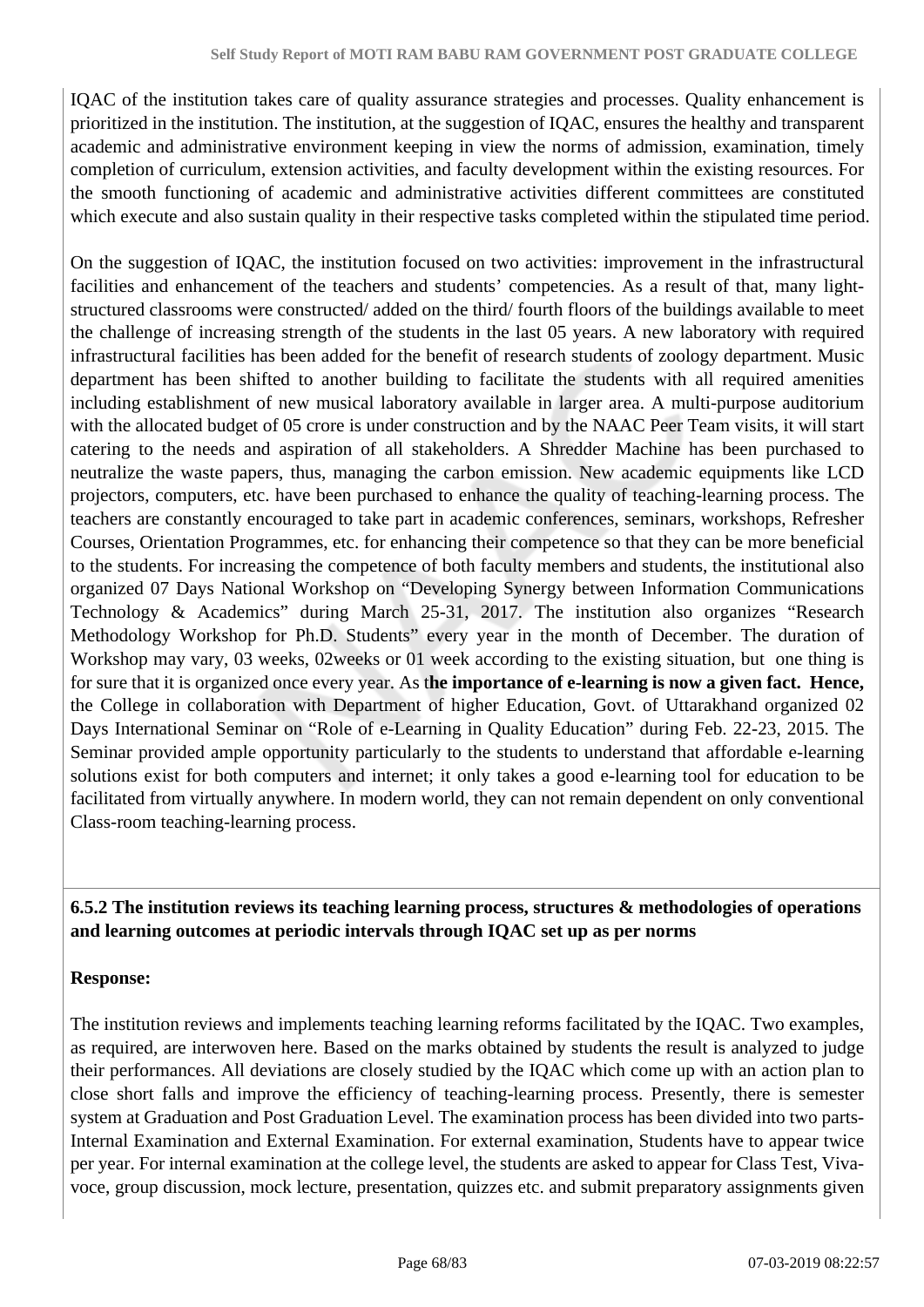to them. Number of actual regular classes, presence of the students in classes on regular basis, presence of students in EDU-SAT, Reading Room; class test results, preparatory assignment results and semester main exam results are some of the means to monitor and evaluate the quality of teaching-learning. In this way, performance of the students is assessed and wherever required IQAC recommends reforms. This Continuous Internal Evaluation has proved to be immensely beneficial for both the teachers and the students. With the help of continuous assessment, teaching-learning process is reviewed. The teachers come to know the present condition regarding the performance of the student. This assessment also gives the student opportunity to introspect about his/ her present status. It motivates the student to improve their performance. IQAC recommended greater use of ICT tools. As a result of that more than 100 computers with printers, 19 LCD projectors, one smart touch screen, etc. were procured. On the recommendation of IQAC, department level symposia and seminars, guest lectures, ICT based lectures, institutional visits, field surveys, field visits/ excursions, the organization of awareness camps have been introduced. IQAC also suggested the teachers to keep themselves abreast/ updated with the latest research and development in their respective disciplines. For this, they are given 15 days of Special/Duty Leave to attend seminars, conferences, and workshops, etc. IQAC advised teachers to make their respective subjects as interesting as possible with the help of surrounding examples and computer related techniques which automatically elicit due attention and response from the students. They are constantly encouraged to make use of modern technologies including LCD projectors. In this way, the institution reviews its teaching learning process, structures & methodologies of operations and learning outcomes at periodic intervals through IQAC set up as per norms.

# **6.5.3 Average number of quality initiatives by IQAC for promoting quality culture per year**

### **Response:** 1.8

6.5.3.1 Number of quality initiatives by IQAC for promoting quality year-wise for the last five years

| 2017-18 | 2016-17 | 2015-16 | 2014-15 | 2013-14 |
|---------|---------|---------|---------|---------|
|         |         |         |         |         |

| <b>File Description</b>                                                         | <b>Document</b>      |
|---------------------------------------------------------------------------------|----------------------|
| Number of quality initiatives by IQAC per year for<br>promoting quality culture | <b>View Document</b> |

#### **6.5.4 Quality assurance initiatives of the institution include:**

- **1.Regular meeting of Internal Quality Assurance Cell (IQAC); timely submission of Annual Quality Assurance Report (AQAR) to NAAC; Feedback collected, analysed and used for improvements**
- **2.Academic Administrative Audit (AAA) and initiation of follow up action**
- **3.Participation in NIRF**
- **4.ISO Certification**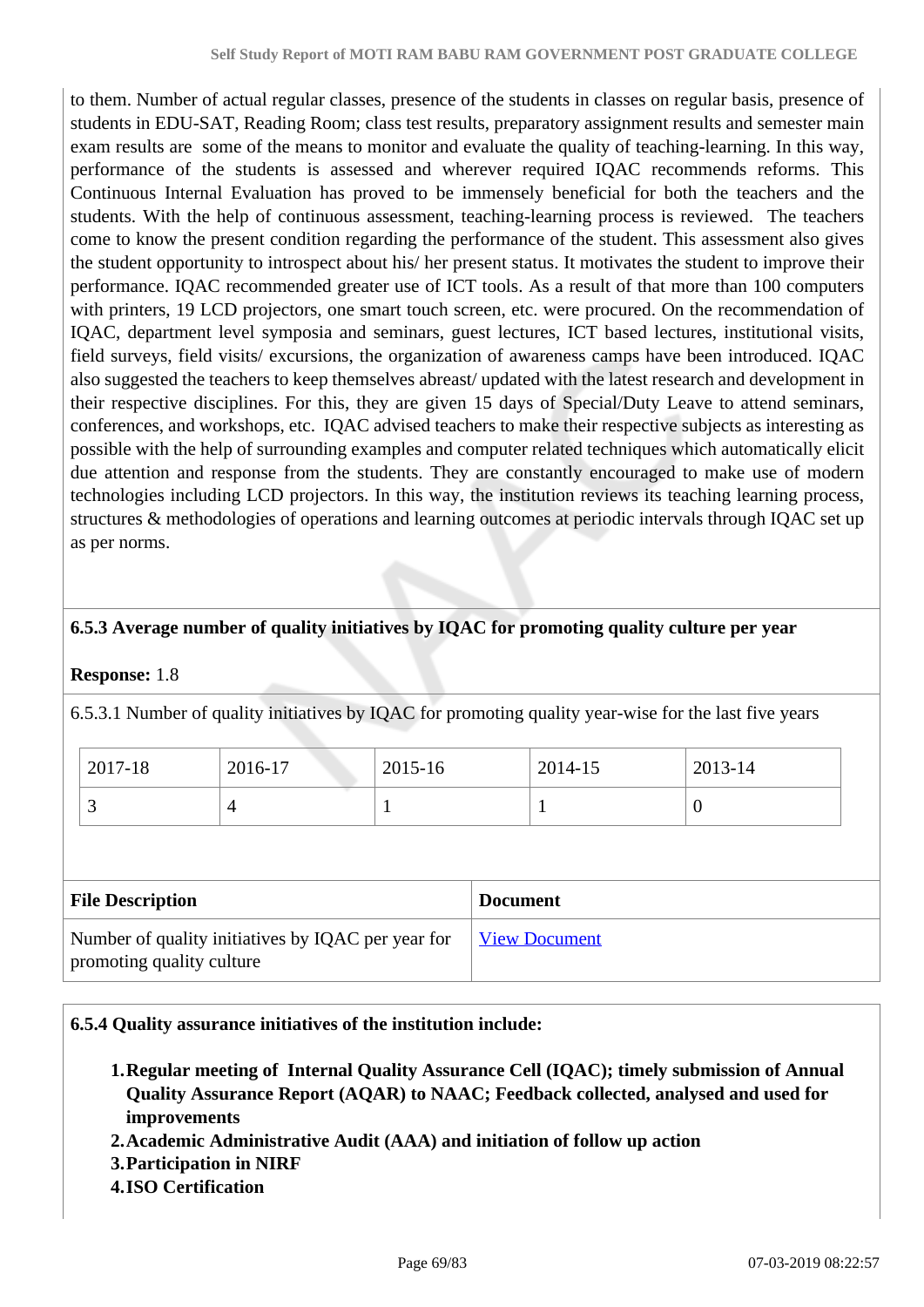#### **5.NBA or any other quality audit**

- **A. Any 4 of the above**
- **B. Any 3 of the above**
- **C. Any 2 of the above**
- **D. Any 1 of the above**

#### **Response:** C. Any 2 of the above

| <b>File Description</b>                                        | <b>Document</b>      |
|----------------------------------------------------------------|----------------------|
| Details of Quality assurance initiatives of the<br>institution | <b>View Document</b> |

### **6.5.5 Incremental improvements made during the preceding five years** *(in case of first cycle)* **Post accreditation quality initiatives** *(second and subsequent cycles)*

#### **Response:**

NAAC Peer Team in "The Peer Team Report" on institutional re-accreditation gave its recommendations for quality enhancement of the institution on 14.03.2013 after visiting and observing the College during 12-14 March, 2013. Post-accreditation quality initiatives were taken and successfully implemented to a large extent. The team recommended extensive use of ICT and establishment of common computer laboratory with internet and download facilities. In compliance of the recommendations, the college has succeeded in procuring 67 well-furnished class-rooms, 19 well-equipped laboratories with latest instruments, 02 air-conditioned Seminar/ Conference Halls with full facility for the inmates, 01 fullyfacilitated Computer Centre with 30 computers with internet and download facilities, more than 100 computers installed in different departments, more than 19 LCD projectors, 01 smart class-room with LCD projector and touch-screen smart board, etc. The College has increased the infrastructure and learning resources. The College has procured a huge generator of 120 KVA capacities for smooth and regular power supply to laboratories, class rooms, etc. Besides this, photo state machines, fax machines, etc. are readily available for the teachers and students. Presently multi-purpose auditorium is under construction with the budget allocation of 05 Crore. The team also suggested the institution to organize national and state level seminars. The College complied by organizing many seminars and workshops, e.g., National Seminar on Recent Development in Physics & Prosperity in Solar Physics-Space Science (NRSDPPSPSS-2014) (Dec. 27-28, 2014), International Seminar on "Role of E-Learning in Quality Education (Feb. 22-23, 2015), National Seminar on "Indian Culture: Prospects and Challenges" (March 28-29, 2016), National Seminar on "Problems and Prospects of Higher Education in Himalayan Region" ( Nov. 22-23, 2015), National Workshop on "Building Awareness on Intellectual Property Rights in Higher Education" (April 04, 2016), Workshop on "Technology Enabled Education" (July 26, 2016), 07 Days National workshop on "Developing Synergy between Information Communications Technology & Academics" (March 25-31, 2017). The College has successfully acted in accordance with most of the recommendations.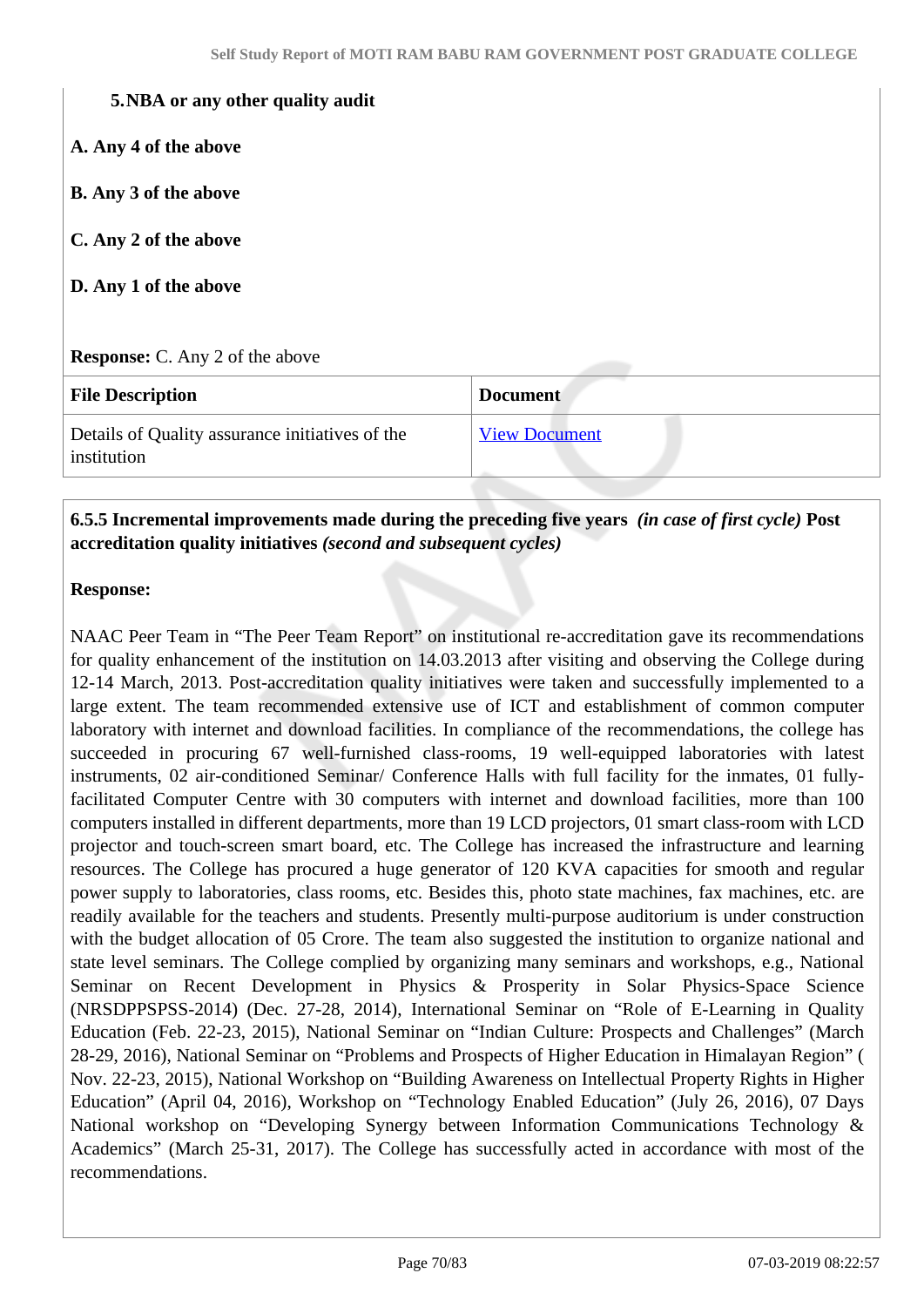# **Criterion 7 - Institutional Values and Best Practices**

# **7.1 Institutional Values and Social Responsibilities**

 **7.1.1 Number of gender equity promotion programs organized by the institution during the last five years** 

### **Response:** 5

7.1.1.1 Number of gender equity promotion programs organized by the institution year-wise during the last five years

| 2017-18 | 2016-17 | 2015-16 | $2014 - 15$ | 2013-14 |
|---------|---------|---------|-------------|---------|
|         |         |         |             |         |

| <b>File Description</b>                                                                  | <b>Document</b> |
|------------------------------------------------------------------------------------------|-----------------|
| List of gender equity promotion programs organized   View Document<br>by the institution |                 |

# **7.1.2**

### **1.Institution shows gender sensitivity in providing facilities such as:**

**1.Safety and Security**

- **2.Counselling**
- **3.Common Room**

### **Response:**

1. Safety and Security : A Women's grievance cell within the college has been constituted under the SEXUAL HARASSMENT OF WOMEN AT WORKPLACE (prevention, protection and redressal) act, 2013. The cell readily acts against complaints thus addressed by teaching, nonteaching staff along with students. Furthermore, any transgression on this front is met with strict and time bound action. The cell is highly vigilant on issues of gender sensitization and promptly acts against any malicious overtures against women incumbents within the college. The college has three entry gates and all the gates are strictly searched and surveyed through CCTV Camera which are installed on the gates and all over the college premises.

2.Counseling: Girl students in particular are given training and guidance to ensure their safety and prevention from eve teasing and molestation.

Through NSS awareness camps people in general and students in particular are made aware of issues of female feticide, dowry menace and AIDS. Creating a campus free of ragging with women help line numbers like 1090 are prominently displayed and KU ordinance is strictly followed. It is apt to mention that 1090 facility has been provided by Uttarakhand State police to address the grievances of women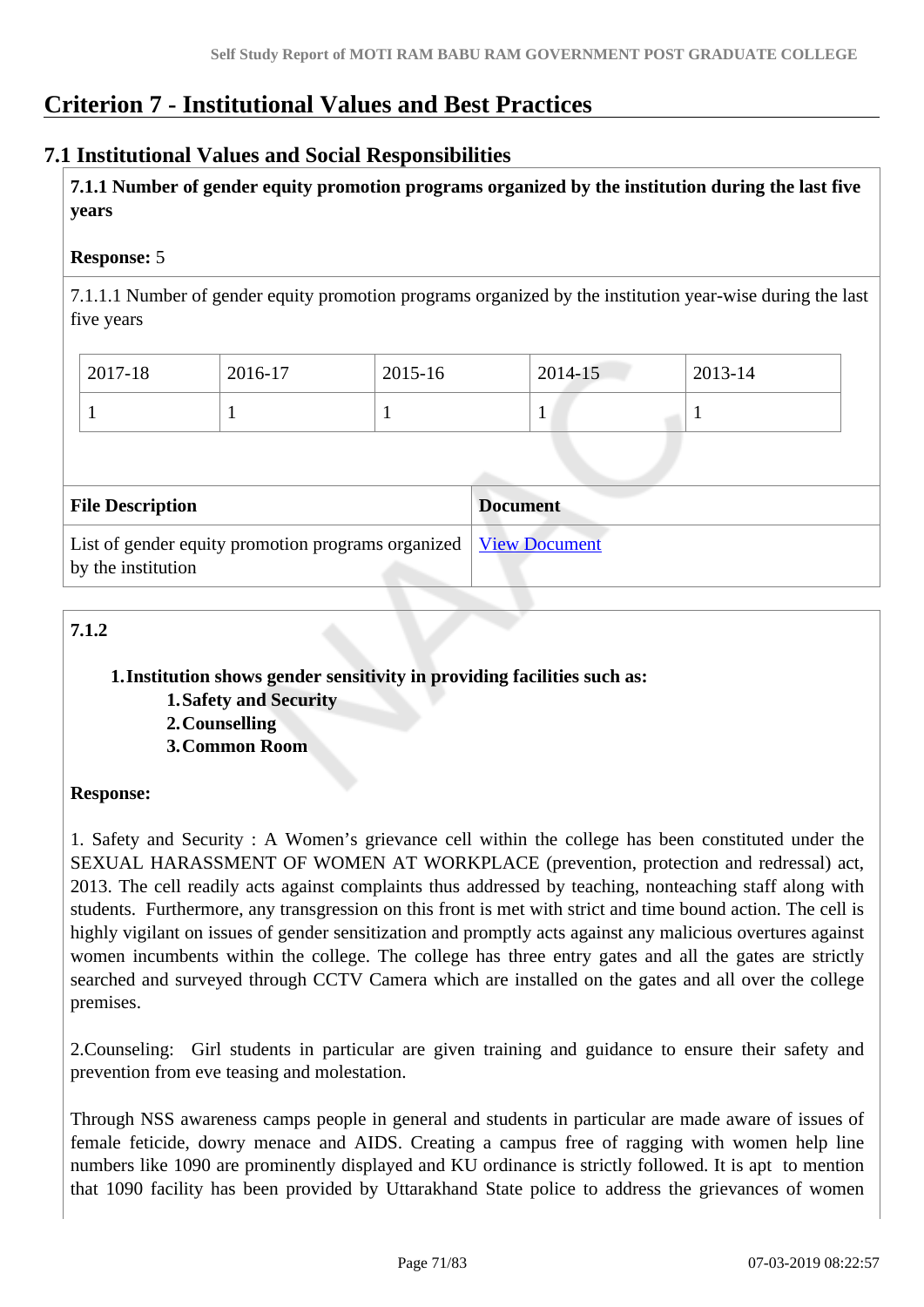working or staying at home who are met with such atrocities as acid attacks, domestic violence and assault and dowry.

3. Common room: To facilitate girl students the college has established a girl's common room which caters to the need of girl-students where they can relax, study and have informal discussions in spare time. The girl's common room has a seating capacity of 50 students at one time. The common room has a sanitary pad dispenser, water cooler, an attached washroom some daily news newspapers and other facilities for girl students.

4. The wall of valour (shaurya Deewar)- The institution has formed a wall of valour in the college premises to acknowledge and honour the war heroes who have instilled the values of courage, pride and freedom in the young minds by sacrificing their lives for the cause of safety and security of our nation. Their photos along with their brief bio-data and feats have occupied a pride of place within the college campus.

5. CTE- A centre for teacher education has been established in the college premises wherein through different activities like workshops, lectures and training, young teachers are given exposure to newly invited techniques and methods of teaching.

# **7.1.3 Alternate Energy initiatives such as:**

# **1.Percentage of annual power requirement of the Institution met by the renewable energy sources**

**Response:** 0

7.1.3.1 Annual power requirement met by the renewable energy sources (in KWH)

### 7.1.3.2 Total annual power requirement (in KWH)

Response: 100

| <b>File Description</b>                                                            | <b>Document</b> |
|------------------------------------------------------------------------------------|-----------------|
| Details of power requirement of the Institution met<br>by renewable energy sources | View Document   |

### **7.1.4 Percentage of annual lighting power requirements met through LED bulbs**

**Response:** 20

7.1.4.1 Annual lighting power requirement met through LED bulbs (in KWH)

Response: 20

7.1.4.2 Annual lighting power requirement (in KWH)

#### Response: 100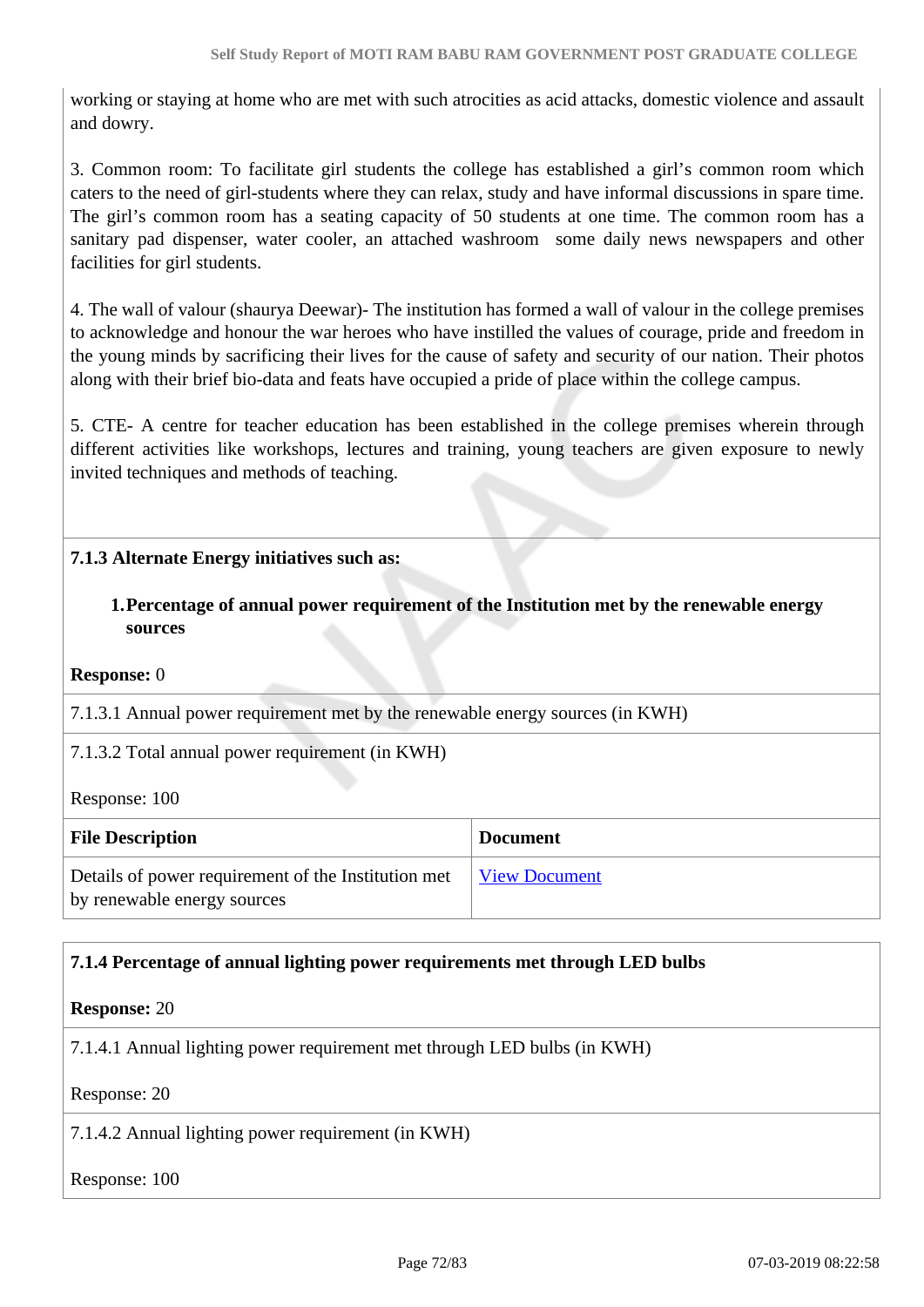| <b>File Description</b>                                         | <b>Document</b>      |
|-----------------------------------------------------------------|----------------------|
| Details of lighting power requirements met through<br>LED bulbs | <b>View Document</b> |

## **7.1.5 Waste Management steps including:**

- **Solid waste management**
- **Liquid waste management**
- **E-waste management**

#### **Response:**

**Solid waste management:** The college premises are cleaned and swept on a regular basis by concerted group of cleaners. The garbage then is collected in trash bins separately and disposed off keeping in mind the environmental aspects. The biodegradable waste material is segregated from the non-biodegradable at the College level which is then picked up by sanitation department of municipal corporation of Haldwani . This biodegradable waste is used by sanitation department of the same to generate compost. So, Proper care is maintained to see the decomposition of the waste matter though segregation biodegradable and nonbiodegradable matter. In this way, Biodegradable matter is then, decomposed and compost manure is created out of waste. The college can boast of being a no-polythene zone reflecting the spirit of the city which itself is a striving to be a polythene-free zone.

#### **Liquid waste management:**

Drinking water with RO facility is arranged in every block of the college campus. Students are taught the value of saving water .Wasting of water is prohibited within the campus. Waste water is drained properly and utilized to plant and maintain the lush green sprawls. The college has a very good drainage system.

#### **E-waste management:**

The obsolete computers and batteries are sent to the authorized shops for recycling. An ECO CLUB has been formed to spread awareness against dumping electronic waste all around and also about its health hazards. Hoardings offering the catchphrase POLLUTER PAYS echo the spirit of this campaign .Penalty is extracted from the polluter who defies the rules set up by the ECO-CLUB.

## **7.1.6 Rain water harvesting structures and utilization in the campus**

#### **Response:**

Rain harvesting is done by storing rain water in the pit holes which are dug within the college premises from place to place. This system caters to the need of gardening and watering the plants and greenery in the college. It also helps in enhancing the water table of the land. Through NSS camps awareness has been generated among the students and citizens of the town regarding rain water preservation and harvesting it for further usage. Water saved is water harvested. Thus, the students are made aware of the practices that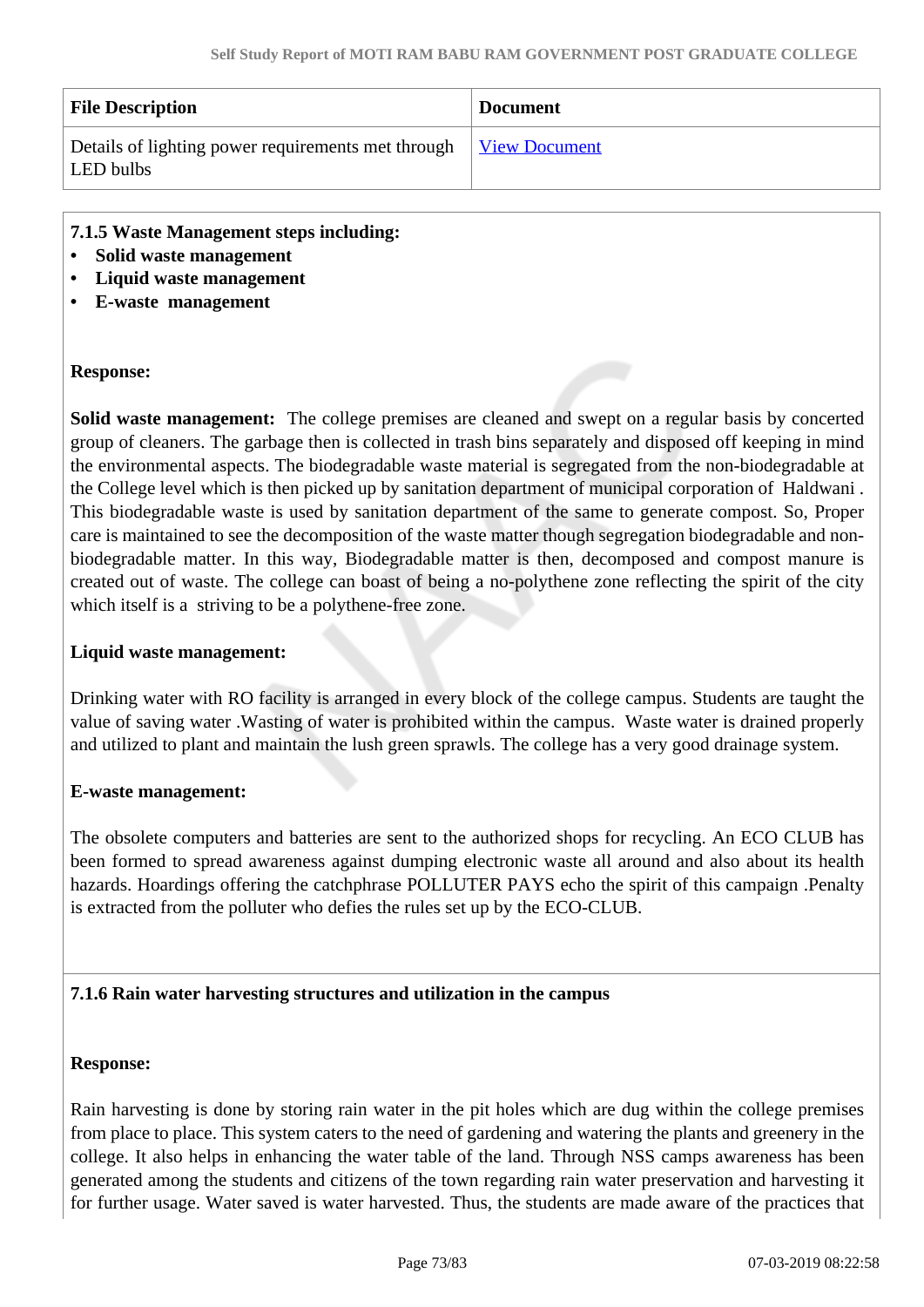they can indulge in and around their house holds to carry on the practices of rain water harvesting.

# **7.1.7 Green Practices**

- **Students, staff using**
- **a) Bicycles**
- **b) Public Transport**
- **c) Pedestrian friendly roads**
- **Plastic-free campus**
- **Paperless office**
- **Green landscaping with trees and plants**

# **Response:**

Entry of vehicles of students into college premises is strictly barred. Parking area for faculty members has been specified in the college premises. Parking for students is specified in the area outside college for carbon control and carbon neutralization. The college is a strictly NO SMOKING zone and smoking is strictly prohibited within the college premises. A sizable number of students are using bicycle as a means of transport. Roads all over the town are chiseled with footpaths making it convenient for pedestrians to walk safely. Hence, students living in the vicinity either chooses to take a public transport or walk on foot.

Care is taken to create a plastic free environment in the college. Staff and students are advised to use fabric and paper bags for carrying articles. Plastic bottles and other such plastic articles are prohibited within the college campus. Hoardings saying POLLUTER PAYS can be seen in the college campus, carrying forward the mission of making it a plastic free zone. Through rallies, slogan writing and other awareness programmes like *Sparsh Ganga*drive, students and citizens are advised against the use of plastics and polluting of rivers through garbage dumps. To make a clean and green campus the newly constructed buildings have glass windows so that the day light reaches inside without obstructions.

The college can boast of having a clean and green campus. A tree census that is counting of old and new trees is done and any accidental /natural damage or cutting or uprooting is replaced instantly thereby maintaining the ecological balance. The college has initiated *Vriksharopana Diwas , a plantation drive* dedicated to plantation of trees on the NSS foundation day which falls on 24th September every year.

## **7.1.8 Average percentage expenditure on green initiatives and waste management excluding salary component during the last five years**

## **Response:** 0

7.1.8.1 Total expenditure on green initiatives and waste management excluding salary component yearwise during the last five years(INR in Lakhs)

| 2017-18 | 2016-17 | 2015-16 | 2014-15 | 2013-14 |
|---------|---------|---------|---------|---------|
|         |         | ν       | ν       | v       |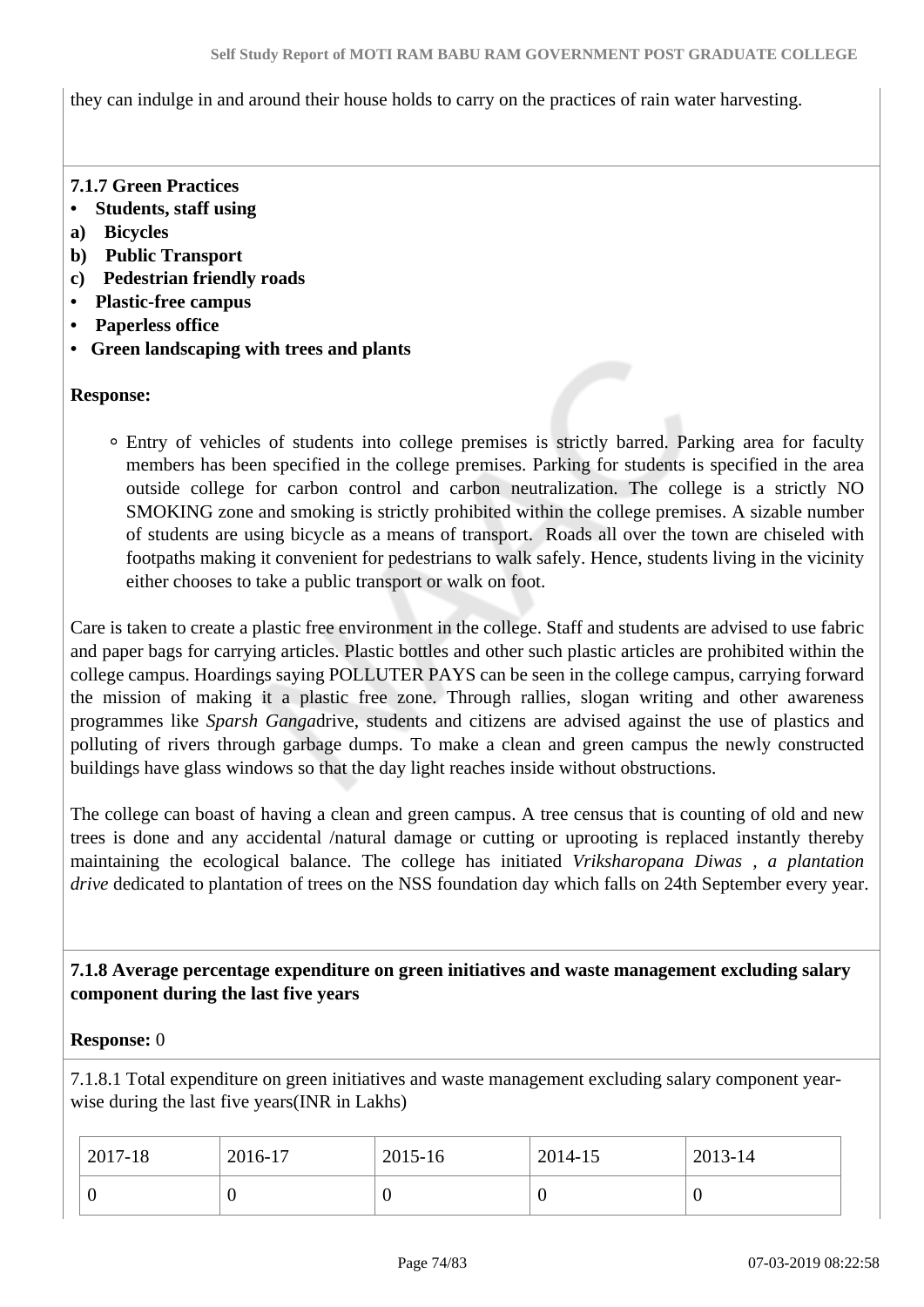| <b>File Description</b>                                                                                        | <b>Document</b> |
|----------------------------------------------------------------------------------------------------------------|-----------------|
| Details of expenditure on green initiatives and waste   View Document<br>management during the last five years |                 |

## **7.1.9 Differently abled (Divyangjan) Friendliness Resources available in the institution:**

**1.Physical facilities 2.Provision for lift 3.Ramp / Rails 4.Braille Software/facilities 5.Rest Rooms 6.Scribes for examination 7.Special skill development for differently abled students 8.Any other similar facility (Specify) A. 7 and more of the above B. At least 6 of the above C. At least 4 of the above D. At least 2 of the above Response:** D. At least 2 of the above **File Description Document** Resources available in the institution for [View Document](https://assessmentonline.naac.gov.in/storage/app/hei/SSR/102560/7.1.9_1551341035_2616.xlsx)

Divyangjan

# **7.1.10 Number of Specific initiatives to address locational advantages and disadvantages during the last five years**

#### **Response:** 5

7.1.10.1 Number of specific initiatives to address locational advantages and disadvantages year-wise during the last five years

| $ 2017-18 $ | 2016-17 | 2015-16 | $2014 - 15$ | $2013 - 14$ |
|-------------|---------|---------|-------------|-------------|
|             |         |         |             |             |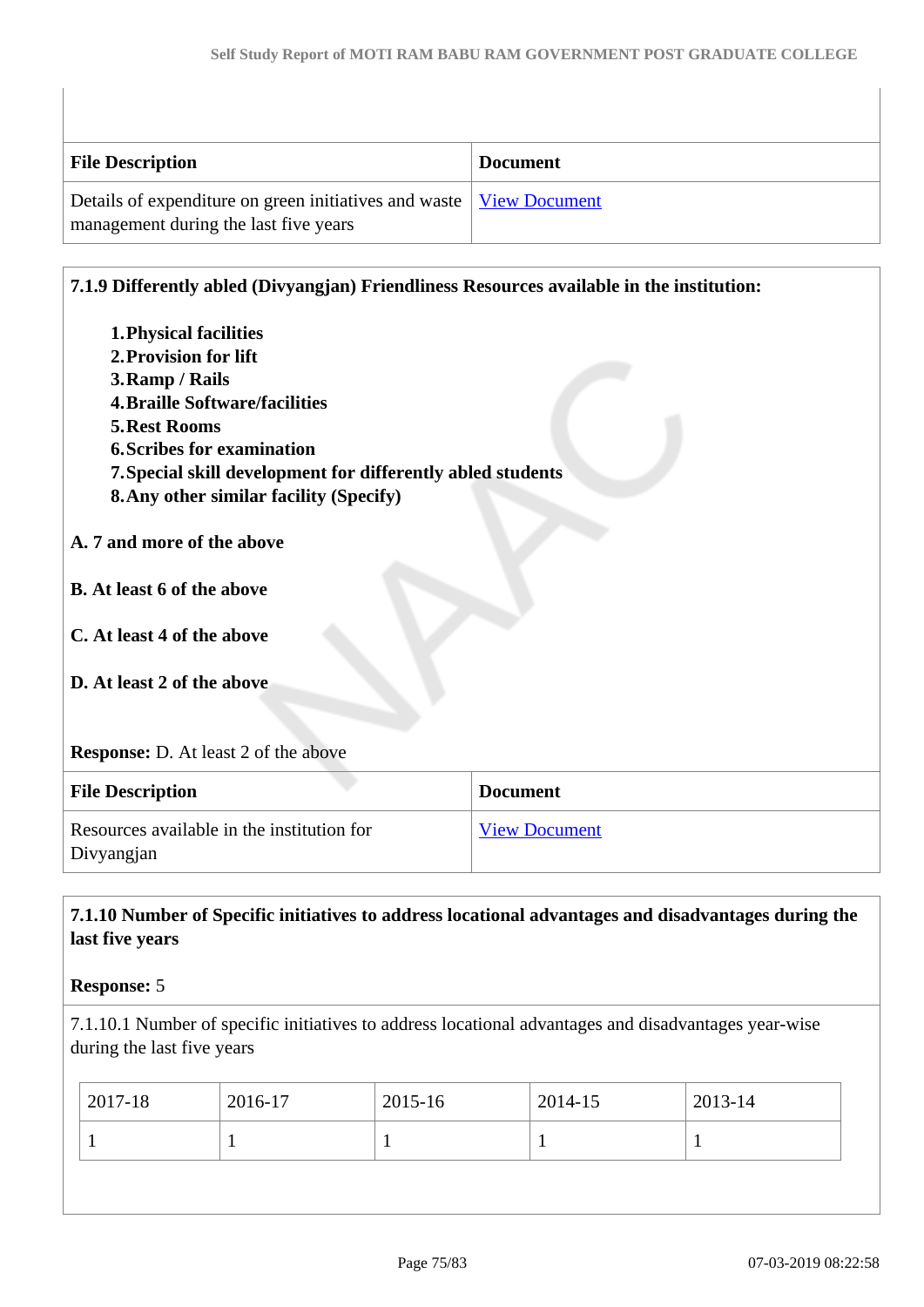| <b>File Description</b>                                                              | <b>Document</b>      |
|--------------------------------------------------------------------------------------|----------------------|
| Number of Specific initiatives to address locational<br>advantages and disadvantages | <b>View Document</b> |

# **7.1.11 Number of initiatives taken to engage with and contribute to local community during the last five years (Not addressed elsewhere)**

# **Response:** 5

7.1.11.1 Number of initiatives taken to engage with and contribute to local community year-wise during the last five years

| 2017-18 | 2016-17 | 2015-16 | 2014-15 | $2013 - 14$ |
|---------|---------|---------|---------|-------------|
|         |         |         |         |             |

#### **7.1.12**

## **Code of conduct handbook exists for students, teachers, governing body, administration including Vice Chancellor / Director / Principal /Officials and support staff**

#### **Response:** Yes

| <b>File Description</b>                                                                                                           | <b>Document</b>      |
|-----------------------------------------------------------------------------------------------------------------------------------|----------------------|
| URL to Handbook on code of conduct for<br>students and teachers, manuals and brochures on<br>human values and professional ethics | <b>View Document</b> |

## **7.1.13 Display of core values in the institution and on its website**

**Response:** Yes

 **7.1.14 The institution plans and organizes appropriate activities to increase consciousness about national identities and symbols; Fundamental Duties and Rights of Indian citizens and other constitutional obligations**

**Response:** Yes

| <b>File Description</b>                                                                            | <b>Document</b>      |
|----------------------------------------------------------------------------------------------------|----------------------|
| Details of activities organized to increase<br>consciousness about national identities and symbols | <b>View Document</b> |

**7.1.15 The institution offers a course on Human Values and professional ethics**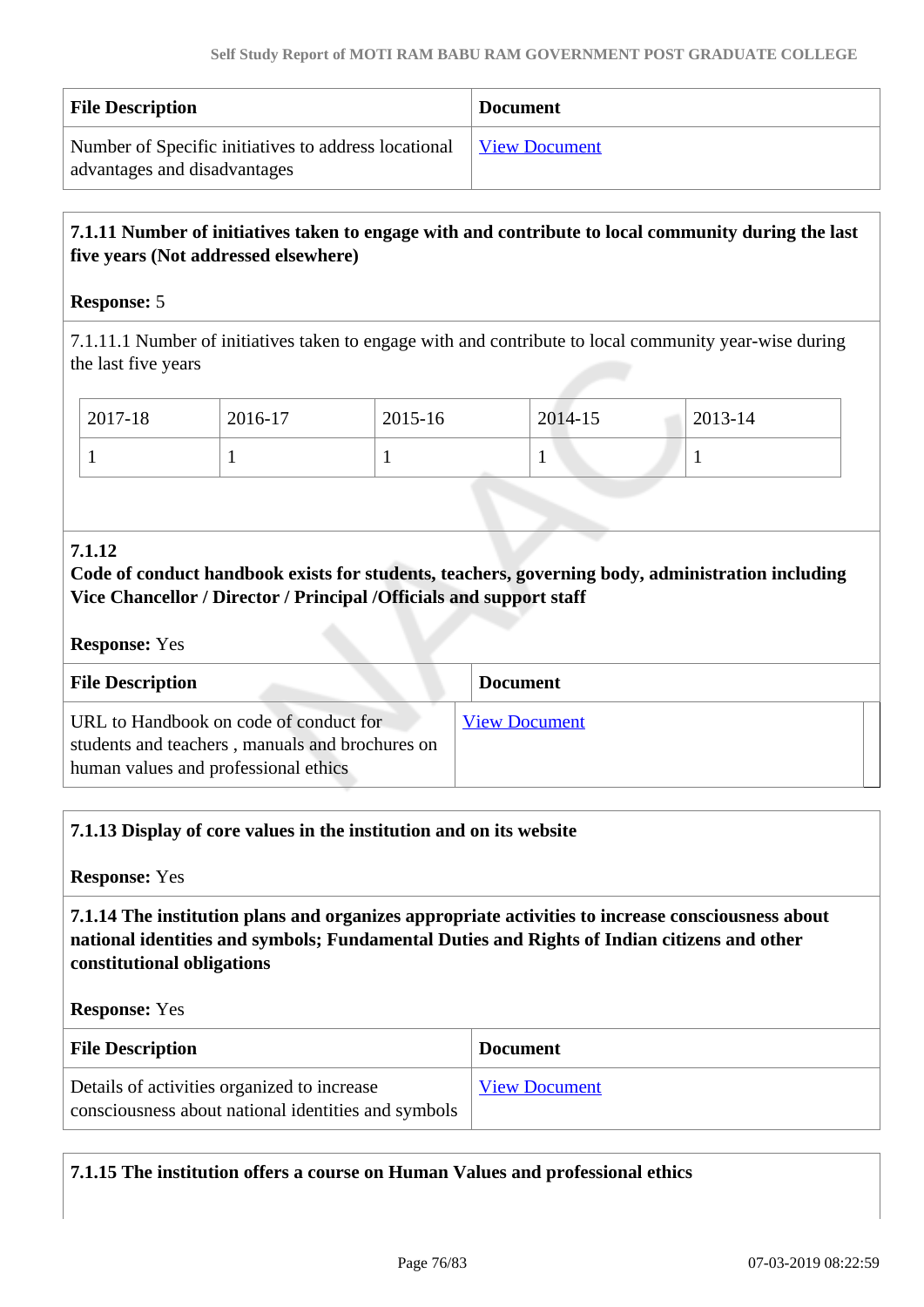#### **Response:** No

# **7.1.16 The institution functioning is as per professional code of prescribed / suggested by statutory bodies / regulatory authorities for different professions**

#### **Response:** Yes

| <b>File Description</b>                                                                        | <b>Document</b>      |
|------------------------------------------------------------------------------------------------|----------------------|
| Provide URL of supporting documents to prove<br>institution functions as per professional code | <b>View Document</b> |

 **7.1.17 Number of activities conducted for promotion of universal values (Truth, Righteous conduct, Love, Non-Violence and peace); national values, human values, national integration, communal harmony and social cohesion as well as for observance of fundamental duties during the last five years**

#### **Response:** 11

7.1.17.1 Number of activities conducted for promotion of universal values (Truth, Righteous conduct, Love, Non-Violence and peace); national values, human values, national integration, communal harmony and social cohesion as well as for observance of fundamental duties year-wise during the last five years

| $12017 - 18$  | 2016-17 | 2015-16 | 2014-15 | 2013-14 |
|---------------|---------|---------|---------|---------|
| ∸<br><u>_</u> |         |         | -       |         |

| <b>File Description</b>                                           | <b>Document</b>      |
|-------------------------------------------------------------------|----------------------|
| List of activities conducted for promotion of<br>universal values | <b>View Document</b> |

# **7.1.18 Institution organizes national festivals and birth / death anniversaries of the great Indian personalities**

#### **Response:**

12th January is celebrated in college as Youth day. NSS cadets take oath against eradication of anti-social elements in the society and awareness is created through organizing of various programmes like speeches, talks and rallies. 25th January is celebrated with great vigour among the youth of the college as voters day to assert their right to vote. Other national festivals like 26th January and 15th of August are celebrated as is celebrated as republic day and Independence Day, respectively. In addition to this, Gandhi Jayanti is celebrated with great enthusiasm and patriotic fervor in the college.

Theme based activities and events are organized to celebrate , Hindi Diwas, International Women's Day , Sparsh.-clean Ganga drive , Armed Forces Day, Blood Donation Day, Uttarakhand Foundation Day and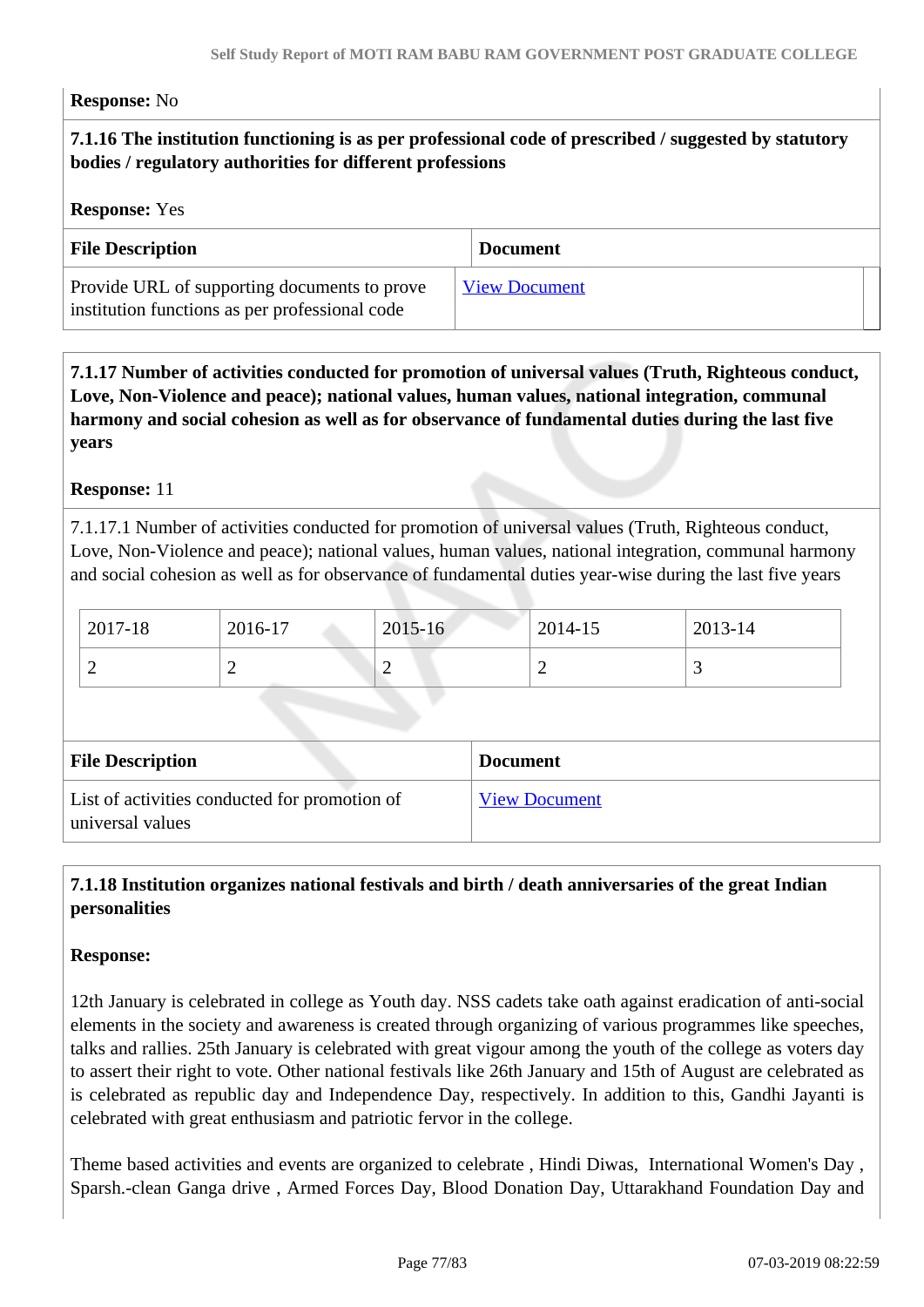Voters Awareness Day among others. Teachers Day is celebrated to mark birth anniversary in of Dr Sarvepalli Radhakrishnan. To mark Mahatma Gandhi's death anniversary 30th January is observed as martyrs day and a a two-minute silence in observed throughout the college at 11 AM.

 **7.1.19 The institution maintains complete transparency in its financial, academic, administrative and auxiliary functions**

**Response:** 

## **Financial Transparency**

Financial audit is done regularly by experts and through external agencies reports of which are updated on college website from time to time. Purchasing of assests as well as construction of new buildings and renovation of college building is done through the formation of purchasing committee which invites tenders, quotations and through rate contract method as per Uttarakhand procurement rules 2017.

## **Academic Transparency**

Academic transparency is maintained through a strict adherence to the well-formulated academic pattern which is followed in spirit and words alike. Admission process is fully automated and merit based. It is done by strictly following the university and constitutional guidelines keeping in view of the reservation policy defined therein. The same is considered as a criterion to assess their performance internally at UG and PG levels yielding to a transparent evaluation system. Answer notebooks of the students are evaluated externally . There is inclusion of a compulsory viva-voce paper in the 4th semester at PG level and practical examination at UG and PG level, which is conducted by a subject expert outside college.

## **Administrative Transparency**

Meetings are conducted from time to time to into stock of the college working and any aberrations, disputes arising within it are resolved promptly by the principal. An online system has been uploaded and upgraded where faculty members can reach out and address their grievances regarding their roles and contribution in the college. For maintaining regularity and punctuality of the college staff biometric attendance system has been adopted and implemented. A record of expenses of the college is maintained which remains ready at hand as a proactive disclosure if asked under RTI ACT 2005. The college also maintains manuals of RTI every year .A legal- literacy club has been formulated in the college to spread awareness against crimes in and around the campus. Care is taken to ensure that each and every grievance is addressed and justice is ensured to the complainant against those found guilty.

# **7.2 Best Practices**

**7.2.1 Describe at least two institutional best practices (as per NAAC Format)**

**Response:** 

1**) Title of the Practice: Research and innovation Practice:**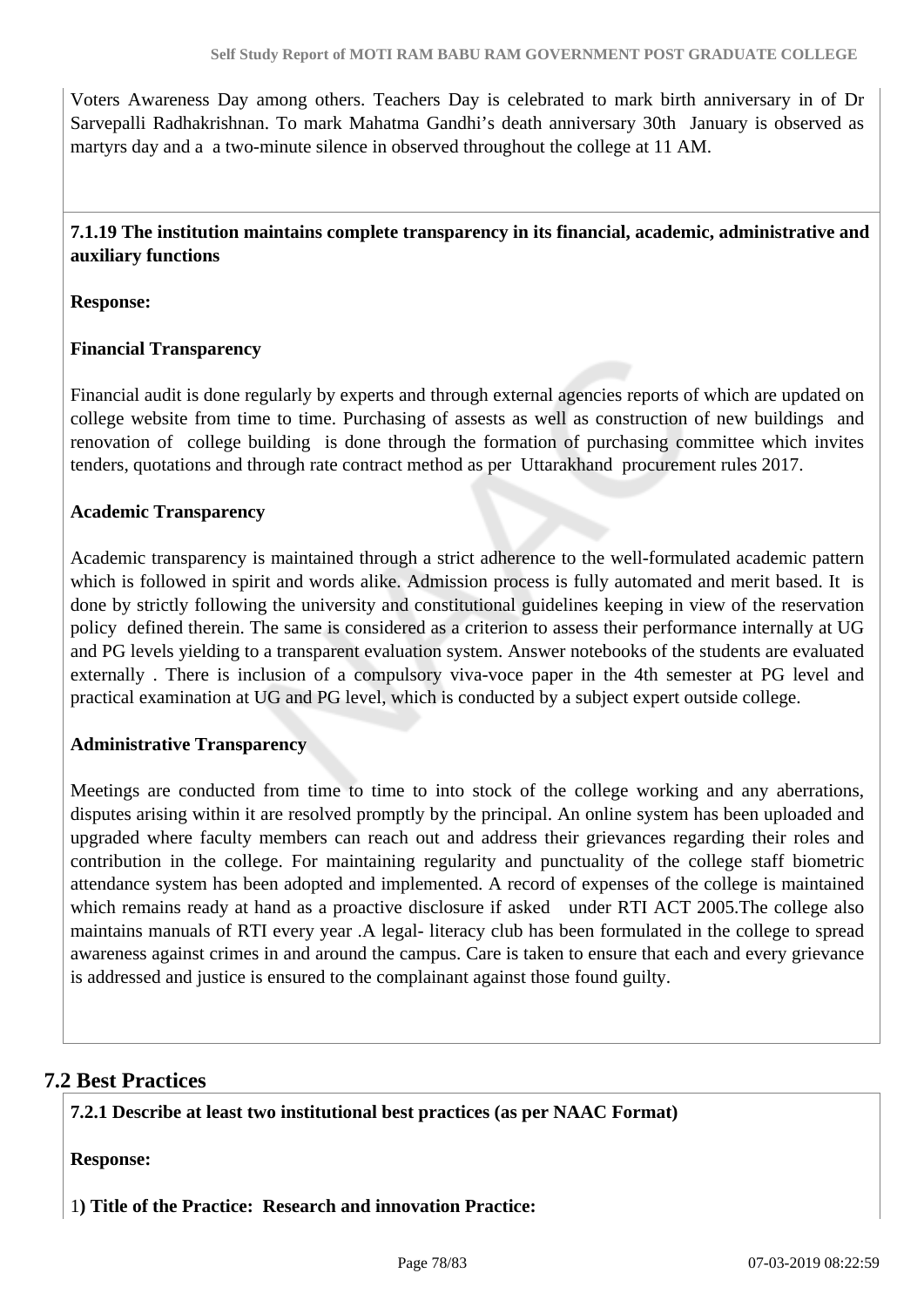Being a research driven college, students and faculty members are motivated to do quality research . Quality research work is being done in the PG departments of science, arts and commerce for the last several years

**Objective of the practice**: to promote research and innovation aptitude within the college campus and to contribute to quality research and be a centre of excellence in the next five years. The main objective of the college hence, is to bridge the gap between research and its viability.

**The context:** In the context of higher education, Uttarakhand of which, this college stands out for its sheer strength and magnitude of students and staff, it becomes imperative that academia takes good care of research whereby to make the state's presence felt at literary and academic circles at national and international levels.

**The practice:** To inculcate research aptitude among students:

Teachers make an attempt to increase research awareness among the PG students in the classrooms.

IQAC has been doing an excellent job in creating research environment by conducting programmes and workshops from time to time.

Pre PhD programmes and workshops are organized annually wherein ,not only researchers from the college but also from the far-flung areas of the hills also collaborate and participate and enrich themselves from these workshops related to Research Methodology.

#### **Evidence of success**

Student's participation is maximum in the workshops conducted yearly on topics related to Research Methodology.

More than 250 students have completed their research and obtained PhDs from this institute of higher learning. Students have to get through a research entrance examination to enroll in the college as a research scholar. This screening helps in selecting the best lot of students for doing research. A number of teaching faculty members are doing major and minor research projects contributing tremendously to the research and innovation scenario bringing the city of Haldwani to the fore and adding richly to the higher education temperament of the state of Uttarakhand.

Apart from this, a large number of faculty members are contributing their bit by writing and publishing quality research papers. Researchers are also encouraged to publish research papers within the pursuit of pre-PhD and PhD work. Some faculty members have presented their research papers on international forums adding to the rich tradition of quality research in the college. The college also has a scientifically and technologically vibrant atmosphere which helps in enhancing the students research temperament and building in them an aptitude for learning.

**Problems Encountered and Resources Required:** The expected level of focus and attention by the students on the programmes and workshops arranged is not attained due to their intellectual level . Inadequacy of time and scarcity of resources create constraints in the better functioning of the research programmes.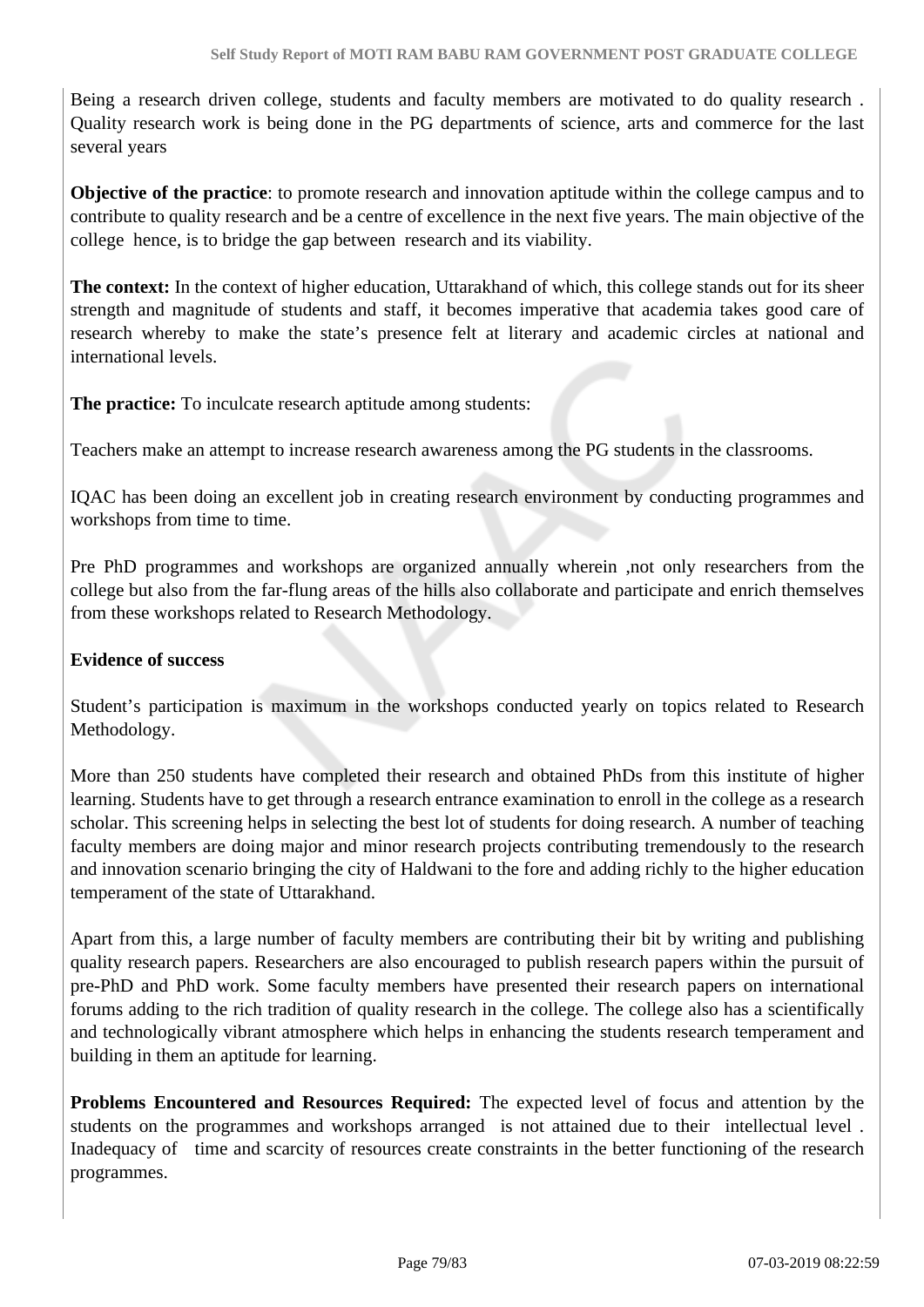## **2)Title of the Practice: Horizons Beyond Books**

Considering the diverse personalities of the students and their multifarious talent and potential, the college has become a breeding ground for sportsmen and others who though not studies oriented but are immensely talented ,in other realms

**Objectives of the Practice:** To explore and nourish hidden talents and potentials among students who are average scholars but have immense possibilities beyond books and to provide with them necessary platform to forward and do well in the realms of extra curricular and extension activities. Also to instill in them , the qualities of taking initiative and leadership.

**The Context:** The state of Uttarakhand has the advantage of hills and good weather which suits the nurturing of students who find themselves doing good in sports and other physical activities like NSS and NCC. The college provides ample avenues for those who passionately feel sportive spirit in them.

#### **Evidences of the Practice:**

The college stands out as an institute of forming and nurturing in the learners an aptitude for knowing and excelling things beyond syllabus. Hence, an extremely condusive and supportive atmosphere to enhance sportive potential of the students is created and maintained within the institute. Consequently, students keep bringing laurels and trophies to the college and help in keeping the college emblem always in the spotlight. Under the guidance and initiative of faculty competent faculty members , college has proclaimed its position as the highest laurel- yielding institute in the state of Uttarakhand and bringing the name of uttarakhand on the National and International forums . In games like chess the college has won international trophies and recognition for its exemplary performances .In basket ball and boxing also the college has done very well nationally and internationally. NSS unit of the college has also done yeoman's service in spreading social awareness programmes like Sparsh Ganga, Water conservation, environmental issues ,women issues among others. NCC is also noted for its exemplary performance every year in the RDP- Republic Day Parade. The cadets have made a mark for their own selves and for the college they have been representing throughout their learning phase.

**Problems encountered and resources required**: In order to have good study sportspersons adequate diet and other maintains articles like sporting accessories are required. With limited funds it becomes increasingly difficult to cater to the needs of the sportspersons like providing with them sports kit, boxing gloves and other quality sports articles. Moreover, the college is immensely populated and developed vertically, infrastructure wise. Thus, there is inadequacy of land and playing ground for rigourous practice sessions and training for students.

# **7.3 Institutional Distinctiveness**

 **7.3.1 Describe/Explain the performance of the institution in one area distinctive to its vision, priority and thrust**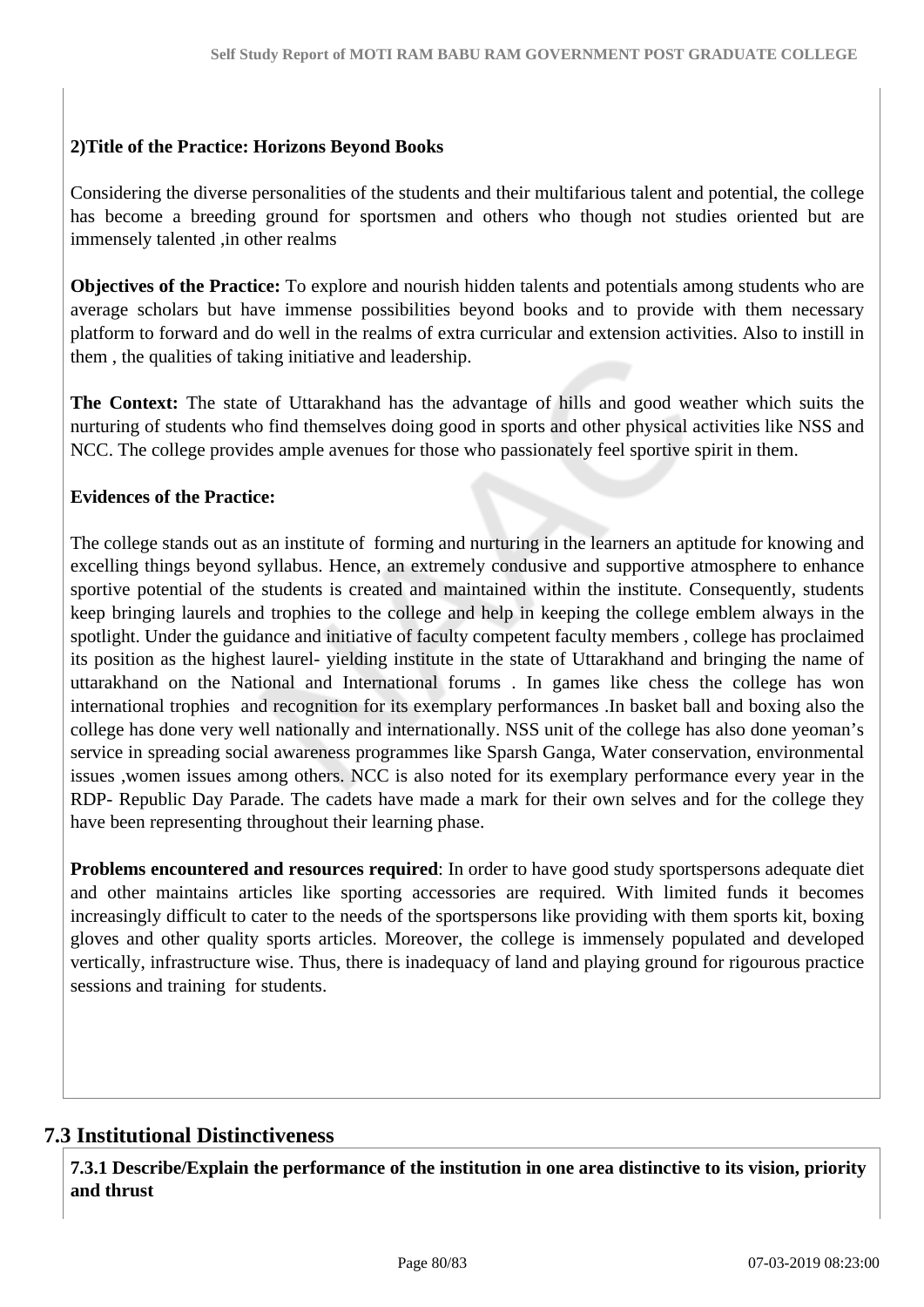# **Response:**

Quality education with a multitude of courses has benefitted the students living in and around the city of Haldwani, (Nainital). The college serves as a premier institute of higher education and has a good reputation of carrying the spirit of its emblematic words of perseverance and success into the teaching –learning process that formulates its body. Motiram Baburam Government Post Graduate College since its inception in 1960 is driven by these two words which culminate into Quality and Excellence in higher education . In the realm of higher education, the college has stood up to its distinct place as an abode of teaching –learning, expanding the horizons of innovative practices and research, and providing a platform for the social cause which is evident in its popularity among the staff and students alike.

Courses offered in the institute have a range as broad as Interior Design, Yoga and Holistic Health, Biotech, B Ed Computer Science ,Home Science among the traditional streams like Science, Humanities and Commerce. The viability of such courses is reflected by strength of students enrolled under it . Thus , the main thrust of the college is to cater to growing needs of professional education alongside traditional courses so that students are equipped enough to deal with the professional demands of the market.

In an increasingly competitive world the institution is making an attempt to match the pace of the fast changing methods of pedagogy and teaching learning process. The college maintains the thrust to keep itself upgraded with all the evolutionary practices scaffolding teaching and research from time to time. Efforts are being made at university level to revise and contemporize the syllabus so that stakeholders are themselves well-connected with the mainstream syllabus. The college is ever marching ahead in accession of its goal to stand as a pioneer institute of learning not only in the state of Uttarakhand but also in the national academic map of India.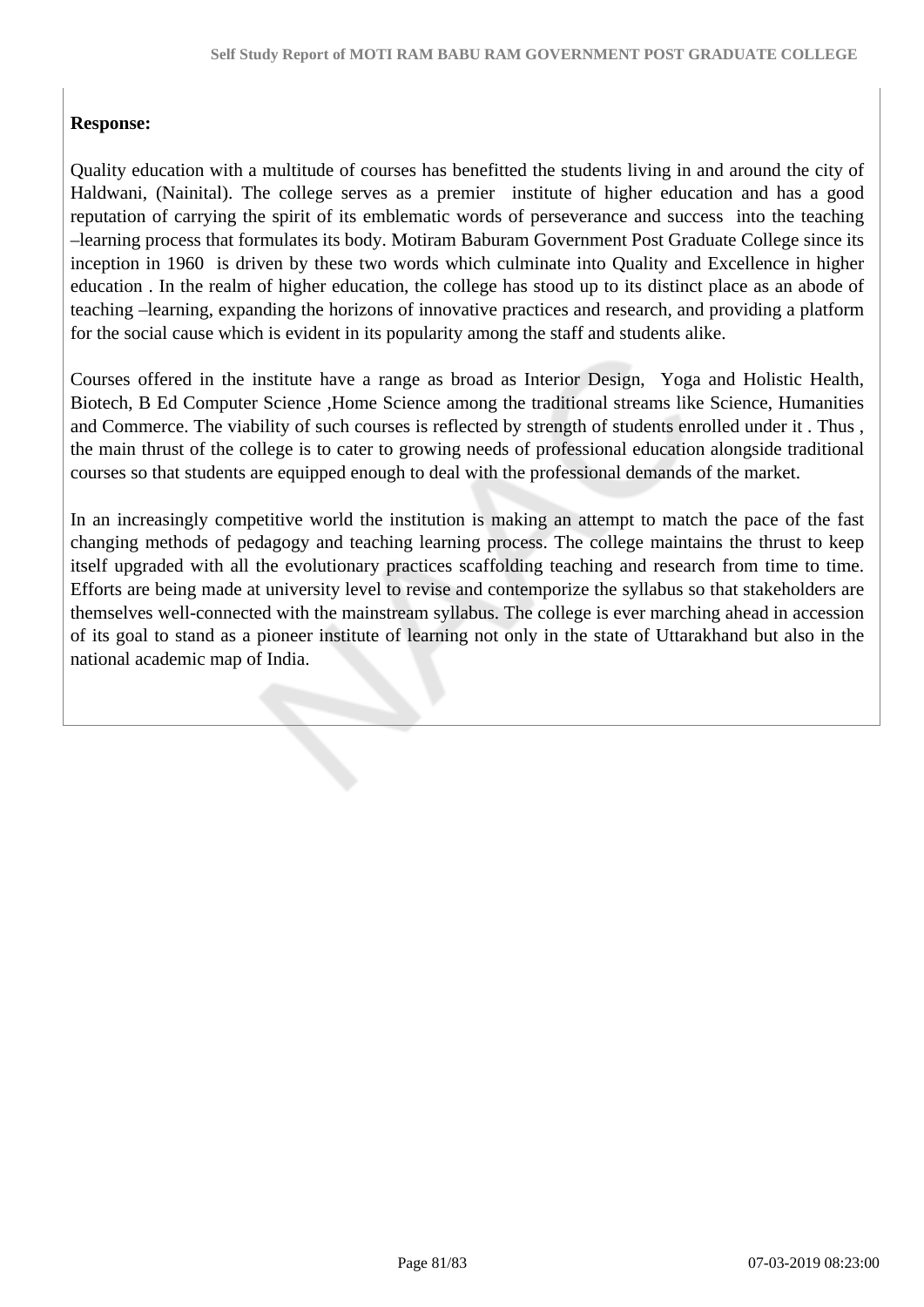# **5. CONCLUSION**

# **Additional Information :**

Moti Ram Babu Ram Government Post Graduate College is a constituent college of Kumaun University, Nainital. Established in the year 1960 by the two luminaries whose name gets a mention in its nomenclature, the college has a rich past to scaffold its vision, virtues, objectives and mission. With a glorious history of 60 years, the NAAC visit is extending its aid to have a full 360 degree of all the aspects of its trajectory and in the process has created a montage of all the best practices and potentials alongside its limitations and setbacks. The staff and faculty, comprising of the seasoned and the new have found a new vigour and zeal to concert for the SSR and its consequential verification by the team of NAAC. This has yielded to far reaching results as the documents thus procured and drafted will be substantial forever in making and creating an archival shelf in the college history. The making of SSR is a concerted effort wherein team members have tried to bring together the innovative methods of teaching- learning, excellence among others things by sifting through all the information available within the college and bringing forth the desirable amount of data to manifest its vision, mission, objectives and challenges.

The objective of Moti Ram Babu Ram Govt. Post Graduate College is to nurture the development of mind, skill and core competence of students. The College tries to encourage higher education among the weaker and socially backward sections of the society.

- The college provides academic excellence strengthening the academic association, to foster linkage with other Institutions in order to meet student's future requirements.
- Maintaining student-friendly environment dedicated to academic development and to develop physical, intellectual and spiritual skill in students.
- To develop the college as a center of excellence and to impart a humanistic attitude and spirit of service.
- It inculcates a sense of civic responsibility, social commitment, and moral accountability among the students.
- It provides the most competent staff and excellent support facilities like laboratory, library, and internet required for a good education on a continuous basis.

# **Concluding Remarks :**

Being the biggest Govt. College of not only Kumaun region but Uttarakhand in terms of regular enrollments, i.e. more than 12,000 students, the College requires encouragement and creativity. As the institution is located in an urban area so it is catering to the higher educational needs of the students coming mostly from the good socio-economic background but there are also students with the poor rural and tribal community. The institution tries to provide scholarship and financial support to the students belonging to SC, ST, OBC, differently-abled and economically backward communities.

 The institution is marching ahead leap and bound, its increasing enrollment is its mirror. Students find the quite homely, peaceful, harmonious, progressive, disciplined, and studious atmosphere in the College Campus. Since its inception, the institution has been providing them opportunities to participate in various cocurricular activities, community services like NSS, NCC, Rovers & Rangers etc. Thus, helping them to groom their overall personality. The faculty members are always ready to offer personal counseling along with Career